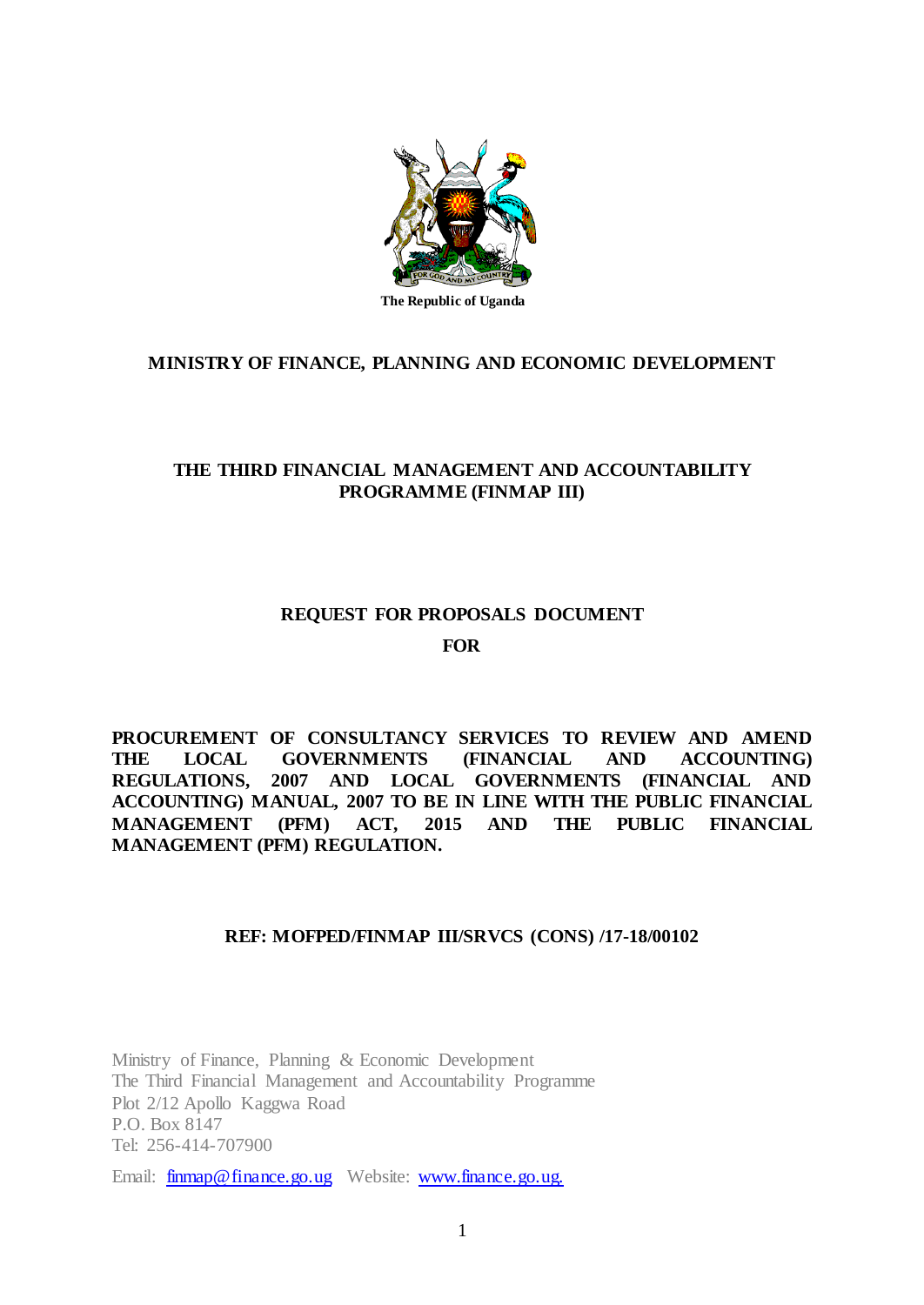# **Standard Request for Proposals Document**

## **Table of Contents**

| <b>Section 1. Instructions to Consultants</b>    | $\mathbf{3}$ |
|--------------------------------------------------|--------------|
| <b>Section 2. Proposal Data Sheet</b>            | 24           |
| Section 3. Evaluation Methodology and Criteria   | 27           |
| <b>Section 4. Proposal Forms</b>                 | 30           |
| Section 5. Eligible Countries                    | 50           |
| <b>Section 6. Statement of Requirements</b>      | 51           |
| <b>Section 7. General Conditions of Contract</b> | 57           |
| <b>Section 8. Special Conditions of Contract</b> | 76           |
| <b>Section 9. Contract Forms</b>                 | 79           |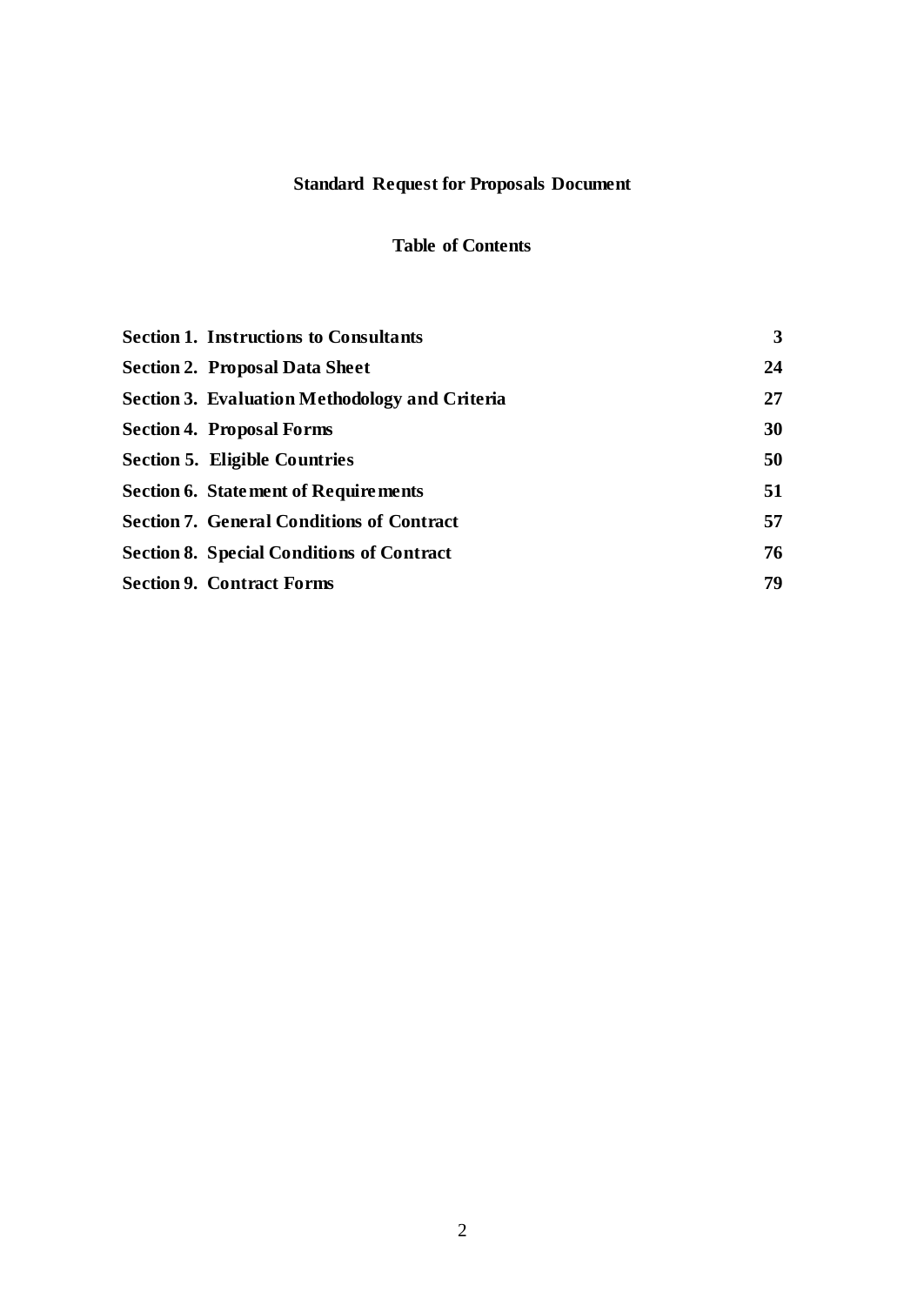# **PART 1 – Proposal Procedures**

## **Section 1: Instructions to Consultants**

## **Table of Clauses**

| A.           | General                                                               | 5              |
|--------------|-----------------------------------------------------------------------|----------------|
| 1.           | Scope of Proposal                                                     | 5              |
| 2.           | Source of Funds                                                       | 5              |
| 3.           | <b>Corrupt Practices</b>                                              | 5              |
| 4.           | <b>Eligible Consultants</b>                                           | 6              |
| 5.           | Conflict of Interest                                                  | $\overline{7}$ |
| <b>B.</b>    | <b>Request for Proposals Document</b>                                 | 8              |
| 6.           | Contents of Request for Proposals Document                            | 8              |
| 7.           | <b>Clarification of Request for Proposals Document</b>                | 9              |
| 8.           | Amendment of Request for Proposals Document                           | 9              |
| $\mathbf{C}$ | <b>Preparation of Proposals</b>                                       | 9 <sup>°</sup> |
| 9.           | Cost of Proposals                                                     | 9              |
| 10.          | Language of Proposal and Communications                               | 10             |
| 11.          | Preparation of Proposals                                              | 10             |
| 12.          | Joint Ventures, Associations and Sub-contracting                      | 10             |
| 13.          | Professional Staff                                                    | 10             |
| 14.          | <b>Technical Proposal</b>                                             | 11             |
| 15.<br>16.   | Financial Proposal<br>Proposal Prices                                 | 12<br>12       |
| 17.          | Currencies of Proposal                                                | 13             |
| 18.          | Documents Establishing the Eligibility of the Consultant              | 13             |
| 19.          | Documents Establishing the Qualifications of the Consultant           | 13             |
| 20.          | Period of Validity of Proposals                                       | 13             |
| 21.          | Proposal Securing Declaration                                         | 14             |
| 22.          | Format and Signing of Proposal                                        | 14             |
| D.           | <b>Submission and Opening of Proposals</b>                            | 15             |
| 23.          | Sealing and Marking of Proposals                                      | 15             |
| 24.          | Deadline for Submission of Proposals                                  | 15             |
| 25.          | Late Proposals                                                        | 15             |
| 26.          | Withdrawal and Replacement of Proposals                               | 16             |
| 27.          | Proposal Opening                                                      | 16             |
| Е.           | <b>Evaluation of Proposals</b>                                        | 17             |
| 28.          | Confidentiality                                                       | 17             |
| 29.          | Clarification of Proposals                                            | 17             |
| 30.          | Compliance and Responsiveness of Proposals                            | 17             |
| 31.          | Nonconformities, Errors, and Omissions                                | 18             |
| 32.          | Preliminary Examination of Proposals – Eligibility and Administrative |                |
|              | Compliance<br><b>Detailed Evaluation</b>                              | 19<br>19       |
| 33.<br>34.   |                                                                       | 20             |
|              | Opening of Financial Proposals                                        |                |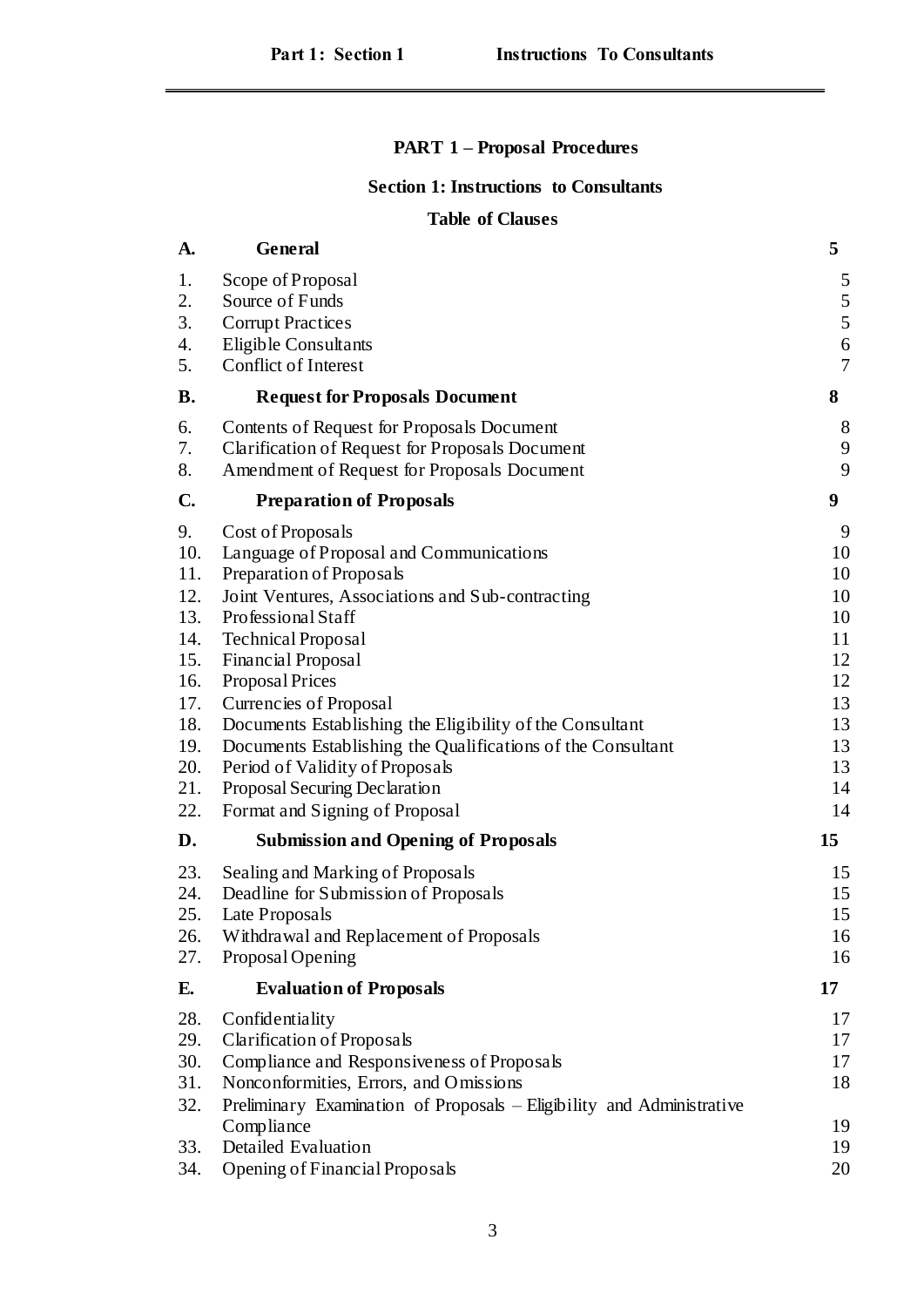| 35. | Conversion to Single Currency                                         | 20 |
|-----|-----------------------------------------------------------------------|----|
| 36. | Margin of Preference                                                  | 20 |
| 37. | Financial Comparison of Proposals                                     |    |
| 38. | Determination of Best Evaluated Proposal                              | 21 |
| 39. | Post-qualification of the Consultant                                  | 21 |
| 40. | Negotiations                                                          | 22 |
| F.  | <b>Award of Contract</b>                                              | 22 |
|     |                                                                       |    |
| 41. | <b>Award Procedure</b>                                                | 22 |
| 42. | Procuring and Disposing Entity's Right to Accept or Reject Any or All |    |
|     | Proposals                                                             | 22 |
| 43. | Signing and effectiveness of the Contract                             | 22 |
| 44. | Debriefing                                                            | 22 |
| 45. | Administrative Review                                                 | 23 |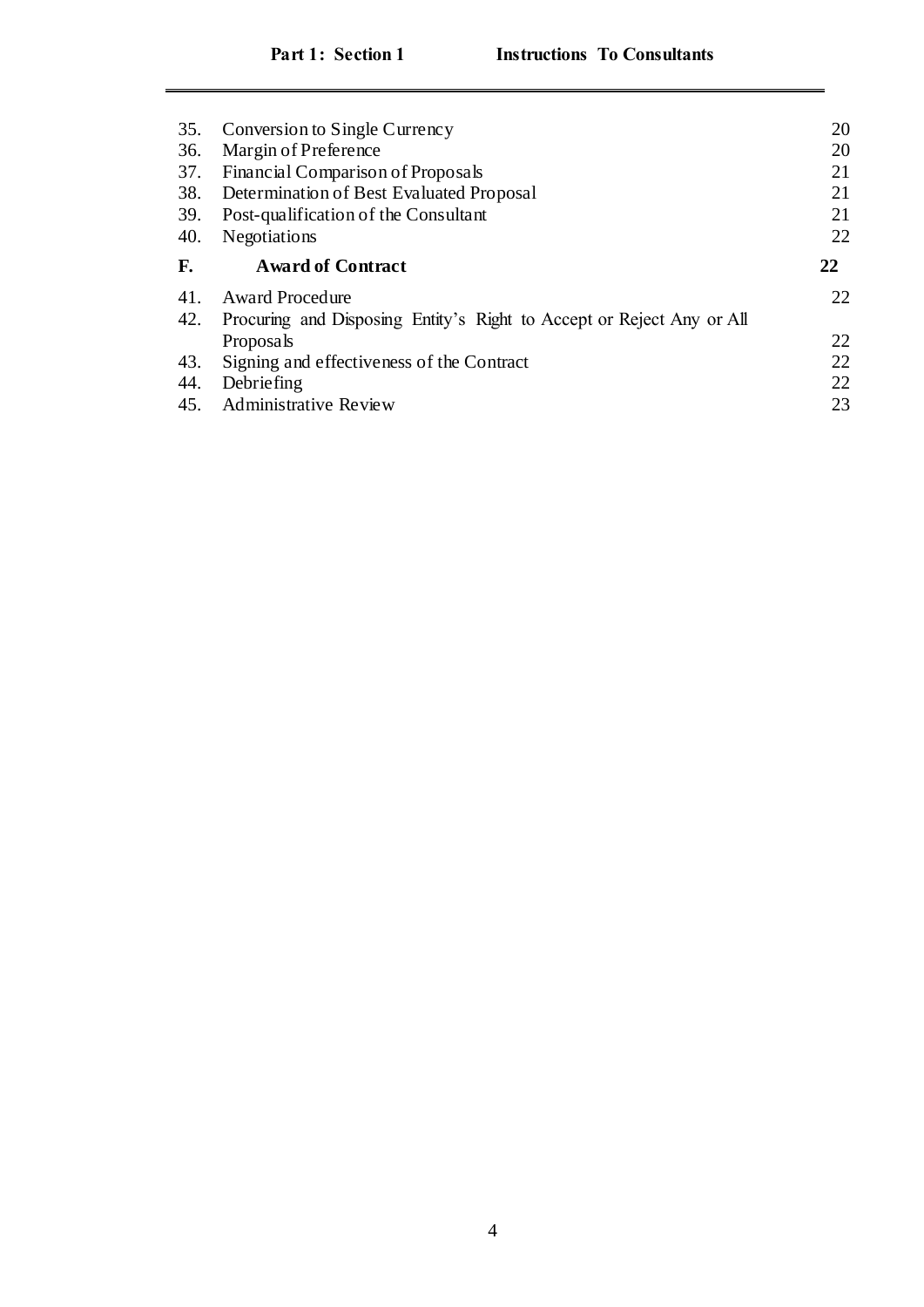## **Section 1. Instructions to Consultants**

## **A. General**

## <span id="page-4-1"></span><span id="page-4-0"></span>**1. Scope of Proposal**

- 1.1 The Procuring and Disposing Entity indicated in the Proposal Data Sheet (PDS), invites proposals for the provision of the Services specified in Section 6, Statement of Requirements (SOR) to commence on the date indicated in the SOR.
- 1.2 Procurement will be undertaken in compliance with the Public Procurement and Disposal of Public Assets Act, 2003 and Regulations, 2014.
- 1.3 The Instructions to Consultants (ITC) should be read in conjunction with the PDS. The subject and procurement reference number, and where applicable the number of lots of this Request for Proposals Document are provided in the PDS.
- 1.4 Throughout this Request for Proposals Document:
	- (a) the term "in writing" means communicated in written form with proof of receipt;
	- (b) if the context so requires, singular means plural and vice versa;
	- (c) "day" means working day, and "month" means working month.

## <span id="page-4-2"></span>**2. Source of Funds**

- 2.1 The Procuring and Disposing Entity has an approved budget from Government funds towards the cost of the procurement described in the PDS. The Procuring and Disposing Entity intends to use these funds to place a contract for which this Request for Proposals Document is issued.
- 2.2 Payments will be made directly by the Procuring and Disposing Entity and will be subject in all respects to the terms and conditions of the resulting contract placed by the Procuring and Disposing Entity.

## <span id="page-4-3"></span>**3. Corrupt Practices**

- 3.1 It is the Government of Uganda's policy to require that Procuring and Disposing Entities, as well as Consultants, observe the highest standards of ethics during procurement and the execution of contracts. In pursuit of this policy, the Government of Uganda;
	- (a) defines, for the purposes of this provision, the terms set forth below as follows:
		- (i) "corrupt practice" means the offering, giving, receiving, or soliciting, directly or indirectly, of anything of value, to influence the action of a public official in the procurement process or in contract execution;
		- (ii) "fraudulent practice" is any act or omission, including misrepresentation, that knowingly or recklessly misleads, or attempts to mislead, a party to obtain a financial or other benefit or to avoid an obligation;
		- (iii) "collusive practice" is an arrangement between two or more parties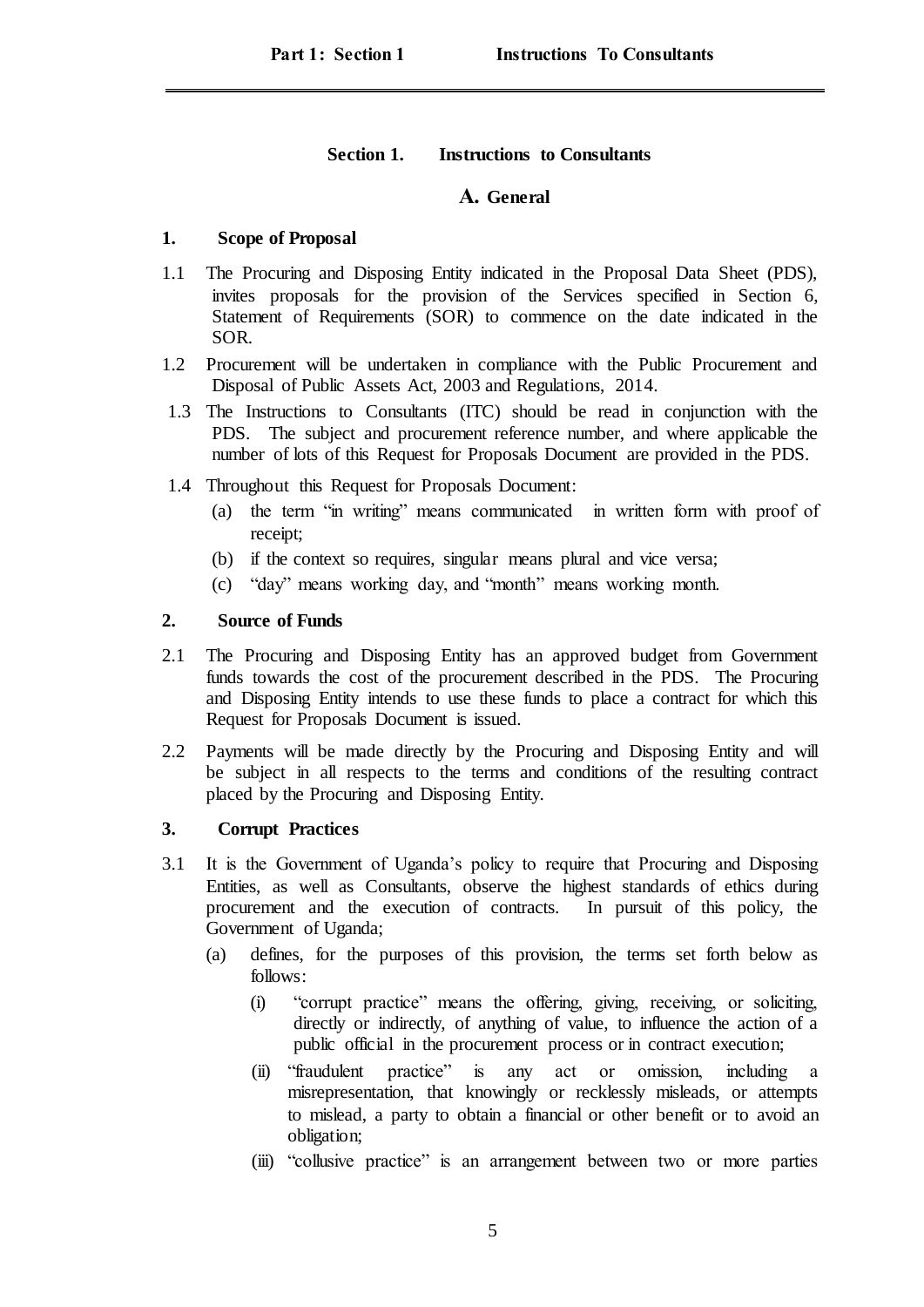designed to achieve an improper purpose, including to influence improperly the actions of another party;

- (iv) "coercive practice" is impairing or harming, or threatening to impair or harm, directly or indirectly, any party or the property of the party to influence improperly the actions of a party;
- (b) will reject a recommendation for award if it determines that the Consultant recommended for award has engaged in corrupt or fraudulent practices in competing for the Contract;
- (c) will suspend a Consultant from engaging in any public procurement proceeding for a stated period of time, if it at any time determines that the Consultant has engaged in corrupt or fraudulent practices in competing for, or in executing, a Government contract.
- 3.2 Furthermore, Consultants shall be aware of the provision stated in Sub Clause 15.1(g)-(h) and Sub Clause 2.2 of the General Conditions of Contract.
- 3.3 In pursuit of the policy defined in Sub-Clause 3.1, the Procuring and Disposing Entity may terminate a contract or be ordered by the Public Procurement and Disposal of Public Assets Appeals Tribunal to cancel a contract if it at any time determines that corrupt, fraudulent, collusive or coercive practices were engaged in by representatives of the Procuring and Disposing Entity or of a Consultant during the procurement or the execution of that contract.
- 3.4 In pursuit of the policy defined in Sub-clause 3.1, . the Code of Ethical Conduct for Bidders and Providers as provided in the bidding forms shall be signed by the Bidder and submitted together with the other bidding forms. The Government of Uganda may suspend a Consultant from engaging in any public procurement or disposal process for a period determined by the Public Procurement and Disposal of Public Assets Authority (herein referred to as the Authority), where the Consultant is debarred from the procurement processes of an international agency of which Uganda is a member.
- 3.5 Any communications between a Consultant and the Procuring and Disposing Entity related to matters of alleged fraud or corruption must be made in writing and addressed to the Accounting Officer of the Procuring and Disposing Entity.

## <span id="page-5-0"></span>**4. Eligible Consultants**

- 4.1 A Consultant, and all parties constituting the Consultant, shall meet the following criteria to be eligible to participate in public procurement:
	- (a) the Consultant has the legal capacity to enter into a contract;
	- (b) the Consultant is not:
		- (i) insolvent;
		- (ii) in receivership;
		- (iii) bankrupt; or
		- (iv) being wound up
	- (c) the Consultant's business activities have not been suspended;
	- (d) the Consultant is not the subject of legal proceedings for any of the circumstances in (b); and
	- (e) the Consultant has fulfilled his or her obligations to pay taxes and social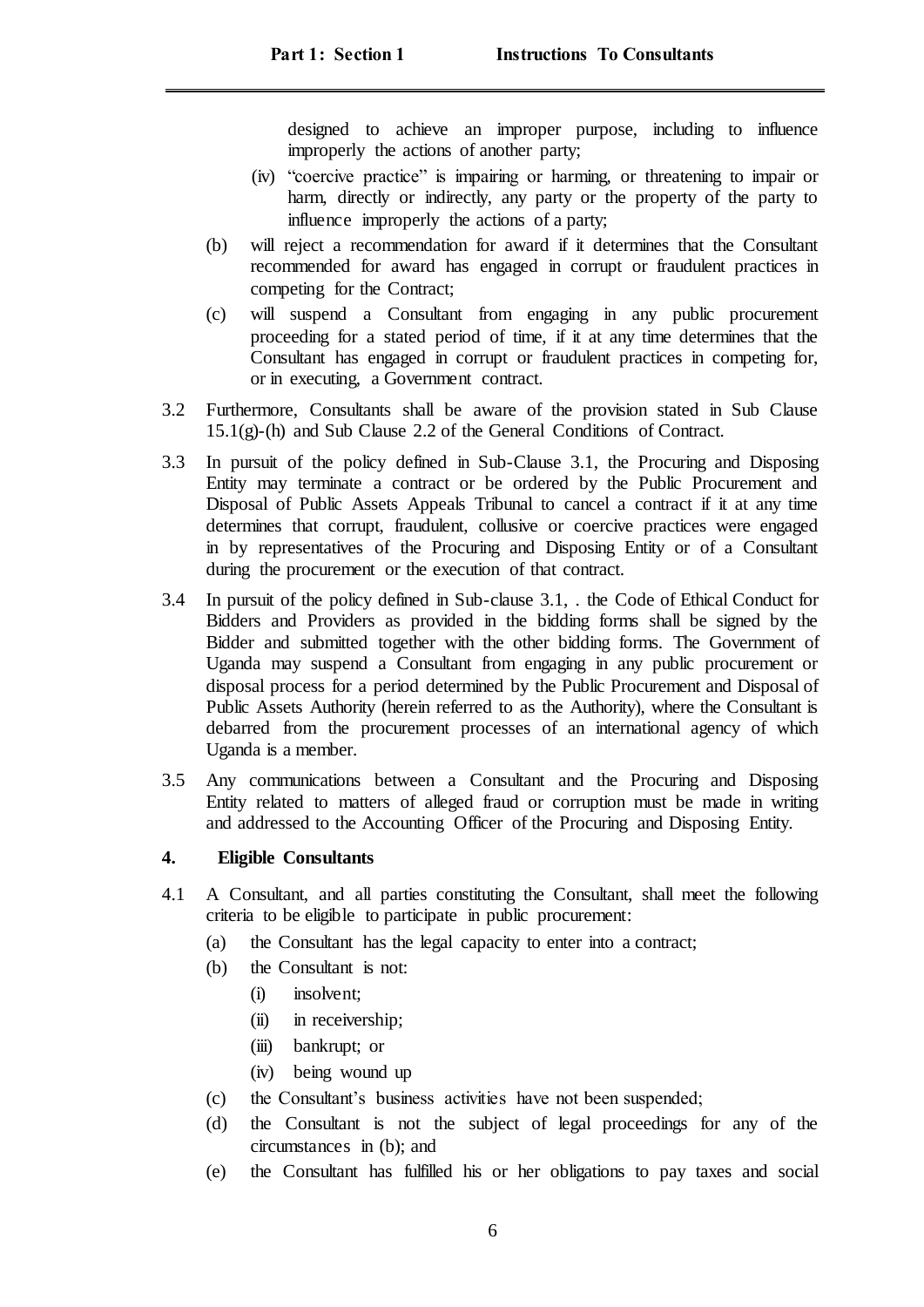security contributions.

- **(f) The Consultant must be registered in Uganda with majority ownership held by Ugandan Citizens**.
- 4.2 A Consultant may be a natural person, private entity, government-owned entity, subject to ITC Sub-Clause 4.6 or any combination of them with a formal intent to enter into an agreement or under an existing agreement in the form of a joint venture, consortium, or association. In the case of a joint venture, consortium, or association, unless otherwise specified in the PDS, all parties shall be jointly and severally liable. In the case of a consortium or association, the formal intent shall be by way of Memorandum of Understanding which shall be registered with the Registrar of documents if signed in Uganda or if signed outside Uganda, shall be notarized.
- 4.3 A Consultant, and all parties constituting the Consultant including sub-contractors and key professional staff, shall have the nationality of an eligible country, in accordance with Section 5, Eligible Countries. A Consultant shall be deemed to have the nationality of a country if the Consultant is a citizen or is constituted, or incorporated, and operates in conformity with the provisions of the laws of that country. This criterion shall also apply to the determination of the nationality of proposed subcontractors for any part of the Contract including related works or supplies.
- 4.4 A Consultant shall not have a conflict of interest, as defined in ITC Clause 5. All Consultants found to be in conflict of interest shall be disqualified.
- 4.5 A firm that is under a declaration of suspension by the Authority in accordance with ITC Clause 3.1 (c) or 3.4, at the date of the deadline for proposal submission or thereafter before contract signature, shall be disqualified.
- 4.6 Government-owned enterprises shall be eligible only if they can establish that they are legally and financially autonomous and operate under commercial law.
- 4.7 Consultants shall provide such evidence of their continued eligibility satisfactory to the Procuring and Disposing Entity, as the Procuring and Disposing Entity shall reasonably request.

## <span id="page-6-0"></span>**5. Conflict of Interest**

- 5.1 Government policy requires that Consultants provide professional, objective, and impartial advice and at all times hold the Procuring and Disposing Entity's interests paramount, without any consideration for future work, and strictly avoid conflicts with other assignments or their own corporate interests. Consultants shall not be hired for any assignment that would be in conflict with their prior or current obligations to other Procuring and Disposing Entities, or that may place them in a position of not being able to carry out the assignment in the best interests of the Procuring and Disposing Entity.
- 5.2 A Consultant may be considered to have a conflict of interest with one or more parties in this procurement process, if they:
	- (a) have controlling shareholders in common; or
	- (b) receive or have received any direct or indirect subsidy from any of them; or
	- (c) have the same legal representative for purposes of this proposal; or
	- (d) have a relationship with each other, directly or through common third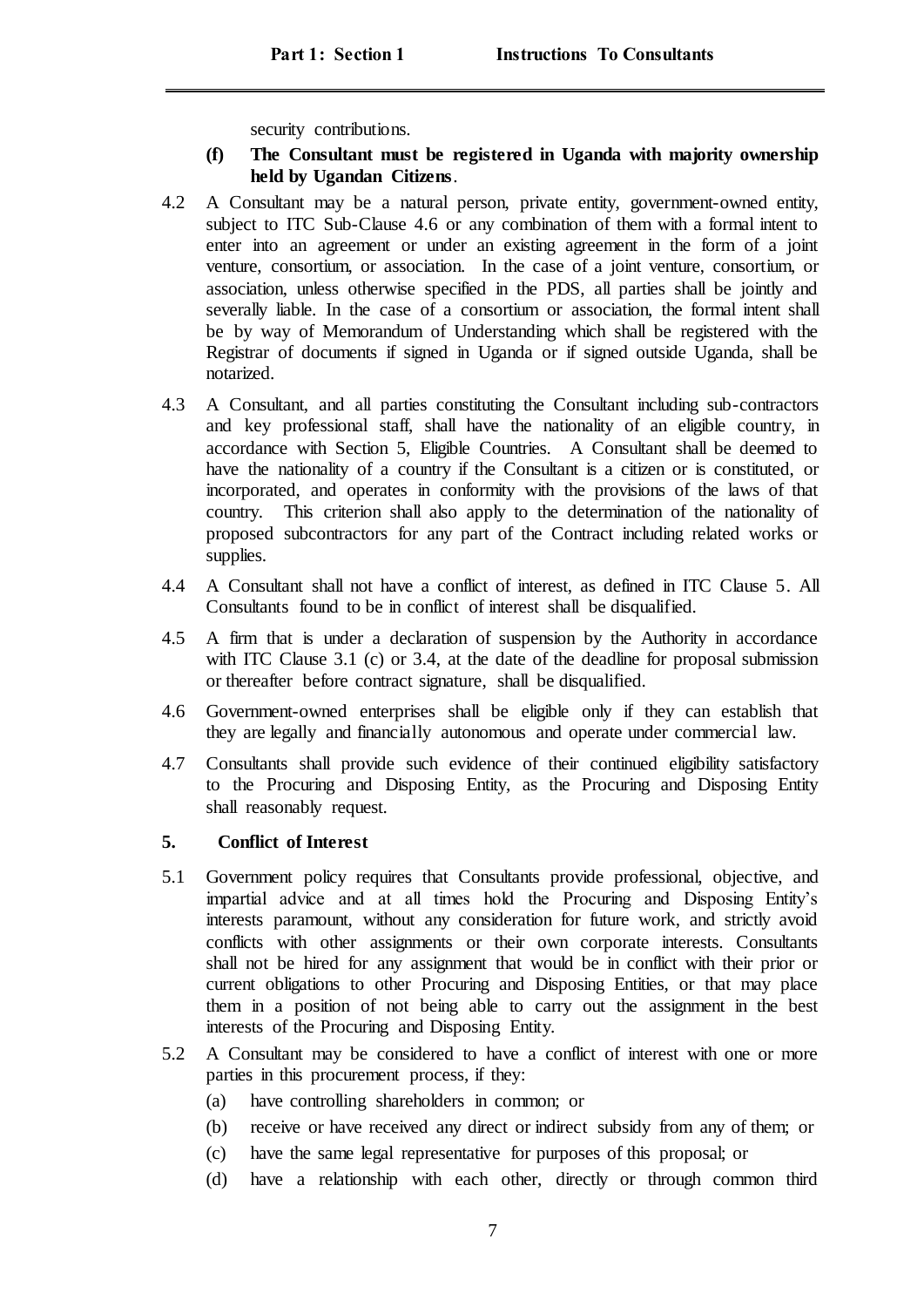parties, that puts them in a position to have access to information about or influence on the proposal of another Consultant, or influence the decisions of the Procuring and Disposing Entity regarding this procurement process; or

- (e) submit more than one proposal in this procurement process. However, this does not limit the participation of subcontractors in more than one proposal, or as Consultants and subcontractors simultaneously; or
- (f) have been engaged, or any of their affiliates have been engaged, by the Procuring and Disposing Entity to provide supplies or works for the same project : or
- (g) may be in conflict with another of their, or their affiliates' assignments by performing this assignment.
- 5.3 Consultants hired to provide consultancy services for the preparation or implementation of a project, and any of their affiliates, shall be disqualified from subsequently providing supplies, works or services related to the initial assignment (other than a continuation of the Consultant's earlier consulting services) for the same project.
- 5.4 Consultants may be hired for downstream work, when continuity is essential, in which case this possibility shall be indicated in the PDS and the factors used for the selection of the consultant will take the likelihood of continuation into account. It will be the exclusive decision of the Procuring and Disposing Entity whether or not to have the downstream assignment carried out, and if it is carried out, which consultant will be hired for the purpose.
- 5.5 Any previous or ongoing participation in relation to the assignment by the Consultant, its professional staff, or its affiliates or associates under a contract with the Procuring and Disposing Entity or the Government of Uganda may result in rejection of the proposal. Consultants should clarify their situation in that respect with the Procuring and Disposing Entity before preparing the proposal.

## <span id="page-7-0"></span>**B. Request for Proposals Document**

## <span id="page-7-1"></span>**6. Contents of Request for Proposals Document**

6.1 This Request for Proposals Document consists of Parts 1, 2, and 3, which include all the Sections indicated below, and should be read in conjunction with any addenda issued in accordance with ITC Clause 8.

## **PART 1 Procurement Procedures**

- Section 1. Instructions to Consultants (ITC)
- Section 2. Proposal Data Sheet (PDS)
- Section 3. Evaluation Methodology and Criteria
- Section 4. Proposal Forms
- Section 5. Eligible Countries

## **PART 2 Statement of Requirements**

Section 6. Statement of Requirements

## **PART 3 Contract**

Section 7. General Conditions of Contract (GCC) for the Procurement of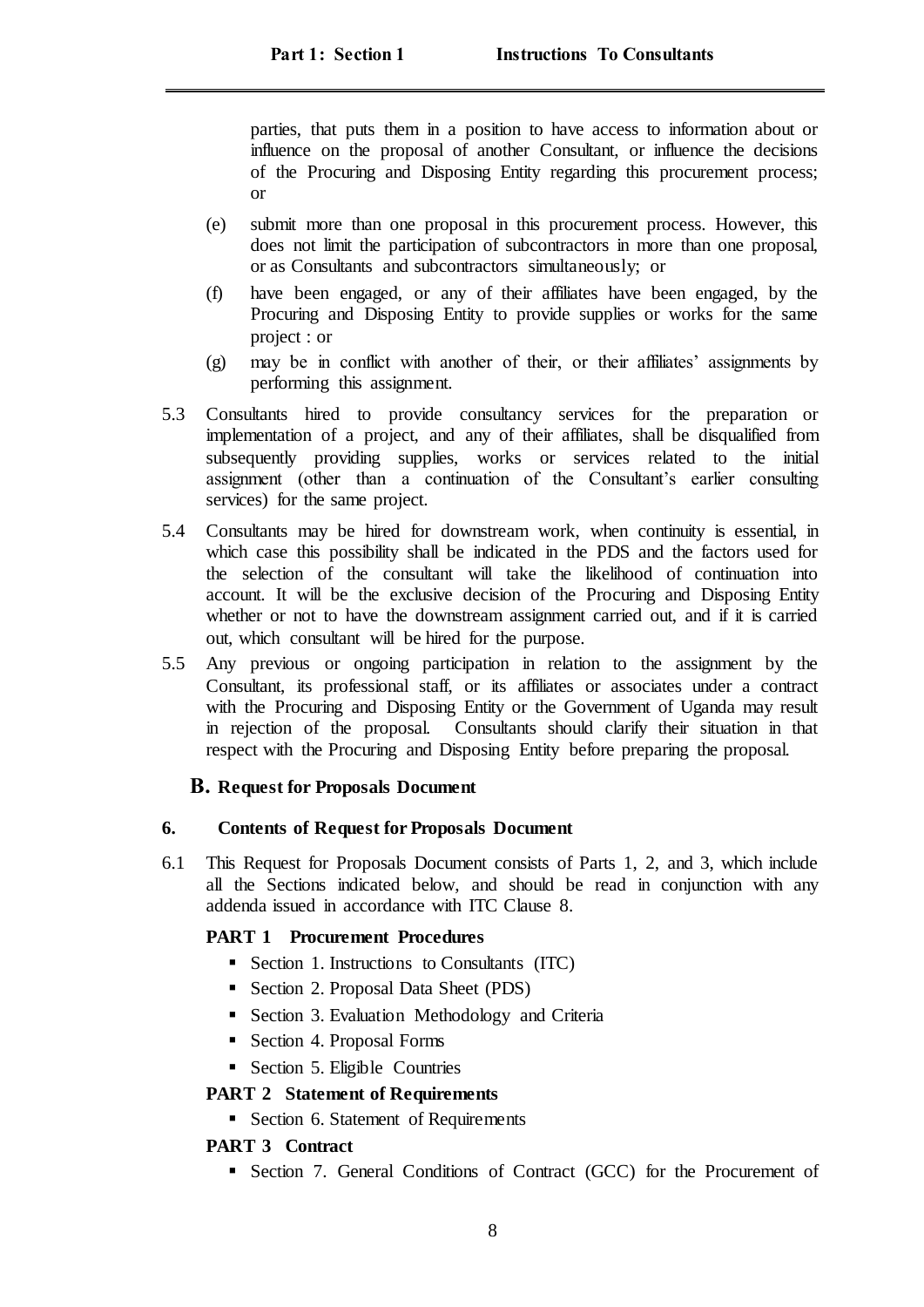Consultancy Services

- Section 8. Special Conditions of Contract (SCC)
- Section 9. Contract Forms
- 6.2 The letter inviting Consultants to submit proposals is not part of the Request for Proposals Document.
- 6.3 Proposals from Consultants who did not obtain the Request for Proposals Document directly from the Procuring and Disposing Entity will be rejected during evaluation. Where the Request for Proposals Document is obtained from the Procuring and Disposing Entity on a Consultant's behalf, the Consultant's name must be registered with the Procuring and Disposing Entity at the time of sale and issue.
- 6.4 The Consultant is expected to examine all instructions, forms, terms, and requirements in the Request for Proposals Document. Failure to furnish all information or documentation required by the Request for Proposals Document may result in the rejection of the proposal.
- 6.5 Where an electronic copy of the Request for Proposals document is issued, the paper or hard copy is the original version. In the event of any discrepancy between the two, the hard copy shall prevail.

## <span id="page-8-0"></span>**7. Clarification of Request for Proposals Document**

A prospective Consultant requiring any clarification of the Request for Proposals Document shall contact the Procuring and Disposing Entity in writing at the Procuring and Disposing Entity's address indicated in the PDS. The Procuring and Disposing Entity will respond in writing to any request for clarification, provided that such request is received no later than the date indicated in the PDS. The Procuring and Disposing Entity shall forward copies of its response to all Consultants who have acquired the Request for Proposals Document directly from it, including a description of the inquiry but without identifying its source. Should the Procuring and Disposing Entity deem it necessary to amend the Request for Proposals Document as a result of a clarification, it shall do so following the procedure under ITC Clause 8 and Sub-Clause 24.2.

## <span id="page-8-1"></span>**8. Amendment of Request for Proposals Document**

- 8.1 At any time prior to the deadline for submission of proposals, the Procuring and Disposing Entity may amend the Request for Proposals Document by issuing addenda.
- 8.2 Any addendum issued shall be part of the Request for Proposals Document and shall be communicated in writing to all who have obtained the Request for Proposals Document directly from the Procuring and Disposing Entity.
- 8.3 To give prospective Consultants reasonable time in which to take an addendum into account in preparing their proposals, the Procuring and Disposing Entity may, at its discretion, extend the deadline for the submission of proposals, pursuant to ITC Sub-Clause 24.2.

## <span id="page-8-2"></span>**C. Preparation of Proposals**

## <span id="page-8-3"></span>**9. Cost of Proposals**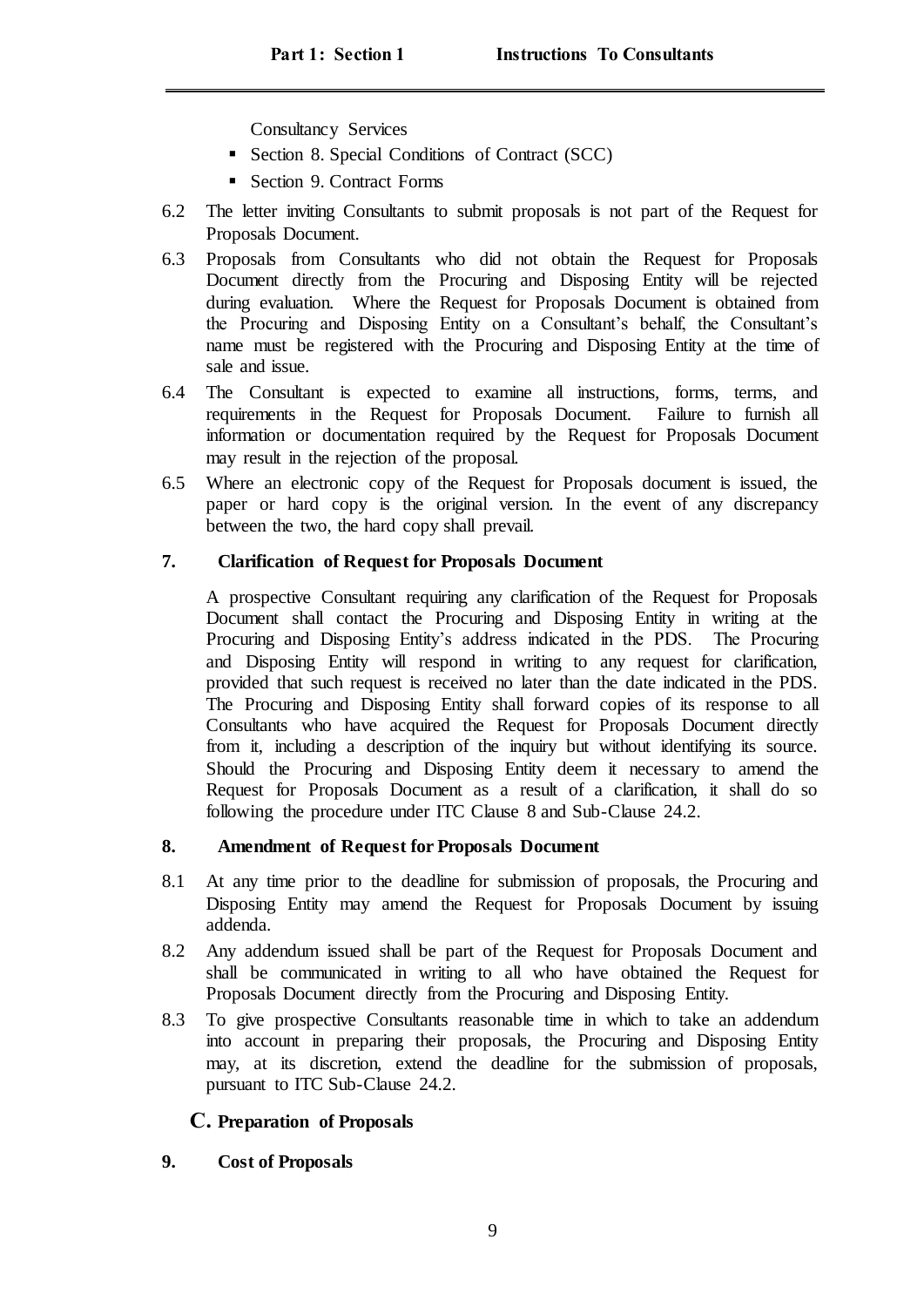The Consultant shall bear all costs associated with the preparation and submission of its proposal, including any negotiations with or visits to the Procuring and Disposing Entity, and the Procuring and Disposing Entity shall not be responsible or liable for those costs, regardless of the conduct or outcome of the procurement process.

## <span id="page-9-0"></span>**10. Language of Proposal and Communications**

- 10.1 The medium of communication shall be in writing unless otherwise specified in the PDS.
- 10.2 The proposal, as well as all correspondence and documents relating to the proposal exchanged by the Consultant and the Procuring and Disposing Entity, shall be written in English.
- 10.3 Supporting documents and printed literature that are part of the proposal may be in another language provided they are accompanied by an accurate translation of the relevant passages in the language specified in ITC Sub-Clause 10.2, in which case, for purposes of interpretation of the proposal, such translation shall govern.

## <span id="page-9-1"></span>**11. Preparation of Proposals**

- 11.1 Consultants are required to prepare and submit separate technical and financial proposals. The proposal submission method shall be a one stage-two envelope method, unless otherwise specified in the PDS. The one stage-two envelope submission method requires a Consultant to submit a single envelope containing two separately sealed envelopes, labelled technical and financial proposals which are opened on different dates at separate proposal openings.
- 11.2 A pre-proposal meeting will be held where indicated in the PDS. Attendance at the pre-proposal meeting is optional.

## <span id="page-9-2"></span>**12. Joint Ventures, Associations and Sub-contracting**

- 12.1 If a Consultant considers that it does not have all the expertise for the assignment, it may obtain a full range of expertise by associating with individual consultant(s) or other Consultants or entities in a joint venture or by sub-contracting as appropriate, unless otherwise specified in the PDS.
- 12.2 Consultants must obtain the approval of the Procuring and Disposing Entity to enter into a joint venture with Consultants not invited for this assignment or other short-listed Consultants.
- 12.3 International Consultants for large contracts are encouraged to seek the participation of national Consultants by entering into a joint venture with, or subcontracting part of the assignment to national Consultants.

## <span id="page-9-3"></span>**13. Professional Staff**

- 13.1 For assignments on a staff-time basis, the estimated number of professional staffmonths or budget is given in the PDS. The proposal shall, however, be based on the number of professional staff-months estimated by the Consultant.
- 13.2 It is desirable that the majority of the key professional staff proposed are permanent employees of the Consultant or have an extended and stable working relationship with the Consultant.
- 13.3 Proposed professional staff must, as a minimum, have the experience indicated in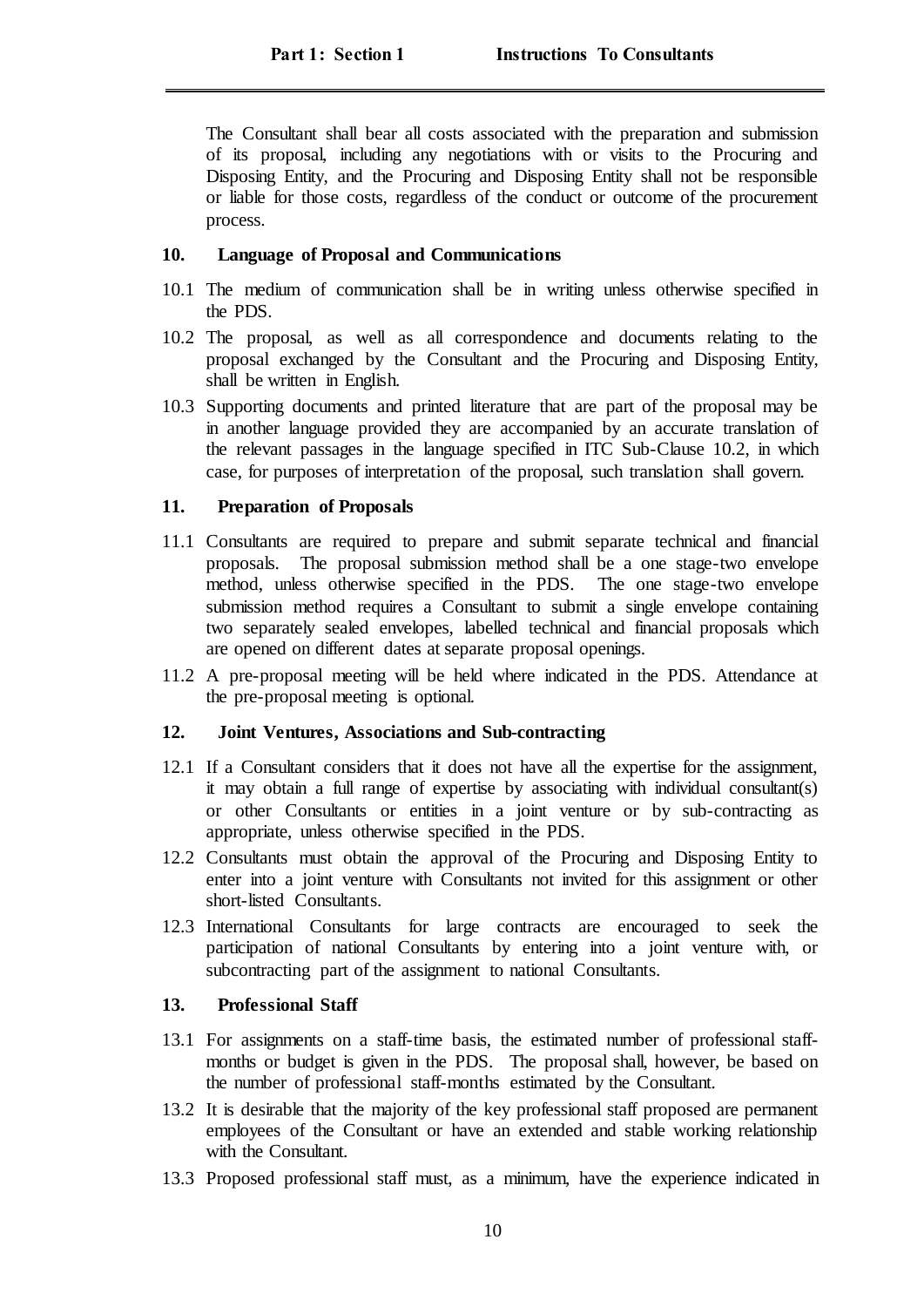the Statement of Requirements, preferably working under conditions similar to those prevailing in Uganda.

- 13.4 The consultant and the professional staff shall confirm their availability for the assignment using the Forms included in section 4.
- 13.5 Alternative professional staff shall not be proposed, and only one curriculum vitae (CV) may be submitted for each position.
- 13.6 As the determination of the Best Evaluated Proposal will be based, among other factors, on an evaluation of proposed key professional staff, the Procuring and Disposing Entity expects to award a contract on the basis of the experts and specialists named in the proposal.
- 13.7 The Procuring and Disposing Entity will not consider substitutions unless both parties agree that undue delay in the procurement process makes such substitution unavoidable or that such changes are critical to meet the objectives of the assignment. If this is not the case and if it is established that key staff were offered in the proposal without confirming their availability, the proposal may be rejected.

### <span id="page-10-0"></span>**14. Technical Proposal**

- 14.1 The technical proposal shall provide the following information using the standard forms contained in Section 4, Proposal Forms:
	- (a) The declarations included in the Technical Proposal Submission Sheet (Section 4.1.1);
	- (b) An outline of recent experience on assignments of a similar nature (Section 4.1.2). For each assignment, the outline should indicate, inter alia, the profiles of the staff proposed, the duration of the assignment, the contract amount and the Consultant's involvement;
	- (c) Any comments or suggestions on the Terms of Reference (Section 4.1.3);
	- (d) A description of the methodology for performing the assignment (Section 4.1.4);
	- (e) The list of the proposed staff team by specialism, the proposed assignment of tasks for each staff team member and their timing (Section 4.1.5);
	- (f) CVs of the proposed professional staff, signed by both the staff member and the authorised representative submitting the proposal (Section 4.1.6). Key information should include the number of years working for the Consultant and the degree of responsibility held in various assignments; Confirmation of availability of staff (Section 4.1.7)
	- (g) Estimates of the total staff input (professional and support staff time) needed to carry out the assignment, supported by bar chart diagrams showing the time proposed for each professional staff team member (Section 4.1.8);
	- (h) A description of the Work or Activity Schedule for performing the assignment (Section 4.1.9)
	- (i) A Proposal Securing Declaration, as required by the ITC Clause 21 (Section 4.1.10);
	- (j) Written confirmation authorising the signatory of the proposal to commit the Consultant, in accordance with ITC Sub-Clause 22.2;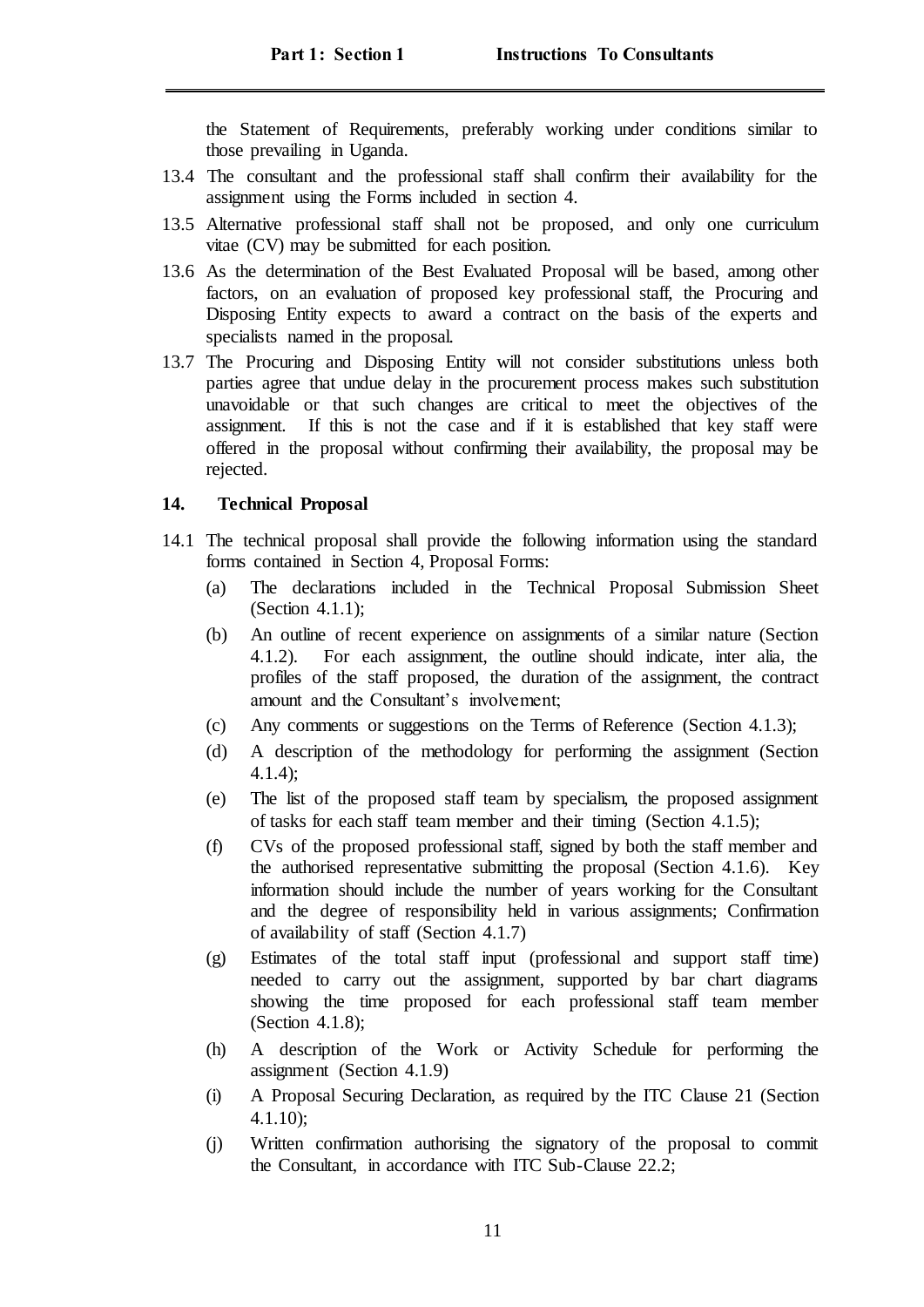- (k) Documentary evidence in accordance with ITC Clause 18 establishing the Consultant's eligibility;
- (l) Documentary evidence in accordance with ITC Clause 19 establishing the Consultant's qualifications to perform the contract if its proposal is accepted;
- (m) Any additional information requested in the PDS.
- 14.2 The technical proposal shall not include any financial information.

## <span id="page-11-0"></span>**15. Financial Proposal**

- 15.1 The financial proposal shall list all costs associated with the assignment, using the following standard forms contained in Section 4, Proposal Forms:
	- (a) Financial Proposal Submission Sheet (Section 4.2.1);
	- (b) Summary of Proposal Price Breakdown of Lump Sum (Section 4.2.2);
	- (c) Breakdown of Fees (Section 4.2.3);
	- (d) Breakdown of Reimbursable (Section 4.2.4) for staff (foreign and national in the field and at headquarters); such as subsistence (per diem, housing), transportation (international and local for mobilisation and demobilisation;
	- (e) Breakdown of Miscellaneous Expenses (Section 4.2.5), printing of documents, etc.:
	- (f) Any additional information requested in the PDS.
- 15.2 The total proposal price shall be broken down into the following cost components using the appropriate forms:
	- (a) Fees
	- (b) Reimbursable expenditure
	- (c) Miscellaneous expenses
- 15.3 Where indicated in the PDS, the total proposal price shall be broken down into the separate activities indicated in Section 6, Statement of Requirements with the cost elements in ITC Sub Clause 15.2 expressed for each activity.
- 15.4 The financial proposal should clearly estimate, as a separate amount, the local taxes (including social security), duties, fees, levies, and other charges imposed under the applicable law, on the Consultant and their personnel (other than nationals of or permanent residents in Uganda), unless the PDS specifies otherwise.
- 15.5 The completed financial proposal forms will be used to compile the Breakdown of Contract Price in any resulting Agreement as adjusted if necessary during evaluation or negotiation. The Breakdown of Contract Price will determine prices for any additional Services or costs.
- 15.6 Where commissions and gratuities have or shall be paid by the Consultant in relation to the assignment these shall be listed in the Financial Proposal Submission Sheet.

## <span id="page-11-1"></span>**16. Proposal Prices**

16.1Prices quoted by the Consultant shall be fixed during the Consultant's performance of the Contract and not subject to variation on any account, unless otherwise specified in the PDS. A proposal submitted with an adjustable price quotation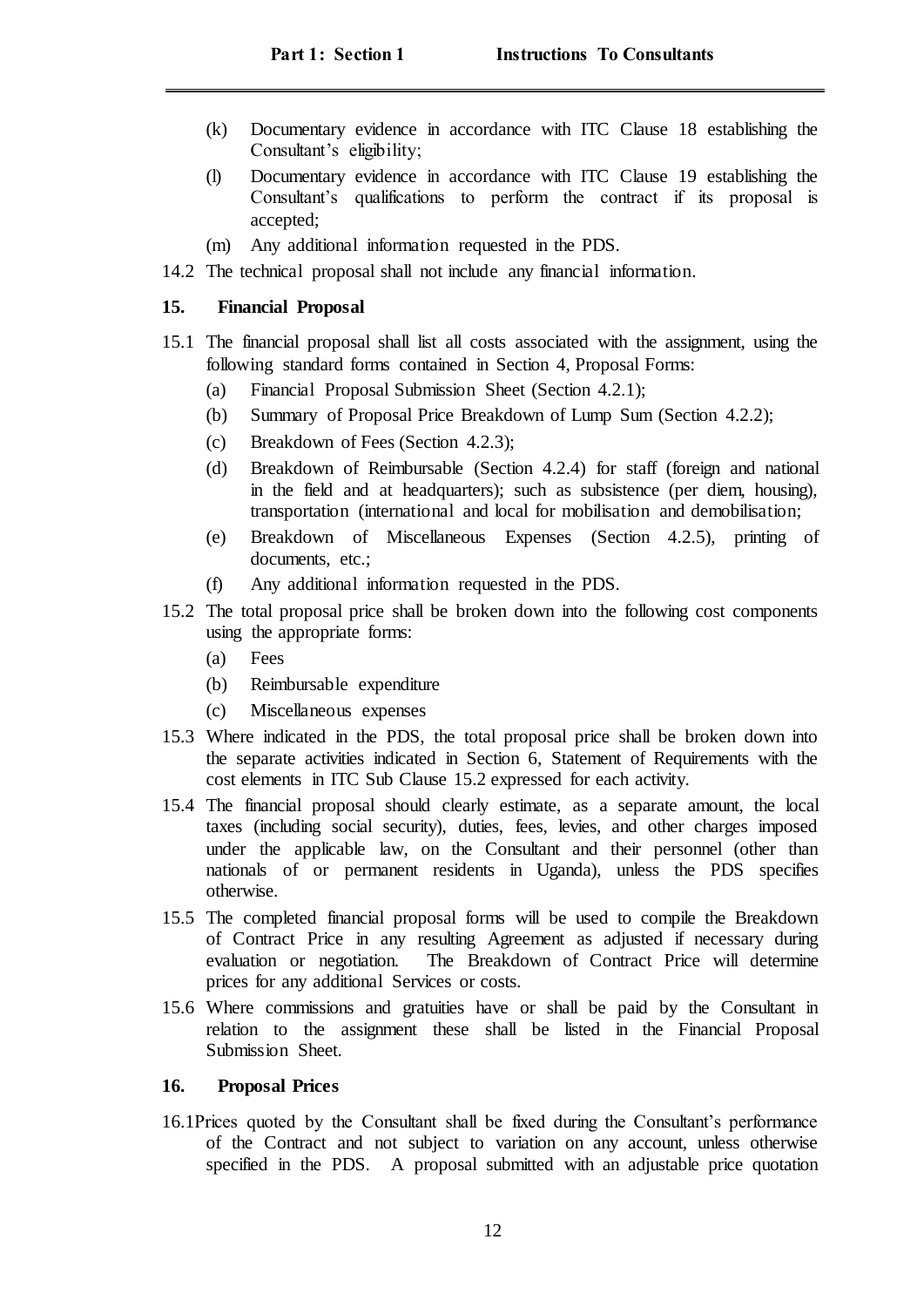shall be treated as non-responsive and shall be rejected, pursuant to ITC Clause 30. However, if in accordance with the PDS, prices quoted by the Consultant shall be subject to adjustment during the performance of the Contract, a proposal submitted with a fixed price quotation shall not be rejected, but the price adjustment shall be treated as zero.

## <span id="page-12-0"></span>**17. Currencies of Proposal**

- 17.1 Unless otherwise specified in the PDS, proposal prices shall be quoted in the following currencies:
	- (a) for Services originating in Uganda, the proposal prices shall be quoted in Uganda Shillings, unless otherwise specified in the PDS; and
	- (b) for Services originating from outside Uganda, the proposal prices shall be quoted in the currency of the expense or in the currency of the Consultant's country.
- 17.2 If a Consultant wishes to be paid in a currency or a combination of currencies different from the one in which it was requested to express its quotation, it shall as part of its offer:
	- (a) indicate its requirement to be paid in other currencies, including the amount in each currency or the percentage of the quoted price corresponding to each currency;
	- (b) justify, to the Procuring and Disposing Entity's satisfaction, the requirement to be paid in the currencies requested; and
	- (c) utilise the rate of exchange specified by the Procuring and Disposing Entity to express its offer in the currency required by the Procuring and Disposing Entity. The source, date, and type of exchange rate to be used is indicated in ITC Clause 35.

## <span id="page-12-1"></span>**18. Documents Establishing the Eligibility of the Consultant**

18.1 To establish their eligibility in accordance with ITC Clause 4, Consultants shall complete the eligibility declarations in the Technical Proposal Submission Sheet, included in Section 4, Proposal Forms and submit the documents required in Section 3, Evaluation Methodology and Criteria.

## <span id="page-12-2"></span>**19. Documents Establishing the Qualifications of the Consultant**

To establish its qualifications to perform the Contract, the Consultant shall submit any evidence specified in Section 3, Evaluation Methodology and Criteria.

## <span id="page-12-3"></span>**20. Period of Validity of Proposals**

- 20.1 Proposals shall remain valid until the date specified in the PDS. A proposal valid for a shorter period shall be rejected by the Procuring and Disposing Entity as non-compliant.
- 20.2 During this period, the Consultant is expected to keep available the professional staff proposed for the assignment. The Procuring and Disposing Entity will make its best effort to complete the procurement process within this period.
- 20.3 In exceptional circumstances, prior to the expiration of the proposal validity period,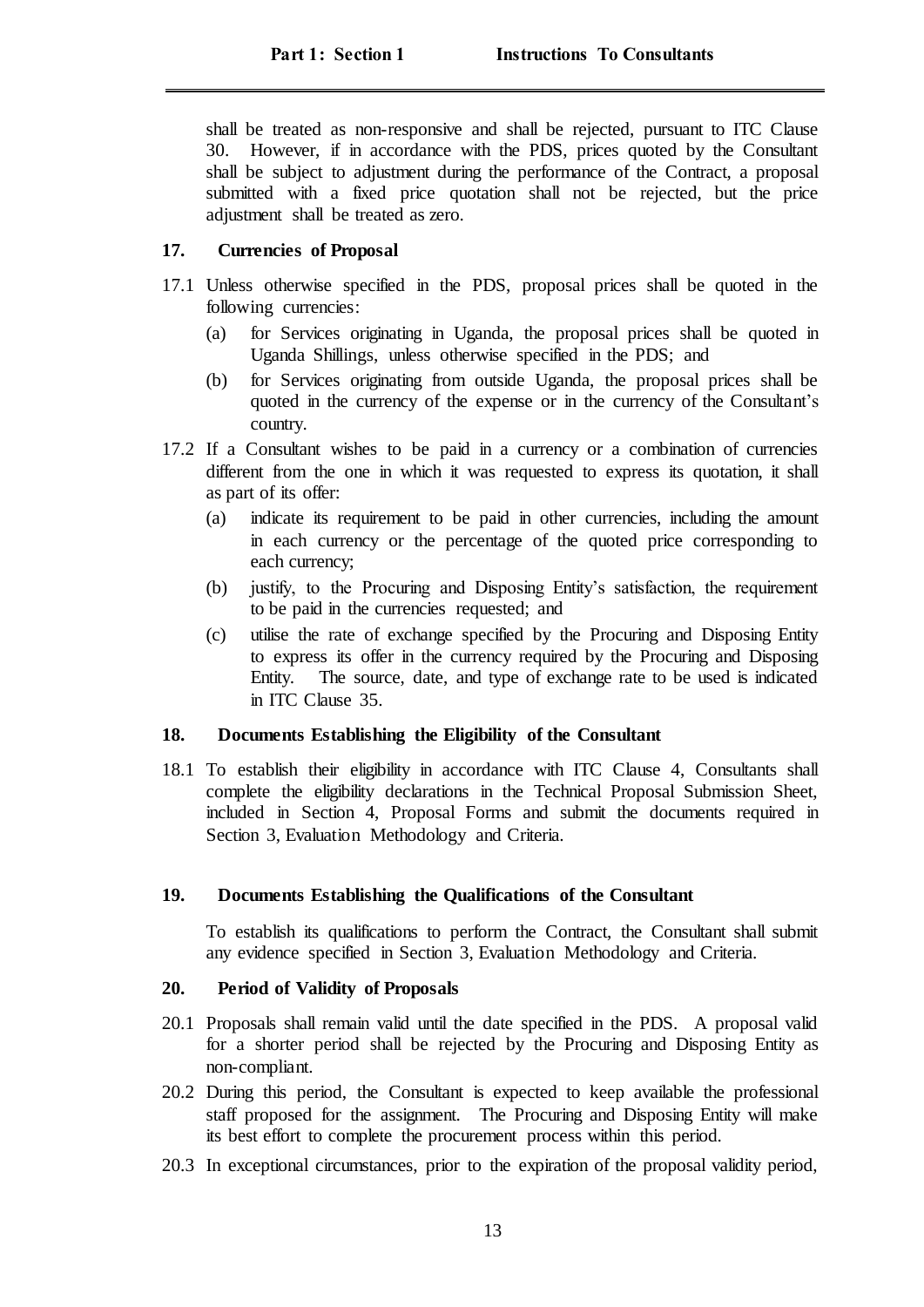the Procuring and Disposing Entity may request Consultants to extend the period of validity of their proposals. The request and the responses shall be made in writing. If a Proposal Securing Declaration is requested in accordance with ITC Clause 21, it shall also be extended for a corresponding period. A Consultant may refuse the request without being liable for execution of its Proposal Securing Declaration. A Consultant granting the request shall not be required or permitted to modify its proposal.

#### <span id="page-13-0"></span>**21. Proposal Securing Declaration**

- 21.1 The Consultant shall furnish as part of its proposal a Proposal Securing Declaration, in original form if specified in the PDS.
- 21.2 The Proposal Securing Declaration shall be submitted using the Form included in Section 4, Proposal Forms. The Proposal Securing Declaration shall be valid until the date specified in the PDS.
- 21.3 Any proposal not accompanied by a substantially responsive Proposal
- Securing Declaration, if one is required in accordance with ITC Clause 21, shall be rejected by the Procuring and Disposing Entity as non-compliant.
- 21.4 The Proposal Securing Declaration of all consultants shall be returned as promptly as possible once the successful consultant has signed the Contract or upon request by the unsuccessful consultant after publication of the notice of best evaluated bidder.
- 21.5 A Consultant may be suspended by the Authority from participating in public procurement and disposal activities:
	- (a) if a Consultant withdraws its proposal during the period of proposal validity specified by the Consultant on the Proposal Submission Sheet, except as provided in ITC Sub-Clause 20.3; or
	- (b) if the successful Consultant fails to:
		- (i) sign the Contract in accordance with ITC Clause 43;
		- (ii) furnish any Performance Security required in accordance with ITC Clause 45; or
		- (iii) accept the correction of its proposal price pursuant to ITC Sub-Clause 31.5

#### <span id="page-13-1"></span>**22. Format and Signing of Proposal**

- 22.1 The Consultant shall prepare one original of each of the documents comprising the technical and the financial proposal as described in ITC Clauses 14 and 15 and clearly mark both "ORIGINAL". In addition, the Consultant shall submit copies of both the technical and financial proposals, in the number specified in the PDS and clearly mark each of them "COPY". In the event of any discrepancy between the original and the copies, the original shall prevail.
- 22.2 The original and all copies of the proposal shall be typed or written in indelible ink and shall be signed by a person duly authorised to sign on behalf of the Consultant The name and position held by each person signing the authorisation must be typed or printed below the signature. All pages of the proposal, except for un amended printed literature, shall be signed or initialled by the person signing the proposal.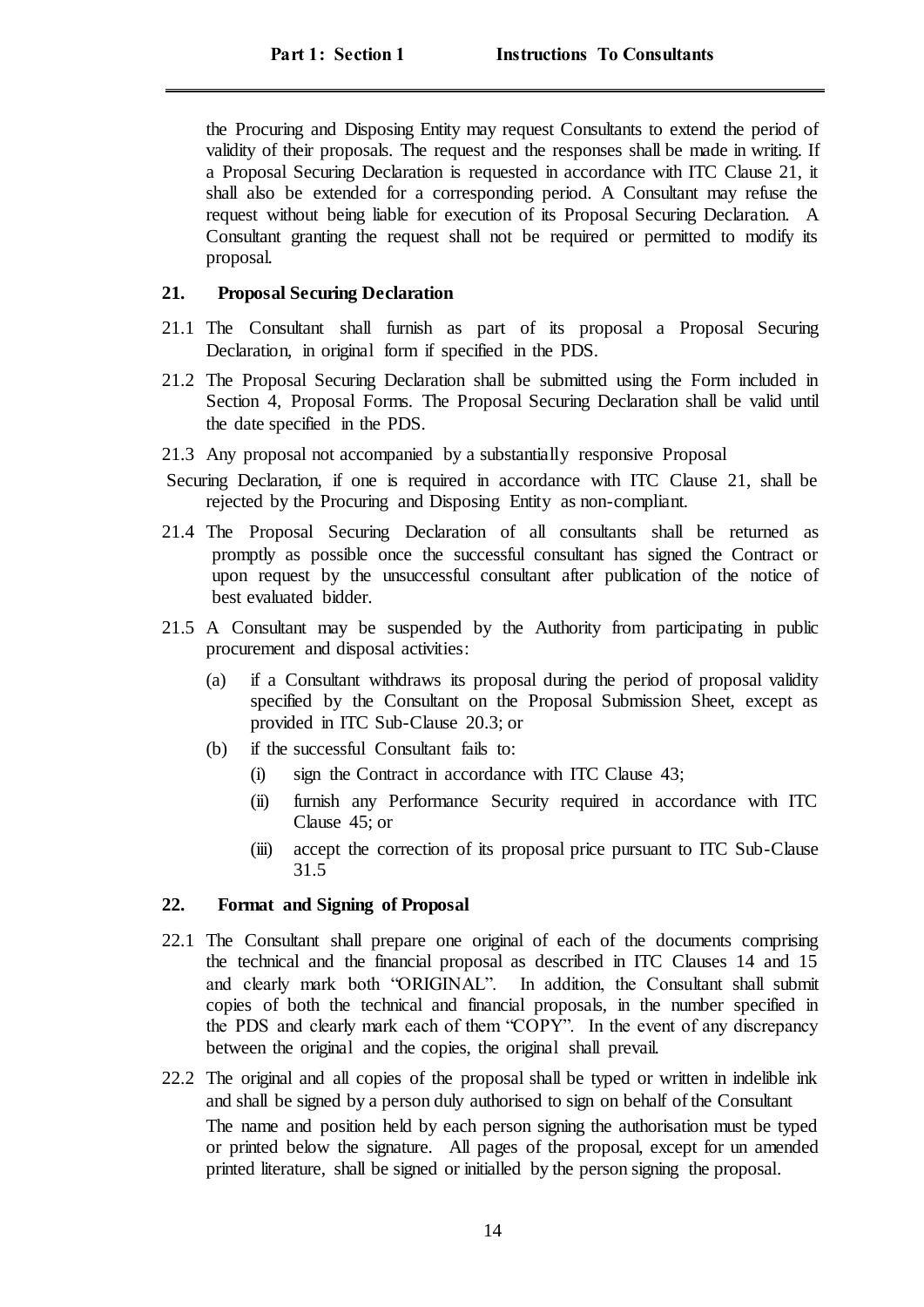22.3 Any interlineations, erasures, or overwriting shall be valid only if they are signed or initialled by the person signing the proposal.

#### <span id="page-14-0"></span>**D. Submission and Opening of Proposals**

#### <span id="page-14-1"></span>**23. Sealing and Marking of Proposals**

- 23.1 The original and all copies of the technical proposal shall be placed in a sealed envelope clearly marked "Technical Proposal," and the original and all copies of the financial proposal in a separate sealed envelope clearly marked "Financial Proposal". The envelopes shall be securely sealed in such a manner that opening and resealing cannot be achieved undetected.
- 23.2 The envelopes containing the technical and financial proposals shall:
	- (a) bear the name and address of the Consultant;
	- (b) be addressed to the Procuring and Disposing Entity in accordance with ITC Clause 24.1; and
	- (c) bear the Procurement Reference Number of this procurement process.
- 23.3 The financial proposal shall also bear a warning "Do Not Open with the technical proposal".
- 23.4 The two envelopes shall be placed in an outer envelope which shall be securely sealed in such a manner that opening and resealing cannot be achieved undetected.
- 23.5 The outer envelope shall:
	- (a) bear the name and address of the Consultant;
	- (b) be addressed to the Procuring and Disposing Entity in accordance with ITC Sub-Clause 24.1;
	- (c) bear the Procurement Reference number of this procurement process; and
	- (d) bear a warning not to open before the time and date for proposal opening, in accordance with ITC Sub-Clause 24.1.
- 23.6 If all envelopes are not sealed and marked as required, the Procuring and Disposing Entity will assume no responsibility for the misplacement or premature opening of the proposal.

#### <span id="page-14-2"></span>**24. Deadline for Submission of Proposals**

- 24.1 Proposals must be received by the Procuring and Disposing Entity at the address and no later than the date and time indicated in the PDS.
- 24.2 The Procuring and Disposing Entity may, at its discretion, extend the deadline for the submission of proposals by amending the Request for Proposals Document in accordance with ITC Clause 8, in which case all rights and obligations of the Procuring and Disposing Entity and Consultants previously subject to the deadline shall thereafter be subject to the deadline as extended.

#### <span id="page-14-3"></span>**25. Late Proposals**

The Procuring and Disposing Entity shall not consider any proposal that arrives after the deadline for submission of proposals, in accordance with ITC Clause 24. Any proposal received by the Procuring and Disposing Entity after the deadline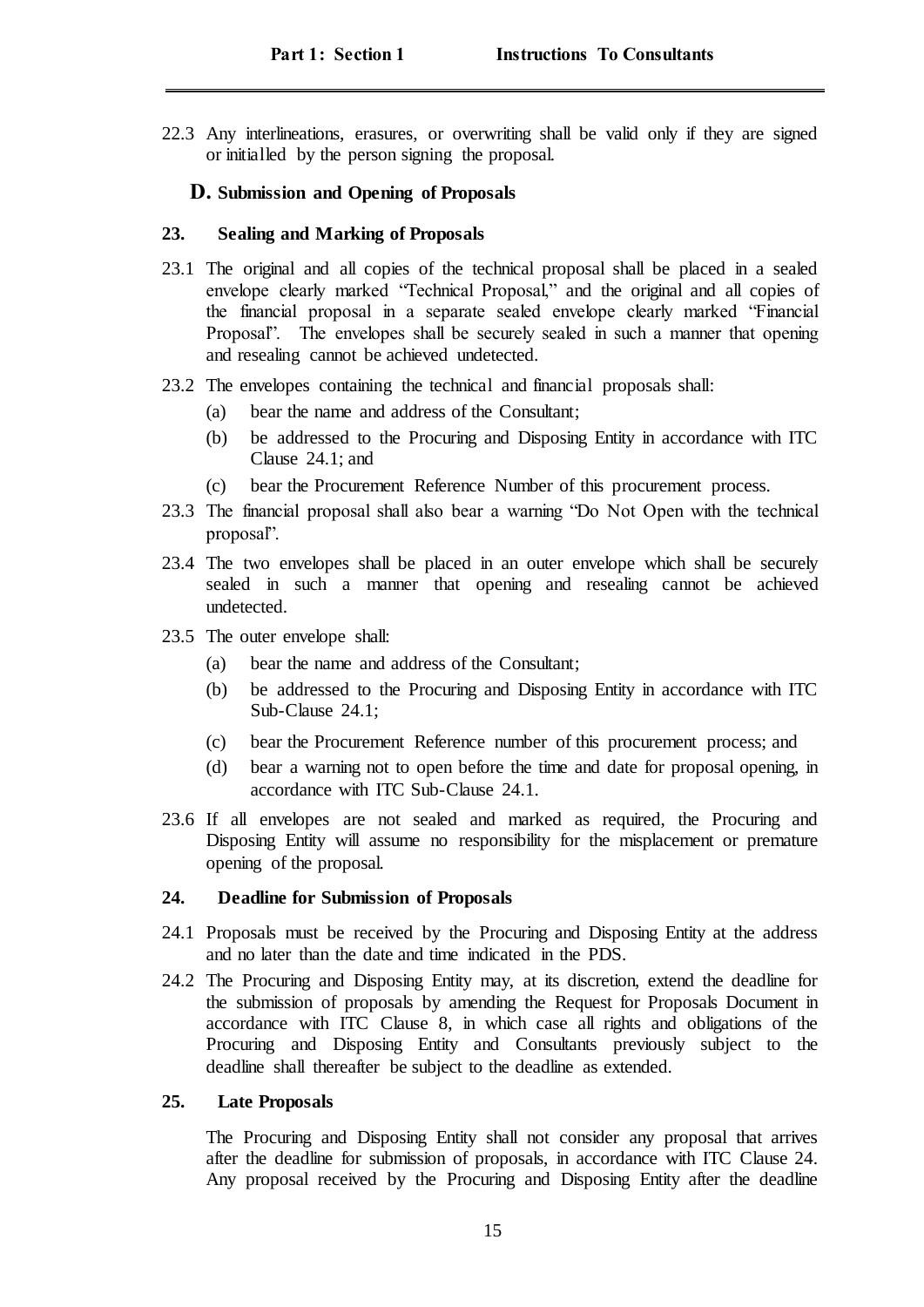for submission of proposals shall be declared late, rejected, and returned unopened to the Consultant.

## <span id="page-15-0"></span>**26. Withdrawal and Replacement of Proposals**

- 26.1 A Consultant may withdraw or replace its proposal after it has been submitted at any time before the deadline for submission of proposals by sending a written notice, duly signed by an authorised representative, which shall include a copy of the authorisation in accordance with ITC Sub-Clause 22.2. Any corresponding replacement of the proposal must accompany the respective written notice. All notices must be:
	- (a) submitted in accordance with ITC Clauses 22 and 23 (except that withdrawals notices do not require copies), and in addition, the respective envelopes shall be clearly marked "WITHDRAWAL" or "REPLACEMENT"; and
	- (b) received by the Procuring and Disposing Entity prior to the deadline prescribed for submission of proposals, in accordance with ITC Clause 24.
- 26.2 Proposals requested to be withdrawn in accordance with ITC Sub-Clause 26.1 shall be returned unopened to the Consultant.
- 26.3 No proposal may be withdrawn or replaced in the interval between the deadline for submission of proposals and the expiration of the period of proposal validity specified by the Consultant on the Proposal Submission Sheet or any extension thereof.
- 26.4 Proposals may only be modified by withdrawal of the original proposal and submission of a replacement proposal in accordance with ITC Sub-Clause 26.1. Modifications submitted in any other way shall not be taken into account in the evaluation of proposals.

## <span id="page-15-1"></span>**27. Proposal Opening**

- 27.1 The Procuring and Disposing Entity shall conduct the proposal opening in the presence of Consultants` designated representatives who choose to attend, at the address, date and time specified in the PDS.
- 27.2 First, envelopes marked "WITHDRAWAL" shall be opened and read out and the envelope with the corresponding proposal shall not be opened, but returned to the Consultant. No proposal withdrawal shall be permitted unless the corresponding withdrawal notice contains a valid authorisation to request the withdrawal and is read out at the proposal opening.
- 27.3 All other outer envelopes including those marked "REPLACEMENT" shall be opened and the technical proposals within them opened. Replacement proposals shall be recorded as such on the record of the proposal opening.
- 27.4 All technical proposals shall be opened one at a time, reading out: the name of the Consultant; the presence of a Proposal Securing Declaration, if required; and any other details as the Procuring and Disposing Entity may consider appropriate. No proposal shall be rejected at the proposal opening except for late proposals, in accordance with ITC Sub-Clause 25.1.
- 27.5 Only envelopes that are opened and read out at the proposal opening shall be considered further.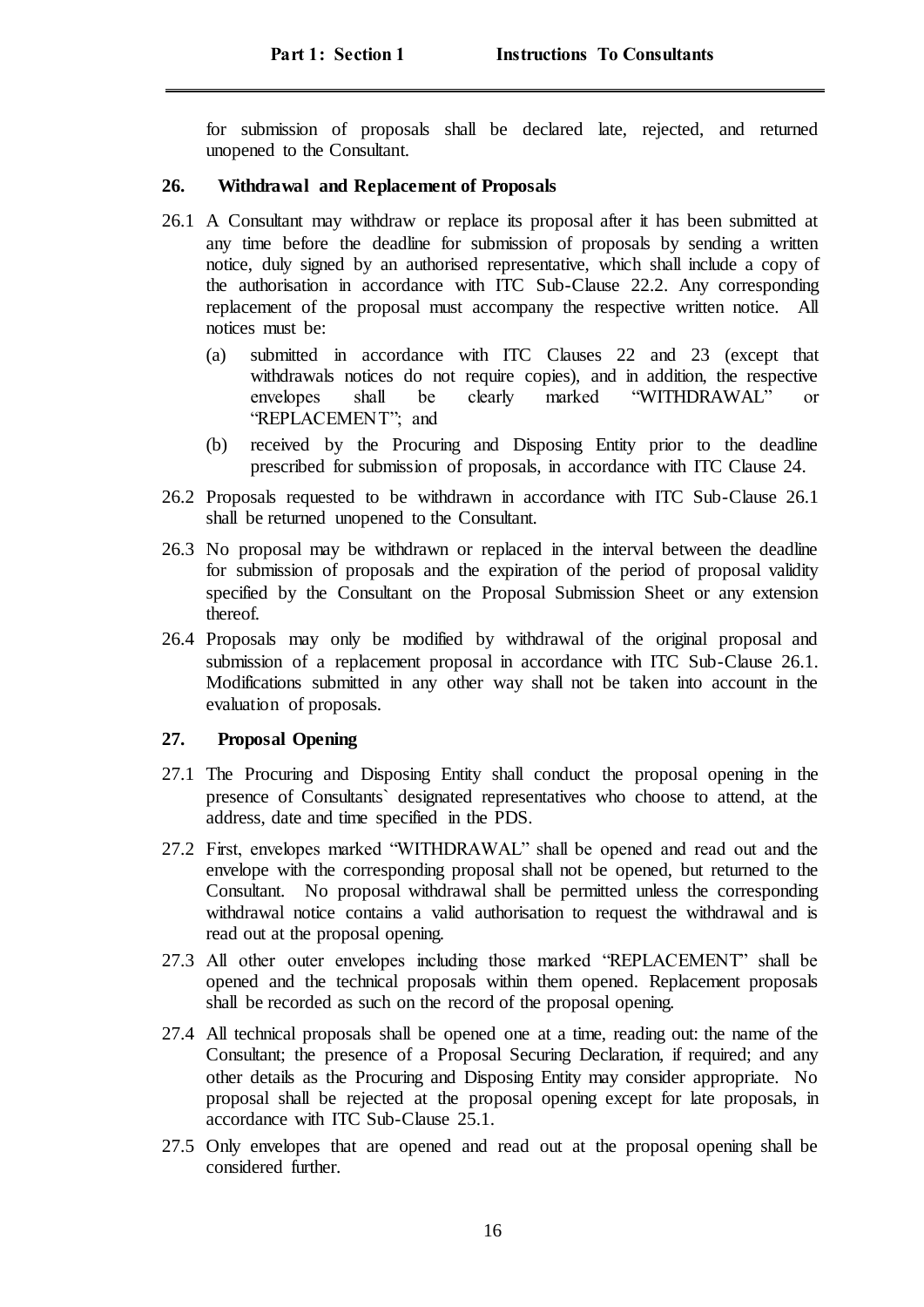- 27.6 The financial proposals shall remain sealed until the time and date notified for the opening of the financial proposals. Evaluators of technical proposals shall have no access to the financial proposals until the detailed evaluation is concluded and the result established.
- 27.7 The Procuring and Disposing Entity shall prepare a record of the proposal opening that shall include, as a minimum: the name of the Consultant, the presence or absence of a Proposal Securing Declaration where required and any other information that is required to be stated at the public opening as indicated in the request for proposals. The Consultants' representatives who are present shall be requested to sign the record. The omission of a Consultant's signature on the record shall not invalidate the contents and effect of the record. A copy of the record shall be distributed to Consultants upon payment of a fee and displayed on the Procuring and Disposing Entity's Notice Board within one working day from the date of the Proposal Opening.

## <span id="page-16-0"></span>**E. Evaluation of Proposals**

## <span id="page-16-1"></span>**28. Confidentiality**

- 28.1 Information relating to the examination, evaluation, comparison, and postqualification of proposals, and recommendation of contract award, shall not be disclosed to Consultants or any other persons not officially concerned with such process until information detailing the Best Evaluated Bidder is communicated to all Consultants.
- 28.2 Any effort by a Consultant to influence the Procuring and Disposing Entity in the examination, evaluation, comparison, and post-qualification of the proposals or contract award decisions may result in the rejection of its proposal.
- 28.3 Notwithstanding ITC Clause 28.2, from the time of proposal opening to the time of Contract award, if any Consultant wishes to contact the Procuring and Disposing Entity on any matter related to the procurement process, it should do so in writing.

## <span id="page-16-2"></span>**29. Clarification of Proposals**

To assist in the examination, evaluation, comparison and post-qualification of the proposals, the Procuring and Disposing Entity may, at its discretion, ask any Consultant for a clarification of its proposal. Any clarification submitted by a Consultant that is not in response to a request by the Procuring and Disposing Entity shall not be considered. The Procuring and Disposing Entity's request for clarification and the response shall be in writing. The request for clarification shall be copied to all Consultants for information purposes. No change in the price or substance of the proposal shall be sought, offered, or permitted, except to confirm the correction of arithmetic errors discovered by the Procuring and Disposing Entity in the evaluation of the financial proposals, in accordance with ITC Clause 31.4.

## <span id="page-16-3"></span>**30. Compliance and Responsiveness of Proposals**

30.1 The Procuring and Disposing Entity's determination of a proposal's compliance and responsiveness shall be based on the contents of the proposal itself.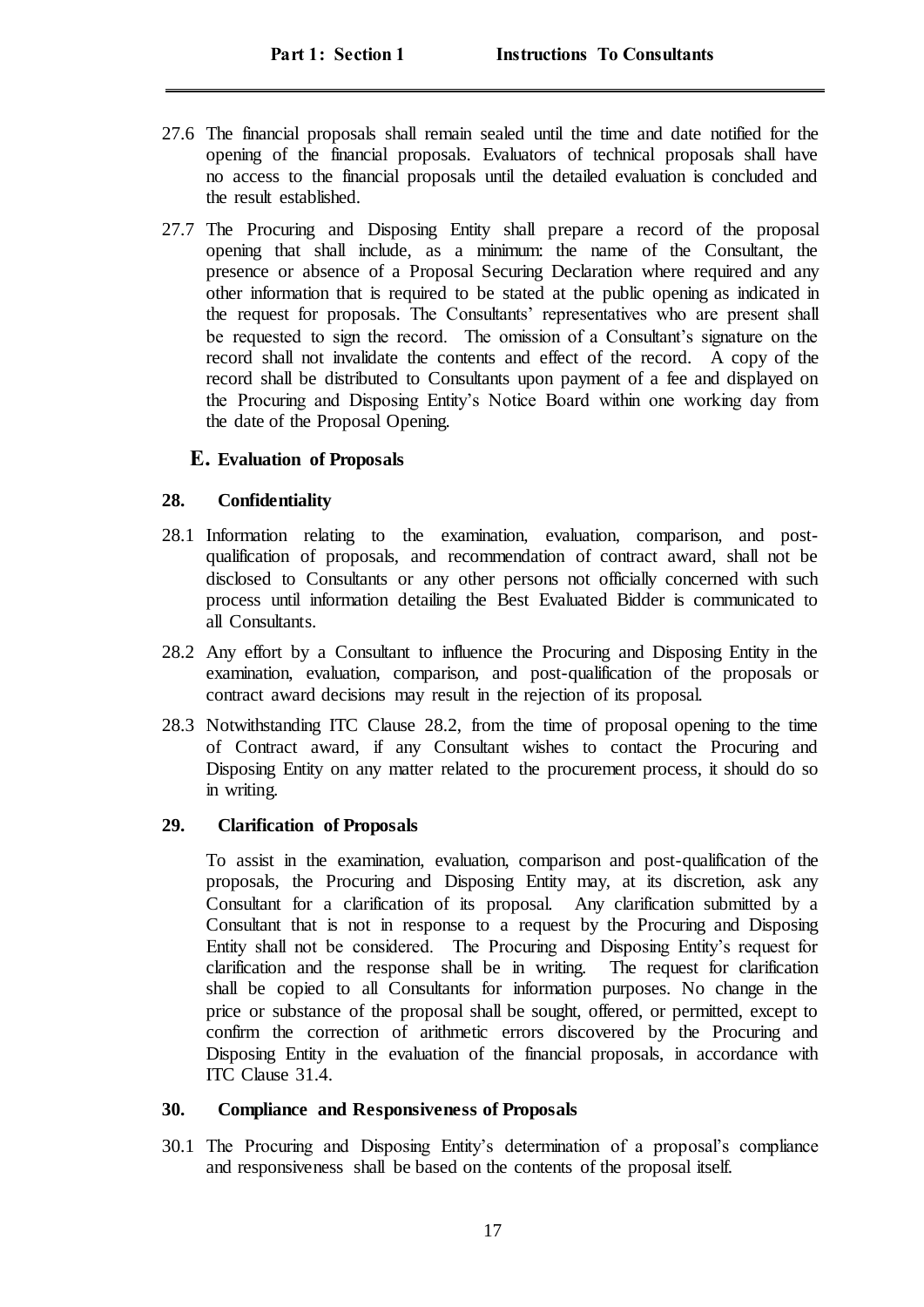- 30.2 A substantially compliant and responsive proposal is one that conforms to all the terms, conditions, and requirements of the Request for Proposals Document without material deviation, reservation, or omission. A material deviation, reservation, or omission is one that:
	- (a) is inconsistent with the request for proposal and which may limit in any substantial way, the rights of the procuring and disposing entity or the obligations of the consultant under the contract;
	- (b) if corrected would unfairly affect the competitive position of the other consultants whose proposals are administratively compliant; or
	- (c) impacts the key factors of a procurement including cost, risk, time and quality and causes unacceptable -
		- (i) time schedules, where it is stated in the request for proposals that time is of the essence;
		- (ii) alternative technical details, such as design, materials, workmanship, specifications, standards or methodologies; or
		- (iii) counter proposals with respect to key contract terms and conditions, such as payment terms, price adjustment, liquidated damages, subcontracting or warranty.
- 30.3 If a proposal is not substantially compliant and responsive to the Request for Proposals Document, it shall be rejected by the Procuring and Disposing Entity and may not subsequently be made compliant and responsive by the Consultant by correction of the material deviation, reservation, or omission.

#### <span id="page-17-0"></span>**31. Nonconformities, Errors, and Omissions**

- 31.1 Provided that a proposal is substantially compliant and responsive, the Procuring and Disposing Entity may waive any non-conformity or omission in the proposal that does not constitute a material deviation.
- 31.2 Provided that a proposal is substantially compliant and responsive, the Procuring and Disposing Entity may request that the Consultant submit the necessary information or documentation, within a reasonable period of time, to rectify nonmaterial nonconformities or omissions in the proposal related to documentation requirements. Such omission shall not be related to any aspect of the price of the proposal. Failure of the Consultant to comply with the request may result in the rejection of its proposal.
- 31.3 Provided that a proposal is substantially compliant and responsive, the Procuring and Disposing Entity shall rectify nonmaterial nonconformities or omissions. this effect, the proposal price may be adjusted, for comparison purposes only, to reflect the price of the missing or non-conforming item or component.
- 31.4 Provided that the proposal is substantially compliant and responsive, the Procuring and Disposing Entity shall correct arithmetic errors on the following basis:
	- (a) if there is a discrepancy between the unit price and the total price that is obtained by multiplying the unit price and quantity, the unit price shall prevail and the total price shall be corrected, unless in the opinion of the Procuring and Disposing Entity there is an obvious misplacement of the decimal point in the unit price, in which case the total price as quoted shall govern and the unit price shall be corrected;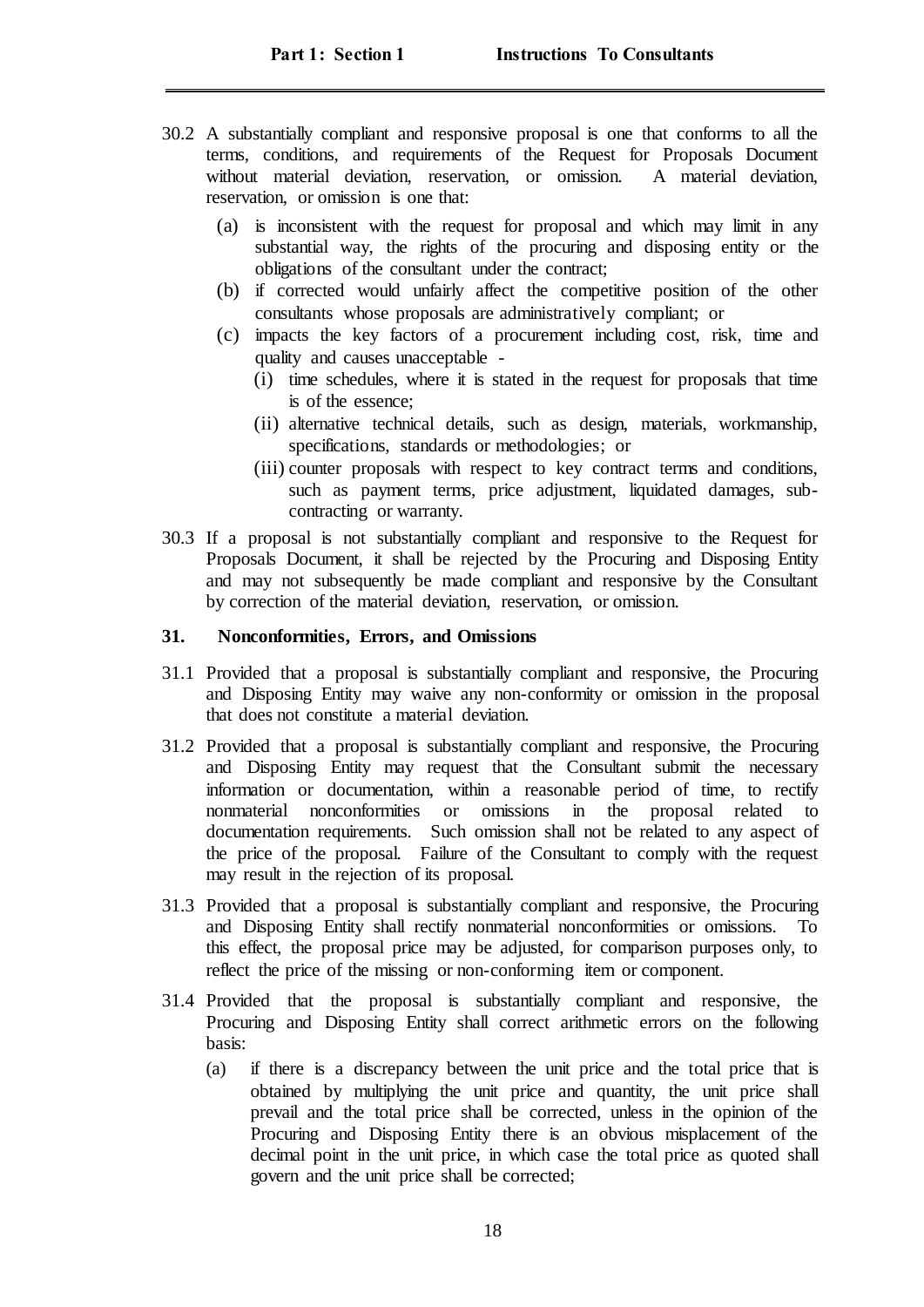- (b) if there is an error in a total corresponding to the addition or subtraction of subtotals, the subtotals shall prevail and the total shall be corrected; and
- (c) if there is a discrepancy between words and figures, the amount in words shall prevail, unless the amount expressed in words is related to an arithmetic error, in which case the amount in figures shall prevail subject to (a) and (b) above.
- 31.5 If the Consultant that submitted the best evaluated bid does not accept the correction of errors, its proposal shall be rejected and it may be suspended by the Authority from participating in public procurement and disposal activities.

### <span id="page-18-0"></span>**32. Preliminary Examination of Proposals – Eligibility and Administrative Compliance**

- 32.1 The Procuring and Disposing Entity shall examine the legal documentation and other information submitted by Consultants to verify the eligibility of Consultants in accordance with ITC Clause 4.
- 32.2 If after the examination of eligibility, the Procuring and Disposing Entity determines that the Consultant is not eligible, it shall reject the proposal.
- 32.3 The Procuring and Disposing Entity shall examine the technical proposals to confirm that all documents and technical documentation requested in ITC Clause 14 has been provided, and to determine the completeness of each document submitted.
- 32.4 The Procuring and Disposing Entity shall confirm that the following documents and information have been provided in the technical proposal. If any of these documents or information is missing, the offer shall be rejected.
	- (a) Technical Proposal Submission Sheet, including:
		- (i) a brief description of the services offered; and
		- (ii) the correct validity date of the proposal
	- (b) separately sealed financial proposal;
	- (c) written confirmation of authorisation to commit the Consultant; and
	- (d) a Proposal Securing Declaration, if required.

#### <span id="page-18-1"></span>**33. Detailed Evaluation**

- 33.1 The Procuring and Disposing Entity shall technically evaluate the proposals on the basis of the Consultant's responsiveness to the Terms of Reference, applying the evaluation criteria, sub-criteria, and methodology specified in Section 3. A proposal shall be rejected at this stage if it does not respond to important aspects of the Terms of Reference or if it fails to achieve any minimum technical score indicated in Section 3.
- 33.2 The Procuring and Disposing Entity may, where so indicated in the PDS, conduct interviews with the key staff stated in the PDS. The expected method and date of interview shall be as indicated in the PDS. All costs associated with any interviews shall be for the account of the consultant(s) concerned. Consultants shall be provided with adequate notice of any interviews planned.
- 33.3 The proposals proceeding to the financial evaluation shall be determined in accordance with the methodology and criteria specified in Section 3.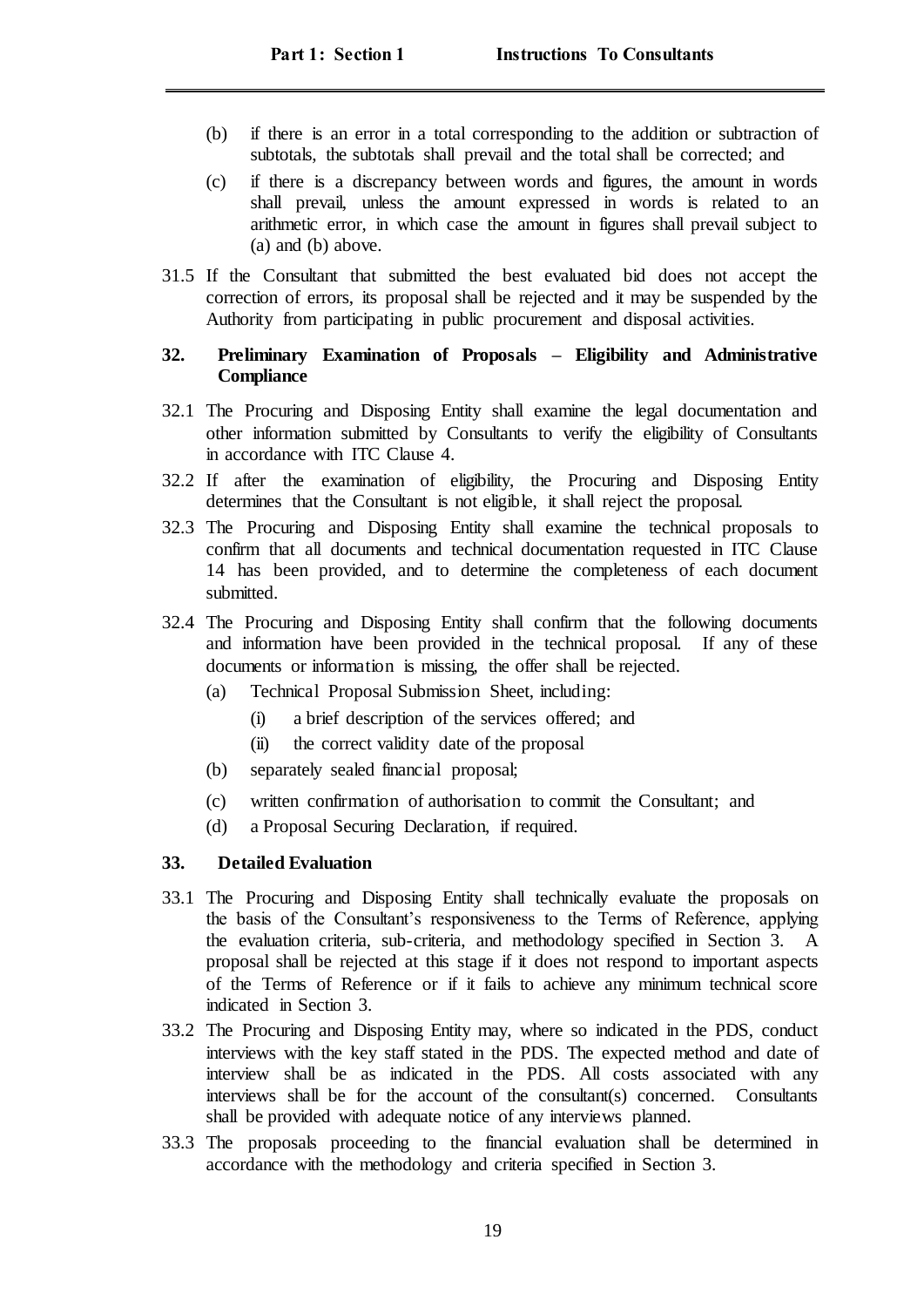#### <span id="page-19-0"></span>**34. Opening of Financial Proposals**

- 34.1 After the detailed evaluation is completed, the Procuring and Disposing Entity shall notify those Consultants whose proposals did not qualify for the financial opening, indicating reasons why their proposal was disqualified and that their financial proposals will be returned unopened after of at least 10 working days from display of the best evaluated bidder notice.
- 34.2 The Procuring and Disposing Entity shall simultaneously notify the Consultant(s) whose proposals passed the technical evaluation stage, indicating the date and time set for the opening of financial proposal(s). The opening date shall not be sooner than one week after the notification date. The notification will be sent in writing.
- 34.3The financial proposal(s) shall be opened in the presence of the Consultants' representatives who choose to attend. The name of the Consultant, the technical score, and the proposal price(s) shall be read out and recorded when the financial proposal(s) are opened. The Procuring and Disposing Entity shall prepare minutes of the public opening.

#### <span id="page-19-1"></span>**35. Conversion to Single Currency**

For evaluation and comparison purposes, the Procuring and Disposing Entity shall convert all proposal prices expressed in the amounts in various currencies into a single currency, using the selling exchange rate established by the source and on the date twenty one days prior to the deadline for closing of proposals. Should this date be a non-working day the selling exchange rate on the date prior to this non-working day shall be used for currency conversion or as otherwise specified in the PDS.

## <span id="page-19-2"></span>**36. Margin of Preference**

- 36.1 Unless otherwise specified in the PDS, a margin of preference shall apply. Where a Margin of Preference applies, its application and detail shall be specified in Section 3, Evaluation Methodology and Criteria.
- 36.2 For the purpose of granting a margin of domestic preference, proposals will be classified in one of three groups, as follows:
	- (a) Group A: proposals from consultants incorporated or registered in Uganda where more than fifty percent of the consultant's capital is owned by Ugandan citizens or by the Government or a procuring and disposing entity of Uganda;
	- (b) Group B: proposals from joint ventures or associations registered in Uganda and including a consultant qualifying under the conditions in paragraph (a) which holds more than fifty percent beneficiary interest in the joint venture or association; and
	- (c) Group C: all other proposals which do not qualify for preference under paragraphs (a) or (b).
- 36.3 Consultants claiming eligibility for a Margin of Preference must complete the declarations in the Financial Proposal Submission Sheet and provide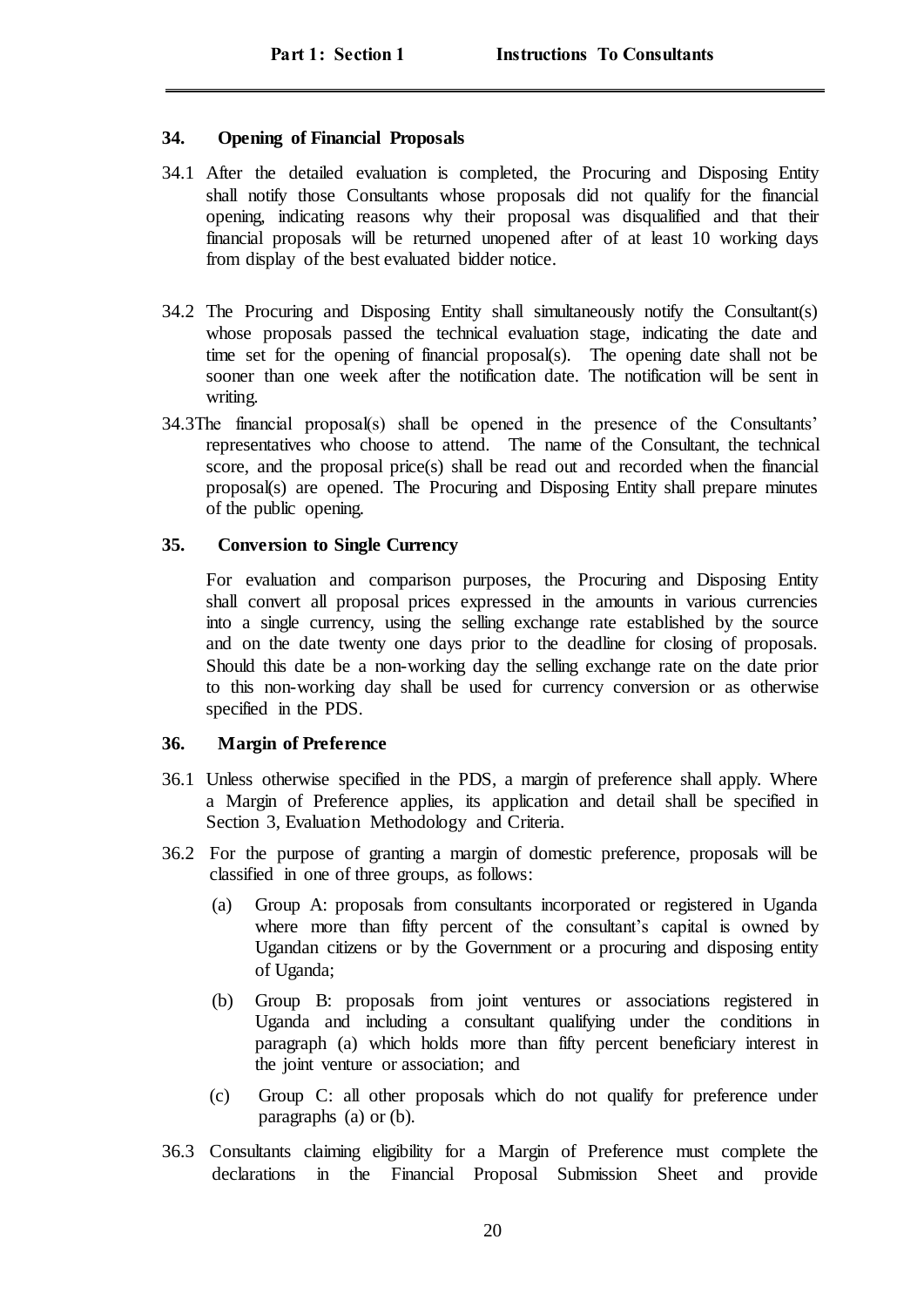documentary evidence of their eligibility in accordance with paragraphs 36.2 (a) or (b) above.

#### <span id="page-20-0"></span>**37. Financial Comparison of Proposals**

- 37.1 The Procuring and Disposing Entity shall financially compare each financial proposal that has been opened.
- 37.2 To financially evaluate a proposal, the Procuring and Disposing Entity shall only use the criteria and methodologies defined in this Clause and in Section 3, Evaluation Methodology and Criteria. No other criteria or methodology shall be permitted.
- 37.3 In the calculation of the evaluated price of each proposal, the Procuring and Disposing Entity shall include the costs stated in Section 3, Evaluation Methodology and Criteria.
- 37.4 To determine the evaluated price, the Procuring and Disposing Entity shall consider the following:
	- (a) the proposal price;
	- (b) price adjustment for correction of arithmetic errors in accordance with ITC Sub-Clause 31.4;
	- (c) adjustment for nonconformities and omissions in accordance with ITC Sub-Clause 31.3; and
	- (d) adjustments due to the application of a margin of preference, in accordance with ITC Clause 36.

### <span id="page-20-1"></span>**38. Determination of Best Evaluated Proposal**

The Procuring and Disposing Entity shall compare all substantially compliant and responsive proposals to determine the best evaluated bid/proposal, in accordance with Section 3, Evaluation Methodology and Criteria.

#### <span id="page-20-2"></span>**39. Post-qualification of the Consultant**

- 39.1 If so stated in Section 3, the Procuring and Disposing Entity shall determine to its satisfaction whether the Consultant that is selected as having submitted the best evaluated proposal is qualified to perform the Contract satisfactorily.
- 39.2 The determination shall be based upon an examination of the documentary evidence of the Consultant's qualifications submitted by the Consultant, pursuant to ITC Clause 19, to clarifications in accordance with ITC Clause 29 and the qualification criteria indicated in Section 3, Evaluation Methodology and Criteria. Factors not included in Section 3 shall not be used in the evaluation of the Consultant's qualifications.
- 39.3 An affirmative determination shall be a prerequisite for award of the Contract to the Consultant. A negative determination shall result in disqualification of the proposal, in which event the Procuring and Disposing Entity shall proceed to the next best evaluated proposal to make a similar determination of that Consultant's capabilities to perform satisfactorily.
- 39.4 If pre-qualification has been conducted, no post-qualification will be conducted but pre-qualification information shall be verified.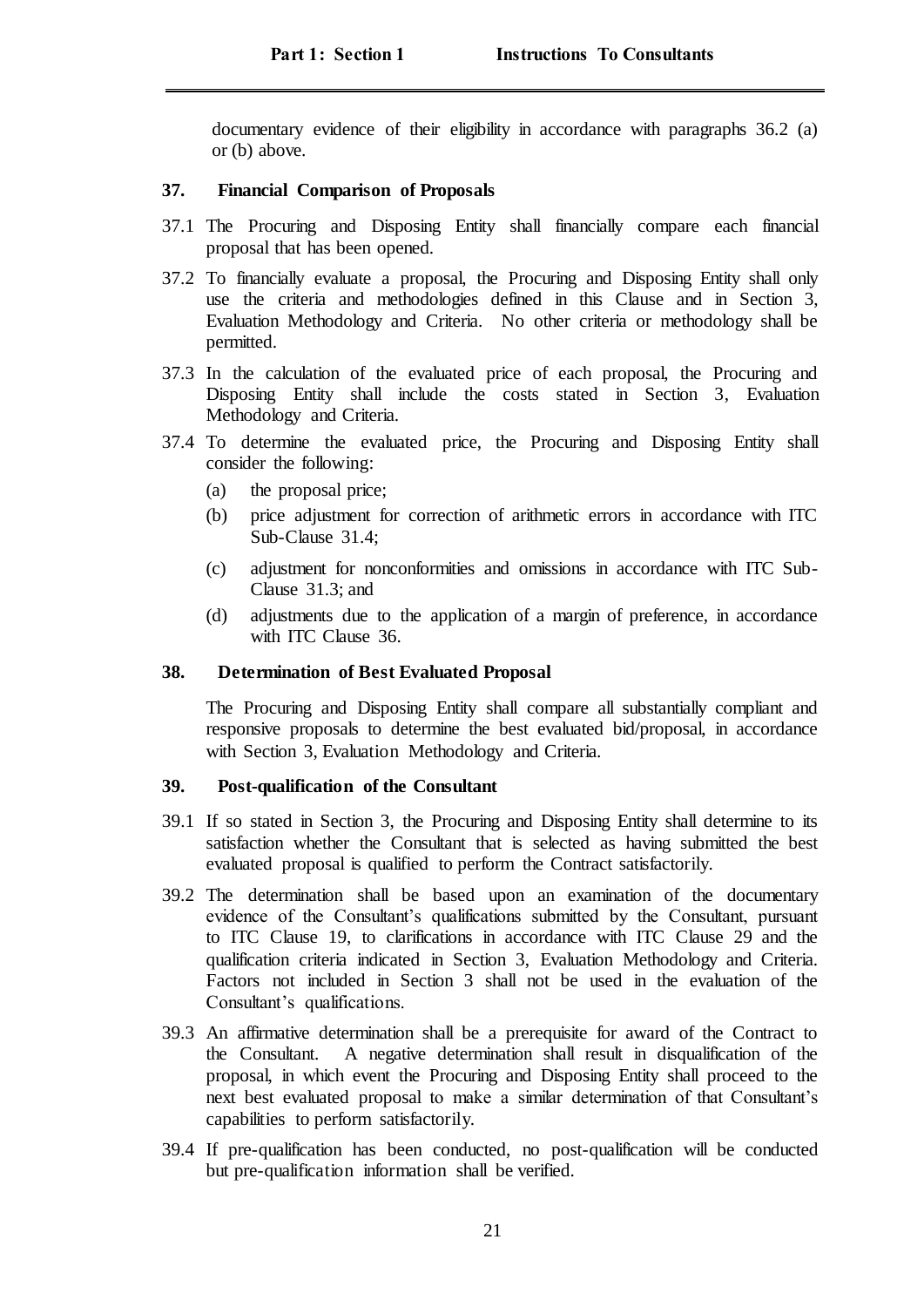## <span id="page-21-0"></span>**40. Negotiations**

- 40.1 Negotiations may be held with the best evaluated Consultant following the evaluation of proposals.
- 40.2 The cost of any negotiations or technical discussions shall be borne by the respective parties themselves.

## <span id="page-21-1"></span>**F. Award of Contract**

## <span id="page-21-2"></span>**41. Award Procedure**

- 41.1 The Procuring Entity shall issue a Notice of Best Evaluated Bidder within five working days after a decision of the contracts committee to award a contract, place such Notice on its notice board for a prescribed period, copy the Notice to all Consultants and the Authority for publication on its website.
- 41.2 A procuring and disposing entity shall not award a contract to the best evaluated bidder until the lapse of ten days after the date of display of the notice of the best evaluated bidder.
- 41.3 The Procuring and Disposing Entity shall award the Contract to the Consultant whose offer has been determined to be the best evaluated proposal, provided that the Consultant is determined to be qualified to perform the Contract satisfactorily and subject to satisfactory negotiations.

## <span id="page-21-3"></span>**42. Procuring and Disposing Entity's Right to Accept or Reject Any or All Proposals**

The Procuring and Disposing Entity reserves the right to accept or reject any proposal, and to annul the procurement process and reject all proposals at any time prior to contract signature and issue by the Procuring and Disposing Entity, without thereby incurring any liability to Consultants.

## <span id="page-21-4"></span>**43. Signing and effectiveness of the Contract**

- 43.1 On expiry of the ten working days after the date of display of the notice of the best evaluated bidder and upon approval of the Attorney General where applicable, the Procuring and Disposing Entity shall sign a contract with the successful Consultant.
- 43.2 Failure by the successful Consultant to sign the contract shall constitute sufficient ground for annulment of the contract award.
- 43.3 Effectiveness of the Contract shall be subject any conditions specified in the Contract.

## <span id="page-21-5"></span>**44. Debriefing**

Where a Consultant requests information on the reasons for their success or failure of their proposal, the Procuring and Disposing Entity shall give the Consultant a written debrief after the signing of the contract.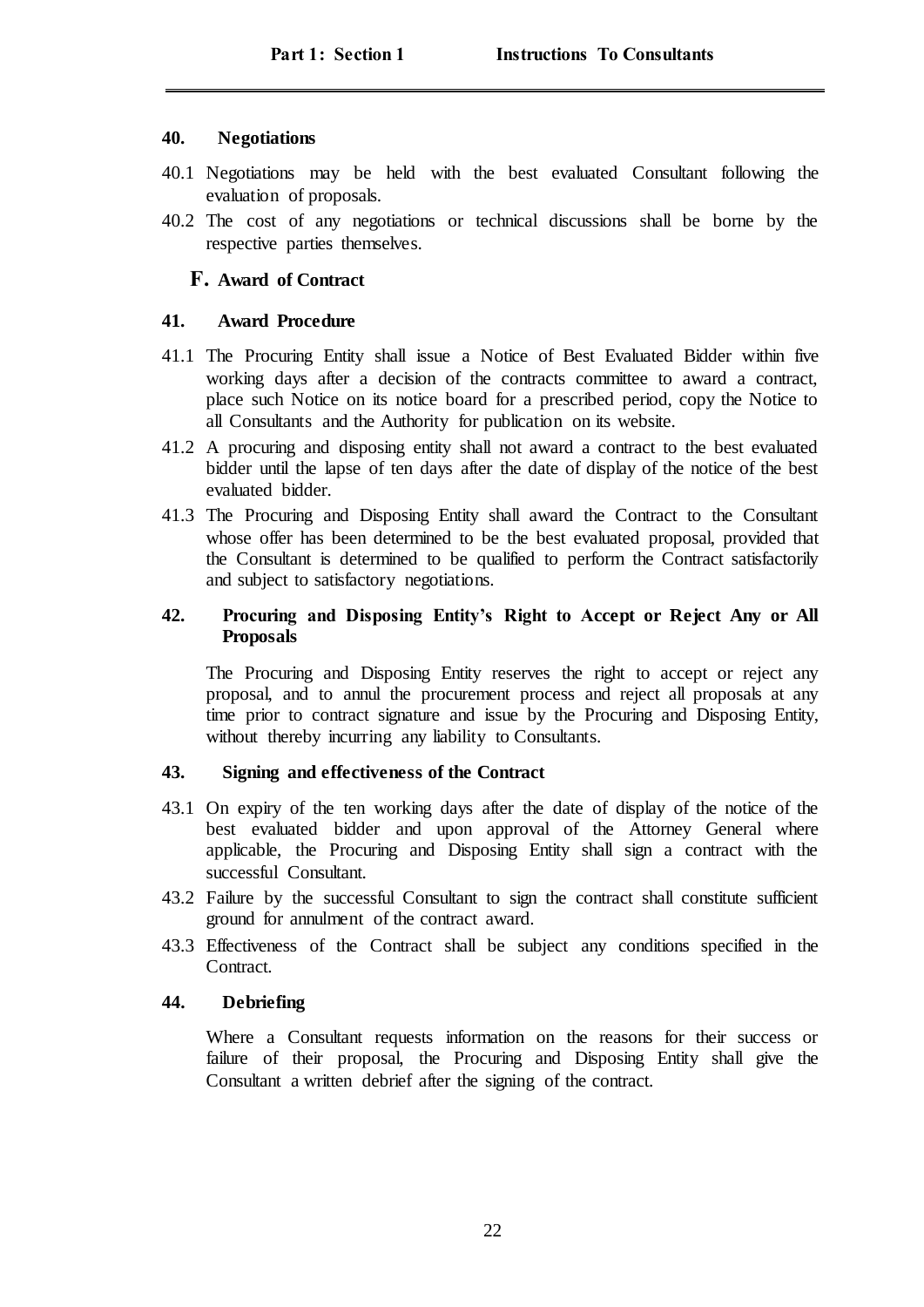## <span id="page-22-0"></span>**45. Administrative Review**

Consultants may seek an Administrative Review by the Accounting Officer in accordance with the Public Procurement and Disposal of Public Assets Act, 2003 if they are aggrieved with the decision of the Procuring and Disposing Entity.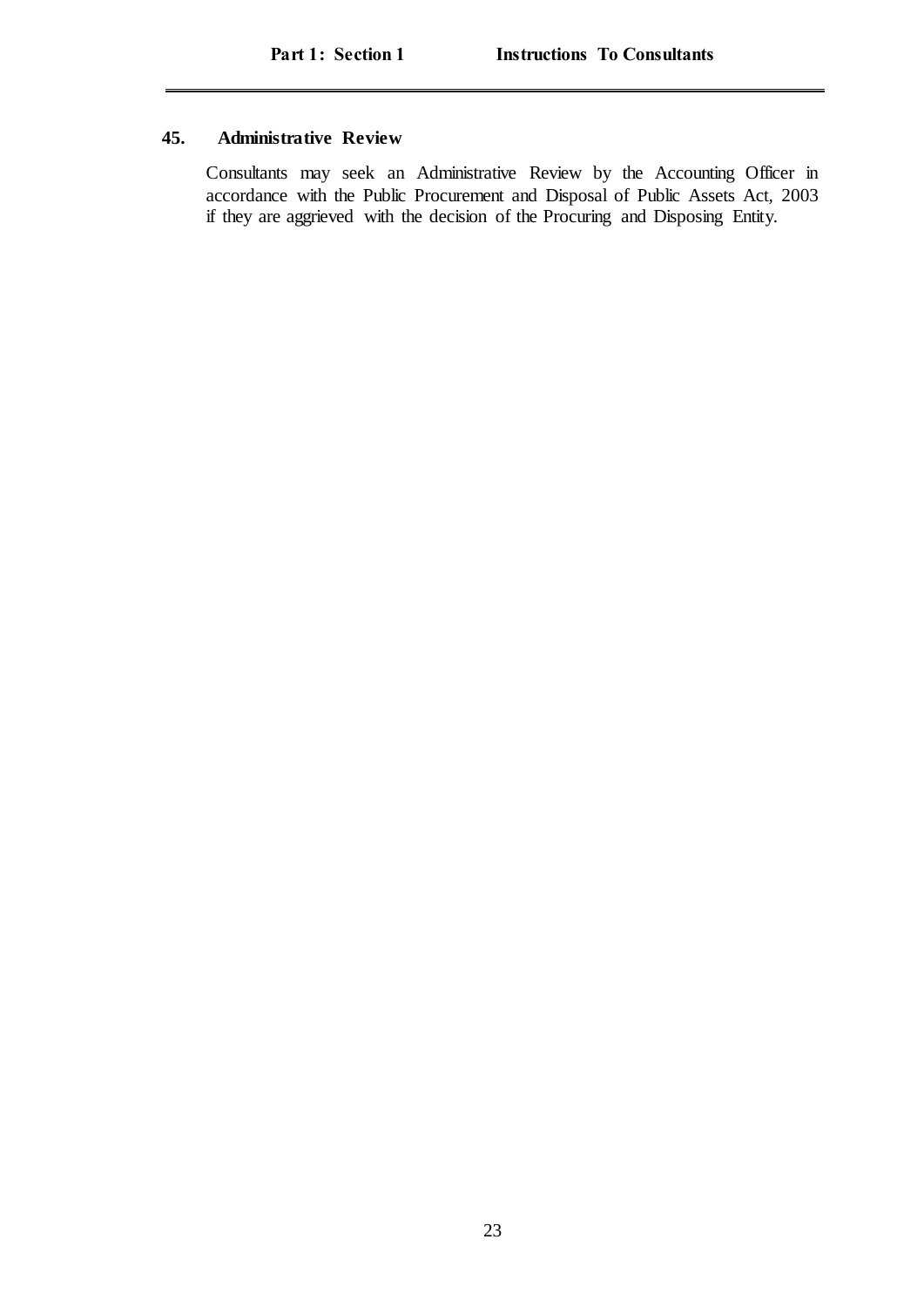| <b>Instructions</b> |                                                                                                                                          |  |  |
|---------------------|------------------------------------------------------------------------------------------------------------------------------------------|--|--|
| to                  | Data relevant to the ITC                                                                                                                 |  |  |
| <b>Consultants</b>  |                                                                                                                                          |  |  |
| Reference           |                                                                                                                                          |  |  |
|                     | A. General                                                                                                                               |  |  |
| <b>ITC 1.1</b>      | The Procuring and Disposing Entity is: Ministry of Finance, Planning and                                                                 |  |  |
|                     | Economic Development - The Third Financial Management and                                                                                |  |  |
|                     | <b>Accountability Programme (FINMAP III)</b>                                                                                             |  |  |
| $ITC$ 1.3           | Subject: The subject of the procurement is: Consultancy Services to Review                                                               |  |  |
|                     | amend the Local Governments (Financial And Accounting)<br>and                                                                            |  |  |
|                     | Regulations, 2007 And Local Governments (Financial And Accounting)                                                                       |  |  |
|                     | Manual, 2007 to be in line with the Public Financial Management (PFM)<br>Act, 2015 and the Public Financial Management (PFM) Regulation. |  |  |
| $ITC$ 1.3           | <b>Reference:</b> The Procurement Reference Number is:                                                                                   |  |  |
|                     | REF: MOFPED/FINMAP III/SRVCS (CONS) /17-18/00102                                                                                         |  |  |
| $ITC$ 1.3           | The number and identification of lots comprising this Request for<br>Lots:                                                               |  |  |
|                     | Proposals Document is: One                                                                                                               |  |  |
|                     | The minimum and maximum number of Lots a Consultant may bid for is:                                                                      |  |  |
|                     | N/A                                                                                                                                      |  |  |
| ITC <sub>4.2</sub>  | Joint Ventures: The individuals or firms in a joint venture, consortium or                                                               |  |  |
|                     | association shall be jointly and severally liable.                                                                                       |  |  |
| <b>ITC 5.4</b>      | Downstream work:<br>The Procuring and Disposing Entity does not                                                                          |  |  |
|                     | envisage the need for continuity for downstream work.                                                                                    |  |  |
|                     | <b>B.</b> Request for Proposals Document                                                                                                 |  |  |
| <b>ITC 7</b>        | <b>Clarification:</b><br>For clarification purposes only the Procuring and Disposing<br>Entity's address is:                             |  |  |
|                     | Attention: The Programme Coordinator,                                                                                                    |  |  |
|                     | The Third Financial Management and Accountability Programme,                                                                             |  |  |
|                     | <b>Ministry of Finance Planning and Economic Development</b>                                                                             |  |  |
|                     | Street Address: Plot 2/12 Apollo Kaggwa Road                                                                                             |  |  |
|                     | Floor/Room number: Floor 3 Room 3.4                                                                                                      |  |  |
|                     | Town/City: Kampala                                                                                                                       |  |  |
|                     | Postal Code/PO Box No: 8147                                                                                                              |  |  |
|                     |                                                                                                                                          |  |  |
|                     | Country: Uganda                                                                                                                          |  |  |
|                     | Telephone: 256-414707900                                                                                                                 |  |  |
|                     | Email: finmap@finance.go.ug, johnson.mutesigensi@finance.go.ug,                                                                          |  |  |
|                     | The Procuring and Disposing Entity will respond to any request for                                                                       |  |  |
|                     | clarification provided that such request is received no later than<br>12 December 2017                                                   |  |  |
|                     | C. Preparation of Proposals                                                                                                              |  |  |
| <b>ITC 10.1</b>     | The medium of communication shall be in writing.<br><b>Medium:</b>                                                                       |  |  |
| <b>ITC 11.1</b>     | Submission Method: The proposal submission method shall be:                                                                              |  |  |
|                     | One stage-two envelope method.                                                                                                           |  |  |
| <b>ITC 11.2</b>     | Pre-Proposal meeting: A Pre-Proposal meeting<br>shall not be held                                                                        |  |  |
| <b>ITC 12.1</b>     | Short-listed Consultants are permitted to associate with<br><b>Association:</b>                                                          |  |  |

**Section 2: Proposal Data Sheet**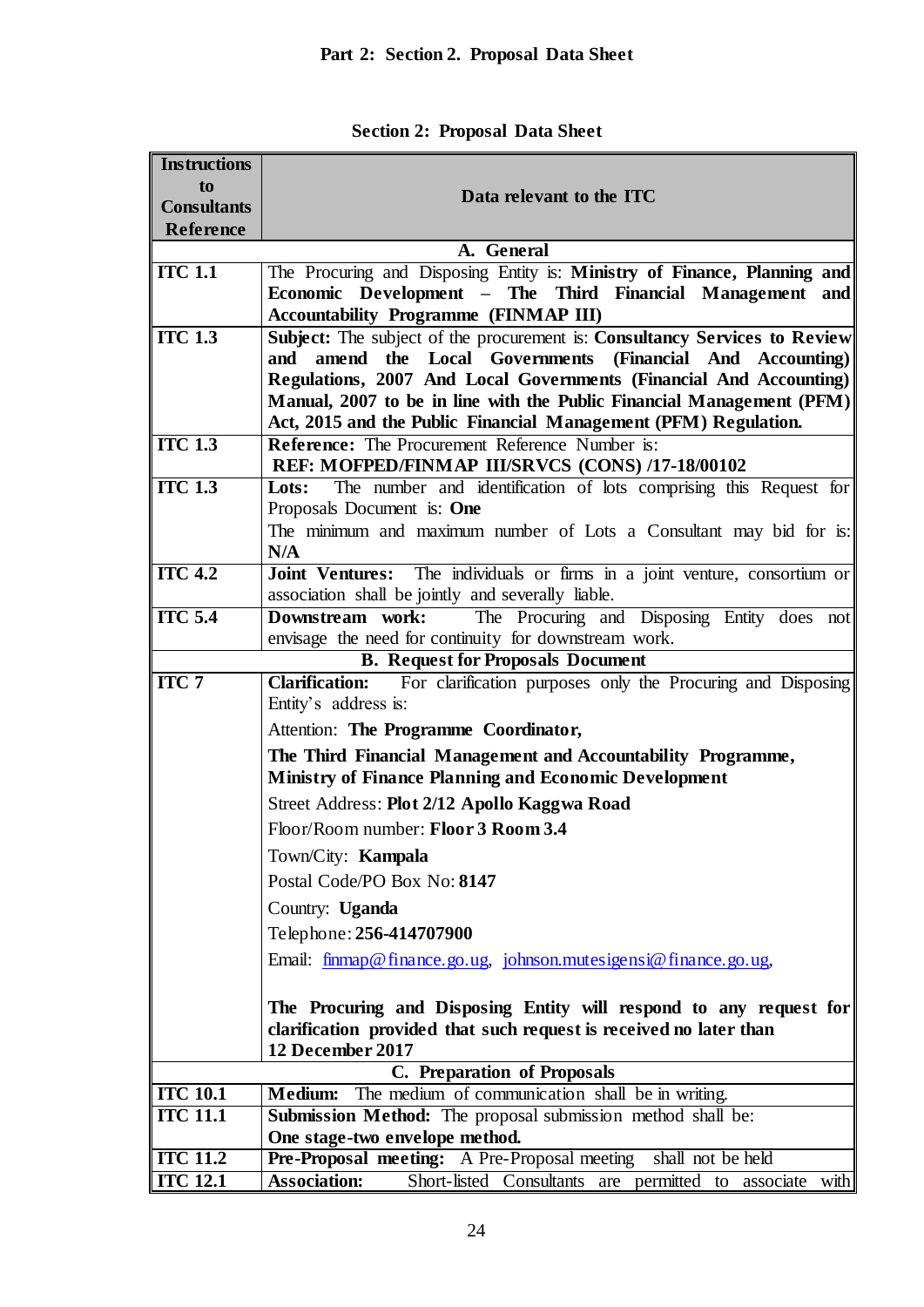| <b>Instructions</b> |                                                                                                                                         |  |  |
|---------------------|-----------------------------------------------------------------------------------------------------------------------------------------|--|--|
| to                  | Data relevant to the ITC                                                                                                                |  |  |
| <b>Consultants</b>  |                                                                                                                                         |  |  |
| Reference           |                                                                                                                                         |  |  |
|                     | individual Consultants or other Consultants or entities in a joint venture.                                                             |  |  |
| <b>ITC 12.2</b>     | Prior to granting approval to enter into a joint venture, the Procuring and                                                             |  |  |
|                     | Disposing Entity shall conduct an assessment of Consultants not invited for<br>this assignment.                                         |  |  |
| <b>ITC 13.1</b>     | Estimated Man Months: The estimated number of professional staff-                                                                       |  |  |
|                     | months required for the assignment is:4 man months over a period of 5                                                                   |  |  |
|                     | <b>Calender months</b>                                                                                                                  |  |  |
| ITC $14.1(m)$       | Additional information in Technical Proposal:<br>Additional information                                                                 |  |  |
|                     | required in the Technical Proposal includes: None                                                                                       |  |  |
| $TC$ 15.1 $(f)$     | Additional information in Financial Proposal:<br>Additional information                                                                 |  |  |
|                     | required in the Financial Proposal includes: None                                                                                       |  |  |
| <b>ITC 15.3</b>     | Price Breakdown: The Financial Proposal shall be broken down into the                                                                   |  |  |
| <b>ITC 15.4</b>     | price for each Activity.                                                                                                                |  |  |
| <b>ITC 16.1</b>     | Taxes: The Financial Proposal shall indicate taxes as a separate amount.<br>Prices: The prices quoted by the Consultant shall be: fixed |  |  |
| ITC 17.1 (a)        | Currency: For Services originating in Uganda the currency of the proposal                                                               |  |  |
|                     | shall be: Uganda Shillings                                                                                                              |  |  |
| ITC 17.1(b)         | For Services originating from outside of Uganda the currency of<br><b>Currency:</b>                                                     |  |  |
|                     | the proposal shall be: Uganda Shillings                                                                                                 |  |  |
| <b>ITC 20.1</b>     | Validity: Proposals must remain valid until 20 March 2018                                                                               |  |  |
| <b>ITC 21.1</b>     | Proposal Securing Declaration: A Proposal Securing Declaration shall be                                                                 |  |  |
|                     | required.                                                                                                                               |  |  |
| <b>ITC 21.2</b>     | Validity of Proposal Securing Declaration:<br>The Proposal Securing                                                                     |  |  |
| <b>ITC 22.1</b>     | Declaration shall be valid until 26 April 2018<br>Number of Copies: In addition to the original of the technical and financial          |  |  |
|                     | proposal, the number of copies of each required is: Three (03)                                                                          |  |  |
| <b>ITC 22.2</b>     | Form of Authorisation: Power of Attorney registered with the Registrar of                                                               |  |  |
|                     | Documents if signed in Uganda or a Notarised Power of Attorney if signed                                                                |  |  |
|                     | outside Uganda.                                                                                                                         |  |  |
|                     | D. Submission and Opening of Proposals                                                                                                  |  |  |
| <b>ITC 24.1</b>     | The Programme Coordinator                                                                                                               |  |  |
|                     | The Third Financial Management and Accountability Programme                                                                             |  |  |
|                     | Ministry of Finance, Planning and Economic Development,                                                                                 |  |  |
|                     | <b>Street Address:</b><br>Plot 2/12 Apollo Kaggwa Road                                                                                  |  |  |
|                     | Floor/Room number:<br>Floor 3 Room 3.4                                                                                                  |  |  |
|                     | Town/City:<br><b>Kampala</b>                                                                                                            |  |  |
|                     | Postal Code:<br>P.O. Box 8147                                                                                                           |  |  |
|                     | <b>Uganda</b><br>Country:                                                                                                               |  |  |
|                     | The deadline for proposal submission is:                                                                                                |  |  |
|                     | Date: 20 December 2017                                                                                                                  |  |  |
|                     | Time: 3:00 pm                                                                                                                           |  |  |
| <b>ITC 27.1</b>     | The proposal opening for the technical proposal shall<br><b>Proposal Opening:</b>                                                       |  |  |
|                     | take place at:                                                                                                                          |  |  |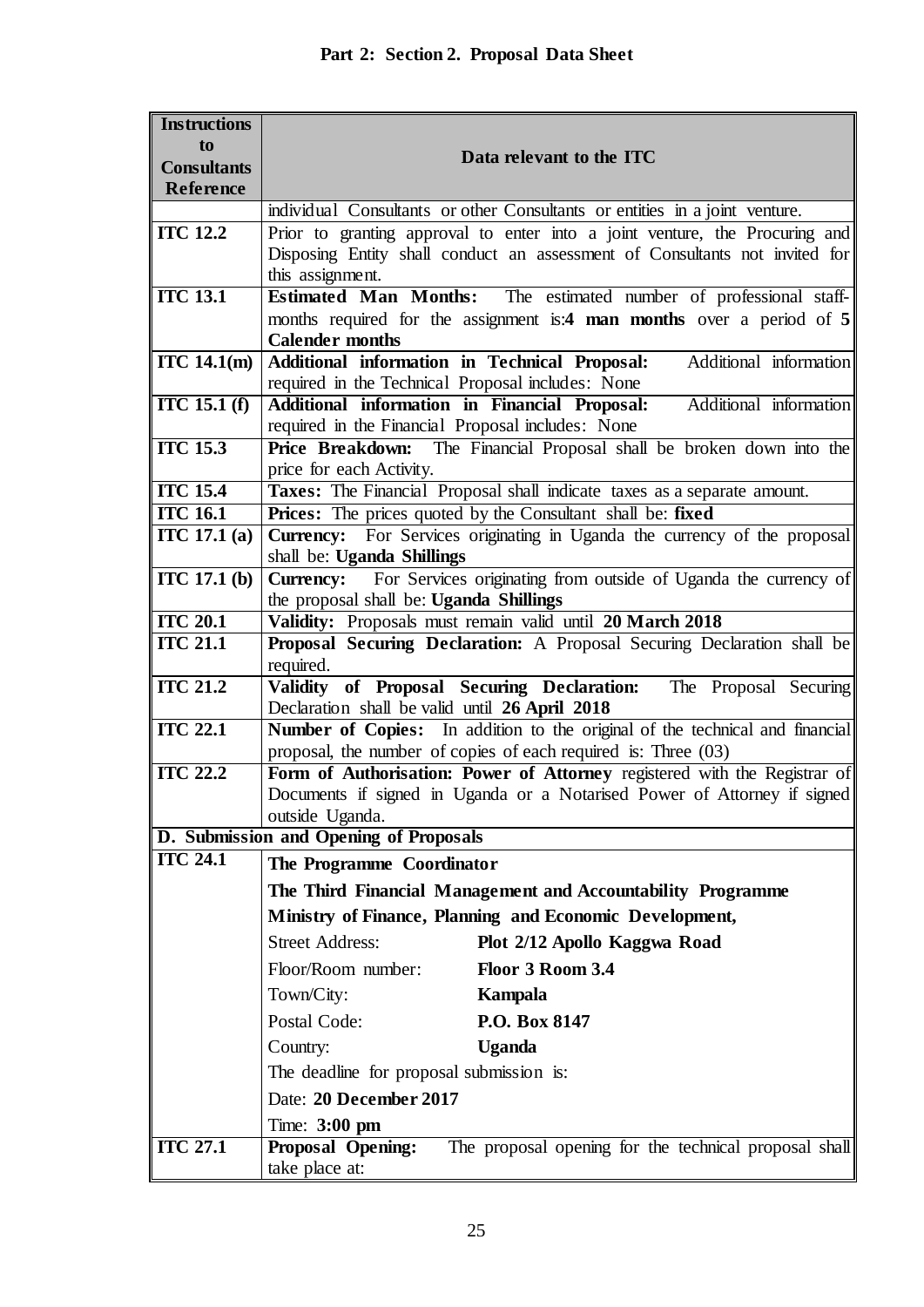| <b>Instructions</b>               |                                                                                |  |
|-----------------------------------|--------------------------------------------------------------------------------|--|
| to                                |                                                                                |  |
| <b>Consultants</b>                | Data relevant to the ITC                                                       |  |
| <b>Reference</b>                  |                                                                                |  |
|                                   |                                                                                |  |
|                                   | <b>Ministry of Finance, Planning and Economic Development</b>                  |  |
|                                   | <b>Street Address:</b><br>Plot 2/12 Apollo Kaggwa Road                         |  |
|                                   | Floor/Room number:<br>Finance Building, Floor 3, Room 3.1                      |  |
|                                   | Town/City:<br>Kampala                                                          |  |
|                                   | P.O. Box 8147<br>Postal Code:                                                  |  |
|                                   | <b>Uganda</b><br>Country:                                                      |  |
|                                   | Date: 20 December 2017                                                         |  |
|                                   | Time: $3:15 \text{ pm}$                                                        |  |
| <b>ITC 33.2</b>                   | Interviews: Interviews shall not be held.                                      |  |
|                                   | Key Staff/staff to be interviewed: N/A                                         |  |
|                                   | Anticipated method/mode of Interviews: N/A                                     |  |
|                                   | Anticipated date of Interviews: N/A                                            |  |
| <b>E.</b> Evaluation of Proposals |                                                                                |  |
| <b>ITC 35</b>                     | <b>Exchange Rate:</b> The currency that shall be used for financial comparison |  |
|                                   | purposes to convert all proposal prices expressed in various currencies into a |  |
|                                   | single currency is: Uganda Shillings                                           |  |
|                                   | The source of exchange rate shall be: Bank of Uganda.                          |  |
|                                   | The date for the exchange rate shall be: 20 December 2017                      |  |
| <b>ITC 36.1</b>                   | Margin of Preference: A margin of preference shall not apply.                  |  |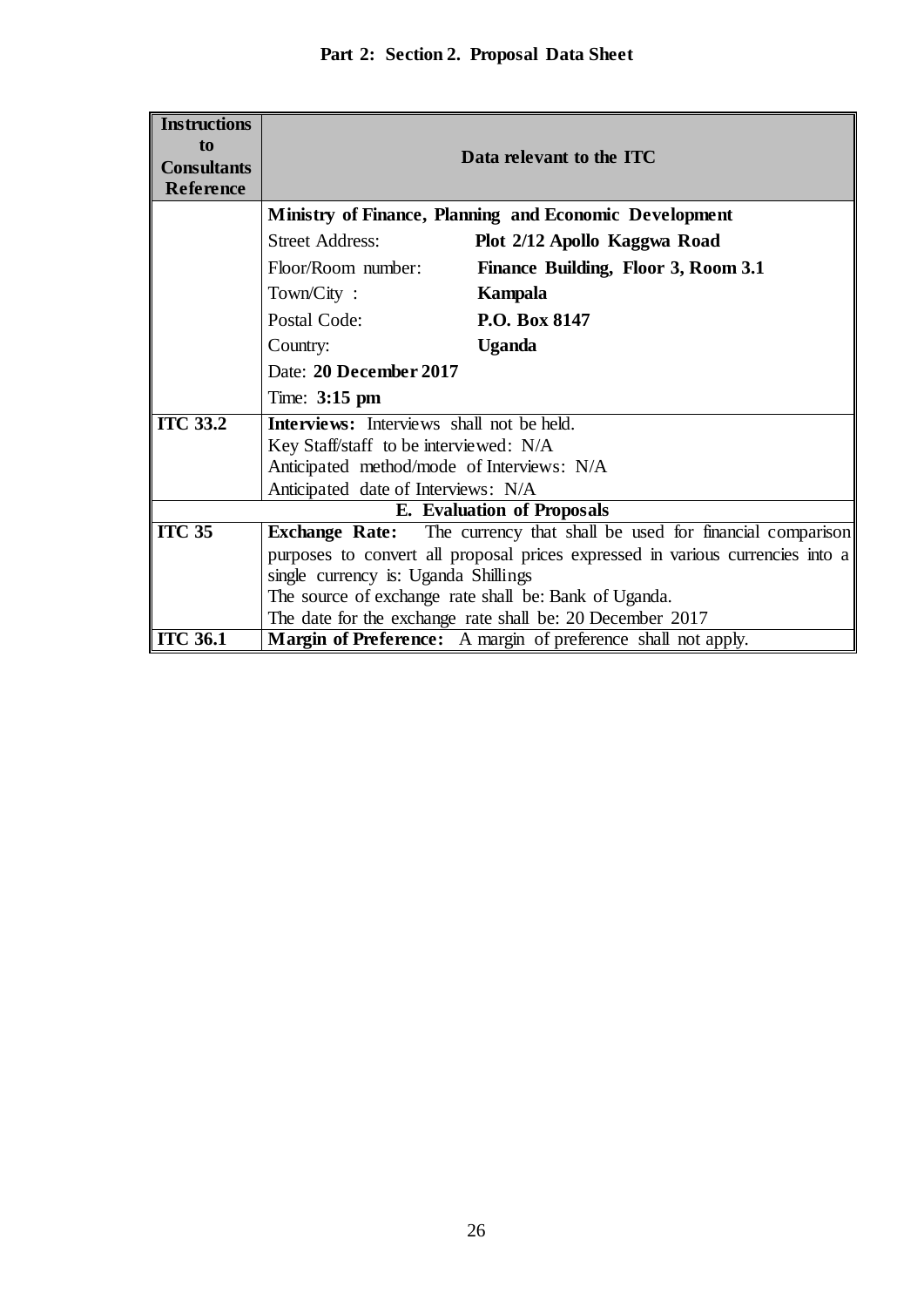## **Section 3. Evaluation Methodology and Criteria**

## **A Evaluation Methodology**

## **Methodology Used**

The evaluation methodology used for the evaluation of bids shall be the Quality and Cost Based Selection (QCBS) methodology.

#### **Summary of Methodology**

The Quality and Cost Based Selection methodology recommends the highest scoring proposal, which is eligible and substantially responsive to the technical and commercial requirements of the RFP Document, provided that the Consultant is determined to be qualified to perform the contract satisfactorily.

The evaluation shall be conducted in three sequential stages:

- (a) a preliminary examination to determine compliance with the basic instructions and requirements of the solicitation document;
- (b) a detailed evaluation to assess:
	- (i) responsiveness to the terms and conditions of the solicitation document;
	- (ii) the technical quality of proposals against set criteria on a merit point system, to determine the technical score of each technical proposal and to determine which technical proposals reach the minimum technical score required:
- (c) a financial comparison to determine the financial score of each financial proposal, to weight the technical and financial scores and to determine the total score of each proposal.

Failure of a proposal at any stage shall prevent further consideration of the proposal at the next stage of evaluation. Substantial responsiveness shall be considered a pass at the preliminary examination stage.

## **B Preliminary Examination Criteria**

A preliminary examination shall be undertaken to determine whether the proposal is administratively compliant. A proposal shall be administratively compliant where the proposal conforms to the instructions, requirements and the terms and conditions of the request for proposals without any nonconformity or omission. A proposal shall be administratively compliant where—

**(a) the proposal is submitted in the required format;**

**(b) the financial proposal is submitted separately;**

**(c) the signature and authorization to submit proposals is in accordance with the instructions in the request for proposals;**

**(d) a proposal securing declaration, if required, is submitted in the correct format;**

**(e) the validity of the proposal is correct; and**

**(f) the additional documentation that is required is submitted.**

**(g) the Return of allotment of shares**

**(h) Copy of the National Identity Card or passport copy of the majority shareholders**

**(i) Certificate of Incorporation / Registration or the equivalent**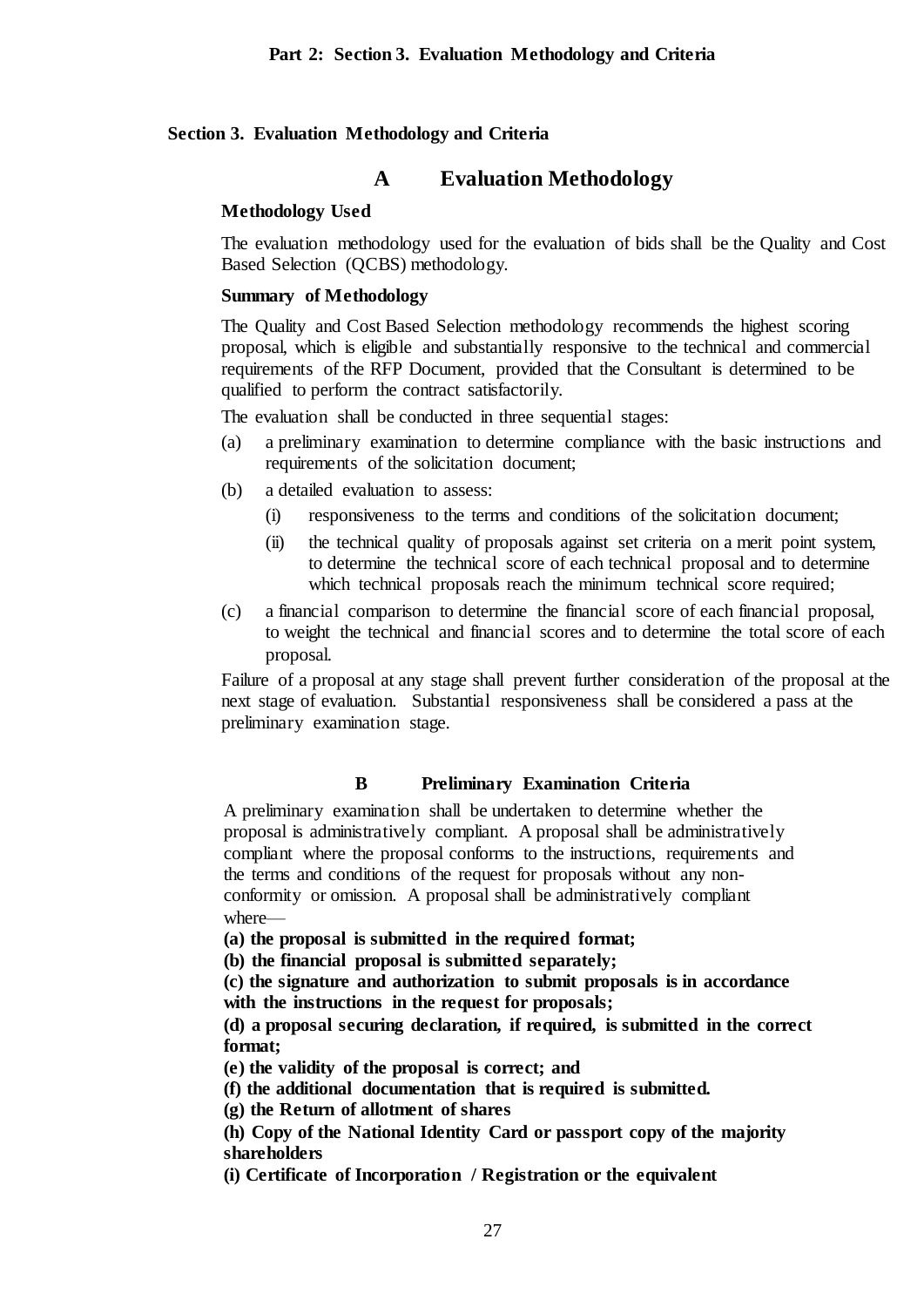## **(j) Copy of the Trade License 2017**

## **(k) Copy of the Transaction Tax Clearance Certificate 2016**

The preliminary examination shall be conducted on a pass/ fail basis and a proposal that is not administratively compliant and responsive to the request for proposals, shall be rejected at the preliminary examination stage of evaluation.

## **Technical Criteria**

The proposals shall be evaluated on the basis of the consultant's responsiveness to the Terms of Reference, applying the evaluation criteria and point system specified below. Each responsive proposal will be given a technical score (*St*). Proposals shall be rejected at this stage if it does not achieve the minimum technical score of 70%.

The maximum number of points to be given under each technical evaluation criterion are:

|                | <b>Evaluation criteria</b>                                      | <b>Maximum</b> |
|----------------|-----------------------------------------------------------------|----------------|
| No.            |                                                                 | points         |
| 1              | Specific experience of the consulting firm                      | 10             |
| 1.1            | Experience of the consultant in assignments of a similar nature | 10             |
|                | Adequacy of the proposed work plan and methodology              |                |
| $\overline{2}$ | in responding to the ToRs                                       | 40             |
|                | Appreciation/Conceptualization<br>of<br>Assignment/<br>the      |                |
| 2.1            | familiarity with ToRs                                           | 5              |
|                | Proposed techniques and methodologies appropriate for the       |                |
| 2.2            | assignment                                                      | 20             |
|                | Work Plan (linkage with methodologies,                          |                |
| 2.3            | milestones/outputs)                                             | 15             |
|                | Qualifications and Competences of Key staff for the             |                |
| 3              | Assignment in accordance with the ToRs                          | 50             |
|                | International Consultant :Bachelors degree (preferably          |                |
|                | accounting, finance or business related) plus the equivalent    |                |
|                | of at least a masters qualification by virtue of full           |                |
|                | membership of an internationally recognized accounting,         |                |
| 3.1            | auditing, or financial institute                                | 20             |
|                | Local Consultant: Bachelor's degree (preferably in              |                |
|                | accounting, business or finance), or a post graduate            |                |
|                | diploma and master's degree in the related field of the first   |                |
|                | degree, or be a full member of a respected professional         |                |
|                | institute whose qualification is equivalent to a master's       |                |
| 3.2            | degree                                                          | 15             |
|                | Auditor: Bachelor's degree (preferably in accounting,           |                |
|                | business or finance), or a post graduate diploma and            |                |
|                | master's degree in the related field of the first degree, or be |                |
|                | a full member of a respected professional institute whose       |                |
| 3.3            | qualification is equivalent to a master's degree                | 15             |
|                | <b>Total</b>                                                    | <b>100</b>     |

The technical score (*St*) for each proposal shall be determined against the criteria detailed above.

The minimum technical score required to pass the technical evaluation is**: 70%**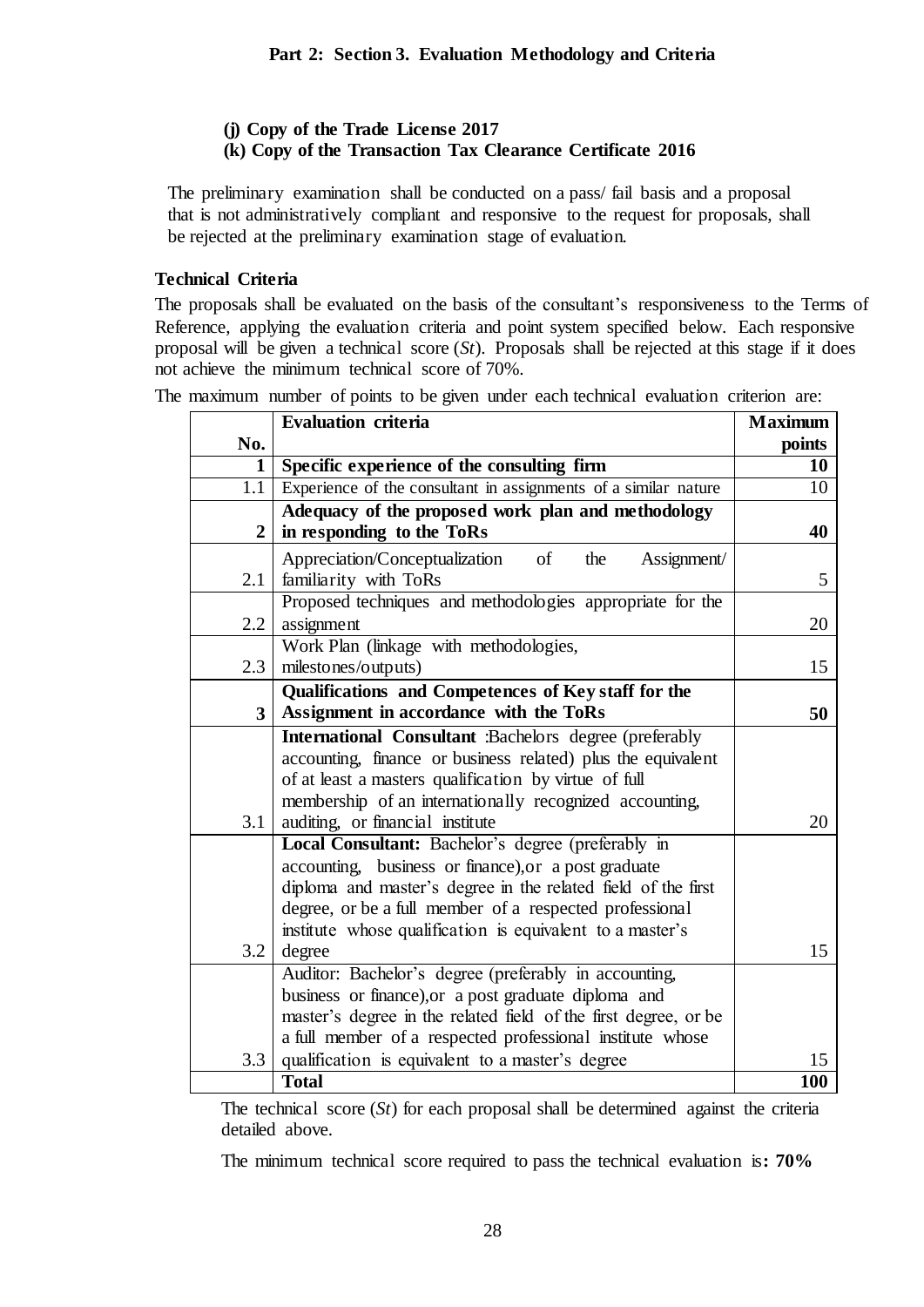## **D Financial Comparison Criteria**

## **Costs to be included**

Costs to be included, in the evaluated price are:-

- (a) fees, reimbursable expenses and miscellaneous costs, for each activity
- (b) taxes, duties and levies;

### **Margin of Preference**

A Margin of Preference **shall not** apply.

## **Determination of Financial Score**

To determine financial scores for each bid, the lowest priced proposal shall be given a financial score of 100, and other proposals shall, by application of the following formulae be given a score proportionate to this:<br> $Sf = 100 \times Fm/F$  in which:

 $Sf = 100 \text{ x}$  *Fm/F* 

*Sf* denotes the financial score of the proposal under consideration;

*Fm* is the price of the lowest price proposal that passed the technical evaluation;

*F* denotes the price of the proposal under consideration.

#### **Determination of Combined Technical and Financial Scores**

Proposals will be ranked according to their combined technical (*St*) and financial (*Sf*) scores using the weightings.

 $S = (St \times T\%) + (Sf \times P\%)$  where S is the combined technical and financial score

The weights given to the scores of the Technical and Financial proposals are:

 $T = 70$  (denotes the weight given to the Technical Proposal); and

 $P = 30$  (denotes the weight given to the Financial Proposal);

### **Determination of Best Evaluated Consultant**

The proposal achieving the highest combined technical and financial score shall be the Best Evaluated Proposal.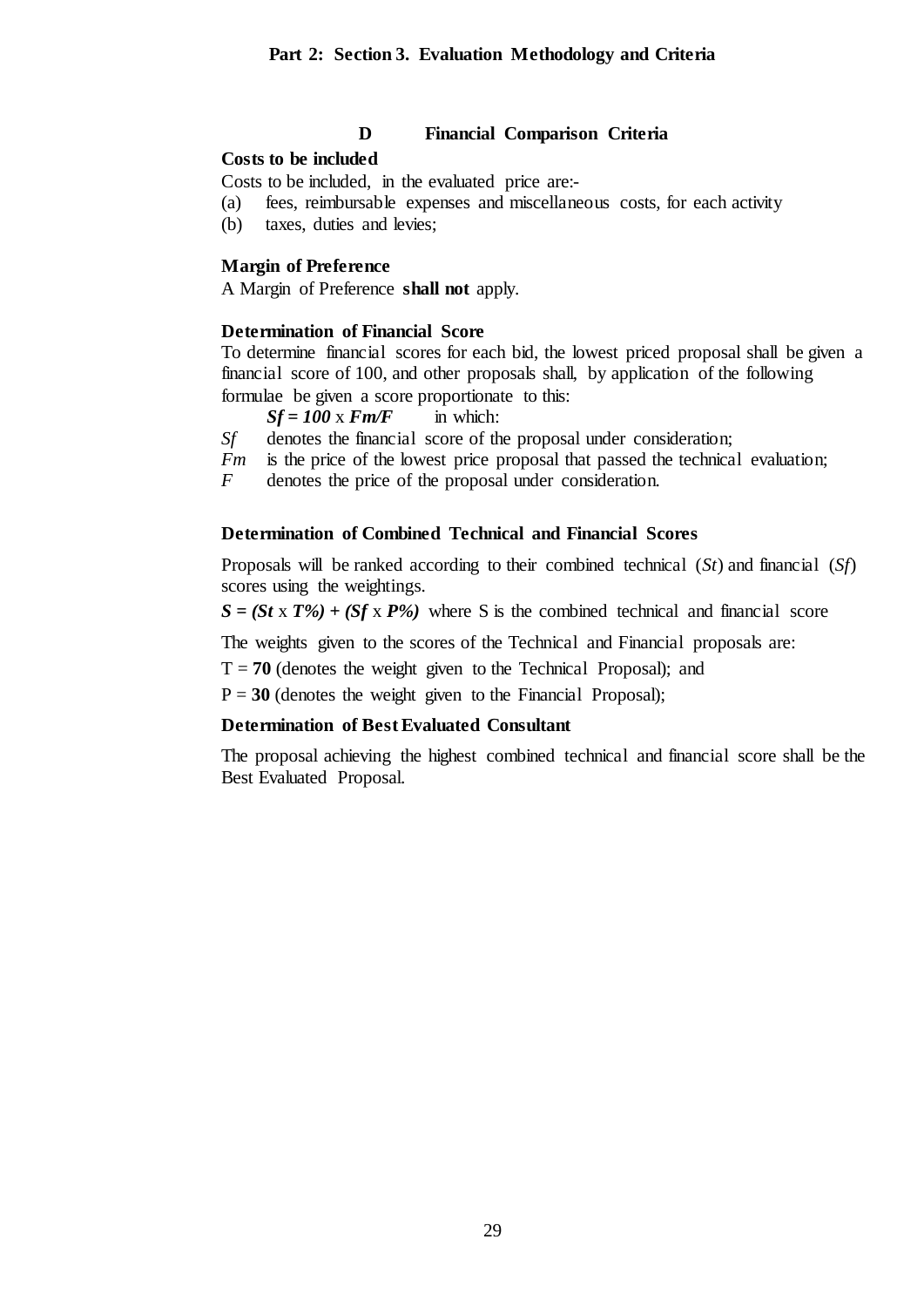## **Section 4. Proposal Forms**

## **Table of Contents**

## **4.1 Technical Proposal – Standard Forms**

- 4.1.1 Technical Proposal Submission Sheet.
- 4.1.1.1 Code of ethical conduct in business for bidders and providers
- 4.1.2 Consultant's References.
- 4.1.3 Comments and Suggestions on the Terms of Reference.
- 4.1.4 Description of the Methodology for performing the Assignment.
- 4.1.5 Team Composition and Task Assignments.
- 4.1.6 Format of Curriculum Vitae for Proposed Professional Staff.
- 4. 1.7 Confirmation of availability of professional staff
- 4.1.8 Estimated Time Schedule for Professional Staff.
- 4.1.9 Activity (Work) Schedule.
- 4.1.10 Proposal Securing Declaration

## **4.2 Financial Proposal - Standard Forms**

- 4.2.1 Financial Proposal Submission Sheet.
- 4.2.2 Summary of Proposal Price (Breakdown of Lump Sum).
- 4.2.3 Breakdown of Fees.
- 4.2.4 Breakdown of Reimbursables.
- 4.2.5 Breakdown of Miscellaneous Expenses.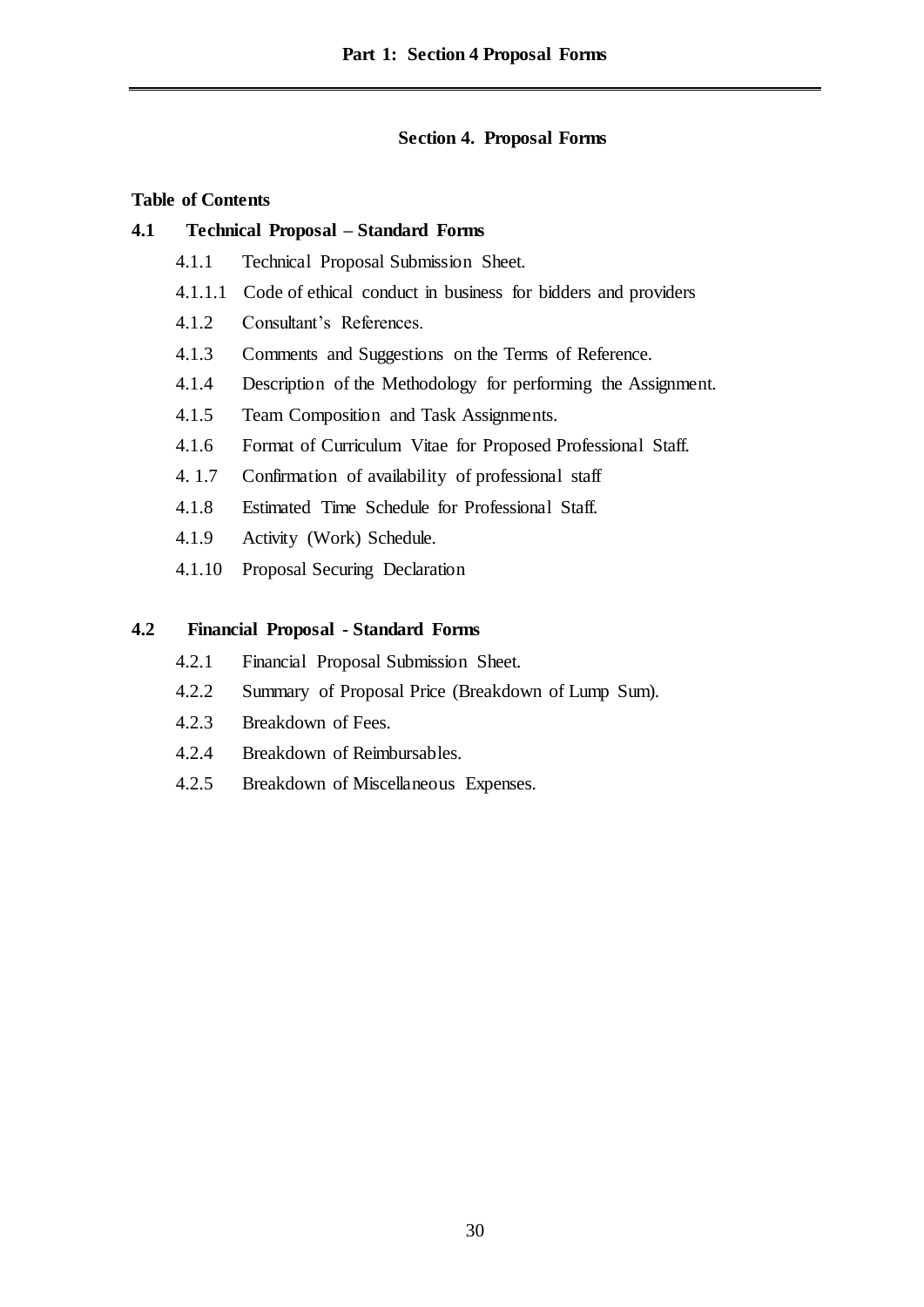*[This Proposal Submission Sheet should be on the letterhead of the Consultant and should be signed by a person with the proper authority to sign documents that are binding on the Consultant. It should be included by the Consultant in its technical proposal]*

## **4.1.1 Technical Proposal Submission Sheet**

Date: *[insert date (as day, month and year) of proposal submission]* Procurement Reference No: *[insert Procurement Reference number]*

To: [insert complete name of Procuring and Disposing Entity]

We, the undersigned, declare that:

- (a) We have examined and have no reservations to the Request for Proposals Document, including Addenda No.: *[insert the number and issuing date of each Addenda]*;
- (b) We offer to provide the services in conformity with the Request for Proposals Document for the *[insert a brief description of the Services]*;
- (c) We hereby submit our proposal which includes this technical proposal, and a financial proposal sealed under a separate envelope;
- (d) Our proposal shall be valid until the date specified in ITC Clause 20.1 and it shall remain binding upon us and may be accepted at any time before and including that date;
- (e) We, including any subcontractors or consultants for any part of the contract resulting from this procurement process, are eligible to participate in public procurement in accordance with ITC Clause 4.1;
- (f) We, including any subcontractors or consultants for any part of the contract resulting from this procurement process are registered with the Authority Registration Number *[insert registration number]*. *[Consultants who are not registered or whose subcontractors are not registered should amend the statement to reflect their status];*
- (g) We, including any associates, Joint Venture partners or Sub contractors for any part of the contract, have nationals from eligible countries *[insert the nationality of the Consultant, including that of all parties that comprise the Consultant, if the Consultant is a Joint Venture, consortium or association, and the nationality of each subcontractor]*;
- (h) We have signed and undertake to abide by the Code of Ethical Conduct for Consultants attached during the procurement process and the execution of any resulting contract;
- (i) We are not participating, as Consultants, in more than one proposal in this procurement process;
- (j) We, including any subcontractors or consultants, do not have any conflict of interest and have not participated in the preparation of the original project for the Procuring and Disposing Entity;
- (k) We, our affiliates or subsidiaries—including any subcontractors for any part of the contract—have not been suspended by the Public Procurement and Disposal of Public Assets Authority in Uganda from participating in public procurement;
- (l) Our Proposal is binding upon us, subject to modifications agreed during any contract negotiations, and we undertake to negotiate on the basis of the staff proposed in our Proposal;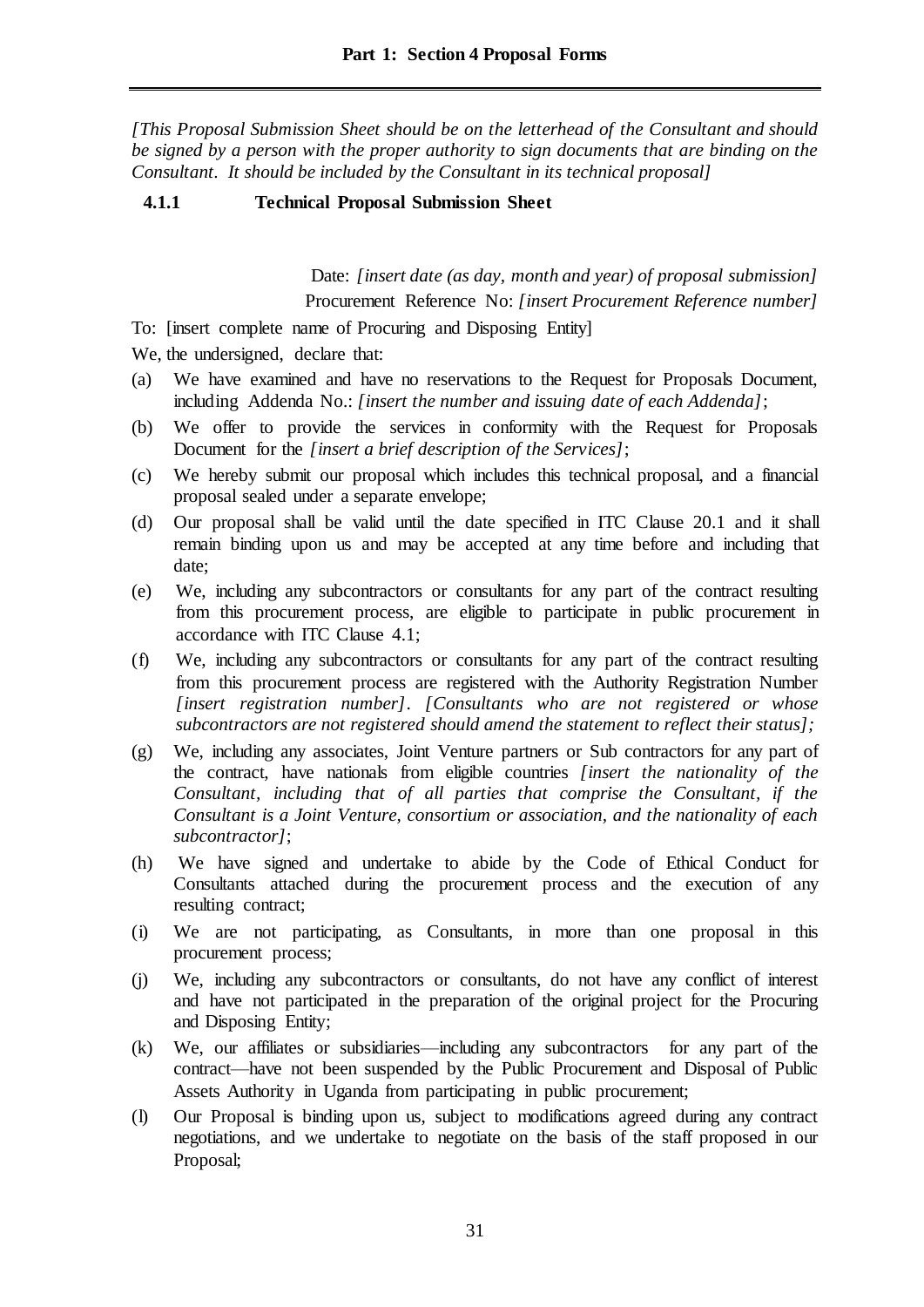- (m) We understand that this Proposal, shall not be binding on the Entity until a formal contract is prepared and executed;
- (n) We understand that you are not bound to accept the lowest proposal or any other proposal that you may receive;

Signed: *[signature of person whose name and capacity are shown below]* Name: *[insert complete name of person signing the Proposal]* In the capacity of *[insert legal capacity of person signing the proposal]*

Duly authorised to sign the proposal for and on behalf of: *[insert complete name of Consultant]*

| Dated on | dav of |  |                          |
|----------|--------|--|--------------------------|
|          |        |  | linsert date of signing. |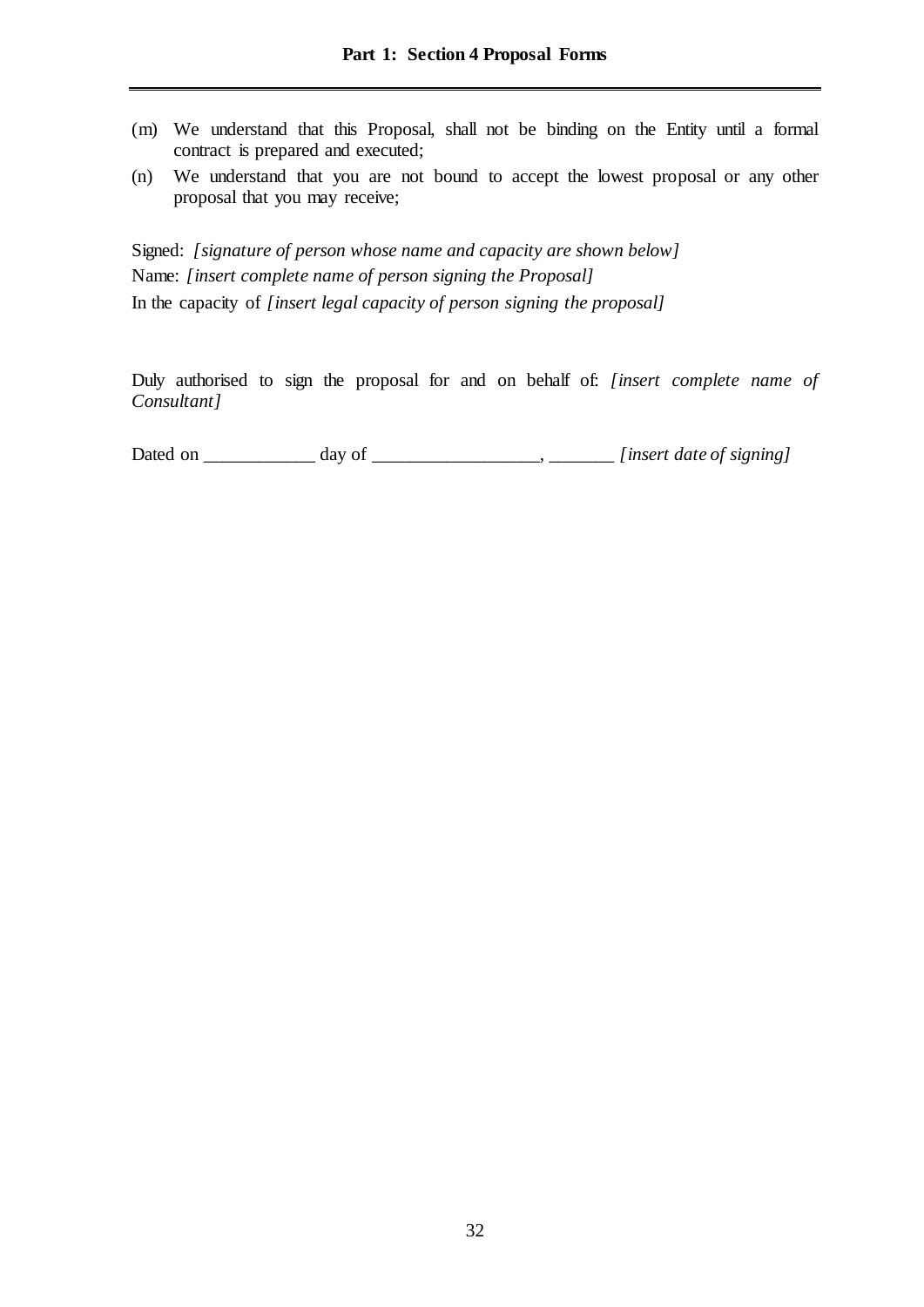## **4.1.1.1 CODE OF ETHICAL CONDUCT IN BUSINESS FOR BIDDERS AND PROVIDERS**

(Under Section 93 of the Public Procurement and Disposal of Public Assets Act, 2003)

## **1. Ethical Principles**

Bidders and providers shall at all times-

- (a) maintain integrity and independence in their professional judgement and conduct;
- (b) comply with both the letter and the spirit of
	- i. the laws of Uganda; and
	- ii. any contract awarded.
- (c) avoid associations with businesses and organisations which are in conflict with this code.

## **2. Standards**

Bidders and providers shall-

- (a) strive to provide works, services and supplies of high quality and accept full responsibility for all works, services or supplies provided;
- (b) comply with the professional standards of their industry or of any professional body of which they are members.

## **3. Conflict of Interest**

Bidders and providers shall not accept contracts which would constitute a conflict of interest with, any prior or current contract with any procuring and disposing entity. Bidders and providers shall disclose to all concerned parties those conflicts of interest that cannot reasonably be avoided or escaped.

## **4. Confidentiality and Accuracy of Information**

- (1) Information given by bidders and providers in the course of procurement processes or the performance of contracts shall be true, fair and not designed to mislead.
- (2) Providers shall respect the confidentiality of information received in the course of performance of a contract and shall not use such information for personal gain.

## **5. Gifts and Hospitality**

Bidders and providers shall not offer gifts or hospitality directly or indirectly, to staff of a procuring and disposing entity that might be viewed by others as having an influence on a government procurement decision.

## **6. Inducements**

- (1) Bidders and providers shall not offer or give anything of value to influence the action of a public official in the procurement process or in contract execution.
- (2) Bidders and providers shall not ask a public official to do anything which is inconsistent with the Act, Regulations, Guidelines or the Code of Ethical Conduct in Business.

## **7. Fraudulent Practices**

Bidders and providers shall not-

- (a) collude with other businesses and organisations with the intention of depriving a procuring and disposing entity of the benefits of free and open competition;
- (b) enter into business arrangements that might prevent the effective operation of fair competition;
- (c) engage in deceptive financial practices, such as bribery, double billing or other improper financial practices;
- (d) misrepresent facts in order to influence a procurement process or the execution of a contract to the detriment of the Procuring and Disposing Entity; or utter false documents;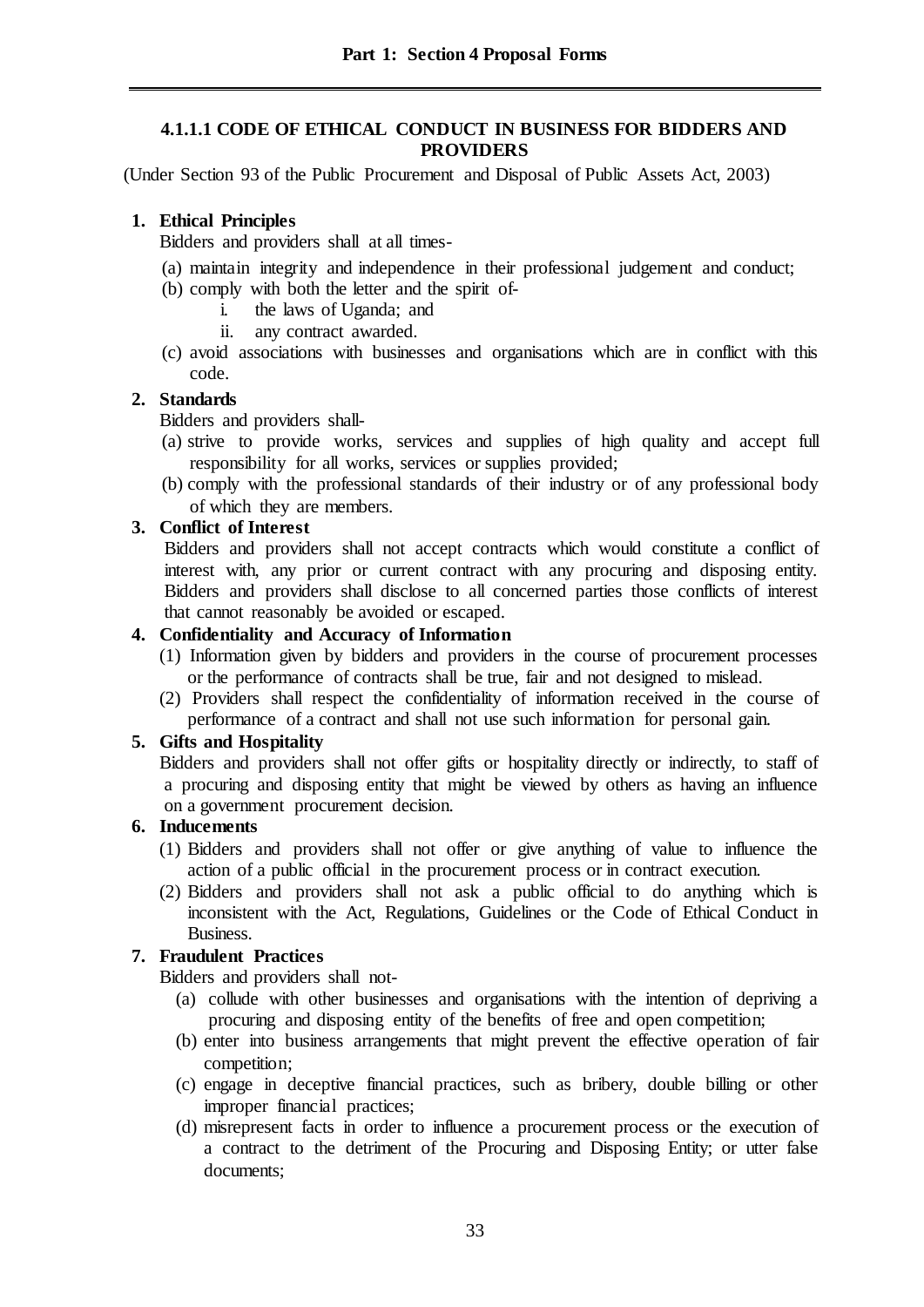- (e) unlawfully obtain information relating to a procurement process in order to influence the process or execution of a contract to the detriment of the PDE;
- (f) withholding information from the PDE during contract execution to the detriment of the PDE.

I ................................................ agree to comply with the above code of ethical conduct in business.

**--------------------------------------- -----------------------------------------------**

**AUTHORISED SIGNATORY NAME OF CONSULTANT**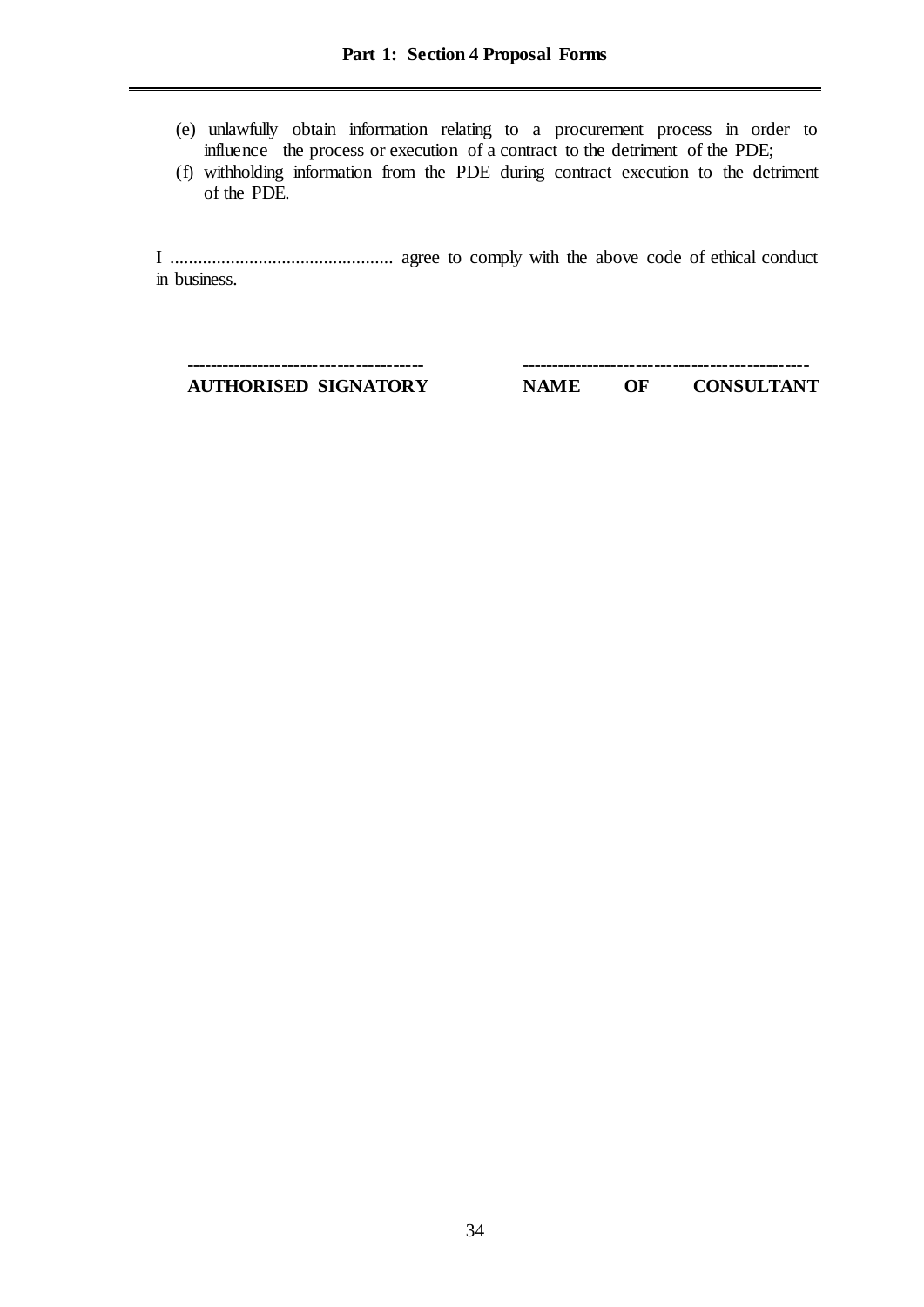*[The information requested is required in the format provided below and should be included by the Consultant in its proposal]*

## **4.1.2 Consultant's References**

## **Relevant services carried out in the last ..................... years (***Insert number of years required)* **that best illustrate experience.**

Using the format below, provide information on each assignment for which the Consultant, either individually as a corporate entity or as one of the major companies within an association, was legally contracted.

Consultant's Name:

| Assignment name:                                                                                      | Country:                         |                                                                                       |
|-------------------------------------------------------------------------------------------------------|----------------------------------|---------------------------------------------------------------------------------------|
| Location within country:                                                                              |                                  | Professional Staff provided by<br>consultant (profiles):                              |
| Name of client:                                                                                       |                                  | $N^{\circ}$ of staff:                                                                 |
| Address:                                                                                              |                                  | $N^{\circ}$ of Staff-Months; Duration of<br>assignment:                               |
| Start date (Month/Year):                                                                              | Completion date<br>(Month/Year): | Approx. Value of services (in<br>Current US\$):                                       |
| Name of Associated Consultants, if any:                                                               |                                  | $N^{\circ}$ of Months of Professional<br>Staff provided by Associated<br>Consultants: |
| Name of senior staff (Project Director/Coordinator, Team Leader) involved and functions<br>performed: |                                  |                                                                                       |
| Narrative description of Project:                                                                     |                                  |                                                                                       |

Description of actual services provided by your Staff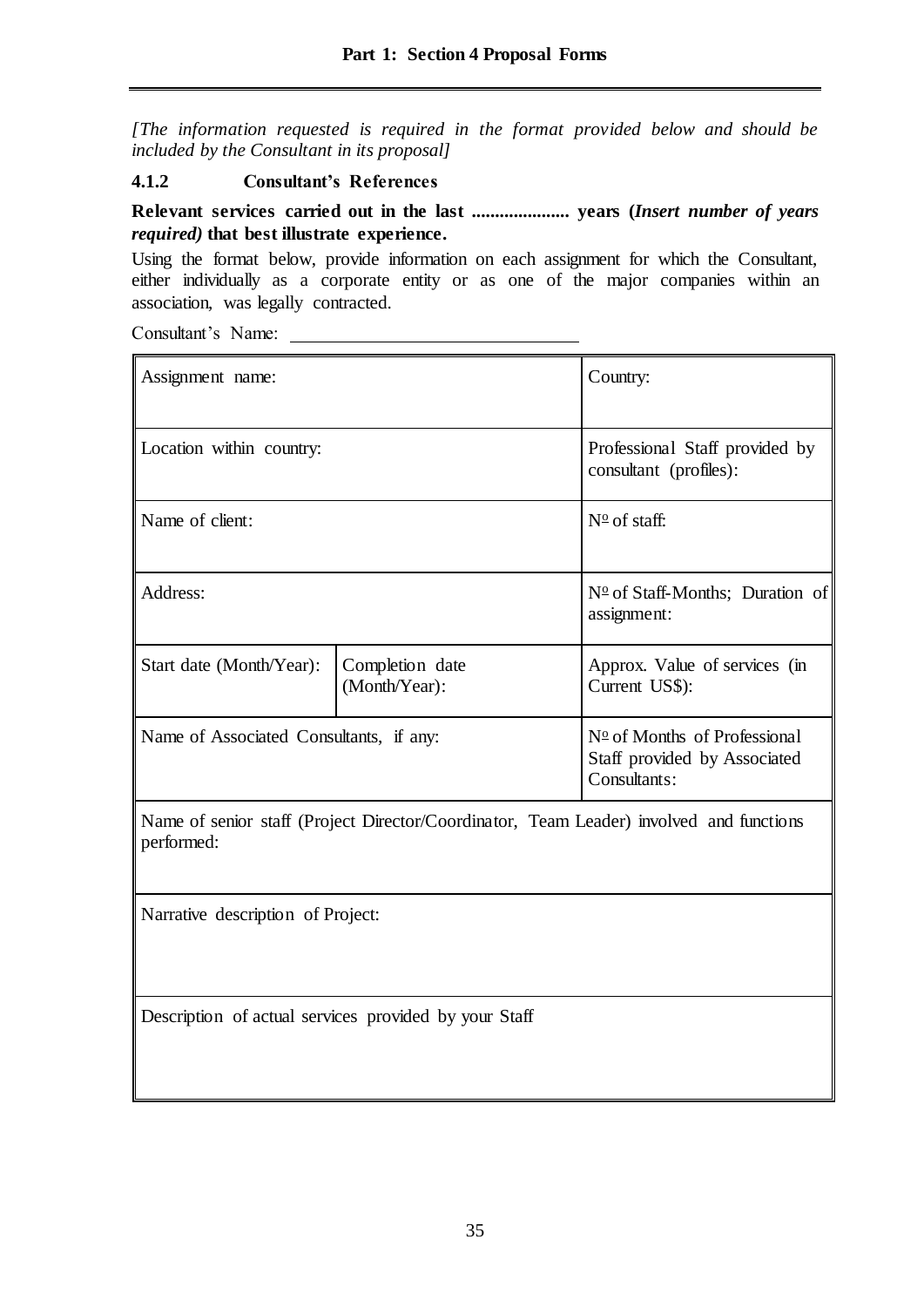*[The information requested is required in the format provided below and should be included by the Consultant in its proposal. If none, include form and state "None"]*

### **4.1.3 Comments and Suggestions on the Terms of Reference**

[*Comments and suggestions on the Terms of Reference that could improve the quality/effectiveness of the assignment; and on requirements for counterpart staff and facilities, which are provided by the Client, including: administrative support, office space, local transportation, equipment, data, etc*.]

## **A - On the Terms of Reference**

{Improvements to the Terms of Reference, if any}

## **B - On Counterpart Staff and Facilities**

{Comments on counterpart staff and facilities to be provided by the Client. For example, administrative support, office space, local transportation, equipment, data, background reports, etc., if any}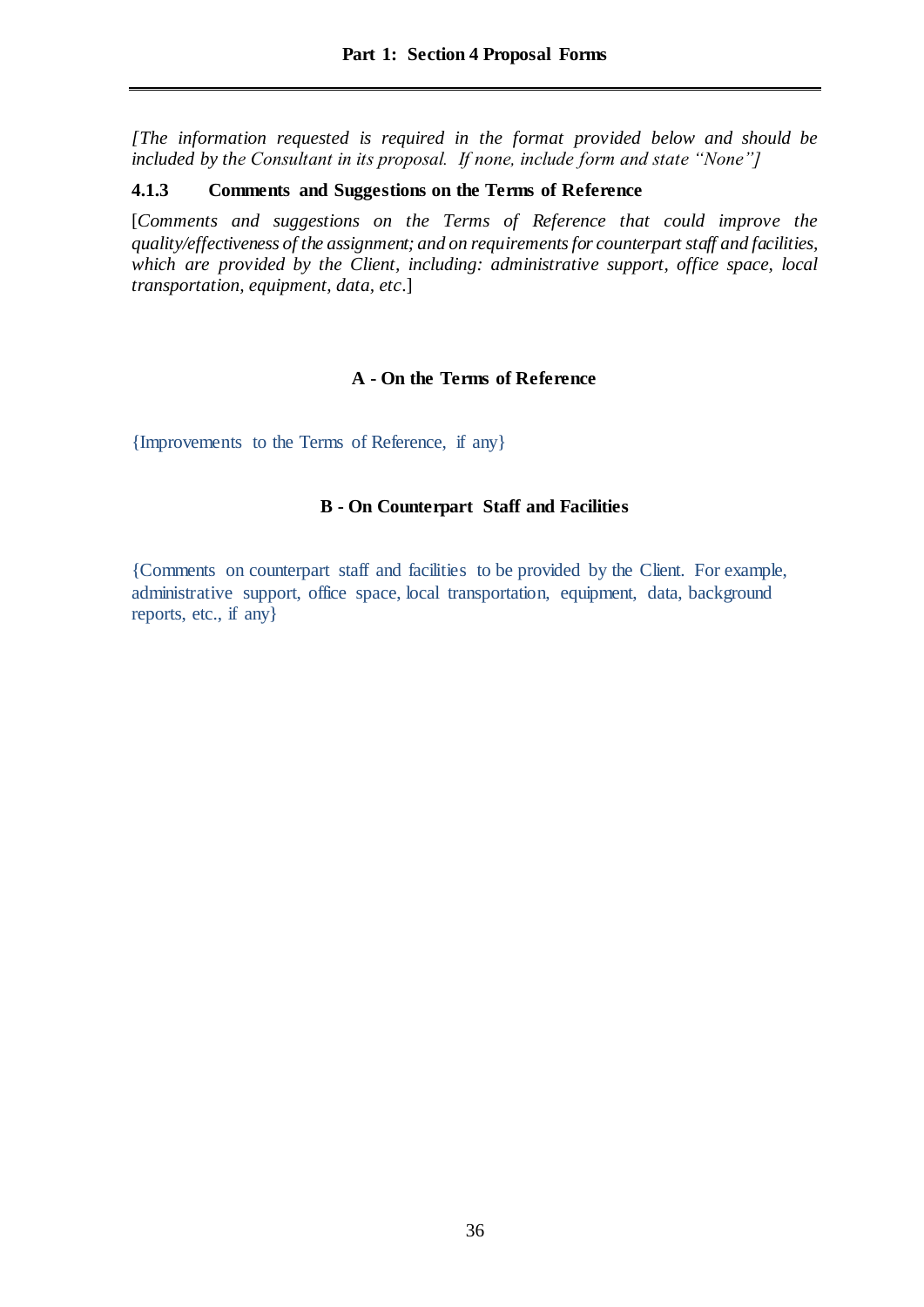*[The information requested is required in the format provided below and should be included by the Consultant in its proposal]*

## **4.1.4 Description of the Methodology for performing the Assignment**

A description of the approach, methodology and work plan for performing the assignment, including a detailed description of the proposed methodology and staffing for training, if the Terms of Reference specify training as a specific component of the assignment.

{Suggested structure of your Technical Proposal}:

- a) Technical Approach and Methodology
- b) Work Plan
- c) Organization and Staffing}
- a) *Technical Approach and Methodology.*{Please explain your understanding of the objectives of the assignment as outlined in the Terms of Reference (TORs), the technical approach, and the methodology you would adopt for implementing the tasks to deliver the expected output(s), and the degree of detail of such output. Please do not repeat/copy the TORs in here.}
- b) *Work Plan.*{Please outline the plan for the implementation of the main activities/tasks of the assignment, their content and duration, phasing and interrelations, milestones (including interim approvals by the Client), and tentative delivery dates of the reports. The proposed work plan should be consistent with the technical approach and methodology, showing your understanding of the TOR and ability to translate them into a feasible working plan. A list of the final documents (including reports) to be delivered as final output(s) should be included here. The work plan should be consistent with the Work Schedule Form.}
- c) *Organization and Staffing.*{Please describe the structure and composition of your team, including the list of the Key Experts, Non-Key Experts and relevant technical and administrative support staff.}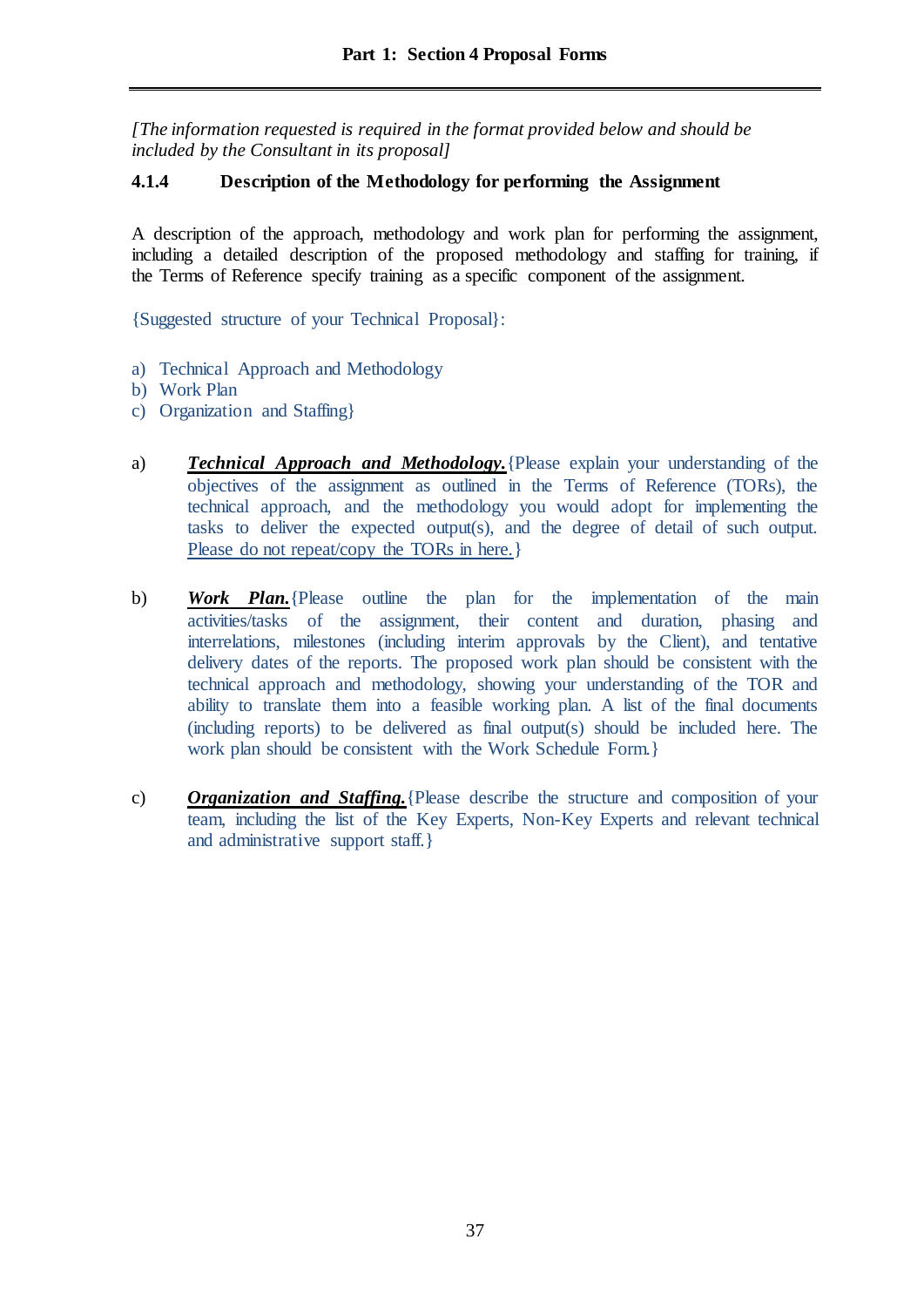*[The information requested is required in the format provided below and should be included by the Consultant in its proposal]*

| 1. Technical/Managerial Staff |                 |         |  |  |  |  |
|-------------------------------|-----------------|---------|--|--|--|--|
| <b>Name</b>                   | <b>Position</b> | Task(s) |  |  |  |  |
|                               |                 |         |  |  |  |  |
|                               |                 |         |  |  |  |  |
|                               |                 |         |  |  |  |  |
|                               |                 |         |  |  |  |  |
|                               |                 |         |  |  |  |  |
|                               |                 |         |  |  |  |  |
|                               |                 |         |  |  |  |  |
|                               |                 |         |  |  |  |  |

# **4.1.5. Team Composition and Task Assignments**

| 2. Support Staff |                 |         |  |  |  |  |
|------------------|-----------------|---------|--|--|--|--|
| <b>Name</b>      | <b>Position</b> | Task(s) |  |  |  |  |
|                  |                 |         |  |  |  |  |
|                  |                 |         |  |  |  |  |
|                  |                 |         |  |  |  |  |
|                  |                 |         |  |  |  |  |
|                  |                 |         |  |  |  |  |
|                  |                 |         |  |  |  |  |
|                  |                 |         |  |  |  |  |
|                  |                 |         |  |  |  |  |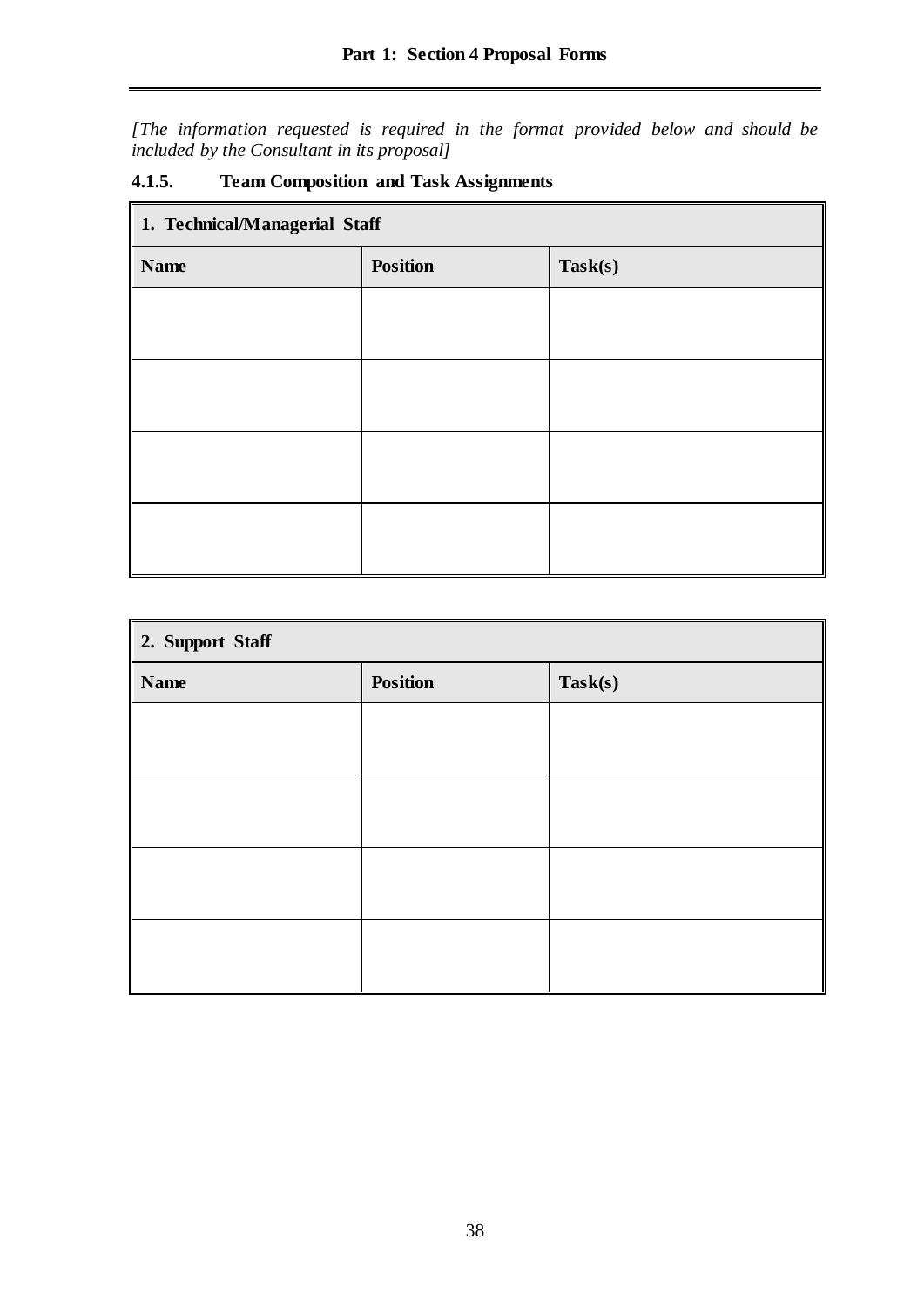*[The information requested is required in the format provided below and should be included by the Consultant in its proposal]*

# **4.1.6 Format of Curriculum Vitae for Proposed Professional Staff CURRICULUM VITAE (CV)**

| <b>Position Title and No.</b> | ${e.g., A-1, TEAM LEADER}$ |
|-------------------------------|----------------------------|
| Name of Expert:               | {Insert full name}         |
| Date of Birth:                | $\{day/month/year\}$       |
| Country of                    |                            |
| <b>Citizenship/Residence</b>  |                            |

**Education:** {List college/university or other specialized education, giving names of educational institutions, dates attended, degree(s)/diploma(s) obtained}

**\_\_\_\_\_\_\_\_\_\_\_\_\_\_\_\_\_\_\_\_\_\_\_\_\_\_\_\_\_\_\_\_\_\_\_\_\_\_\_\_\_\_\_\_\_\_\_\_\_\_\_\_\_\_\_\_\_\_\_\_\_\_\_\_\_\_\_\_\_\_\_\_ \_\_\_\_\_\_\_\_\_\_\_\_\_\_\_\_\_\_\_\_\_\_\_\_\_\_\_\_\_\_\_\_\_\_\_\_\_\_\_\_\_\_\_\_\_\_\_\_\_\_\_\_\_\_\_\_\_\_\_\_\_\_\_\_\_\_\_\_\_\_\_\_**

**Employment record relevant to the assignment:** {Starting with present position, list in reverse order. Please provide dates, name of employing organization, titles of positions held, types of activities performed and location of the assignment, and contact information of previous clients and employing organization(s) who can be contacted for references. Past employment that is not relevant to the assignment does not need to be included.}

| <b>Period</b> | Employing organization and<br>your title/position. Contact<br>information for references | Country | Summary of<br>activities<br>performed relevant<br>to the Assignment |
|---------------|------------------------------------------------------------------------------------------|---------|---------------------------------------------------------------------|
| [e.g., May    | $\overline{[e.g., M\text{inistry of} \dots \dots]}$                                      |         |                                                                     |
| $2005 -$      | advisor/consultant to                                                                    |         |                                                                     |
| present]      |                                                                                          |         |                                                                     |
|               | For references:                                                                          |         |                                                                     |
|               | Tel/e-                                                                                   |         |                                                                     |
|               | mail; Mr. A2, Project                                                                    |         |                                                                     |
|               | manager                                                                                  |         |                                                                     |
|               |                                                                                          |         |                                                                     |
|               |                                                                                          |         |                                                                     |

**Membership in Professional Associations and Publications:** 

Language Skills (indicate only languages in which you can work):

**\_\_\_\_\_\_\_\_\_\_\_\_\_\_\_\_\_\_\_\_\_\_\_\_\_\_\_\_\_\_\_\_\_\_\_\_\_\_\_\_\_\_\_\_\_\_\_\_\_\_\_\_\_\_\_\_\_\_\_\_\_\_\_\_\_\_\_\_\_\_**

**\_\_\_\_\_\_\_\_\_\_\_\_\_\_\_\_\_\_\_\_\_\_\_\_\_\_\_\_\_\_\_\_\_\_\_\_\_\_\_\_\_\_\_\_\_\_\_\_\_\_\_\_\_\_\_\_\_\_\_\_\_\_\_\_\_\_\_\_\_\_**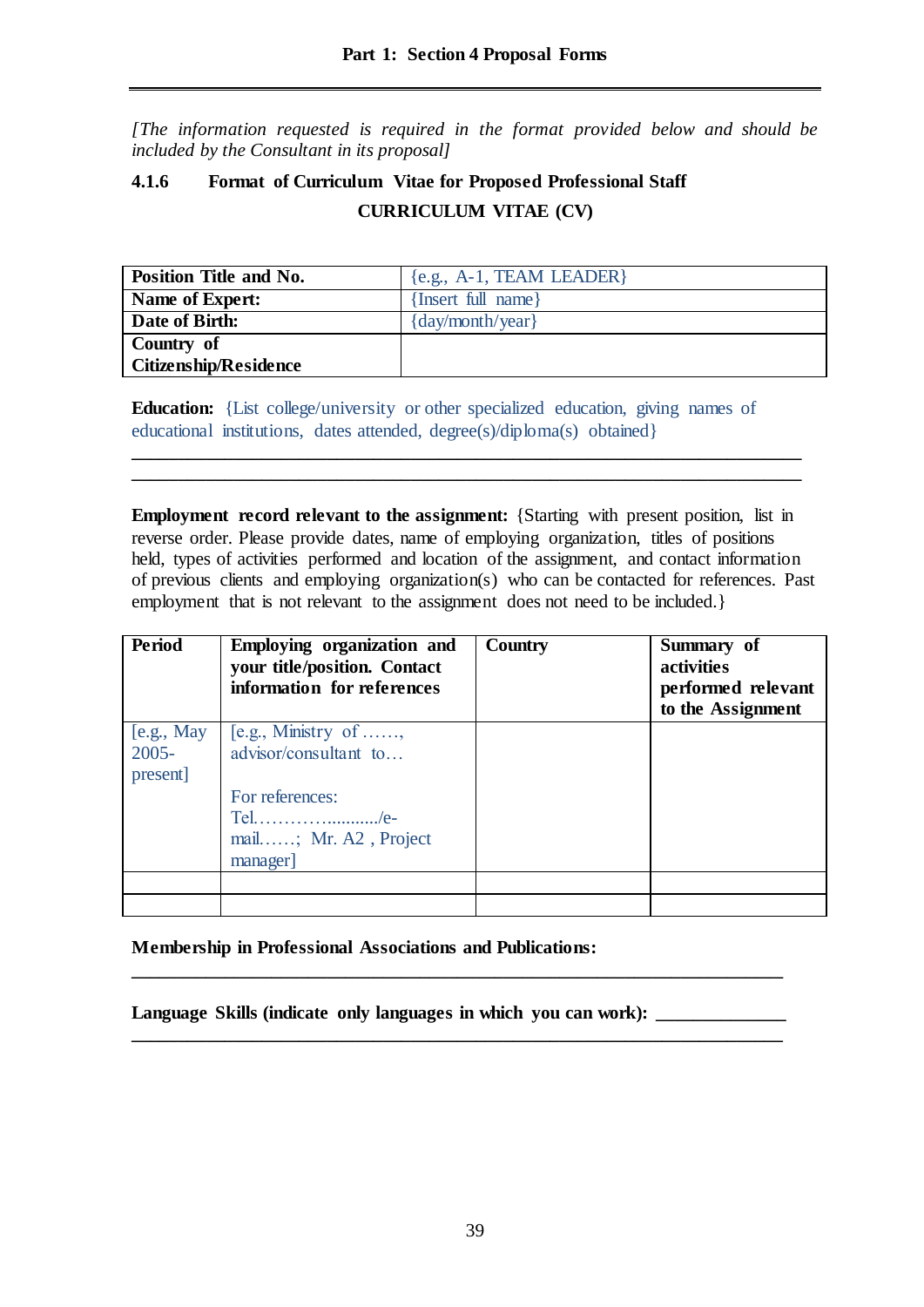**Adequacy for the Assignment:**

| <b>Detailed Tasks Assigned on Consultant's</b><br><b>Team of Experts:</b>           | <b>Reference to Prior Work/Assignments</b><br>that Best Illustrates Capability to Handle<br>the Assigned Tasks |
|-------------------------------------------------------------------------------------|----------------------------------------------------------------------------------------------------------------|
| {List all deliverables/tasks as in TECH- 5<br>in which the Expert will be involved) |                                                                                                                |
|                                                                                     |                                                                                                                |
|                                                                                     |                                                                                                                |

**Expert's contact information:** (e-mail…………………., phone……………)

Certification:

I, the undersigned, certify that to the best of my knowledge and belief, this CV correctly describes myself, my qualifications, and my experience, and I am available to undertake the assignment in case of an award. I understand that any misstatement or misrepresentation described herein may lead to my disqualification or dismissal by the Client, and/or sanctions by the Bank.

{day/month/year}

Name of Expert Signature Date

{day/month/year}

Name of authorized Signature Date Representative of the Consultant (the same who signs the Proposal)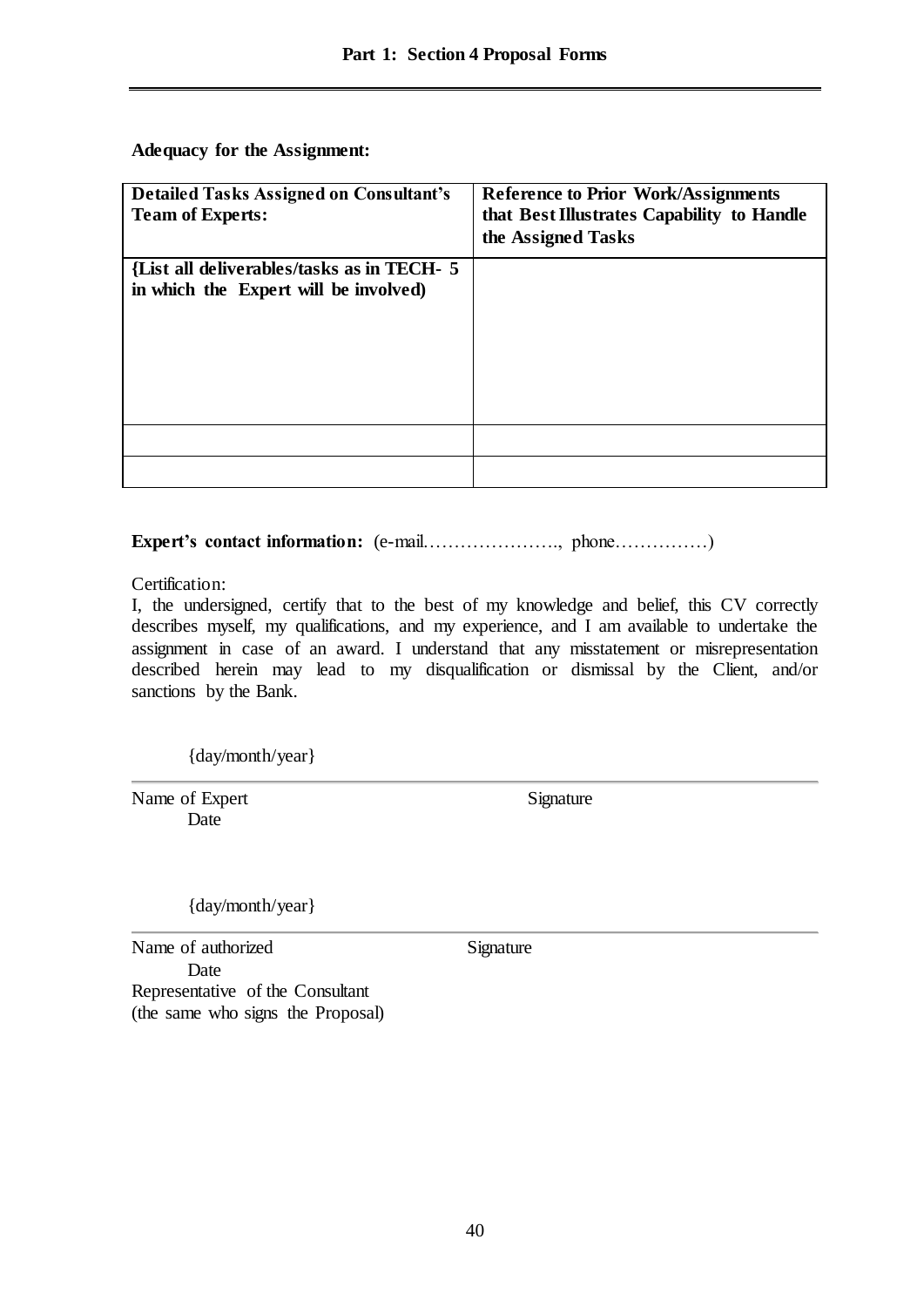## **4.1.7 Format for confirmation of availability of Key Professional Staff**

| Subject of<br>procurement : | Procurement reference<br>number |  |
|-----------------------------|---------------------------------|--|
|-----------------------------|---------------------------------|--|

**Consultant** 

| List of key professional staff | <b>Competencies of key</b><br>professional staff | Percentage of time for<br>which key staff shall be<br>available |
|--------------------------------|--------------------------------------------------|-----------------------------------------------------------------|
|                                |                                                  |                                                                 |
|                                |                                                  |                                                                 |
|                                |                                                  |                                                                 |
|                                |                                                  |                                                                 |

### Confirmation

I ............................................................................(insert name of consultant) hereby certify that the staff described above shall be available as indicated

Signature: \_\_\_\_\_\_\_\_\_\_\_\_\_\_\_\_\_\_\_\_\_\_\_\_\_\_ Name: \_\_\_\_\_\_\_\_\_\_\_\_\_\_\_\_\_\_\_\_\_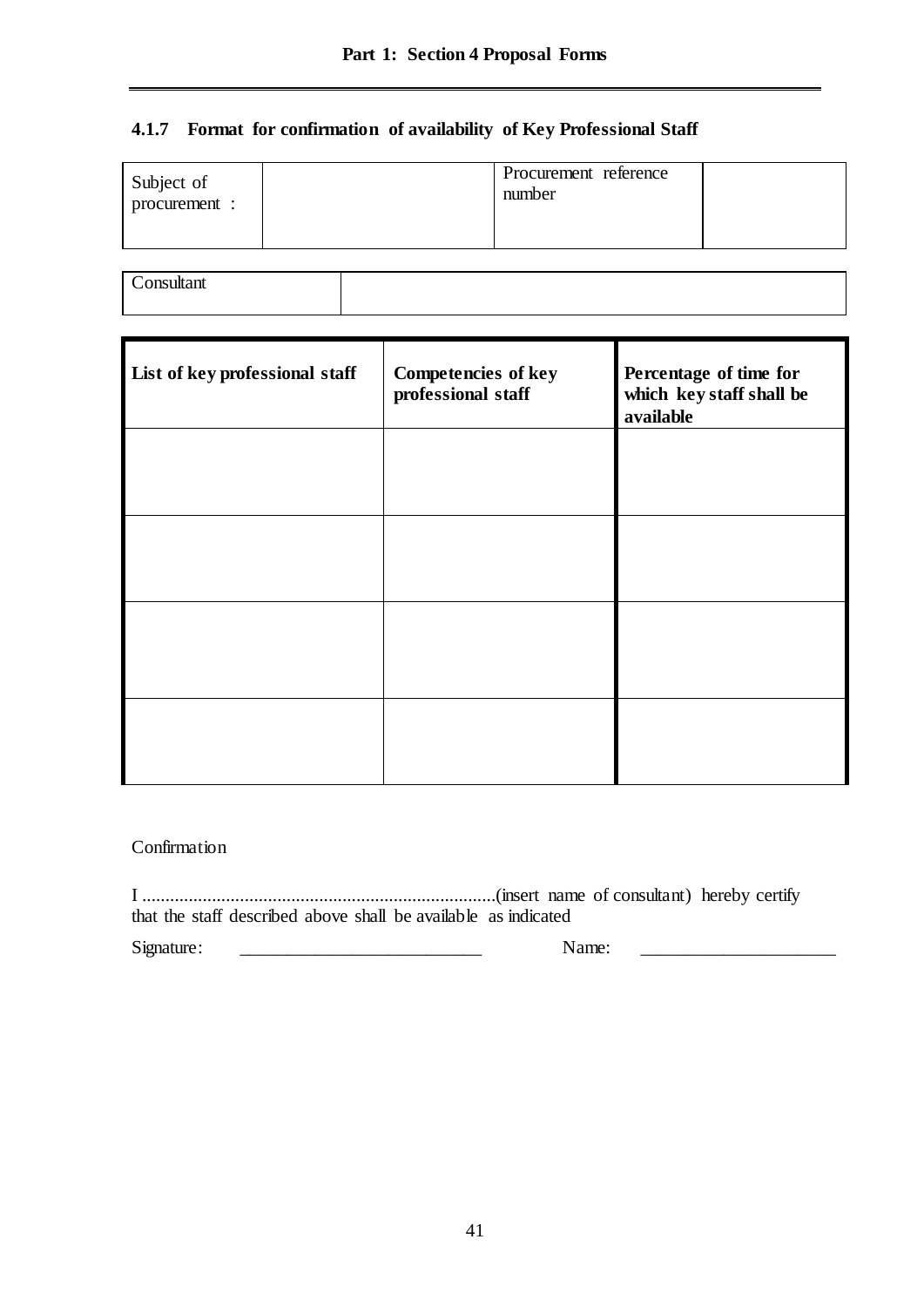*[The information requested is required in the format provided below and should be*  included by the Consultant in its proposal. Consultants may reproduce this format in *landscape format if more practical but are responsible for its accurate reproduction.]*

|                             |  |                                                    | Months (in the Form of a Bar Chart) |                |                         |                |                 |                |                |   |                  |           |    |    |                            |
|-----------------------------|--|----------------------------------------------------|-------------------------------------|----------------|-------------------------|----------------|-----------------|----------------|----------------|---|------------------|-----------|----|----|----------------------------|
| <b>Name</b>                 |  | <b>Position   Reports</b><br><b>Due/Activities</b> | $\mathbf{1}$                        | $\overline{2}$ | $\overline{\mathbf{3}}$ | $\overline{4}$ | $5\phantom{.0}$ | 6 <sup>1</sup> | 7 <sup>1</sup> | 8 | $\boldsymbol{9}$ | <b>10</b> | 11 | 12 | Number of<br><b>Months</b> |
|                             |  |                                                    |                                     |                |                         |                |                 |                |                |   |                  |           |    |    |                            |
|                             |  |                                                    |                                     |                |                         |                |                 |                |                |   |                  |           |    |    | Subtotal (1)               |
|                             |  |                                                    |                                     |                |                         |                |                 |                |                |   |                  |           |    |    |                            |
|                             |  |                                                    |                                     |                |                         |                |                 |                |                |   |                  |           |    |    | Subtotal (2)               |
|                             |  |                                                    |                                     |                |                         |                |                 |                |                |   |                  |           |    |    |                            |
|                             |  |                                                    |                                     |                |                         |                |                 |                |                |   |                  |           |    |    | Subtotal (3)               |
|                             |  |                                                    |                                     |                |                         |                |                 |                |                |   |                  |           |    |    |                            |
|                             |  |                                                    |                                     |                |                         |                |                 |                |                |   |                  |           |    |    | Subtotal (4)               |
|                             |  |                                                    |                                     |                |                         |                |                 |                |                |   |                  |           |    |    |                            |
|                             |  |                                                    |                                     |                |                         |                |                 |                |                |   |                  |           |    |    |                            |
| Full-time:                  |  |                                                    |                                     |                |                         |                |                 | Part-time:     |                |   |                  |           |    |    |                            |
| Signature:                  |  |                                                    |                                     |                |                         |                |                 |                |                |   |                  |           |    |    |                            |
| (Authorised Representative) |  |                                                    |                                     |                |                         |                |                 |                |                |   |                  |           |    |    |                            |
| Full Name:                  |  | <u> 1980 - Johann Barbara, martxa a</u>            |                                     |                |                         |                |                 |                |                |   |                  |           |    |    | Title:                     |
| Consultant:                 |  |                                                    |                                     |                |                         |                |                 |                |                |   |                  |           |    |    |                            |

# **4.1.8 Estimated Time Schedule for Professional Staff**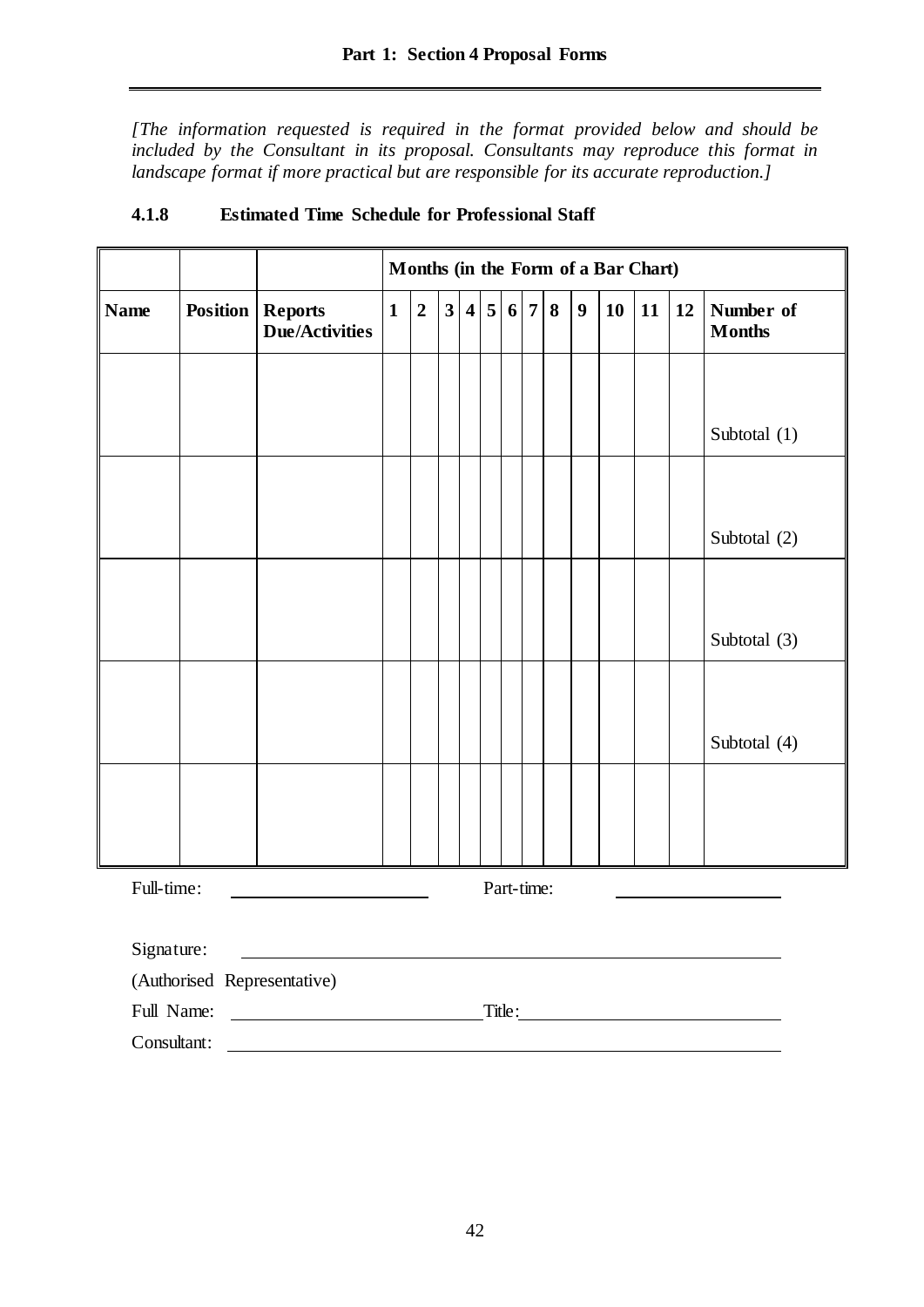*[The information requested is required in the format provided below and should be*  included by the Consultant in its proposal. Consultants may reproduce this format in *landscape format if more practical but are responsible for its accurate reproduction]*

# **4.1.9 Activity (Work) Schedule**

## **A. Technical Input**

|                        | [1st, 2nd, etc. are months from the start of assignment.] |                 |                 |                 |                 |                 |                 |                 |            |                  |                  |                  |
|------------------------|-----------------------------------------------------------|-----------------|-----------------|-----------------|-----------------|-----------------|-----------------|-----------------|------------|------------------|------------------|------------------|
|                        | 1 <sup>st</sup>                                           | 2 <sup>nd</sup> | 3 <sup>rd</sup> | 4 <sup>th</sup> | 5 <sup>th</sup> | 6 <sup>th</sup> | 7 <sup>th</sup> | 8 <sup>th</sup> | <b>9th</b> | 10 <sup>th</sup> | 11 <sup>th</sup> | 12 <sup>th</sup> |
| <b>Activity (Work)</b> |                                                           |                 |                 |                 |                 |                 |                 |                 |            |                  |                  |                  |
|                        |                                                           |                 |                 |                 |                 |                 |                 |                 |            |                  |                  |                  |
|                        |                                                           |                 |                 |                 |                 |                 |                 |                 |            |                  |                  |                  |
|                        |                                                           |                 |                 |                 |                 |                 |                 |                 |            |                  |                  |                  |
|                        |                                                           |                 |                 |                 |                 |                 |                 |                 |            |                  |                  |                  |
|                        |                                                           |                 |                 |                 |                 |                 |                 |                 |            |                  |                  |                  |
|                        |                                                           |                 |                 |                 |                 |                 |                 |                 |            |                  |                  |                  |
|                        |                                                           |                 |                 |                 |                 |                 |                 |                 |            |                  |                  |                  |
|                        |                                                           |                 |                 |                 |                 |                 |                 |                 |            |                  |                  |                  |

## **B. Completion and Submission of Reports and other Deliverables**

|            | <b>Reports</b>                                     | <b>Date</b> |
|------------|----------------------------------------------------|-------------|
| 1.         | Inception Report                                   |             |
| 2.         | Interim Progress Reports                           |             |
| (a)<br>(b) | <b>First Status Report</b><br>Second Status Report |             |
| 3.         | Draft Final Report                                 |             |
| 4.         | Final Report                                       |             |
| 5.         | Other Deliverables                                 |             |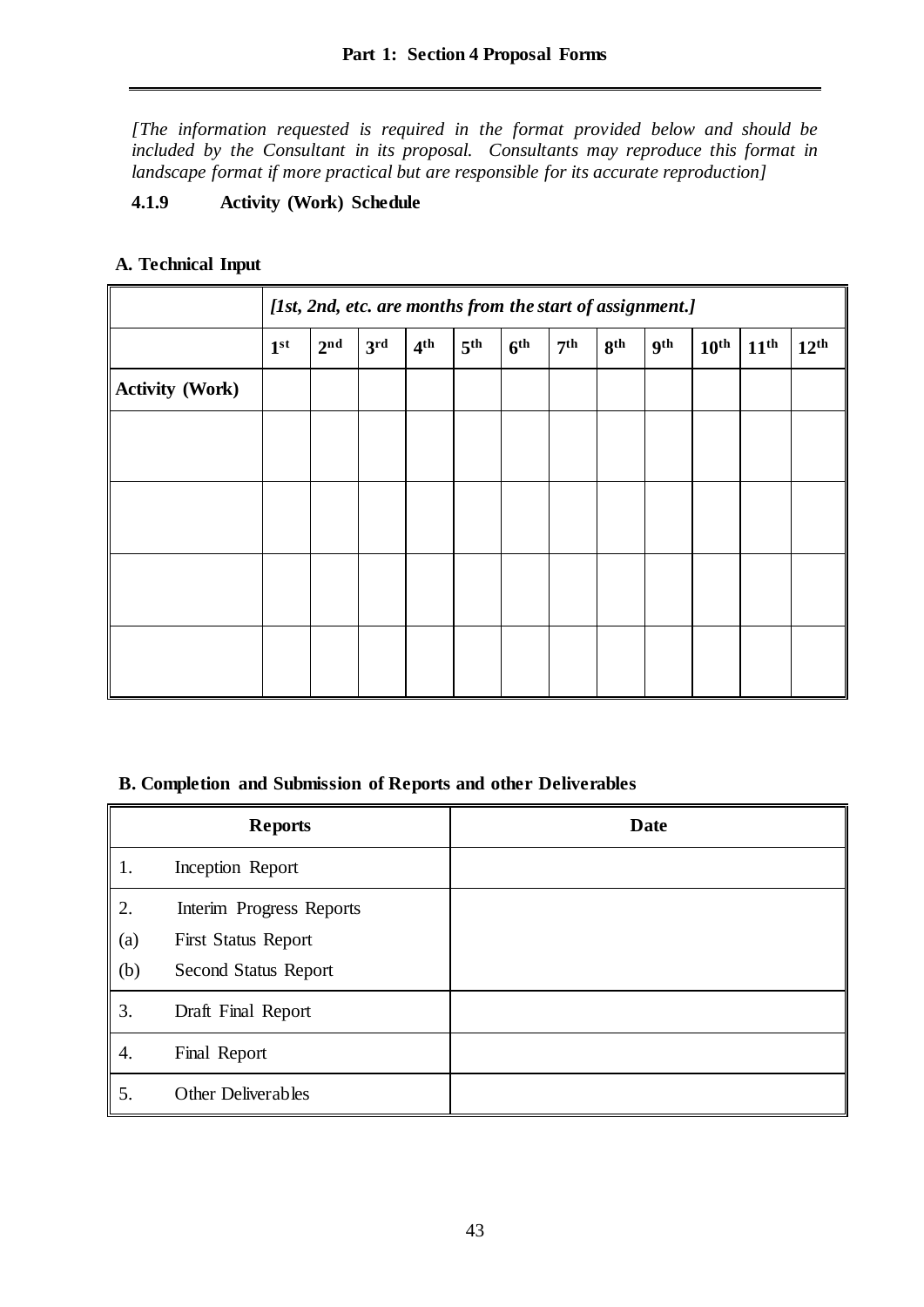## **4.1.10 Proposal Securing Declaration**

*[The Consultant shall fill in this Form in accordance with the instructions indicated. If the Consultant is a Joint Venture, Consortium or Association the Proposal Securing Declaration must be in the name of the Joint Venture, Consortium or Association that submits the proposal. If the Joint Venture has not been legally constituted at the time of bidding, the Proposal Securing Declaration shall be in the names of all future partners as named in the letter of intent]*

> Date: *[insert date (as day, month and year) of Proposal Submission]* Procurement Reference No.: *[insert reference number of selection process]*

To: *[insert complete name of Procuring and Disposing Entity]*

I/We, the undersigned, declare that:

1. I/We understand that, according to your conditions, proposals must be supported by a Proposal Securing Declaration.

2. I/We accept that I/we may be suspended for three years by the Authority from being eligible for bidding in any contract with the Government of Uganda*,* if we are in breach of our obligation(s) under the Request for Proposals conditions, because we:

- (a) have withdrawn our proposal during the period of proposal validity specified by us in the Technical Proposal Submission Sheet, except as provided in ITC Sub-Clause 20.3; or
- (b) having been notified of the acceptance of our proposal by the Procuring and Disposing Entity, during the period of proposal validity, fail or refuse to:
	- (i) sign the Contract in accordance with ITC Clause 43;
	- (ii) furnish the Performance Security, in accordance with the ITC Clause 45; or
	- (iii) accept the correction of our bid by the Procuring and Disposing Entity, pursuant to ITC sub Clause 31.4.

3. I/We understand this Proposal Securing Declaration shall expire on [*Insert date as per ITC Clause 21]*.

Signed: *[insert signature of person whose name and capacity are shown]* In the capacity of *[insert legal capacity of person signing the Proposal Securing Declaration]*

Name: *[insert complete name of person signing the Proposal Securing Declaration]*

Duly authorized to sign the proposal for and on behalf of: *[insert complete name of Consultant]*

Dated on \_\_\_\_\_\_\_\_\_\_\_ day of \_\_\_\_\_\_\_\_\_\_\_\_\_\_\_\_\_\_, \_\_\_\_\_\_\_ *[insert date of signing]*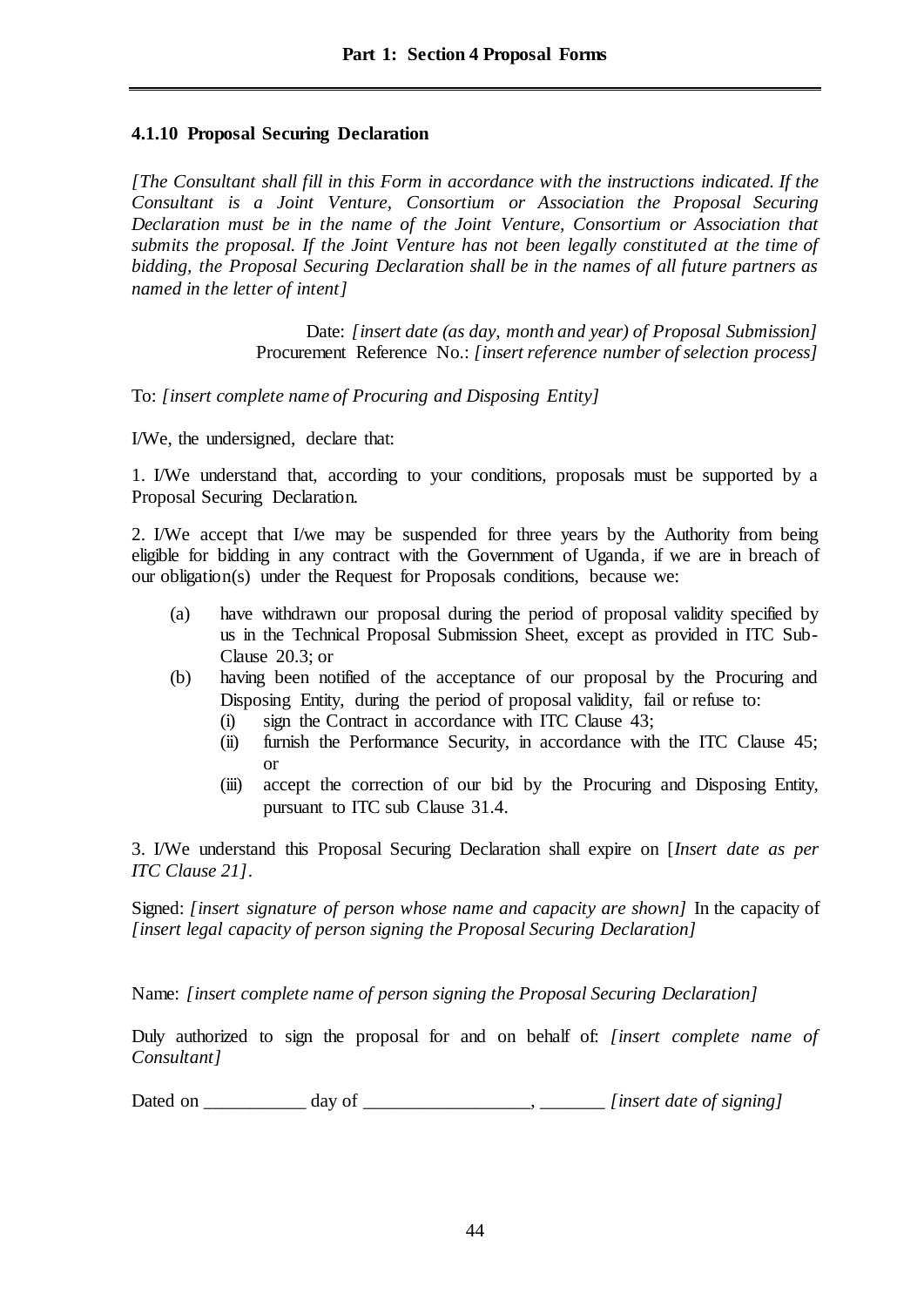*[This Proposal Submission Sheet should be on the letterhead of the Consultant and should be signed by a person with the proper authority to sign documents that are binding on the Consultant. It should be included by the Consultant in its financial proposal]*

# **4.2.1 Financial Proposal Submission Sheet**

Date: *[insert date (as day, month and year) of proposal submission]* Procurement Reference No: *[insert Procurement Reference number]*

To: *[insert complete name of Procuring and Disposing Entity]*

We, the undersigned, declare that:

- (a) The total price of our Proposal is: *[insert the total proposal price in words and figures, indicating the various amounts and the respective currencies]*, inclusive of local taxes;
- (b) We are eligible for a Margin of Preference in accordance with ITC Clause 36 and are eligible for inclusion in *[insert Group A or Group B as appropriate]* and enclose documentary evidence of our eligibility;

*[or]*

We are not eligible for a Margin of Preference in accordance with ITC Clause 36;

(c) The following commissions, gratuities, or fees have been paid or are to be paid with respect to this procurement process or execution of the Contract: *[insert complete name of each Recipient, its full address, the reason for which each commission or gratuity was paid and the amount and currency of each such commission or gratuity. If none has been paid or is to be paid, indicate "none"];*

| Name<br><b>Recipient</b> | and | address | of   Purpose Reason | <b>Currency and Amount</b> |
|--------------------------|-----|---------|---------------------|----------------------------|
|                          |     |         |                     |                            |
|                          |     |         |                     |                            |
|                          |     |         |                     |                            |

Name: \_\_\_\_\_\_\_\_\_\_\_\_\_\_\_\_\_\_\_\_\_\_*[insert complete name of person signing the proposal]*

In the capacity of \_\_\_\_\_\_\_\_\_\_\_\_\_\_\_\_\_\_\_\_\_*[insert legal capacity of person signing the proposal]*

Signed: \_\_\_\_\_\_\_\_\_\_\_\_\_\_\_\_*[signature of person whose name and capacity are shown above]*

Duly authorised to sign the proposal for and on behalf of: \_\_\_\_\_\_*[insert complete name of Consultant]*

Dated on \_\_\_\_\_\_\_\_\_\_day of \_\_\_\_\_\_\_\_\_\_\_\_\_\_\_\_\_\_, \_\_\_\_\_\_\_ *[insert date of signing]*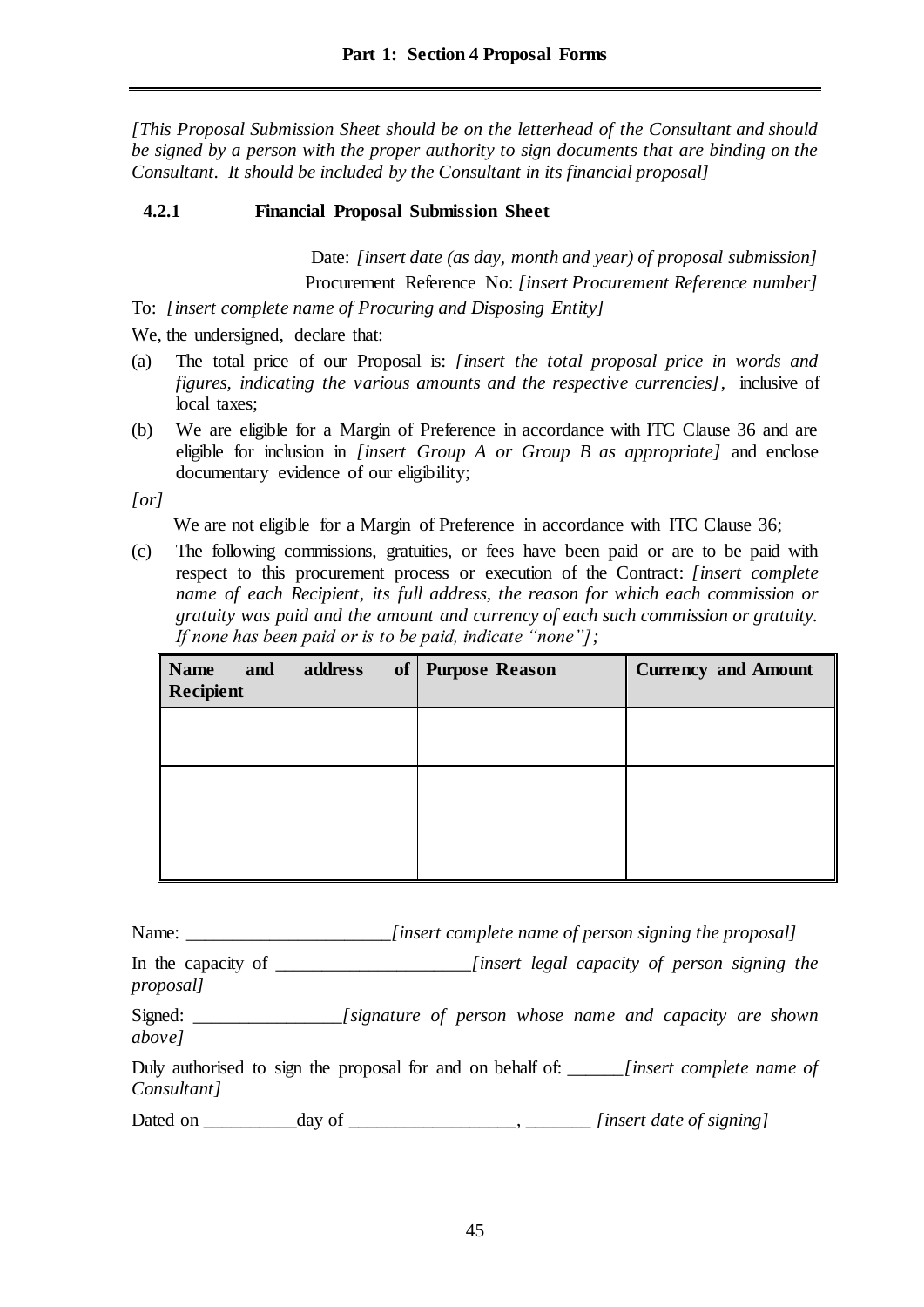*[Consultants may reproduce this sheet in landscape format if more practical but are responsible for its accurate reproduction. State currency or currencies of proposal. If three currencies are not used state "nil" as appropriate. If the PDS requires the proposal price to be quoted separately for different Activities, complete this form as a "Summary of Proposal Price" for each activity and complete one overall Summary of prices.]*

| <b>Cost item</b>                             | <b>Currency</b> | Amount(s) |
|----------------------------------------------|-----------------|-----------|
| $Fees - currency 1$                          |                 |           |
| $Fees$ – currency 2                          |                 |           |
| $Fees$ – currency 3                          |                 |           |
|                                              |                 |           |
| Reimbursables - currency 1                   |                 |           |
| Reimbursables – currency $2$                 |                 |           |
| Reimbursables $-$ currency 3                 |                 |           |
|                                              |                 |           |
| Miscellaneous Expenses -currency 1           |                 |           |
| Miscellaneous Expenses -currency 2           |                 |           |
| Miscellaneous Expenses -currency 3           |                 |           |
|                                              |                 |           |
| Local taxes                                  |                 |           |
|                                              |                 |           |
| Total Lump Sum/Cost Estimate -<br>currency 1 |                 |           |
| Total Lump Sum/Cost Estimate -<br>currency 2 |                 |           |
| Total Lump Sum/Cost Estimate -<br>currency 3 |                 |           |

**4.2.2 Summary of Proposal Price (Breakdown of Lump Sum)**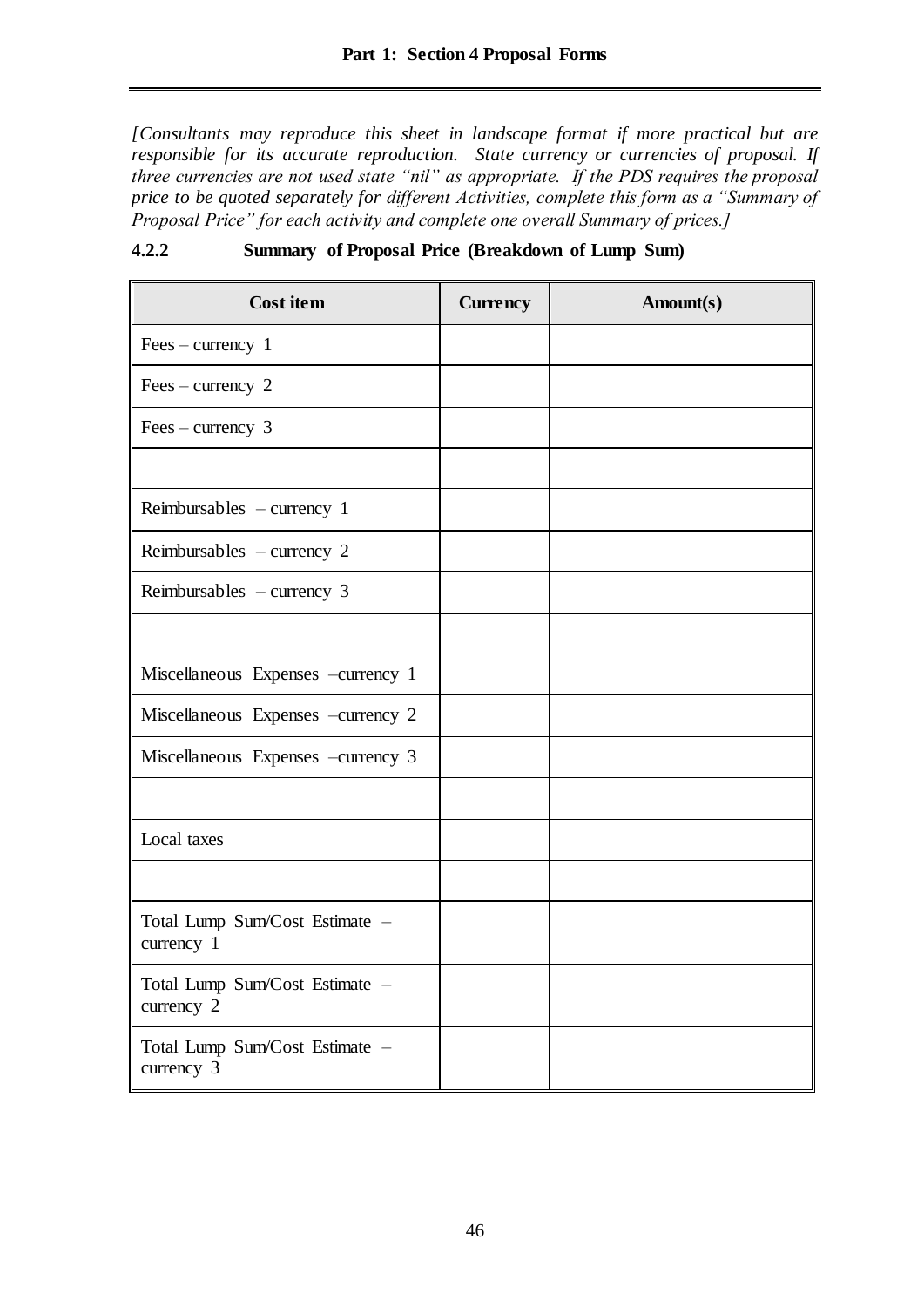# **4.2.3 Breakdown of Fees**

*[Consultants may reproduce this sheet in landscape format if more practical but are rhe Consultant should complete a separate form for each currency or add currency columns and show up to three totals. Complete this form for the total proposal or for each activity as indicated in the ITC]* 

| State activity name or total proposal: |  |
|----------------------------------------|--|
|                                        |  |

| <b>Name</b>        | <b>Position</b> | Input<br>Qty | Unit<br>(Days/mont<br>hs etc.) | Rate | <b>Total</b> |
|--------------------|-----------------|--------------|--------------------------------|------|--------------|
|                    |                 |              |                                |      |              |
|                    |                 |              |                                |      |              |
|                    |                 |              |                                |      |              |
|                    |                 |              |                                |      |              |
|                    |                 |              |                                |      |              |
|                    |                 |              |                                |      |              |
|                    |                 |              |                                |      |              |
|                    |                 |              |                                |      |              |
|                    |                 |              |                                |      |              |
|                    |                 |              |                                |      |              |
| <b>Grand Total</b> |                 |              |                                |      |              |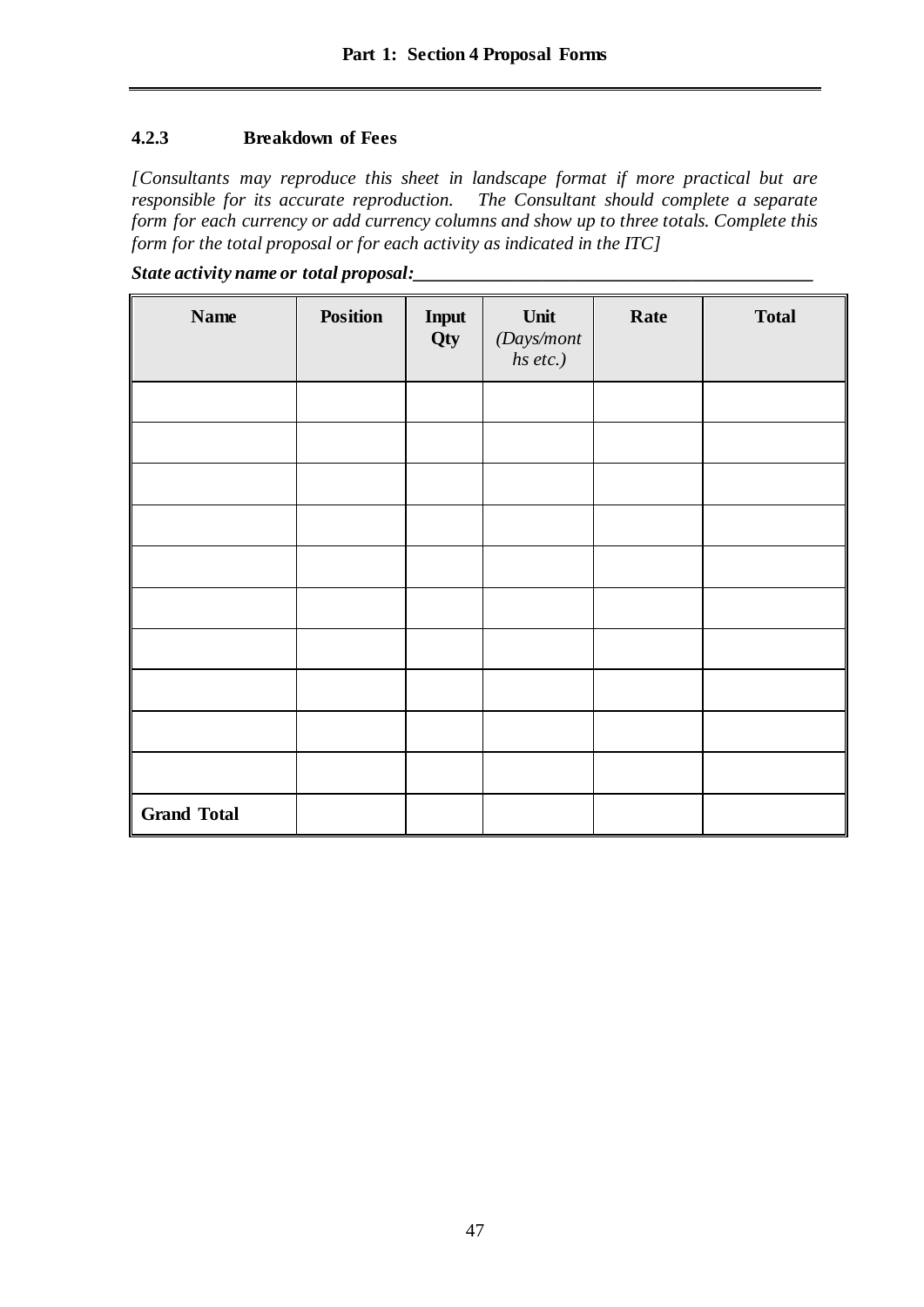## **4.2.4 Breakdown of Reimbursable**

*[Consultants may reproduce this sheet in landscape format if more practical but are responsible for its accurate reproduction. The Consultant should complete a separate form for each currency or add currency column and show up to three totals. Complete this form for the total proposal or for each activity as indicated in the ITC]* 

*State activity name or total proposal:\_\_\_\_\_\_\_\_\_\_\_\_\_\_\_\_\_\_\_\_\_\_\_\_\_\_\_\_\_\_\_ Currency:\_\_\_\_\_\_\_\_\_*

| <b>Description of Cost</b> | Quantity | Unit of<br><b>Measure</b> | <b>Unit Price</b> | <b>Total Price</b> |
|----------------------------|----------|---------------------------|-------------------|--------------------|
|                            |          |                           |                   |                    |
|                            |          |                           |                   |                    |
|                            |          |                           |                   |                    |
|                            |          |                           |                   |                    |
|                            |          |                           |                   |                    |
|                            |          |                           |                   |                    |
|                            |          |                           |                   |                    |
| <b>Grand Total</b>         |          |                           |                   |                    |

Notes: Local transportation costs are not to be included if local transportation is being made available by the Procuring and Disposing Entity. Similarly, the project site, office rent/accommodations/clerical assistance costs are not to be included if being made available by the Procuring and Disposing Entity.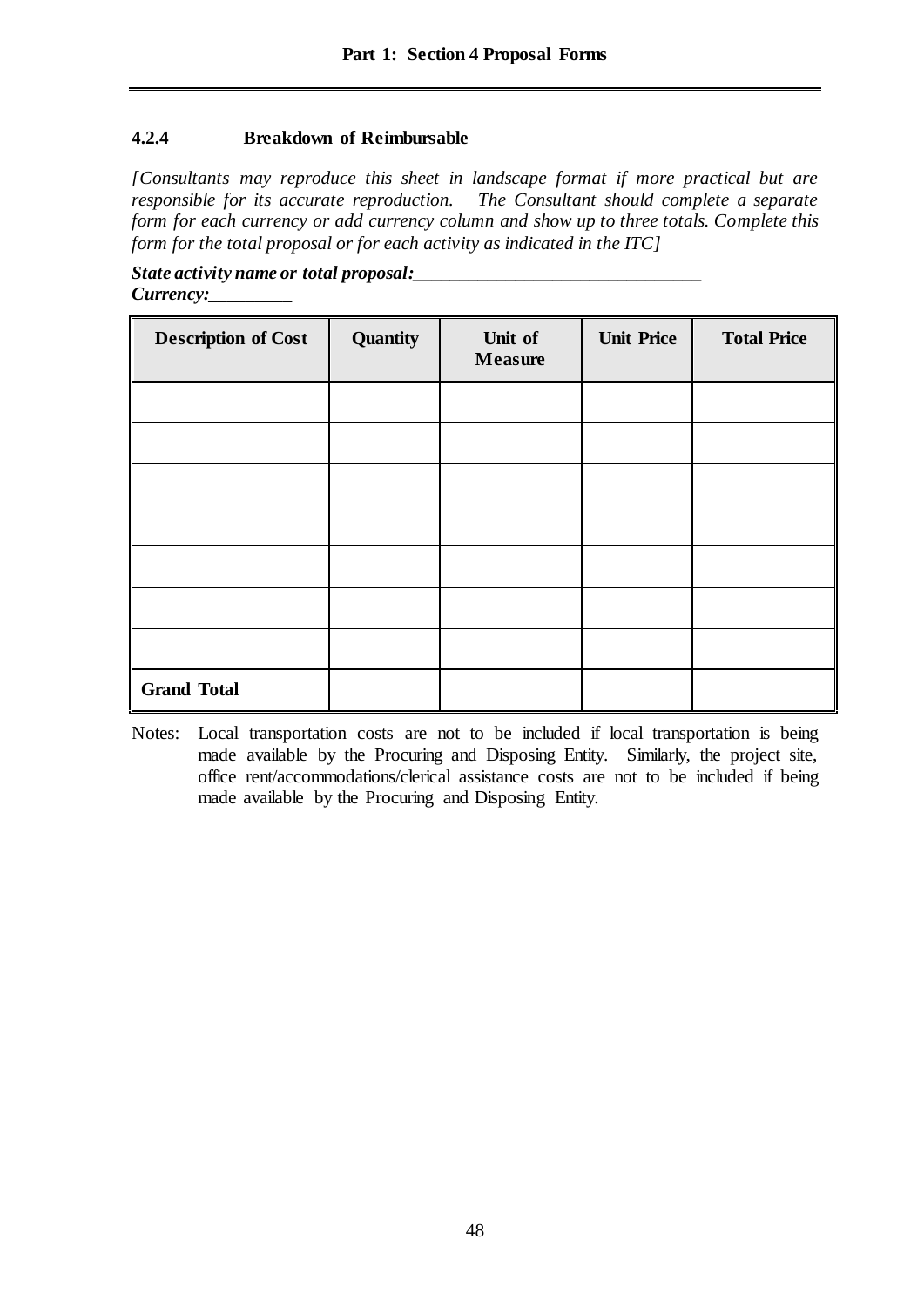### **4.2.5 Breakdown of Miscellaneous Expenses**

*[Consultants may reproduce this sheet in landscape format if more practical but are responsible for its accurate reproduction. The Consultant should complete a separate form for each currency or add currency column and show up to three totals. Complete this form for the total proposal or for each activity as indicated in the ITC].* 

| State activity name or total proposal: | Currency: |
|----------------------------------------|-----------|
|----------------------------------------|-----------|

| <b>Description of Cost</b> | Quantity | Unit of<br><b>Measure</b> | <b>Unit Price</b> | <b>Total Price</b> |
|----------------------------|----------|---------------------------|-------------------|--------------------|
|                            |          |                           |                   |                    |
|                            |          |                           |                   |                    |
|                            |          |                           |                   |                    |
|                            |          |                           |                   |                    |
|                            |          |                           |                   |                    |
|                            |          |                           |                   |                    |
|                            |          |                           |                   |                    |
|                            |          |                           |                   |                    |
|                            |          |                           |                   |                    |
| <b>Grand Total</b>         |          |                           |                   |                    |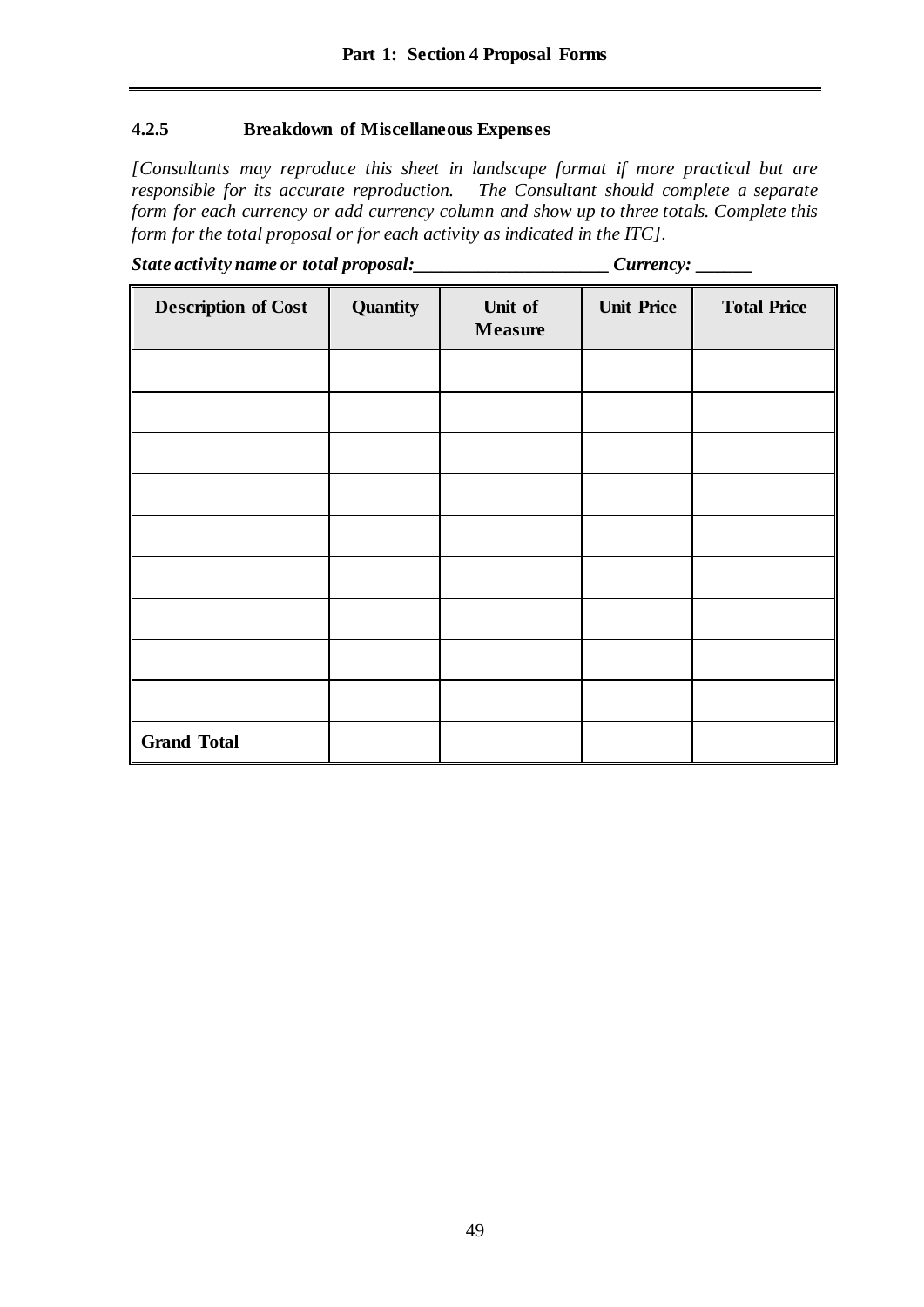### **Section 5. Eligible Countries**

All countries are eligible except countries subject to the following provisions.

A country shall not be eligible if:

- (a) as a matter of law or official regulation, the Government of Uganda prohibits commercial relations with that country, provided that the Government of Uganda is satisfied that such exclusion does not preclude effective competition for the provision of services required; or
- (b) by an act of compliance with a decision of the United Nations Security Council taken under Chapter VII of the Charter of the United Nations, the Government of Uganda prohibits the provision of Services from that country or any payments to persons or entities in that country.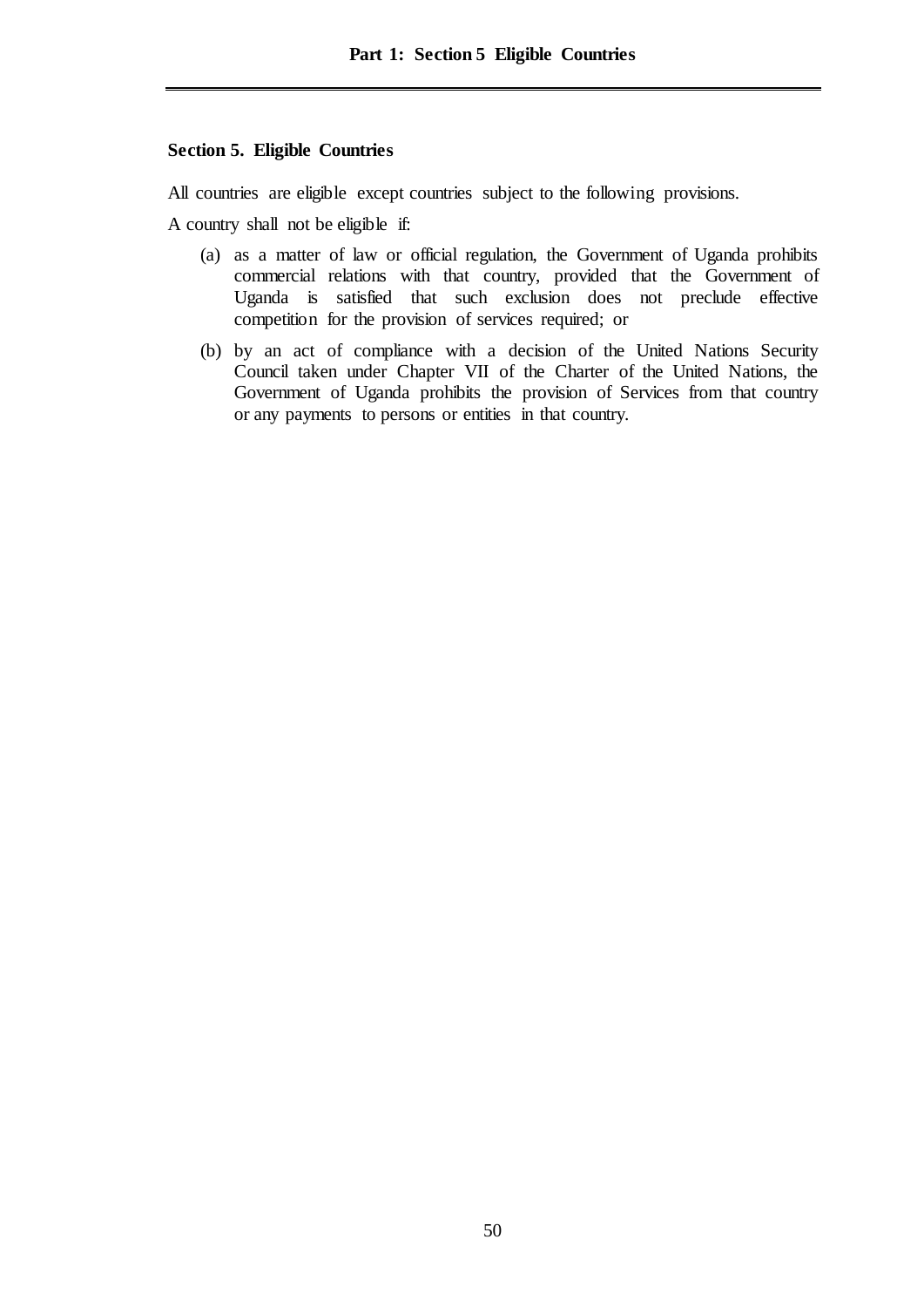#### **Section 6. Statement of Requirements**

**TERMS OF REFERENCE FOR CONSULTANCY SERVICES TO REVIEW AND AMEND THE LOCAL GOVERNMENTS (FINANCIAL AND ACCOUNTING) REGULATIONS, 2007 AND LOCAL GOVERNMENTS (FINANCIAL AND ACCOUNTING) MANUAL, 2007 TO BE IN LINE WITH THE PUBLIC FINANCIAL MANAGEMENT (PFM) ACT, 2015 AND THE PUBLIC FINANCIAL MANAGEMENT (PFM) REGULATION.**

### **Background**

The Government of Uganda (GOU) has received funding from Development Partners towards the support of the Third Financial Management and Accountability Programme (FINMAP III). The Third Financial Management and Accountability Programme (FINMAP III) is a successor program to the Second Financial Management and Accountability Programme (FINMAP II). The primary purpose of the FINMAP III is to strengthen public financial management at all levels of government to ensure efficient, effective and accountable use of public resources as a basis for improved service delivery.

In line with the PFM Reform strategy, FINMAP III aims to encourage effective service delivery, by removing barriers in PFM systems and capacities while reinforcing compliance with regulations and avoidance of leakages while the outcome is: Budget credibility and Control. It is the desire of the Government, under FINMAP III, to consolidate efforts in implementing integrated financial management systems that were started under the Second Economic and Financial Management Project (EFMP II), improve financial management practices and strengthen the PFM program coordination to maximise program-wide impact.

The focus under the FINMAP III is a broad public financial management strategy that push for overall improvements in expenditure and revenue management systems in Local Governments in a form that will ensure sustainability in the long run but within the established legal framework. This strategy recognizes the significant economic disparities among local governments, the generally low volumes of transactions and weak infrastructure (human, systems, tools etc.) and will continue to implementation under three categories namely; (i) the Integrated Financial Management System (IFMS) Tier 1, (ii) the Integrated Financial Management System (IFMS) Tier II and (iii) improvements in a manual financial and accounting system. The three levels will have to be tightly coordinated and kept in harmony to work as a single system with a common goal.

In 2007, the Ministry of Local Government (MoLG) issued the Local Governments Financial and Accounting Regulations, 2007 (LGFAR) that apply to all financial transactions and business of all local governments' councils and administrative units and to the management of all public moneys and public property in local governments. The regulations set out principles and policy as regards financial management and accountability in local governments. Consequently, the Ministry of Local Government issued the Local Governments Financial and Accounting Manual, 2007 (LGFAM) that provides policy statements and corresponding procedural guidelines, illustrations and supporting forms which the finance and accounts staff of Local Governments and Administrative Units follow in their day to day work of processing accounting information to aid decision making at various levels. The LGFAM is an official subsidiary document of the LGFAR and all systems, procedures and controls specified therein represent the lawful application of the principles contained in the Regulations.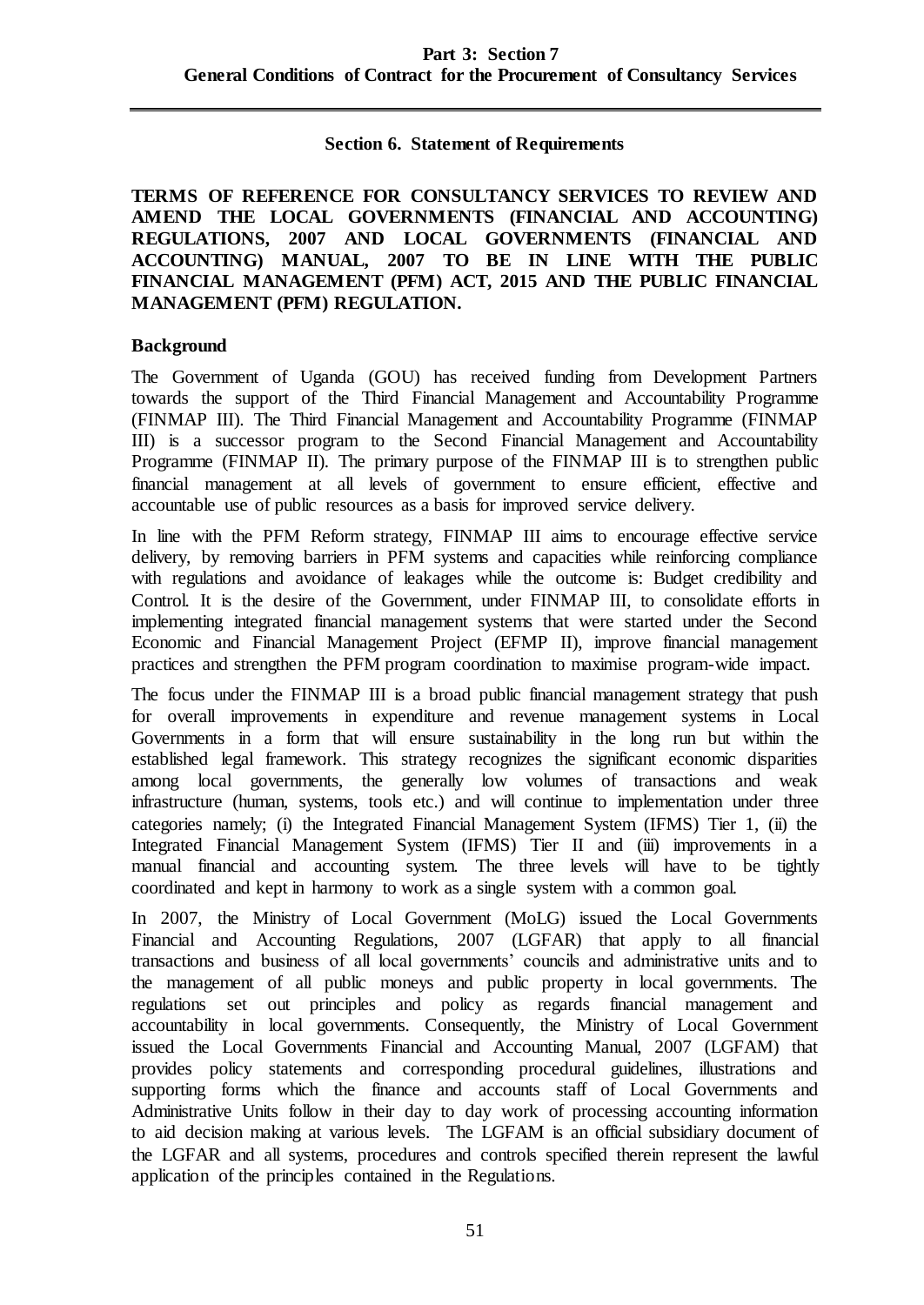### **Part 3: Section 7 General Conditions of Contract for the Procurement of Consultancy Services**

In 2015, the Public Finance Management Act, 2015 (PFMA) was enacted that provides for Public Financial Management in Uganda, including Local Governments to an extent by establishing, among others: the principles and procedures for a sound fiscal policy and macroeconomic management; the processes for the preparation, approval and management of a transparent , credible and predictable annual budget; the mechanisms for cash , assets and liability management; the reporting and accounting systems , and internal controls etc. The Public Finance Management Regulations, 2015 were also issued to operationalize the Act.

The coming into force of the Public Finance Management (PFM) Act, 2015 introduced changes in the financial and budgetary processes in Government including Local Governments. Before the new law, all financial transactions and business of all local governments were explicitly regulated by the Local Governments (Financial and Accounting) Regulations, 2007.

In view of the above, therefore, there is need to revise the Local Governments (Financial and Accounting) Regulations, 2007 and related manuals and guidelines to be in line with the provisions of the Public Finance Management Act (PFMA) 2015.

Therefore, the Ministry of Local Government with support from FINMAP III, would like to acquire the services of a Consultant to review and amend the Local Governments Financial and Accounting Regulations, 2007, Local Governments Financial and Accounting Manual, 2007 and related Guidelines to be in line with the provisions under the Public Finance Management Act, 2015 and related Regulations.

### **Objective and Scope of the Assignment**

### **Objectives**

The overall objective is to improve budgeting, accounting and reporting and consequently the quality of Public Financial Management in the local governments.

Specifically the objectives of the Assignment is to execute a comprehensive review of the Local Government Financial and Accounting Regulations (LGFAR) 2007 as well as the Local Government Financial and Accounting Manual, 2007 and related Guidelines and harmonize these with the Public Finance Management Act 2015 and the related Regulations.

The Consultancy assignment review process is expected to take into careful consideration the Devolved Powers to Local Governments under the Decentralization Policy as well as the information technology presently being implemented across Local Governments, notably the Integrated Financial Management System (IFMS). These policies and systems impinge on the financial management performance and audit functions in Local Governments.

#### **Scope**

The Scope of the assignment will involve the following high level task areas:

- (i) Prepare an Inception Report
- (ii) Review the Local Governments Financial and Accounting Regulations, 2007
- (iii) Review the Local Governments Financial and Accounting Manual, 2007 and related Guidelines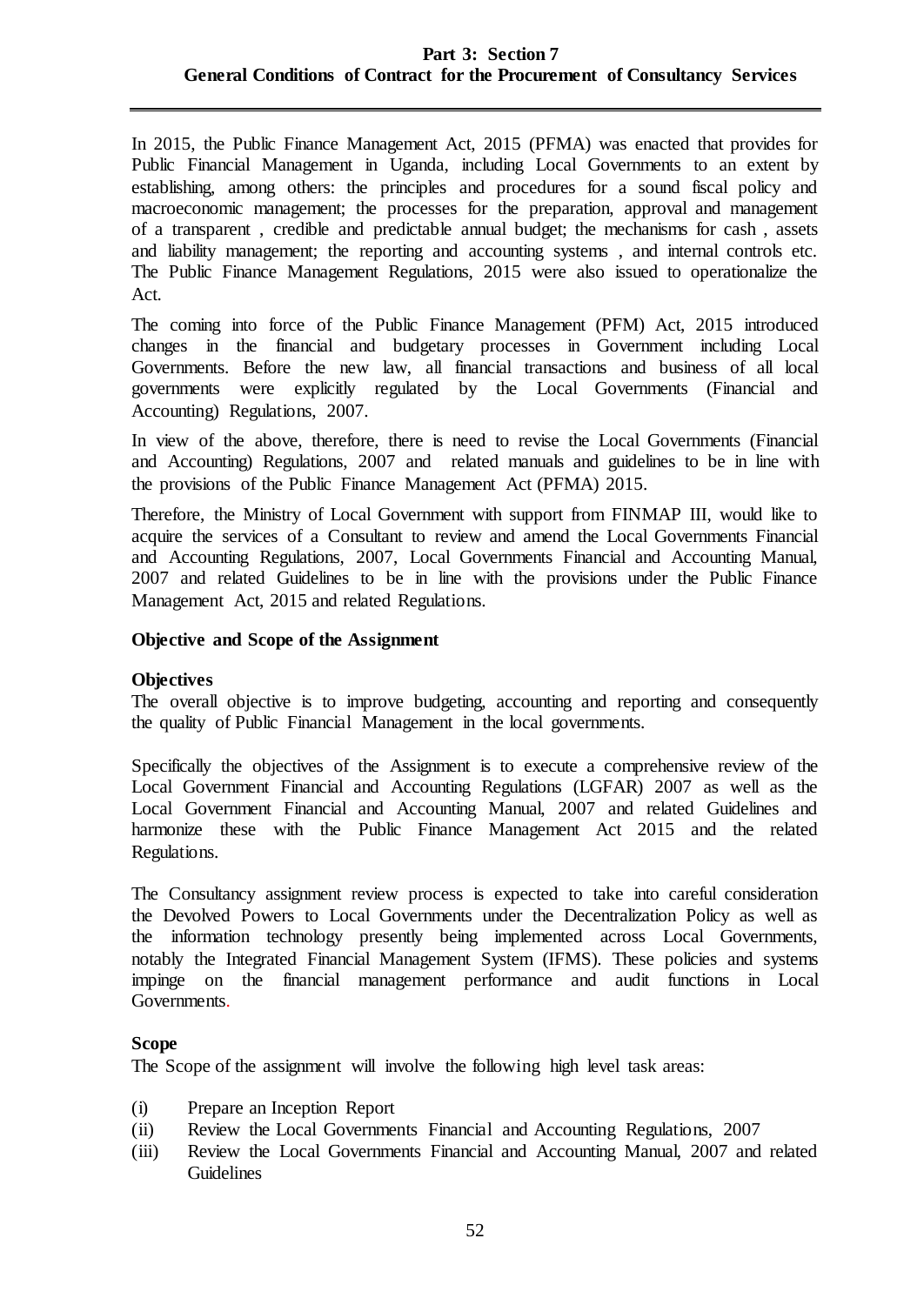### **Part 3: Section 7 General Conditions of Contract for the Procurement of Consultancy Services**

- (iv) Draft the revised Local Governments Financial and Accounting Regulations (LGFAR)
- (v) Draft the revised the Local Governments Financial and Accounting Manual (LGFAM)
- (vi) Update the Guidelines in the Application of LGFAR & LGFAM
- (vii) Prepare an "End of Assignment" report.

#### **Tasks**

The minimum detailed tasks that need to be undertaken to complete the scope of work for the assignment are as follows:

#### **1) Inception phase**

- (i) Review various relevant literatures including but not limited to: the Constitution, the Public Finance Management Act, 2015, the Local Governments Act Cap 243, Local Government Financial and Accounting Regulations, 2007, the Local Government Financial and Accounting Manual,2007, the Guidelines in the Application of LGFAR & LGFAM, Budget Act, the Annual Auditor General Reports etc.
- (ii) Hold preliminary meetings with various stakeholders, including MoLG, MoFPED, MoES, MoH, the Office of Accountant General, the Office of the Auditor General, etc.

(iii)Prepare and submit the Inception Report i.e. draft and final copies

#### **2) Review the Local Governments Financial and Accounting Regulations, 2007**

- (i) Review and obtain a thorough understanding of the LGFAR and practices in LGs.
- (ii) Consult widely with stakeholders, i.e. Central Government Sector Ministries, Accountant General, Auditor General, Local Governments, Development Partners, Civil Society representatives and the Private Sector Auditing/Accounting firms to identify and discuss key concerns, issues and needs of stakeholders, including responses to the PFMA.
- (iii)Identify new PFM reforms and procedures that have been adopted by Government since 2007 like PBB under budgeting, reporting formats for presentation of financial statements etc.
- (iv)Identify issues, overlaps and any in-congruencies that require resolution, and advise accordingly
- (v) Prepare an interim report and recommendations on all of the above, present the interim report to the GoU Task Force for concurrence before proceeding to the next stage of the assignment.

### **3) Review the Local Governments Financial and Accounting Manual, 2007 and related Guidelines**

- (i) Review and obtain a thorough understanding of the LGFAR and practices in LGs.
- (ii) Consult widely with stakeholders, i.e. Central Government Sector Ministries, Accountant General, Auditor General, Local Governments, Development Partners, Civil Society representatives and the Private Sector Auditing/Accounting firms to identify and discuss key concerns, issues and needs of stakeholders, including responses to the PFMA.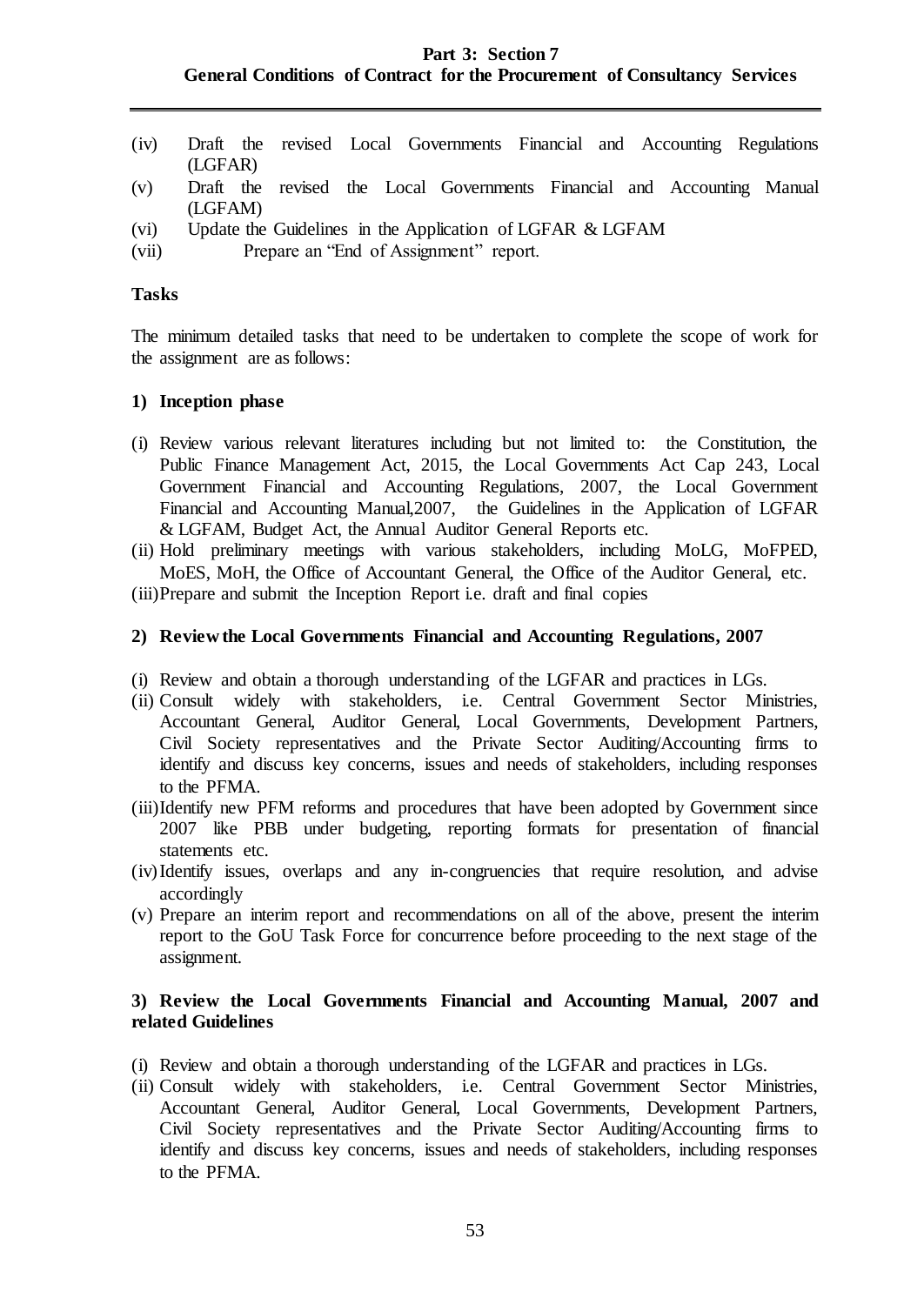- (iii)Identify issues, overlaps and any in-congruencies that require resolution, and advise accordingly
- (iv)Identify new PFM reforms and procedures that have been adopted by Government since 2007 like PBB under budgeting, reporting formats for presentation of financial statements etc.
- (v) Prepare an interim report and recommendations on all of the above, present the interim report to the GoU Task Force for concurrence before proceeding to the next stage of the assignment.

#### **4) Draft the revised Local Governments Financial and Accounting Regulations**

- (i) Draft the revised Local Governments Financial and Accounting Regulations
- (ii) Present the draft revised LGFAR to the GoU Task Force for concurrence before proceeding to the next stage of the assignment.

### **5) Draft the revised the Local Governments Financial and Accounting Manual**

- (i) Draft the revised Local Governments Financial and Accounting Manual
- (ii) Present the draft revised LGFAM to the GoU Task Force for concurrence before proceeding to the next stage of the assignment.

### **6) Present the draft revised LGFAR and draft revised LGFAM to a stakeholders workshop**

- (i) Present the draft revised LGFAR and draft revised LGFAM to a stakeholders workshop to validate the revised legislations before preparing final revised documents
- (ii) Revise the drafts taking care of issues from the stakeholders workshop
- (iii)Submit revised drafts to the Task Force for clearance

### **7) Update Guidelines in the Application of LGFAR and LGFAM**

- (i) Update the Guidelines in the Application of the LGFAR & LGFAM based on the final revised LGFAR & final revised LGFAM
- (ii) Submit revised guidelines to the Task Force for clearance

### **8) Submit final revised LGFAR & LGFAM and final Updated Guidelines**

(i) Submit final revised Local Governments Financial and Accounting Regulations (LGFAR)

(ii) Submit final revised Local Governments Financial and Accounting Manual (LGFAM)

(iii)Submit final Updated Guidelines in the Application of LGFAR & LGFAM

#### **9) Prepare an "End of Assignment" report.**

- (i) The report should summarize the key chronology, milestones and accomplishments of the project, as well as lessons learnt and guidance to MoLG for the way forward.
- (ii) The report will include implementation plans which highlight the steps to be taken in implementing the revised LGFAR and LGFAM and related Guidelines, including an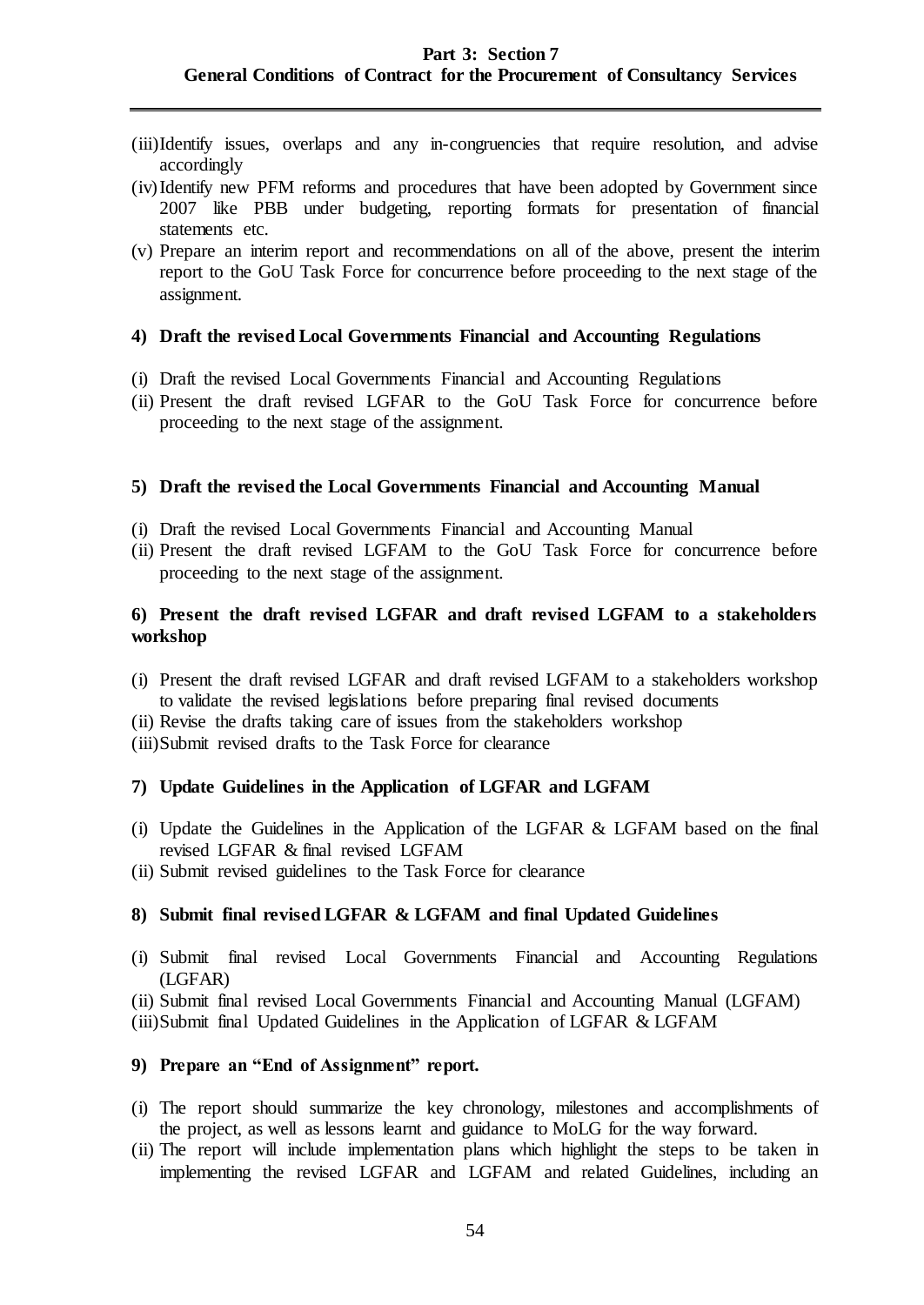estimate of the resources required, as well as the proposed training and communication arrangements.

### **All Outputs under the Assignment will have to be approved by GoU before the Consultant proceeds to the next phase.**

### **Qualifications**

The Ministry of Local Government is seeking for the services of a consultancy firm or team of experts with a mix of international and local experience. The following specific expertise is being sought:

- (i) An International Consultant with 10-15 years post qualification experience which includes extensive experience in Public and Local Government Financial Management as well as in advanced computerized environments. An Auditing background would be advantageous. Qualifications must include a minimum of a bachelors degree (preferably accounting, finance or business related) plus the equivalent of at least a masters qualification by virtue of full membership of an internationally recognized accounting, auditing, or financial institute.
- (ii) A Local Consultant with five or more years' experience in Public and Local Government Financial Management, as well as internal auditing experience. The consultant must have a bachelor's degree (preferably in accounting, business or finance),or a post graduate diploma and master's degree in the related field of the first degree, or be a full member of a respected professional institute whose qualification is equivalent to a master's degree
- (iii) Both Financial Consultants should have extensive expertise in Decentralised Local Government Budgeting Accounting, Financial Management and Reporting Systems, with Ugandan experience a distinct advantage. At least one of the consultants must have detailed knowledge of how Ugandan local governments are financed and the role of local revenues and local taxes.
- (iv) A qualified Auditor, with 5-10 years auditing experience, who must also have international experience in auditing in sophisticated computerized environments. Internal Audit experience will be a strong advantage and some Local Government experience would be preferable. Qualifcations must at least match those of the local consultant above
- (v) All consultants must have excellent use of English, both written and spoken, and excellent communication skills
- (vi) All must have a high degree of personal computer literacy and usage

The Consultants will be expected to demonstrate familiarity with Uganda's Decentralisation operative frameworks and processes as well as other PFM reform initiatives in Government that are of specific relevance to this assignment. It is expected that one of the International Consultants will serve as the overall Team Leader. The bidder should propose how they intend to carry out the legal drafting elements of the assignment.

### **Duration of the Assignment**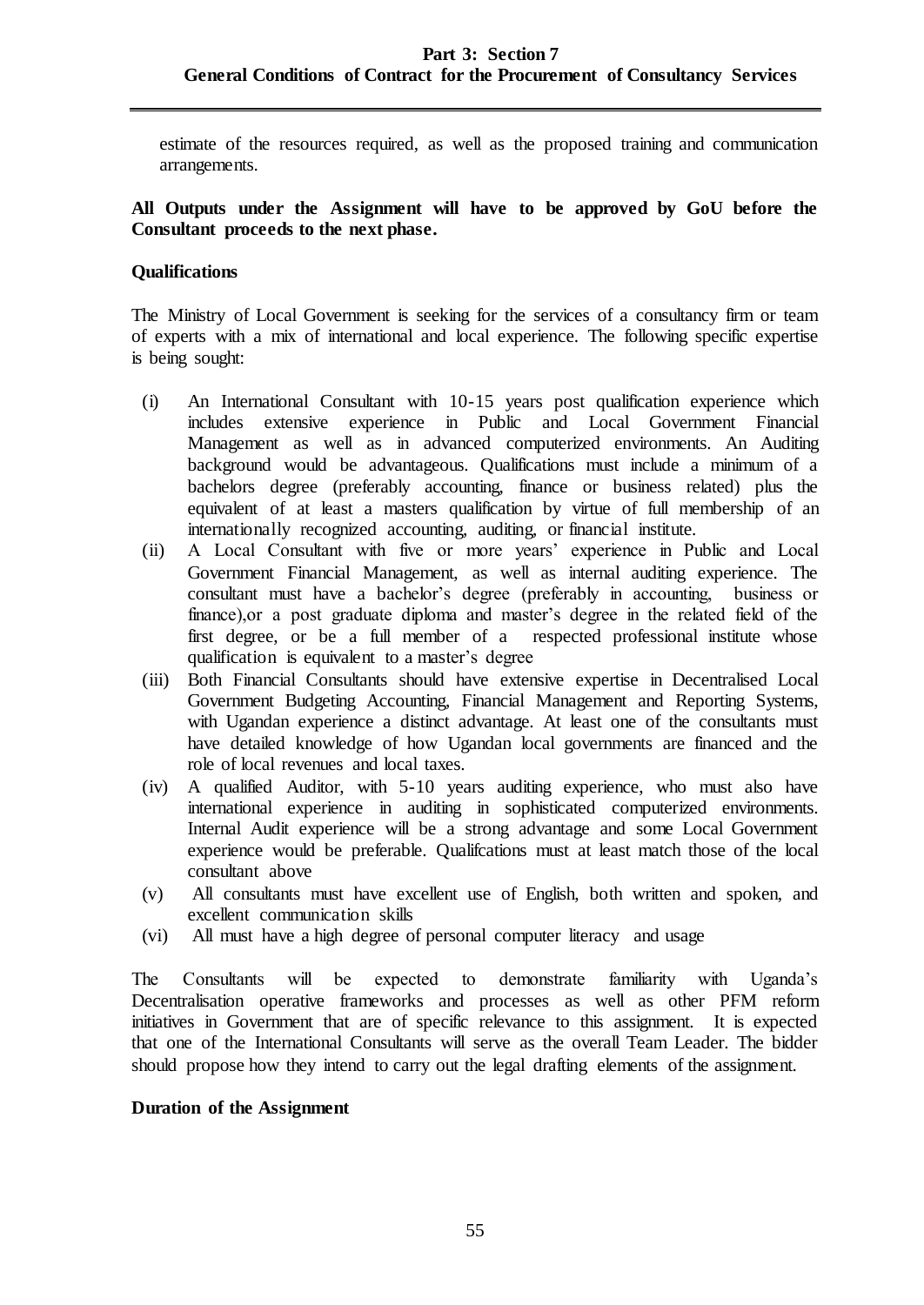It is envisaged that the Assignment will be completed within 4 man months over a period of 5 calendar months. Consultants can propose alternative duration, however, the proposed duration must be justified in the methodology and work plan.

## **Deliverables**

The consultant shall be required to submit a number of deliverables based on the tasks elaborated above and as follows:

(i) Draft & Final Inception Reports

(ii) Draft revised Local Governments Financial and Accounting Regulations (LGFAR)

(iii)Draft revised the Local Governments Financial and Accounting Manual (LGFAM)

- (iv)Draft Updated Guidelines in the Application of LGFAR & LGFAM
- (v) Final revised Local Governments Financial and Accounting Regulations
- (vi)Final revised the Local Governments Financial and Accounting Manual
- (vii) Final Updated Guidelines in the Application of LGFAR & LGFAM
- (viii) End of Assignment Report

(ix)10 hard copies and 1 soft copy on disk (in Microsoft Word) of all deliverables

All deliverables must be accompanied by a formal letter, signed by the consultant's senior representative, who may be responsible for **Quality Assurance**, containing a statement that s/he has reviewed the outputs and is satisfied that they fully comply with the TOR, and that they conform to the highest professional standards applied by the consultant.

### **Reporting Requirements**

The Consultant will be responsible to the Permanent Secretary, Ministry of Local Government. The Commissioner District Inspection will be responsible for the day-to-day work of the assignment. A technical committee/taskforce shall be constituted by the Government to backstop the work of the consultant.

The consultant shall submit all reports and deliverables to the Permanent Secretary Ministry of Local Government to the attention of the Commissioner District Inspection.

### **Payments**

The consultant will be engaged against a lump sum contract with payment tied to the agreed deliverables.

- I. 20% upon submission of an acceptabl final inception report.
- II. 20% upon submission of an acceptable draft revised Local Governments Financial and Accounting Regulations
- III. 30% upon submission of an acceptable final revised Local Governments Financial and Accounting Regulations
- IV. 20% upon submission of a final revised Local Governments Financial and Accounting Manual and the guidelines in the application of the manual.
- V. 10% upon submission of end of assignment report.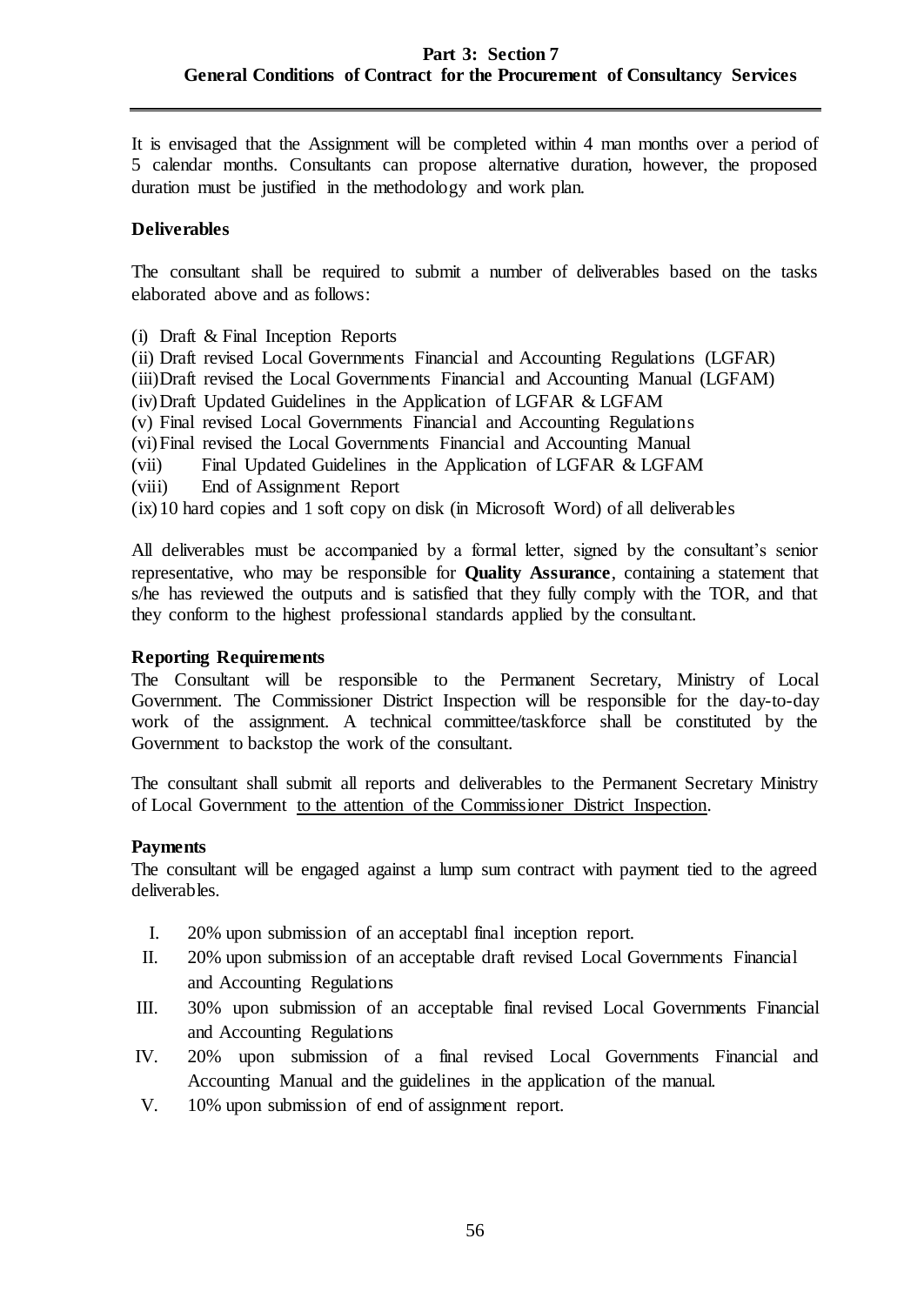# **PART 3 - Contract**

# **Section 7: General Conditions of Contract for the Procurement of Consultancy Services**

**Table of Clauses**

| A              | <b>General Provisions</b>                                          | 59                                     |
|----------------|--------------------------------------------------------------------|----------------------------------------|
| 1              | Definitions                                                        | 59                                     |
| $\overline{2}$ | <b>Corrupt Practices</b>                                           | 60                                     |
| 3              | Confidential Information                                           | 61                                     |
| B              | <b>The Contract</b>                                                | 61                                     |
| 4              | <b>Contract Documents</b>                                          | 61                                     |
| 5              | Governing Law                                                      | 62                                     |
| 6              | Language                                                           | 62                                     |
| 7              | <b>Notices</b>                                                     | 62                                     |
| 8              | Commencement of Services                                           | 62                                     |
| 9              | Assignment                                                         | 62                                     |
| 10             | Subcontracting                                                     | 62                                     |
| 11             | <b>Contract Amendments</b>                                         | 63                                     |
| 12             | Change in Laws                                                     | 63                                     |
| 13             | Force Majeure                                                      | 63                                     |
| 14             | Suspension of Assignment                                           | 64                                     |
| 15             | Termination                                                        | 64                                     |
| 16             | <b>Cessation of Rights and Obligations or Services</b>             | 65                                     |
| 17             | Settlement of Disputes                                             | 66                                     |
| 18             | Completion Period of the Services                                  | 66                                     |
|                | <b>Obligations of the Procuring and Disposing Entity</b>           | 66                                     |
| $\mathbf C$    |                                                                    |                                        |
| 19             | Provision of Information and Assistance                            |                                        |
| 20             | Provision of Counterpart Staff                                     | 66<br>67                               |
| D              | Payment                                                            | 67                                     |
| 21             |                                                                    |                                        |
| 22             | Contract Price and Currency                                        |                                        |
| 23             | General Payment Procedure<br><b>Invoice Procedure</b>              | 68                                     |
| 24             |                                                                    | 68                                     |
| 25             | Documentation to Support Invoices                                  | 67<br>67<br>68                         |
| 26             | <b>Payment Schedule</b>                                            |                                        |
| 27             | <b>Advance Payment Guarantee</b>                                   |                                        |
| 28             | <b>Payment Terms</b>                                               |                                        |
| 29             | Final Statement and Payment<br>Accounts                            |                                        |
| 30             | Option 1 - Payments in respect of Lump Sum remunerated Contracts   |                                        |
| 31             | Option 2 - Payments in respect of Time Based remunerated Contracts |                                        |
| 32             | Price Adjustments                                                  | 70                                     |
| 33             | <b>Taxes and Duties</b>                                            | 68<br>68<br>68<br>69<br>69<br>69<br>70 |
| E              | <b>Obligations of the Consultant</b>                               | 70                                     |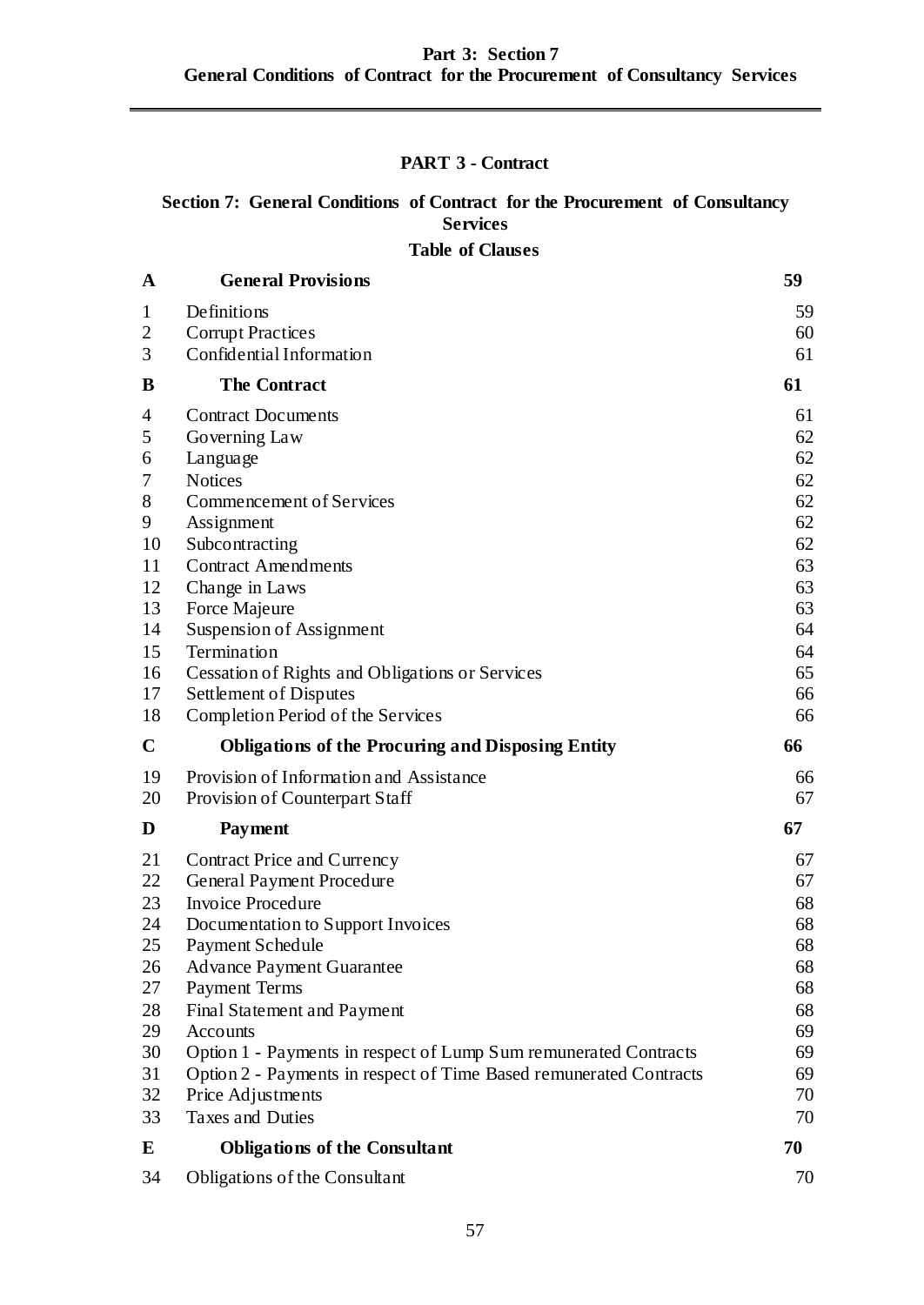# **Part 3: Section 7 General Conditions of Contract for the Procurement of Consultancy Services**

| 35 | Eligibility                                 | 71 |
|----|---------------------------------------------|----|
| 36 | Joint Venture, Consortium or Association    | 71 |
| 37 | Code of Conduct                             | 71 |
| 38 | Conflict of Interests                       | 71 |
| 39 | Indemnification                             | 72 |
| 40 | Insurance to be taken out by the Consultant | 73 |
| 41 | Accounting, Inspection and Auditing         | 73 |
| F  | <b>Performance of the Services</b>          | 73 |
| 42 | Scope of Services                           | 73 |
| 43 | Specifications and Designs                  | 73 |
| 44 | Property of Deliverables                    | 73 |
| 45 | Extensions of Time                          | 74 |
| 46 | Consultant's Personnel                      | 74 |
| 47 | Working Hours of the Personnel              | 74 |
| 48 | Replacement of Personnel                    | 75 |
| 49 | Medical and Insurance arrangements          | 75 |
|    |                                             |    |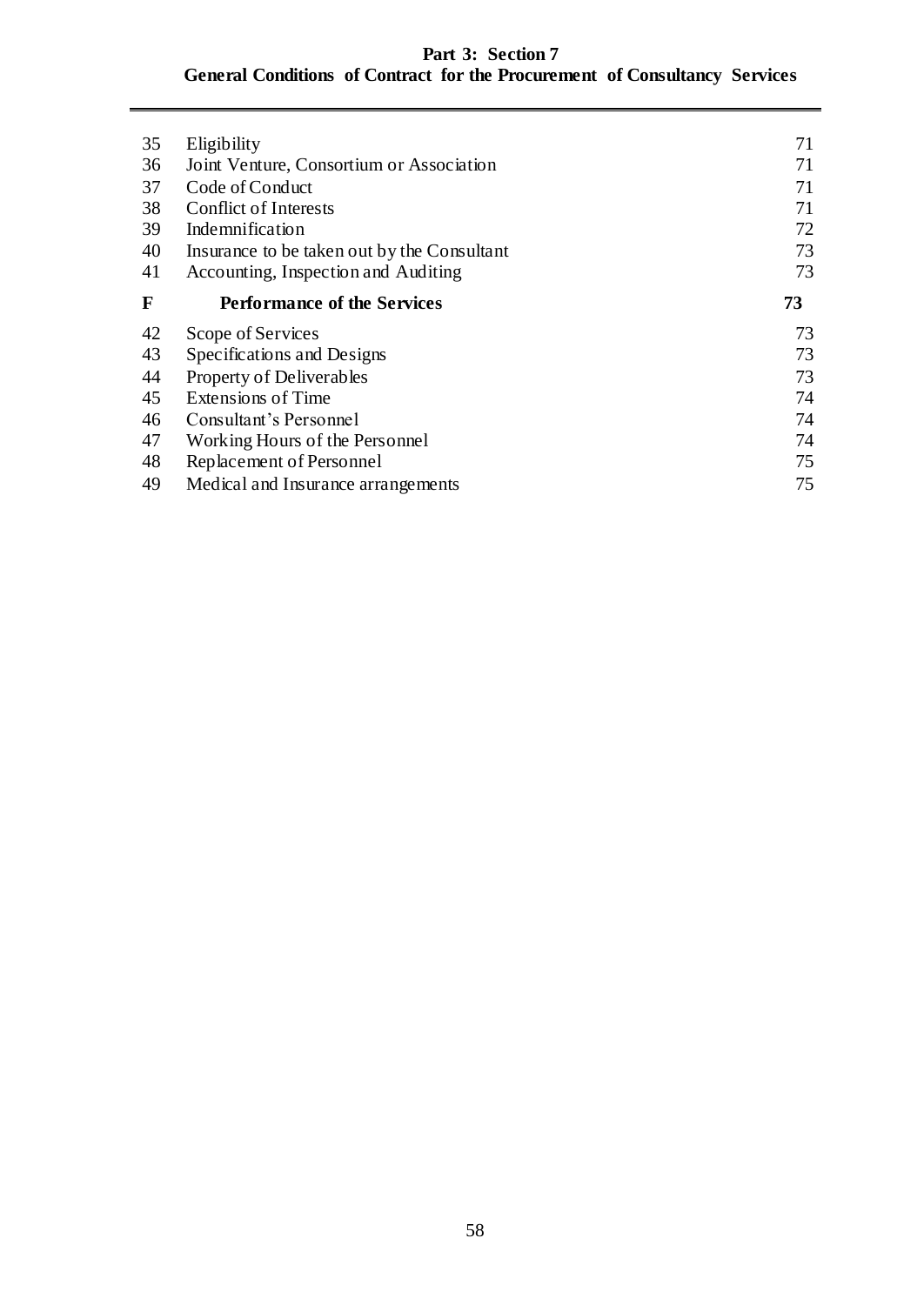### **Section 7: General Conditions of Contract**

### **A General Provisions**

### <span id="page-58-1"></span><span id="page-58-0"></span>**1 Definitions**

- 1.1 The headings and titles of these General Conditions of Contract shall not limit, alter or affect the meaning of the Contract.
- 1.2 Unless the context otherwise requires, the following words and terms shall have the meanings assigned to them:
- (a) "Consultant" means the natural person, private or government entity, or a combination of the above, whose proposal to perform the Contract has been accepted by the Procuring and Disposing Entity and is named as such in the Agreement, and includes the legal successors or permitted assigns of the Consultant.
- (b) "Contract" means the Agreement entered into between the Parties and includes the Contract Documents.
- (c) "Contract Documents" means the documents listed in GCC 4.1, including all attachments, appendices, and all documents incorporated by reference therein, and shall include any amendments thereto.
- (d) "Contract Price" means the sum stated in the Agreement representing the maximum, total or estimated amount payable for the provision of the Services.
- (e) "Day" means working day. "Month" means calendar month.
- (f) "Eligible Countries" means the countries and territories eligible as listed in the SCC.
- (g) "Foreign Currency" means any currency other than Uganda Shillings.
- (h) "GCC" means the General Conditions of Contract.
- (i) "Local Currency" means Uganda Shillings.
- (j) "Lump sum contract" means a contract under which the Services are performed for an all inclusive fixed total amount.
- (k) "Member," where the Consultant consists of a joint venture of more than one entity, means any of these entities; "Members" means all these entities; and "Member in Charge" means the entity authorised to act on all the Members behalf in exercising all the Consultants' rights and obligations towards the Procuring and Disposing Entity under the Contract and named in the SCC.
- (l) "Party" means the Procuring and Disposing Entity or the Consultant, as the case may be, and "Parties" means both of them.
- (m) "Personnel" means persons engaged by the Consultant or by any Sub-contractor as employees and assigned to the performance of the Services or any part thereof; "Foreign Personnel" means such persons who at the time of being so engaged had their domicile outside Uganda; "Local Personnel" means such persons who at the time of being so engaged had their domicile inside Uganda; and "Key Personnel" means those Personnel that are regarded by the Consultant as essential to the successful completion of the Services and related tasks.
- (n) "Procuring and Disposing Entity" means the entity purchasing the Services, as specified in the Agreement.
- (o) "SCC" means the Special Conditions of Contract.
- (p) "Services" means the professional or specialised Services to be performed by the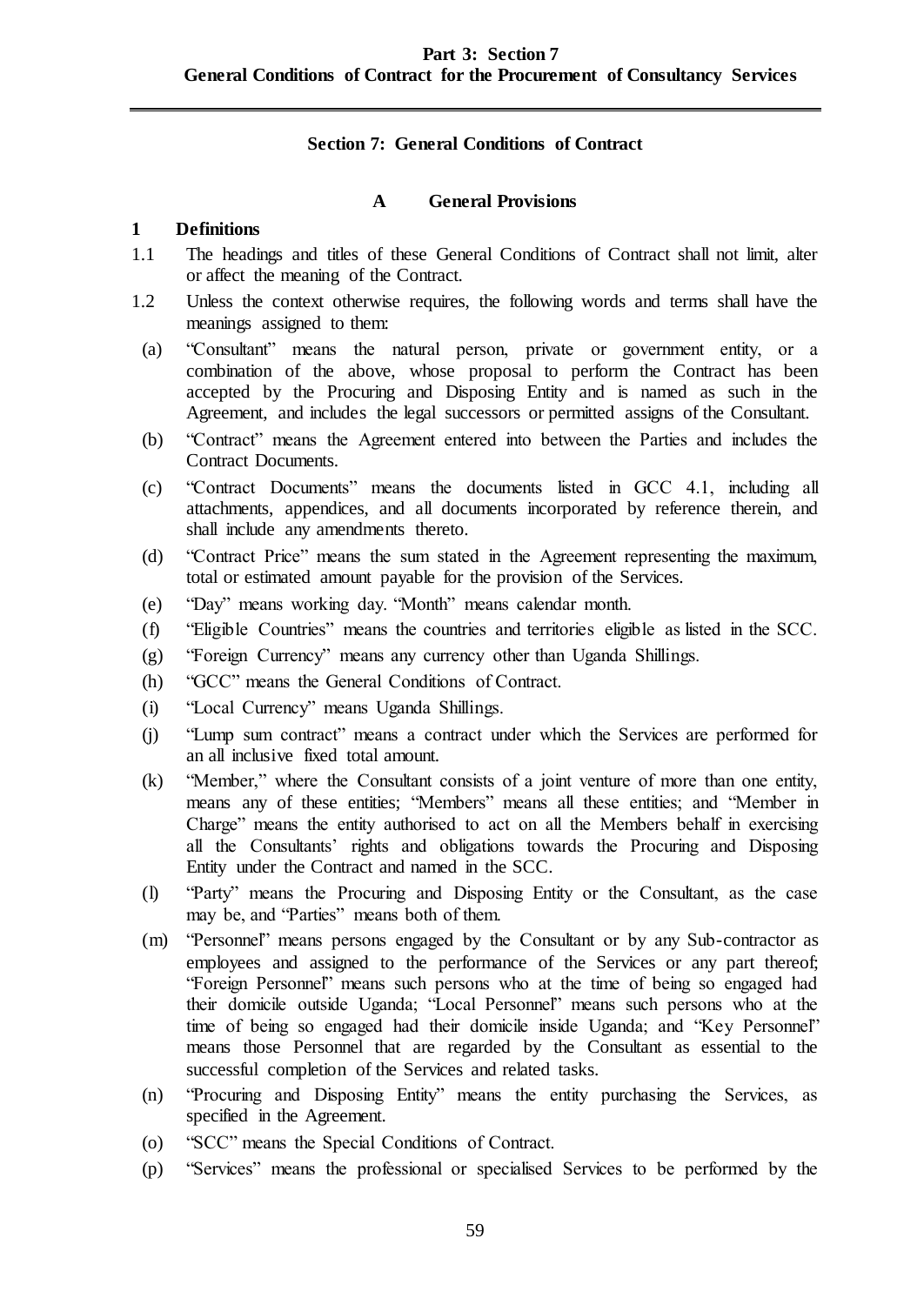Consultant as described in the contract and shall include consultancy Services.

- (q) "Subcontractor" means any natural person, private or government entity, or a combination of the above, including its legal successors or permitted assigns, to whom any part of the Services to be provided is subcontracted by the Consultant.
- (r) "Time based contract" means a contract under which the Services are provided on the basis of fixed fee rates and payments are made on the basis of time actually spent.
- (s) "Tribunal" means a Tribunal established under the PPDA Act, 2003
- 1.3 The word "Government" shall mean the Government of the Republic of Uganda.
- 1.4 If the context so requires it, singular means plural and vice versa.
- 1.5 Nothing contained herein shall be construed as establishing a relation of master and servant or of principal and agent between the Procuring and Disposing Entity and the Consultant.

### <span id="page-59-0"></span>**2 Corrupt Practices**

- 2.1 It is the Government of Uganda's policy to require that Procuring and Disposing Entities, as well as Consultants under Government financed contracts, observe the highest standards of ethics during the procurement and execution of such contracts. In pursuit of this policy, the Government of Uganda:
	- a) defines, for the purposes of this provision, the terms set forth below as follows:
		- (i) "corrupt practice" means the offering, giving, receiving, or soliciting, directly or indirectly, of anything of value, to influence the action of a public official in the procurement process or in contract execution; and
		- (ii) "fraudulent practice" is any act or omission, including a misrepresentation, that knowingly or recklessly misleads, or attempts to mislead, a party to obtain a financial or other benefit or to avoid an obligation;
		- (iii) "collusive practice" is an arrangement between two or more parties designed to achieve an improper purpose, including to influence improperly the actions of another party;
		- (iv) "coercive practice" is impairing or harming, or threatening to impair or harm, directly or indirectly, any party or the property of the party to influence improperly the actions of a party;
	- b) will suspend a firm, either indefinitely or for a stated period of time, from being awarded a Government funded contract if it at any time determines that the firm has engaged in corrupt, fraudulent, collusive or coercive practices in competing for, or in executing, a Government funded Contract.
- 2.2 The Consultant shall permit the Government of Uganda to inspect the Consultant's accounts and records relating to the performance of the Consultant and to have them audited by auditors appointed by the Government of Uganda, if so required by the Government.
- 2.3 In pursuit of the policy defined in GCC Clause 2.1, the Procuring and Disposing Entity may terminate a Contract in accordance with GCC Clause [15](#page-63-1) if it at any time determines that corrupt, fraudulent, collusive or coercive practices were engaged in by representatives of the Procuring and Disposing Entity or of a Consultant, during the procurement or the execution of that contract.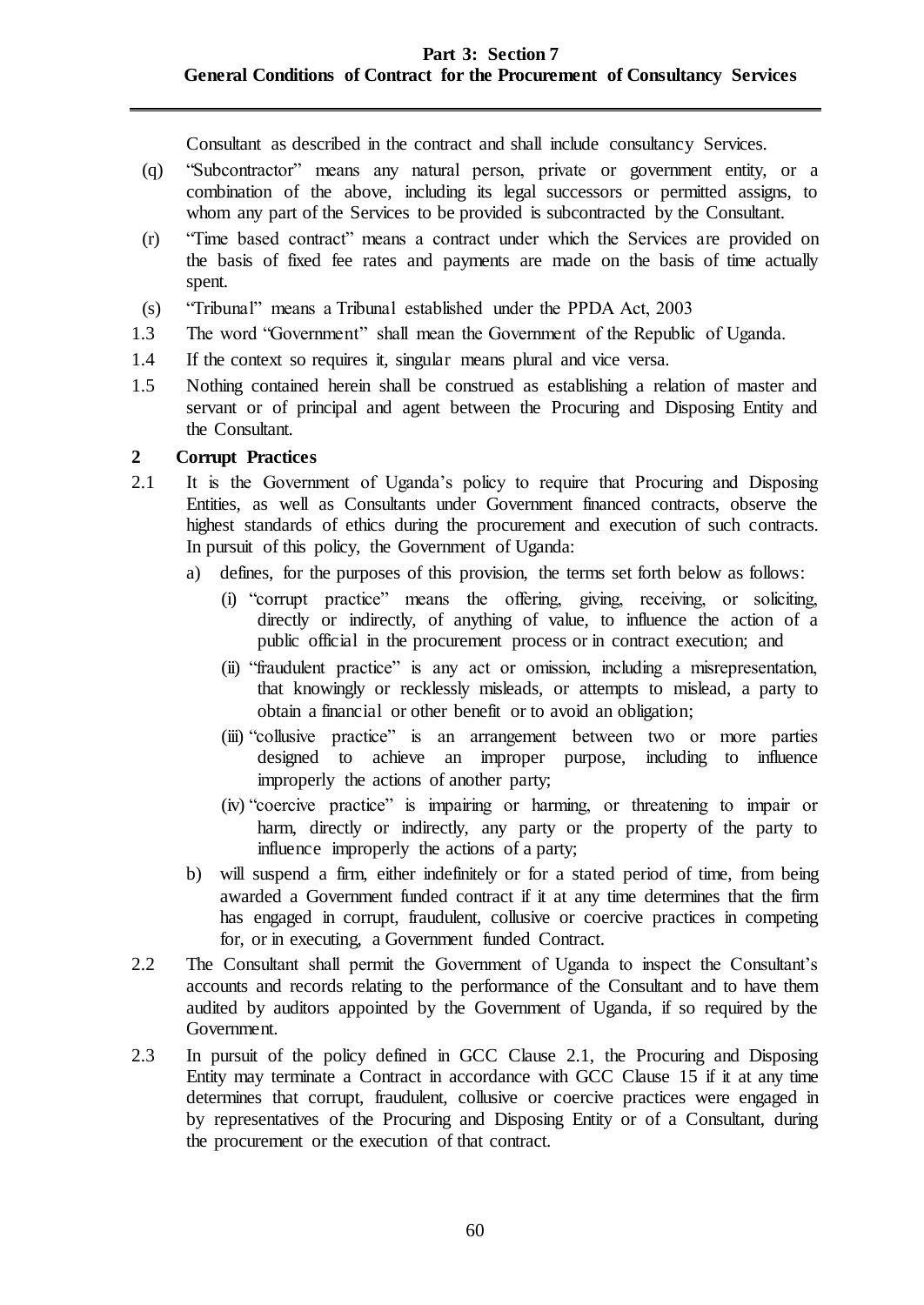## <span id="page-60-0"></span>**3 Confidential Information**

- 3.1 The Procuring and Disposing Entity and the Consultant shall keep confidential and shall not without the written consent of the other party hereto, divulge to any third party any reports or data, or other information furnished directly or indirectly by the other party hereto in connection with the Contract, whether such information has been furnished prior to, during or following completion or termination of the Contract. Notwithstanding the above, the Consultant may furnish to its Subcontractor such documents, data, and other information it receives from the Procuring and Disposing Entity to the extent required for the Subcontractor to perform its work under the Contract, in which event the Consultant shall obtain from such Subcontractor an undertaking of confidentiality similar to that imposed on the Consultant under the Contract.
- 3.2 The Procuring and Disposing Entity shall not use such documents, data, and other information received from the Consultant for any purposes unrelated to the contract. Similarly, the Consultant shall not use such documents, data, and other information received from the Procuring and Disposing Entity for any purpose other than the design, procurement, or other work and Services required for the performance of the Contract.
- 3.3 The obligations of a party under GCC Clauses 3.1 and 3.2 shall however not apply to information that:
	- (a) the Procuring and Disposing Entity or Consultant need to share with any institution participating in the financing of the Contract;
	- (b) now or hereafter enters the public domain through no fault of that party;
	- (c) can be proven to have been possessed by that party at the time of disclosure and which was not previously obtained, directly or indirectly, from the other party; or
	- (d) otherwise lawfully becomes available to that party from a third party that has no obligation of confidentiality.
- 3.4 The provisions of GCC Clauses 3.1 and 3.2 shall not in any way modify any undertaking of confidentiality given by either of the parties hereto prior to the date of the Contract in respect of the Services or any part thereof.
- 3.5 The provisions of GCC Clauses 3.1 and 3.2 shall survive for a period of two years from completion or termination, for whatever reason, of the Contract.

## <span id="page-60-1"></span>**B The Contract**

## <span id="page-60-2"></span>**4 Contract Documents**

- 4.1 The documents forming the Contract shall be interpreted in the following order of priority:
	- (a) Agreement,
	- (b) Consultant's Proposal as amended by clarifications,
	- (c) Special Conditions of Contract,
	- (d) General Conditions of Contract,
	- (e) Statement of Requirements,
	- (f) Minutes of negotiations if any,
	- (f) any other document listed in the SCC as forming part of the Contract.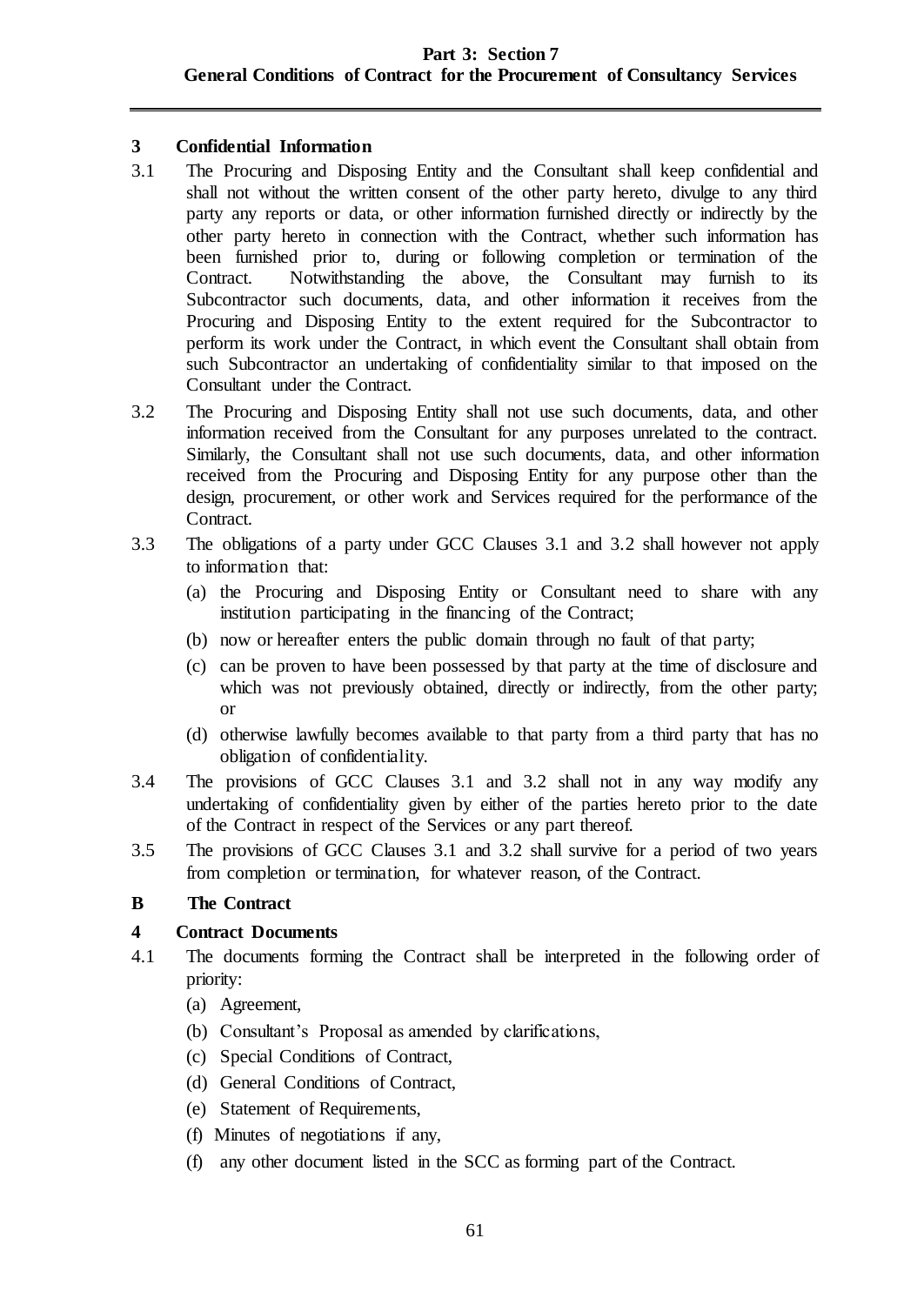All documents forming the Contract are intended to be correlative, complementary, and mutually explanatory.

- 4.2 No amendment, modification or other variation of the Contract shall be valid unless an Amendment to Contract is made in writing, is dated, expressly refers to the Contract, and is signed by a duly authorised representative of each party thereto.
- 4.3 If any provision or condition of the Contract is prohibited or rendered invalid or unenforceable, such prohibition, invalidity or unenforceability shall not affect the validity or enforceability of any other provisions and conditions of the Contract.
- 4.4 Any action required or permitted to be taken, and any document required or permitted to be executed, under the Contract by the Procuring and Disposing Entity or the Consultant may be taken or executed by the authorised representatives specified in the SCC.
- 4.5 The Contract constitutes the entire agreement between the Procuring and Disposing Entity and the Consultant and supersedes all communications, negotiations and agreements (whether written or oral) of parties with respect thereto made prior to the date of Contract. No agent or representative of either Party has authority to make, and the Parties shall not be bound by or be liable for, any statement, representation, promise or agreement not set forth herein.

## <span id="page-61-0"></span>**5 Governing Law**

5.1 The Contract shall be governed by and interpreted in accordance with the laws of Uganda unless otherwise stated in the SCC.

### <span id="page-61-1"></span>**6 Language**

- 6.1 The Contract as well as all correspondence and documents relating to the Contract exchanged by the Consultant and the Procuring and Disposing Entity, shall be written in English. Supporting documents and printed literature that are part of the Contract may be in another language provided they are accompanied by an accurate translation of the relevant passages in the language specified, in which case, for purposes of interpretation of the Contract, this translation shall govern.
- 6.2 The Consultant shall bear all costs of translation to the governing language and all risks of the accuracy of such translation.

## <span id="page-61-2"></span>**7 Notices**

- 7.1 Any notice, request or consent required or permitted to be given or made pursuant to the Contract shall be in writing. Any such notice shall be deemed to have been given when delivered to the authorised representative of the Party at the address specified in the SCC.
- 7.2 A Party may change its address for notice hereunder by giving the other Party notice of such change.

### <span id="page-61-3"></span>**8 Commencement of Services**

8.1 The Consultant shall commence the Services within the time period specified in the SCC after the date of signature of the Agreement.

## <span id="page-61-4"></span>**9 Assignment**

9.1 The Procuring and Disposing Entity or the Consultant shall not assign, in whole or in part, their obligations under this Contract, except with the prior written consent of the other party.

### <span id="page-61-5"></span>**10 Subcontracting**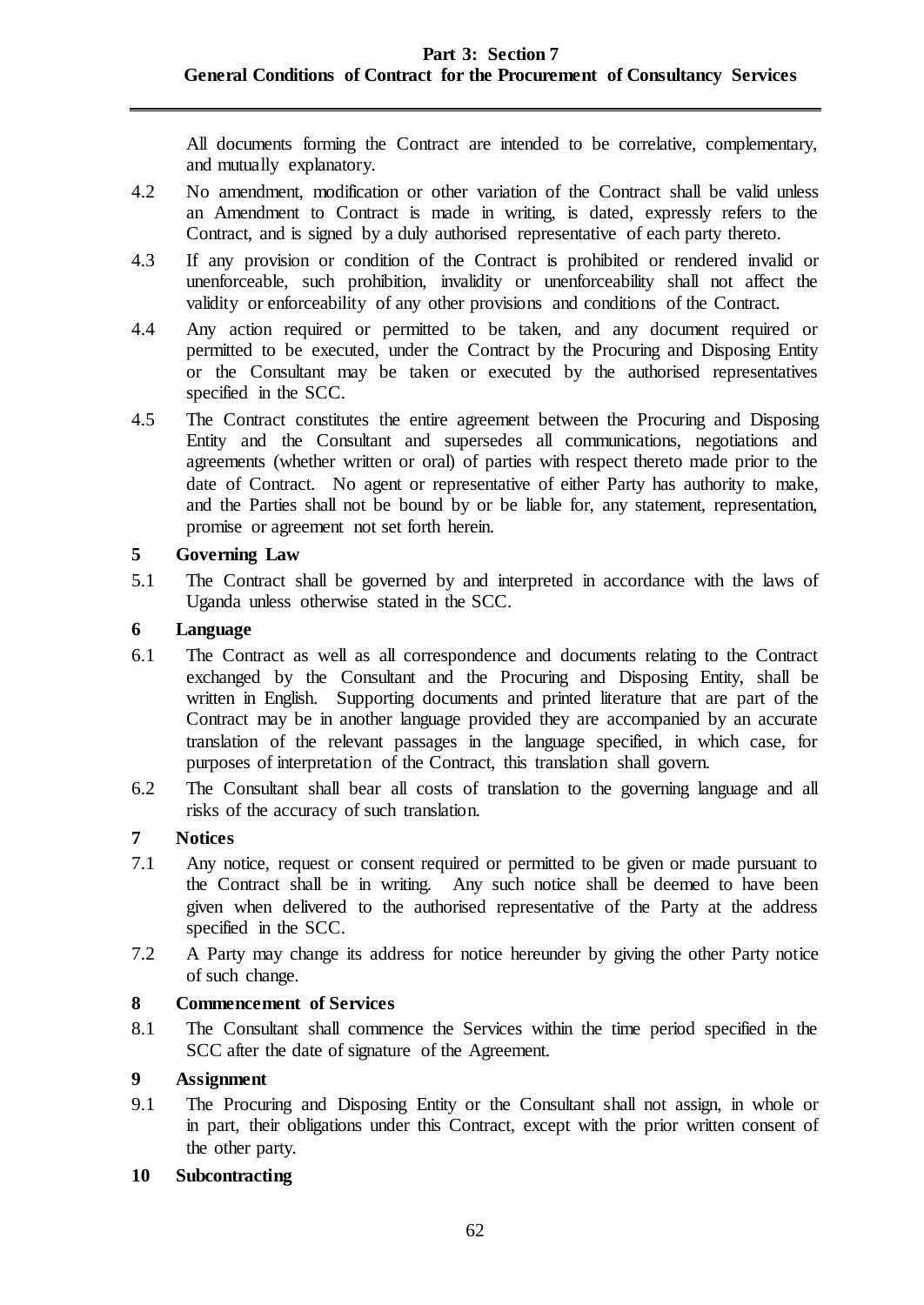- 10.1 The Consultant shall request approval in writing from the Procuring and Disposing Entity for all subcontracts awarded under the Contract that are not included in the Contract. Subcontracting shall in no event relieve the Consultant of any of its obligations, duties, responsibilities or liability under the Contract.
- 10.2 Subcontracts shall comply with the provisions of GCC Clauses 2 and 35.

#### <span id="page-62-0"></span>**11 Contract Amendments**

- 11.1 The Procuring and Disposing Entity may at any time request the Consultant through notice in accordance with GCC Clause 7, to make changes to the Contract by agreement to an Amendment of Contract.
- 11.2 If any such change causes an increase or decrease in the cost of, or the time required for, the Consultant's performance of any provisions under the Contract, an equitable adjustment shall be made in the Contract Price or in the Completion Date, or both, and the Contract shall accordingly be amended. Any claims by the Consultant for adjustment must be asserted within twenty-eight days from the date of the Consultant's receipt of the Procuring and Disposing Entity's notice.
- 11.3 Prices to be charged by the Consultant for any related or additional Services that might be needed but which were not included in the Contract shall be agreed upon in advance by the parties.
- 11.4 An Amendment to Contract shall be signed by both Parties following agreement to the proposed changes required and shall make adjustments for the impact on the Contract Price, completion period or any other condition.

### <span id="page-62-1"></span>**12 Change in Laws**

12.1 Unless otherwise specified in the Contract, if after the date of the Request for Proposals Document, any law, regulation, ordinance, order or bylaw having the force of law is enacted, promulgated, abrogated, or changed in Uganda or where the Site is located (which shall be deemed to include any change in interpretation or application by the competent authorities) that subsequently affects the Completion Date and/or the Contract Price, then such Completion Date and/or Contract Price shall be correspondingly increased or decreased, to the extent that the Consultant has thereby been affected in the performance of any of its obligations under the Contract. Notwithstanding the foregoing, such additional or reduced cost shall not be separately paid or credited if the same has already been accounted for by a contracts amendment or a price adjustment in accordance with GCC Clause 32.

### <span id="page-62-2"></span>**13 Force Majeure**

- 13.1 For the purposes of the Contract, "Force Majeure" shall mean an event or events which are beyond the reasonable control of a Party, and which makes a Party's performance of its obligations hereunder impossible or so impractical as reasonably to be considered impossible in the circumstances, and includes, but is not limited to, war, riots, civil disorder, earthquake, fire, explosion, storm, flood or other adverse weather conditions, strikes, lockouts or other industrial action (except where such strikes, lockouts or other industrial action are within the power of the Party invoking Force Majeure to prevent), confiscation or any other action by government agencies.
- 13.2 Force Majeure shall not include:
	- (a) any event which is caused by the negligence or intentional action of a Party or such Party's Sub-contractors or agents or employees; nor
	- (b) any event which a diligent Party could reasonably have been expected to both: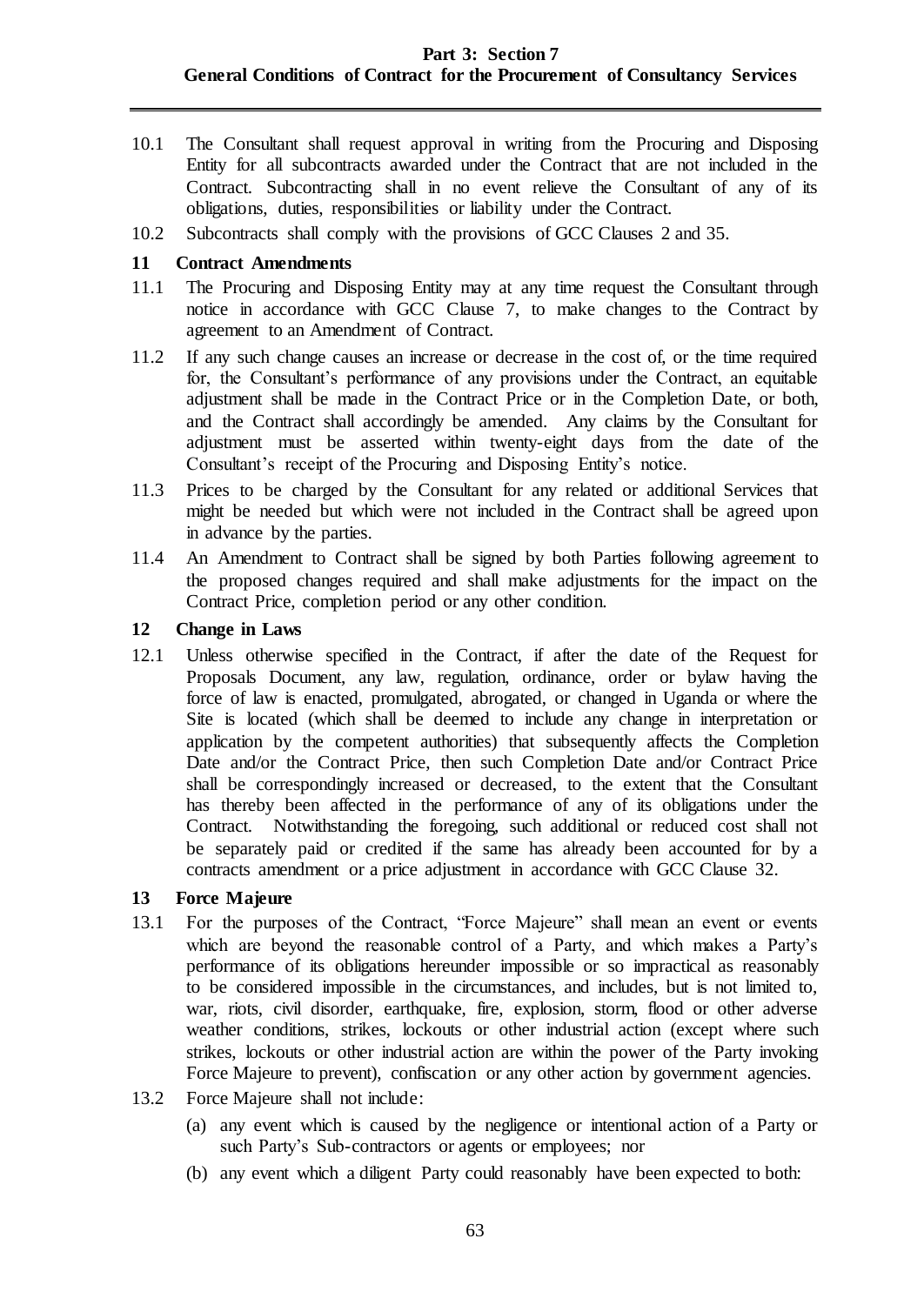- (i) take into account from the effective date of the Contract; and
- (ii) avoid or overcome in the carrying out of its obligations.
- (c) insufficiency of funds or failure to make any payment required hereunder.
- 13.3 The failure of a Party to fulfil any of its obligations hereunder shall not be considered to be a breach of, or default under, the Contract insofar as such inability arises from an event of Force Majeure, provided that the Party affected by such an event has taken all reasonable precautions, due care and reasonable alternative measures, all with the objective of carrying out the terms and conditions of the Contract.
- 13.4 A Party affected by an event of Force Majeure shall take all reasonable measures to:
	- (a) remove such Party's inability to fulfil its obligations hereunder with a minimum of delay; and
	- (b) minimise the consequences of any event of Force Majeure.
- 13.5 A Party affected by an event of Force Majeure shall notify the other Party of such event as soon as possible, and in any event not later than fourteen (14) days following the occurrence of such event, providing evidence of the nature and cause of such event, and shall similarly give notice of the restoration of normal conditions as soon as possible.
- 13.6 During the period of their inability to perform the Services as a result of an event of Force Majeure, the Consultant shall be entitled to continue to be paid under the terms of the Contract as well as to be reimbursed for additional costs reasonably and necessarily incurred by them during such period for the purposes of the Services and in reactivating the Services after the end of such period.
- 13.7 Not later than thirty (30) days after the Consultant, as the result of an event of Force Majeure, has become unable to perform a material portion of the Services, the Parties shall consult with each other with a view to agreeing appropriate measures to be taken in the circumstances.

### <span id="page-63-0"></span>**14 Suspension of Assignment**

- 14.1 The Procuring and Disposing Entity may, by written notice of suspension of the assignment to the Consultant, suspend all payments to the Consultant hereunder if the Consultant fails to perform any of its obligations under the Contract, including the carrying out of the Services, provided that such notice of suspension shall:
	- (a) specify the nature of the failure; and
	- (b) request the Consultant to remedy such failure within a period not exceeding thirty days

after receipt by the Consultant of such notice of suspension.

## <span id="page-63-1"></span>**15 Termination**

- 15.1 The Procuring and Disposing Entity may, by not less than thirty days written notice of termination to the Consultant (except in the event listed in paragraph (f) below, for which there shall be a written notice of not less than sixty days), such notice to be given after the occurrence of any of the events specified in GCC Clause 15.1 (a) to (h), terminate the Contract if:
	- (a) the Consultant fails to remedy a failure in the performance of its obligations as specified in a notice of suspension of assignment pursuant to GCC Clause 14 within thirty days of receipt of such notice of suspension of assignment or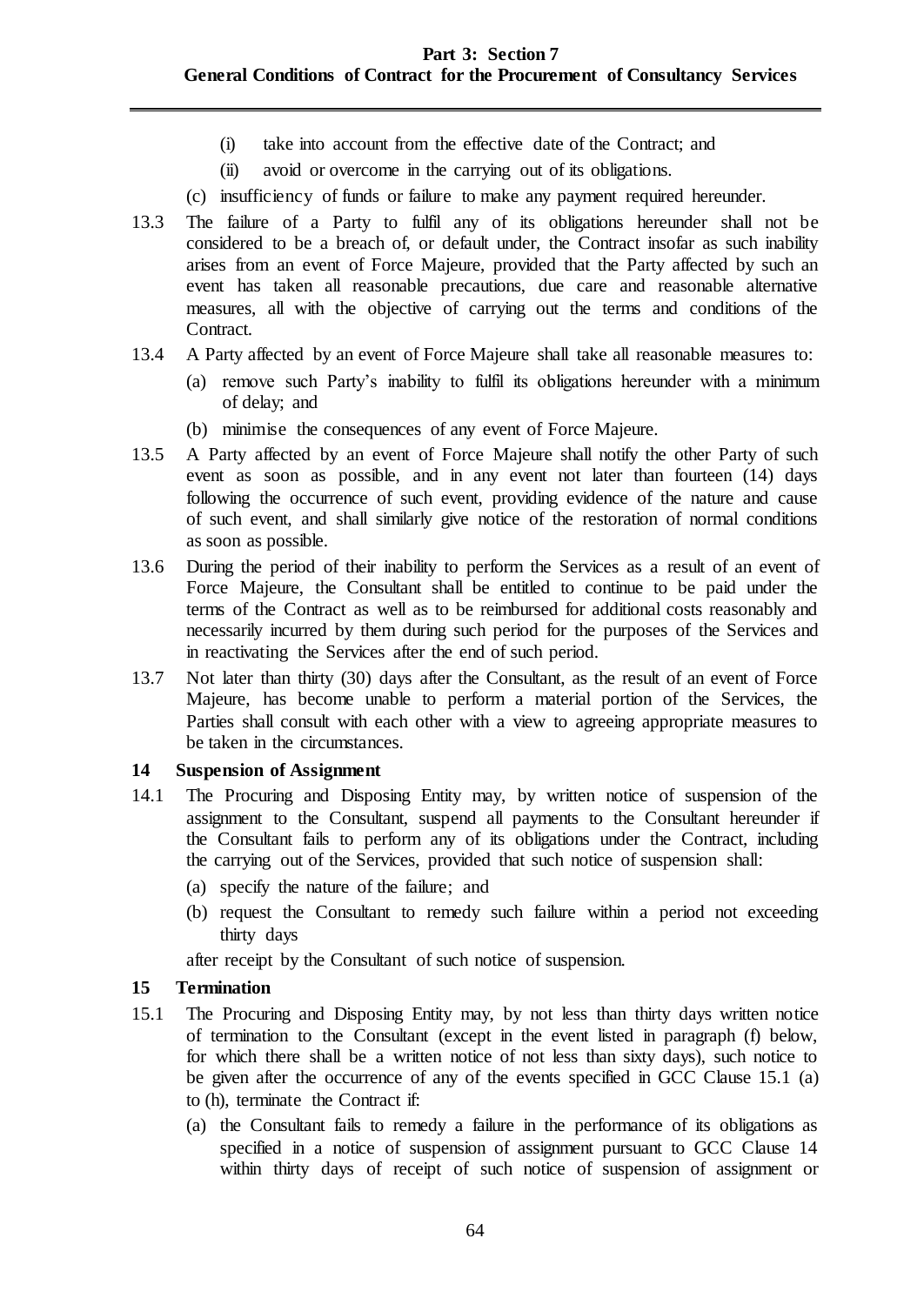within such other period agreed between the Parties in writing;

- (b) the Consultant becomes, or if any of the Consultant's Members becomes, insolvent or bankrupt or enters into any agreements with their creditors for relief of debt or take advantage of any law for the benefit of debtors or go into liquidation or receivership whether compulsory or voluntary other than for a reconstruction or amalgamation;
- (c) the Consultant fails to comply with any final decision reached as a result of arbitration proceedings pursuant to GCC Clause 17 hereof;
- (d) the Consultant submits to the Procuring and Disposing Entity a statement which has a material effect on the rights, obligations or interests of the Procuring and Disposing Entity and which the Procuring and Disposing Entity knows to be false;
- (e) the Consultant is unable as the result of Force Majeure, to perform a material portion of the Services for a period of not less than sixty days;
- (f) the Procuring and Disposing Entity, in its sole discretion and for any reason whatsoever, decides to terminate the Contract;
- (g) the Consultant, in the judgment of the Procuring and Disposing Entity, has engaged in corrupt, fraudulent, collusive or coercive practices in competing for or in executing the Contract; or
- (h) the Tribunal directs that a contract should be terminated.
- 15.2 The Consultant may, by not less than thirty days written notice to the Procuring and Disposing Entity, such notice to be given after the occurrence of any of the events specified in GCC Clause 15.2 (a) to (d) terminate the Contract if:
	- (a) the Procuring and Disposing Entity fails to pay any money due to the Consultant pursuant to the Contract and not subject to dispute pursuant to GCC Sub-Clause 23.2 within forty-five days after receiving written notice from the Consultant that such payment is overdue;
	- (b) the Procuring and Disposing Entity is in material breach of its obligations pursuant to the Contract and has not remedied the same within forty-five days (or such longer period as the Consultant may have subsequently approved in writing) following the receipt by the Procuring and Disposing Entity of the Consultant's notice specifying such breach;
	- (c) the Consultant is unable as the result of Force Majeure, to perform a material portion of the Services for a period of not less than sixty days; or
	- (d) the Procuring and Disposing Entity fails to comply with any final decision reached as a result of arbitration pursuant to GCC Clause 17 hereof.
- 15.3 If either Party disputes whether an event specified GCC Clauses 15.1 or GCC Clause 15.2 has occurred, such Party may, within forty-five days after receipt of notice of termination from the other Party, refer the matter to arbitration pursuant to GCC Clause 17 and the Contract shall not be terminated on account of such event except in accordance with the terms of any resulting arbitral award.

#### <span id="page-64-0"></span>**16 Cessation of Rights and Obligations or Services**

16.1 Upon termination of the Contract pursuant to GCC Clause 15, or upon completion of the Services pursuant to GCC Clause 18 hereof, all rights and obligations of the Parties hereunder shall cease, except: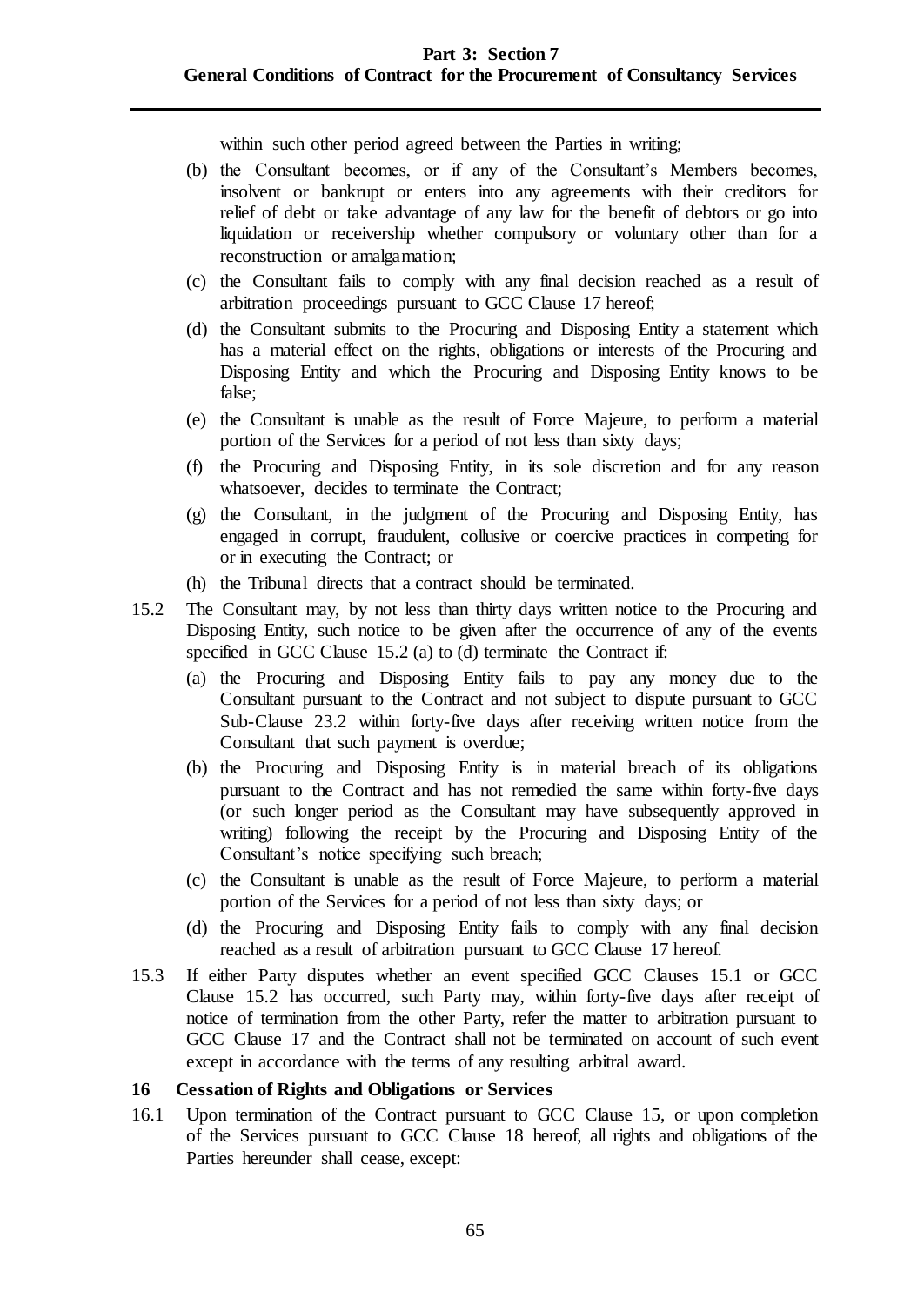### **Part 3: Section 7 General Conditions of Contract for the Procurement of Consultancy Services**

- (a) such rights and obligations as may have accrued on the date of termination or completion;
- (b) the obligation of confidentiality set forth in GCC Clause 3;
- (b) the Consultant's obligation to permit inspection, copying and auditing of their accounts and records set forth in GCC Sub-Clause 2.2; and
- (c) any right which a Party may have under the Governing Laws.
- 16.2 Upon termination of the Contract by notice of either Party to the other pursuant to GCC Clause 7, the Consultant shall, immediately upon dispatch or receipt of such notice, take all necessary steps to bring the Services to a close in a prompt and orderly manner and shall make every reasonable effort to keep expenditures for this purpose to a minimum. With respect to documents prepared by the Consultant and equipment and materials furnished by the Procuring and Disposing Entity, the Consultant shall proceed as provided, by GCC Clause 44.

### <span id="page-65-0"></span>**17 Settlement of Disputes**

- 17.1 The Procuring and Disposing Entity and the Consultant shall make every effort to resolve amicably by direct informal negotiation any disagreement or dispute arising between them under or in connection with the Contract or interpretation thereof.
- 17.2 If the parties fail to resolve such a dispute or difference by mutual consultation within twenty-eight days from the commencement of such consultation, either party may require that the dispute be referred for resolution in accordance with the Arbitration and Conciliation Act Cap 4 laws of Uganda or such other formal mechanism specified in the SCC.

#### <span id="page-65-1"></span>**18 Completion Period of the Services**

18.1 The period for the completion of the Services shall be specified in the SCC. The completion period shall be counted from the date of the commencement of the Services.

### **C Obligations of the Procuring and Disposing Entity**

### <span id="page-65-3"></span><span id="page-65-2"></span>**19 Provision of Information and Assistance**

- 19.1 The Procuring and Disposing Entity shall supply the Consultant with any information or documentation at its disposal which may be relevant to the performance of the contract. Such documents shall be returned to the Procuring and Disposing Entity at the end of the period of the Contract.
- 19.2 The Consultant may request the assistance of the Procuring and Disposing Entity to obtain copies of laws, regulations, and information on local customs, orders or bylaws of Uganda, which may affect the Consultant in the performance of its obligations under the contract. The Procuring and Disposing Entity may charge the Consultant for such assistance.
- 19.3 Subject to the provisions of the laws and regulations on foreign labour in Uganda, the Procuring and Disposing Entity shall make every effort to facilitate the Consultant in obtaining all required visas and permits, including work and residence permits, for the personnel whose services the Consultant and the Procuring and Disposing Entity consider necessary as well as residence permits for their families.
- 19.4 The Procuring and Disposing Entity shall issue to its employees, agents and representatives all such instructions as may be necessary or appropriate to facilitate the prompt and effective performance of the Services.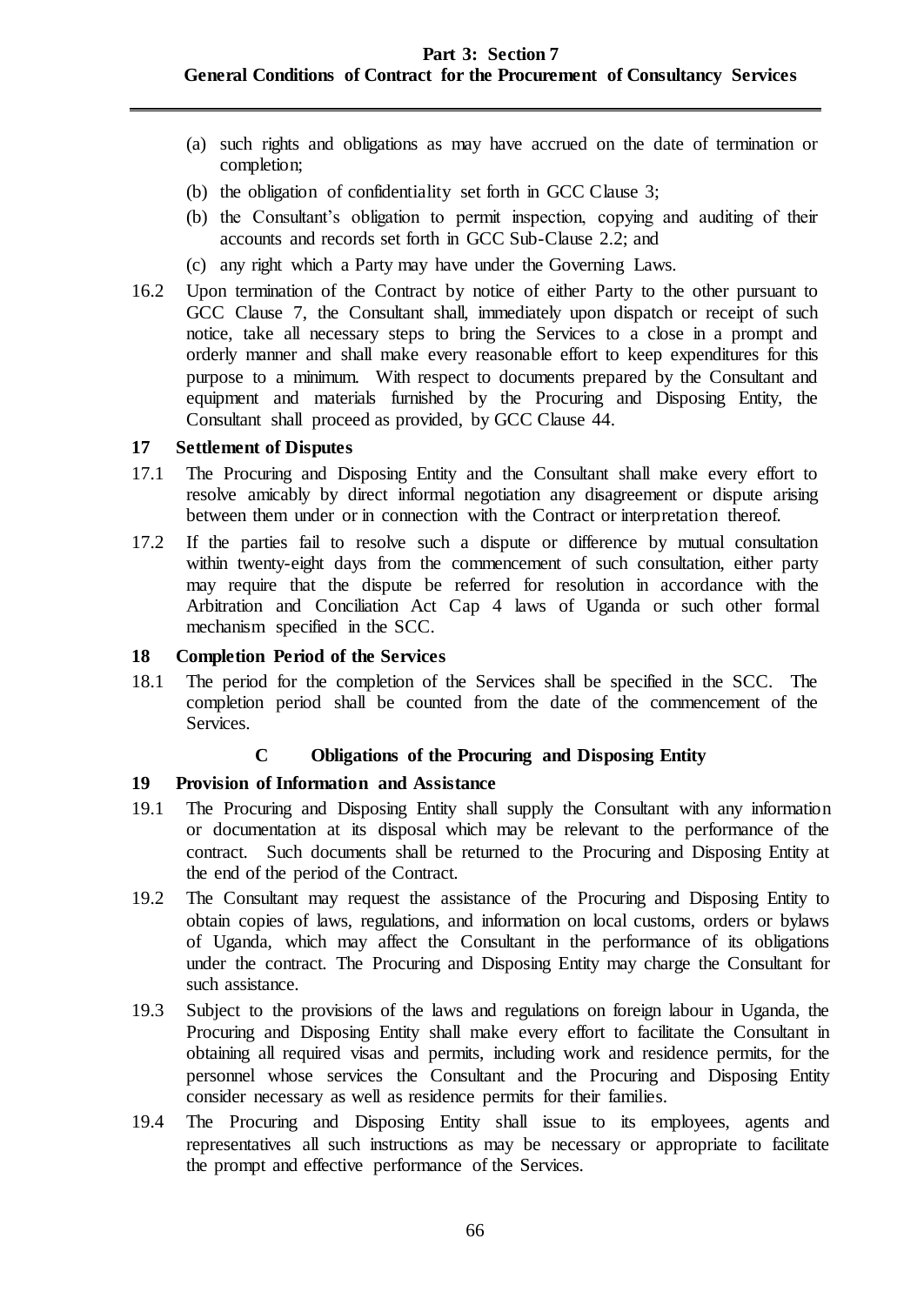- 19.5 The Procuring and Disposing Entity shall use its best efforts to ensure that the Government shall:
	- (a) facilitate prompt clearance through customs of any property required for the Services and of the personal effects of the Personnel and their eligible dependents;
	- (b) exempt the Consultant and the Personnel from any requirement to register or obtain any permit to practice their profession or to establish themselves either individually or as a corporate entity according to the Laws of Uganda;
	- (c) provide to the Consultant, Sub-contractors and Personnel any such other assistance as may be specified in the SCC.
- 19.6 The Procuring and Disposing Entity shall make available to the Consultant and the Personnel, for the purposes of the Services and free of any charge, the services, facilities and property described in the Statement of Requirements at the times and in the manner specified in the Statement of Requirement.

### <span id="page-66-0"></span>**20 Provision of Counterpart Staff**

- 20.1 If so provided in the SCC, the Procuring and Disposing Entity shall make available to the Consultant, as and when provided in the Contract, and free of charge, such counterpart Personnel to be selected by the Procuring and Disposing Entity, with the Consultant's advice, as shall be specified in the Contract. Counterpart Personnel shall work under the exclusive direction of the Consultant. If any member of the counterpart Personnel fails to perform adequately any work assigned to such member by the Consultant which is consistent with the position occupied by such member, the Consultant may request the replacement of such member, and the Procuring and Disposing Entity shall not unreasonably refuse to act upon such request.
- 20.2 If counterpart Personnel are not provided by the Procuring and Disposing Entity to the Consultant where specified in the Contract, the Procuring and Disposing Entity and the Consultant shall agree:
	- (a) how the affected part of the Services shall be carried out; and
	- (b) the additional payments or time, if any, to be granted by the Procuring and Disposing Entity to the Consultant as a result thereof.
- 20.3 Counterpart personnel are not liable for the poor performance of the Consultant.

## <span id="page-66-1"></span>**D Payment**

## <span id="page-66-2"></span>**21 Contract Price and Currency**

- 21.1 The Contract Price shall be expressed as a specific amount or amounts in the Agreement representing:
	- (a) the total amount payable for a Lump Sum contract; or
	- (b) the maximum amount for a Time Based contract.
- 21.2 Payments shall be made in the currency or currencies of the contract price, unless otherwise specified in the SCC.
- 21.3 The Contract Price may only be changed as provided for in GCC Clause [11.](#page-62-0)

## <span id="page-66-3"></span>**22 General Payment Procedure**

- 22.1 The provisions of this Clause apply to all contracts subject to these GCC. Additional provisions at GCC Clause 30 or 31 shall apply as follows:
	- (a) the provisions of GCC Clause 30, Option 1 shall apply to Lump Sum contracts;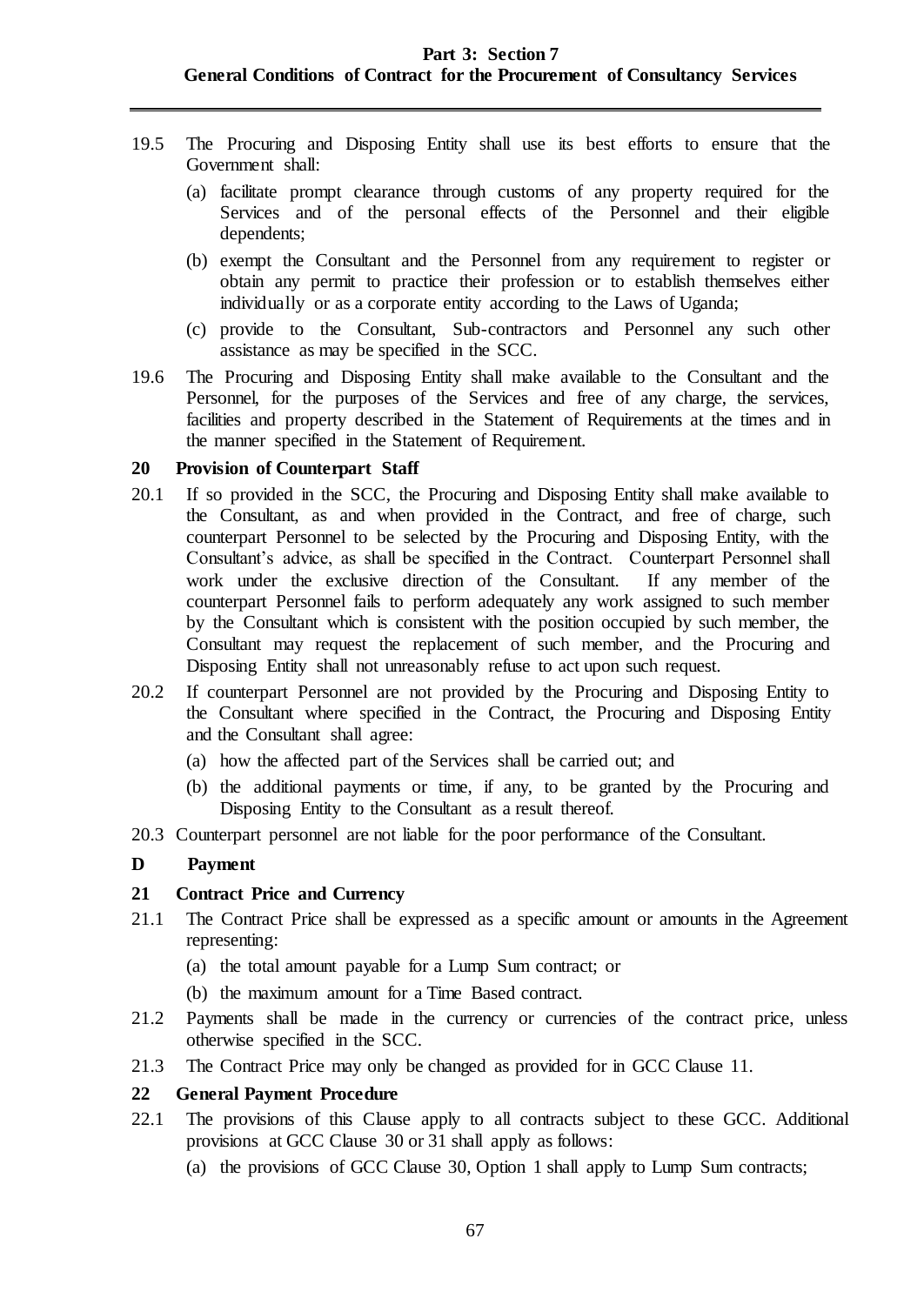(b) the provisions of GCC Clause 31, Option 2 shall apply to Time Based contracts.

The type of contract applicable is stated in the SCC.

22.2 In consideration of the Services performed by the Consultant under the Contract, the Procuring and Disposing Entity shall make to the Consultant such payments in such manner as is provided by the Contract.

## <span id="page-67-0"></span>**23 Invoice Procedure**

- 23.1 The Procuring and Disposing Entity shall receive payment requests made by submission of invoices and all supporting documents and shall certify such invoices for payment. The Procuring and Disposing Entity shall certify or reject such requests for payment within five days from receipt.
- 23.2 Where such payment requests are rejected, the Procuring and Disposing Entity shall promptly advise the Consultant of the reasons for rejection.
- 23.2 The Procuring and Disposing Entity shall not unreasonably withhold any undisputed portion of a request for payment. The Procuring and Disposing Entity shall notify the Consultant of the inadmissibility of a request for payment due to an error, discrepancy, omission or any other reason so that the Parties may resolve such error, discrepancy, omission or other fault and agree a solution to enable payment of the corrected request for payment. Only such portion of the request for payment that is inadmissible may be withheld from payment. Should any discrepancy be found to exist between actual payment made and costs authorised to be incurred by the Consultant, the Procuring and Disposing Entity may add or subtract the difference from any subsequent payments.

## <span id="page-67-1"></span>**24 Documentation to Support Invoices**

24.1 Invoices shall be accompanied by the documentary requirements specified in the SCC.

### <span id="page-67-2"></span>**25 Payment Schedule**

25.1 All payments under the Contract shall be made in accordance with the payment schedule specified in the SCC.

### <span id="page-67-3"></span>**26 Advance Payment Guarantee**

- 26.1 Unless otherwise stated in the SCC, where any payment is made in advance of performance of Services, payment of the advance payment shall be made against the provision by the Consultant of a bank guarantee for the same amount, and shall be valid for the period stated in the SCC.
- 26.2 Should the advance payment guarantee cease to be valid and the Consultant fails to revalidate it, a deduction equal to the amount of the advance payment may be made by the Procuring and Disposing Entity from future payments due to the Consultant under the contract.
- 26.3 If a Contract is terminated for any reason, the guarantee securing the advance may be invoked in order to recover the balance of the advance still owed by the Consultant.

## <span id="page-67-4"></span>**27 Payment Terms**

27.1 Unless otherwise specified in the SCC, payments shall be made by the Procuring and Disposing Entity, no later than thirty days after submission and certification of a request for payment by the Consultant.

### <span id="page-67-5"></span>**28 Final Statement and Payment**

28.1 A final payment shall be made against submission by the Consultant of a final statement, identified as such and approved by the Procuring and Disposing Entity. The final statement shall be deemed approved by the Procuring and Disposing Entity ninety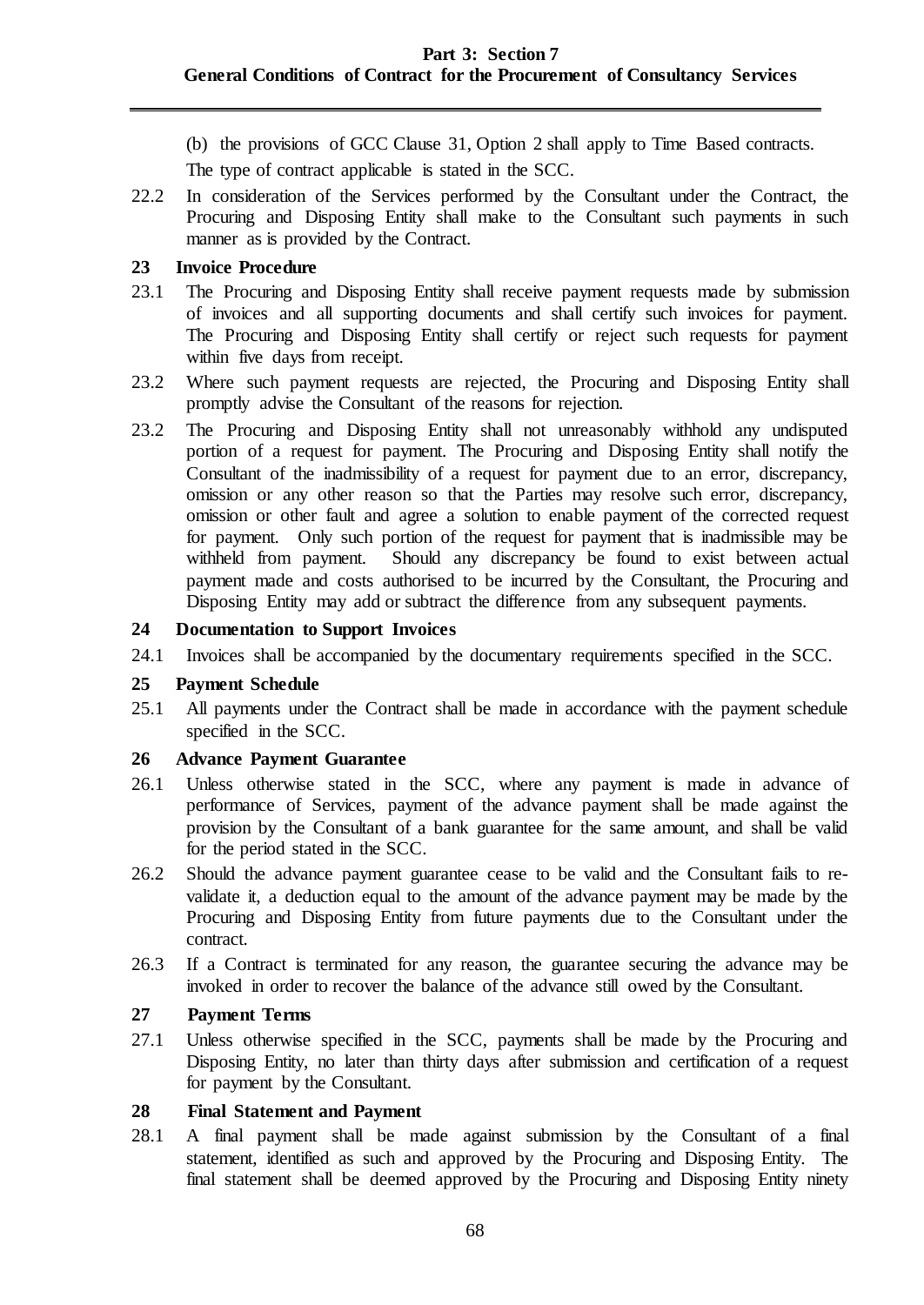working days after receipt by the Procuring and Disposing Entity unless the Procuring and Disposing Entity, within this period, gives written notice to the Consultant specifying in detail deficiencies in the Services, the deliverables or the final statement.

- 28.2 Any amount which the Procuring and Disposing Entity has paid or caused to be paid which is in excess of the amounts actually payable in accordance with the provisions of the Contract, shall be reimbursed by the Consultant to the Procuring and Disposing Entity within thirty days after receipt by the Consultant of a notice thereof. Any such claim by the Procuring and Disposing Entity for reimbursement must be made within twelve months after receipt by the Procuring and Disposing Entity of a final statement approved by the Procuring and Disposing Entity.
- 28.3 Upon termination of the Contract pursuant to GCC Clauses 15, the Procuring and Disposing Entity shall make the following payments to the Consultant:
	- (a) fees for Services satisfactorily performed prior to the effective date of termination;
	- (b) except in the case of termination pursuant to GCC Clauses 15.1(a) to (d) and  $15.1(g)$  to (h) reimbursement of any reasonable cost incidental to the prompt and orderly termination of the Contract including the cost of the return travel of the Personnel and their eligible dependents.

### <span id="page-68-0"></span>**29 Accounts**

29.1 All payments under the Contract shall be made to the accounts of the Consultant specified in the Invoice.

### <span id="page-68-1"></span>**30 Option 1 - Payments in respect of Lump Sum remunerated Contracts**

- 30.1 The Contract Price shall be a fixed total lump-sum including all Personnel costs, Subcontractors' costs, printing, communications, travel, accommodation, and all other costs to be incurred by the Consultant in carrying out the Services described in the Contract.
- 30.2 Total payments under this Contract shall not exceed the Contract Price.
- 30.3 The Contract Price shall be claimed in lump-sum instalments against deliverables specified in GC Clause 25 and in accordance with the documentary requirement stated in GC Clause [24.](#page-67-1)

## <span id="page-68-2"></span>**31 Option 2 - Payments in respect of Time Based remunerated Contracts**

- 31.1 The Consultant's total remuneration shall not exceed the Contract Price stated in the Agreement.
- 31.2 The Consultant shall notify the Procuring and Disposing Entity as soon as cumulative charges incurred for the Services have reached 80% of the Contract Price.
- 31.3 Separate invoices shall be submitted for fees and for reimbursable expenditure.
- 31.4 Fees for the Personnel shall be claimed in accordance with the documentary requirement stated in GC Clause [24.](#page-67-1)
- 31.5 Fees for the Personnel shall be determined on the basis of time actually spent by the Personnel in the performance of the Services after the date determined in accordance with the Commencement Date of the Services or such other date as the Parties may agree in writing. Personnel time spent in the performance of the Services shall include time for necessary travel via the most direct route, at the rates detailed in the Contract and subject to such additional provisions as are set forth, in the SCC.
- 31.6 Reimbursable expenditures shall include costs actually and reasonably incurred by the Consultant in the performance of the Services and are specified in the Contract.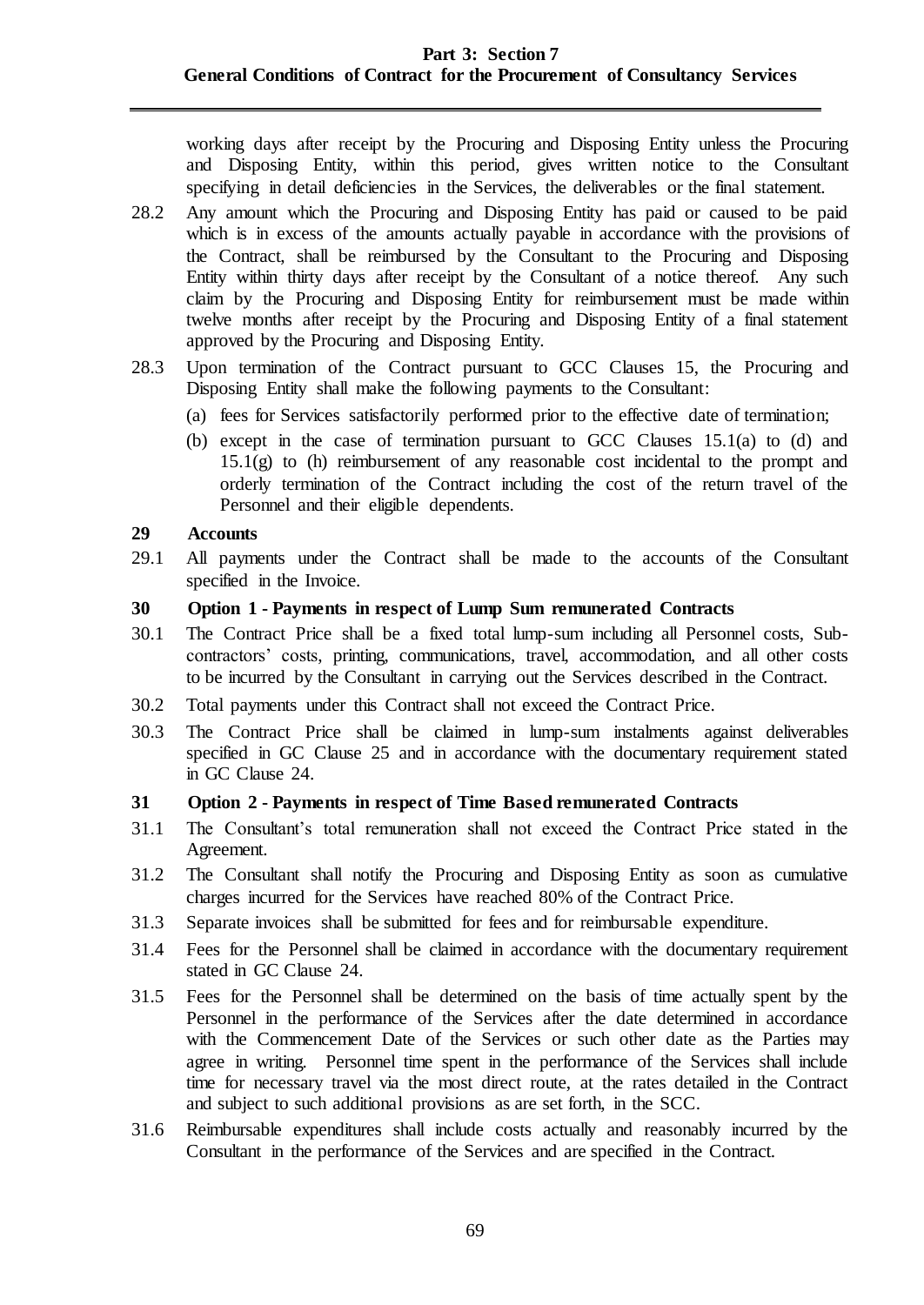### <span id="page-69-0"></span>**32 Price Adjustments**

32.1 Prices charged by the Consultant for the Services performed under the Contract shall not vary from the prices quoted in the Contract, with the exception of any price adjustments authorised in the SCC.

## <span id="page-69-1"></span>**33 Taxes and Duties**

- 33.1 Except as otherwise specifically provided in the SCC, the Consultant shall bear and pay all taxes, duties, and levies imposed on the Consultant, by all municipal, state or national government authorities, both within and outside Uganda, in connection with the provision of the Services to be supplied under the Contract.
- 33.2 If any tax exemptions, reductions, allowances or privileges may be available to the Consultant in Uganda, the Procuring and Disposing Entity shall use its best efforts to enable the Consultant to benefit from any such tax savings to the maximum allowable extent.
- 33.3 For the purpose of the Contract, it is agreed that the Contract Price specified in the Agreement is based on the taxes, duties, levies, and charges prevailing at the date twenty-eight (28) days prior to the date of proposal submission in Uganda (called "tax" in this clause). If any tax rates are increased or decreased, a new tax is introduced, an existing tax is abolished, or any change in interpretation or application of any tax occurs in the course of the performance of the Contract, which was or will be assessed on the Consultant, its Subcontractors, or their employees in connection with performance of the Contract, an equitable adjustment to the Contract Price shall be made to fully take into account any such change by addition to or reduction from the Contract Price, as the case may be.

## **E Obligations of the Consultant**

### <span id="page-69-3"></span><span id="page-69-2"></span>**34 Obligations of the Consultant**

- 34.1 The Consultant shall perform the Services under the contract with due care, efficiency and diligence, in accordance with best professional practices.
- 34.2 The Consultant shall submit to the Procuring and Disposing Entity the reports and other deliverables, specified in the Contract.
- 34.3 The Consultant shall respect and abide by all laws and regulations in force and shall ensure that its personnel, their dependants, and its local employees also respect and abide by all such laws and regulations. The Consultant shall indemnify the Procuring and Disposing Entity against any claims and proceedings arising from any infringement by the Consultant, its employees and their dependants of such laws and regulations.
- 34.4 The Consultant shall treat all documents and information received in connection with the contract as confidential in accordance with GCC Clause 3.
- 34.5 The Consultant shall obtain the Procuring and Disposing Entity's prior approval in writing before taking any of the following actions:
	- a) appointing any member of the Personnel that are not named in the Contract;
	- b) entering into a subcontract that is not specified in the Contract, for the performance of any part of the Services, it being understood that the Consultant shall remain fully liable for the performance of the Services by the Subcontractor and its Personnel pursuant to the Contract;
	- (c) any other action that may be specified in the SCC.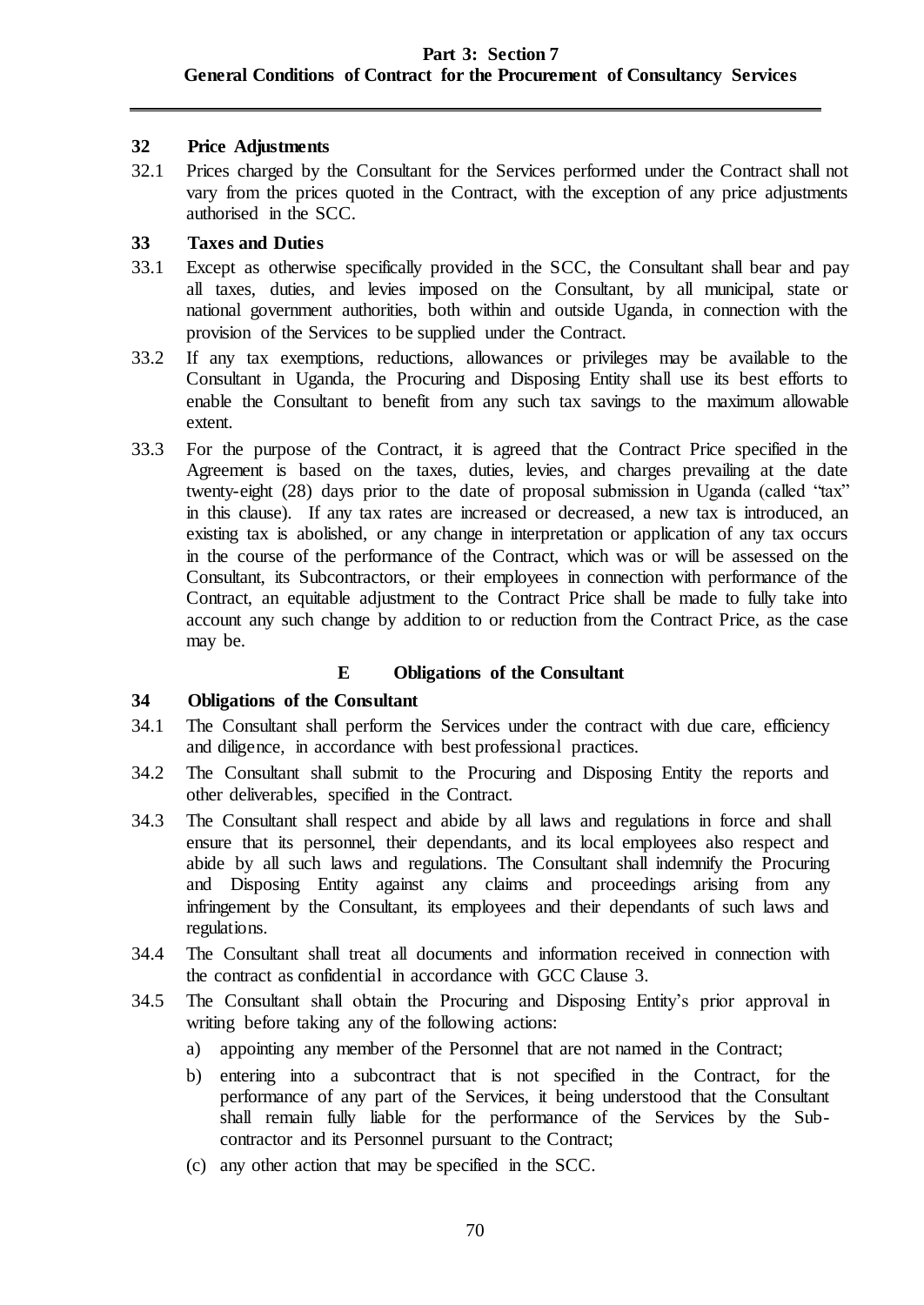## <span id="page-70-0"></span>**35 Eligibility**

- 35.1 The Consultant and its Subcontractors shall have the nationality of an eligible country. A Consultant or Subcontractor shall be deemed to have the nationality of a country if it is a citizen or constituted, incorporated, or registered, and operates in conformity with the provisions of the laws of that country.
- 35.2 The Consultant and its Sub-contractors shall provide Personnel who shall be citizens of eligible countries.

### <span id="page-70-1"></span>**36 Joint Venture, Consortium or Association**

- 36.1 Unless otherwise specified in the SCC, if the Consultant is a joint venture, consortium, or association, all of the parties shall be jointly and severally liable to the Procuring and Disposing Entity for the fulfilment of the provisions of the Contract. The joint venture, consortium, or association shall designate one party to act as the Member in Charge with authority to bind the joint venture, consortium, or association and to act on their behalf in exercising all the Consultant's rights and obligations towards the Procuring and Disposing Entity under the Contract, including without limitation the receiving of instructions and payments from the Procuring and Disposing Entity.
- 36.2 The composition or the constitution of the joint venture, consortium, or association shall not be altered without the prior consent of the Procuring and Disposing Entity. Any alteration of the composition of the joint venture, consortium or association without the prior written consent of the Procuring and Disposing Entity shall be considered to be a breach of contract.

### <span id="page-70-2"></span>**37 Code of Conduct**

- 37.1 The Consultant shall at all times act loyally and impartially and as a faithful adviser to the Procuring and Disposing Entity in accordance with the rules and/or codes of conduct of its profession. It shall, in particular, refrain from making any public statements concerning the Services without the prior approval of the Procuring and Disposing Entity, and from engaging in any activity which conflicts with its obligations towards the Procuring and Disposing Entity under the contract. It shall not commit the Procuring and Disposing Entity in any way whatsoever without its prior written consent, and shall, where appropriate, make this obligation clear to third parties.
- 37.2 For the period of execution of the contract, the Consultant and its personnel shall respect human rights and undertake not to offend the political, cultural and religious practices prevailing in Uganda.

### <span id="page-70-3"></span>**38 Conflict of Interests**

- 38.1 The Consultant shall refrain from any relationship which would compromise its independence or that of its Personnel. If the Consultant fails to maintain such independence the Procuring and Disposing Entity may terminate the contract in accordance with the provision contained in the GCC Clause 15.
- 38.2 The Consultant shall after the conclusion or termination of the Contract, be limited in its role in connection with the project and shall not be permitted any further involvement in the provision or procurement of works, supplies or further Services other than a continuation of the Services, for any project resulting from or closely related to the Services.
- 38.3 The Consultant shall not engage, and shall cause their Personnel and Subcontractors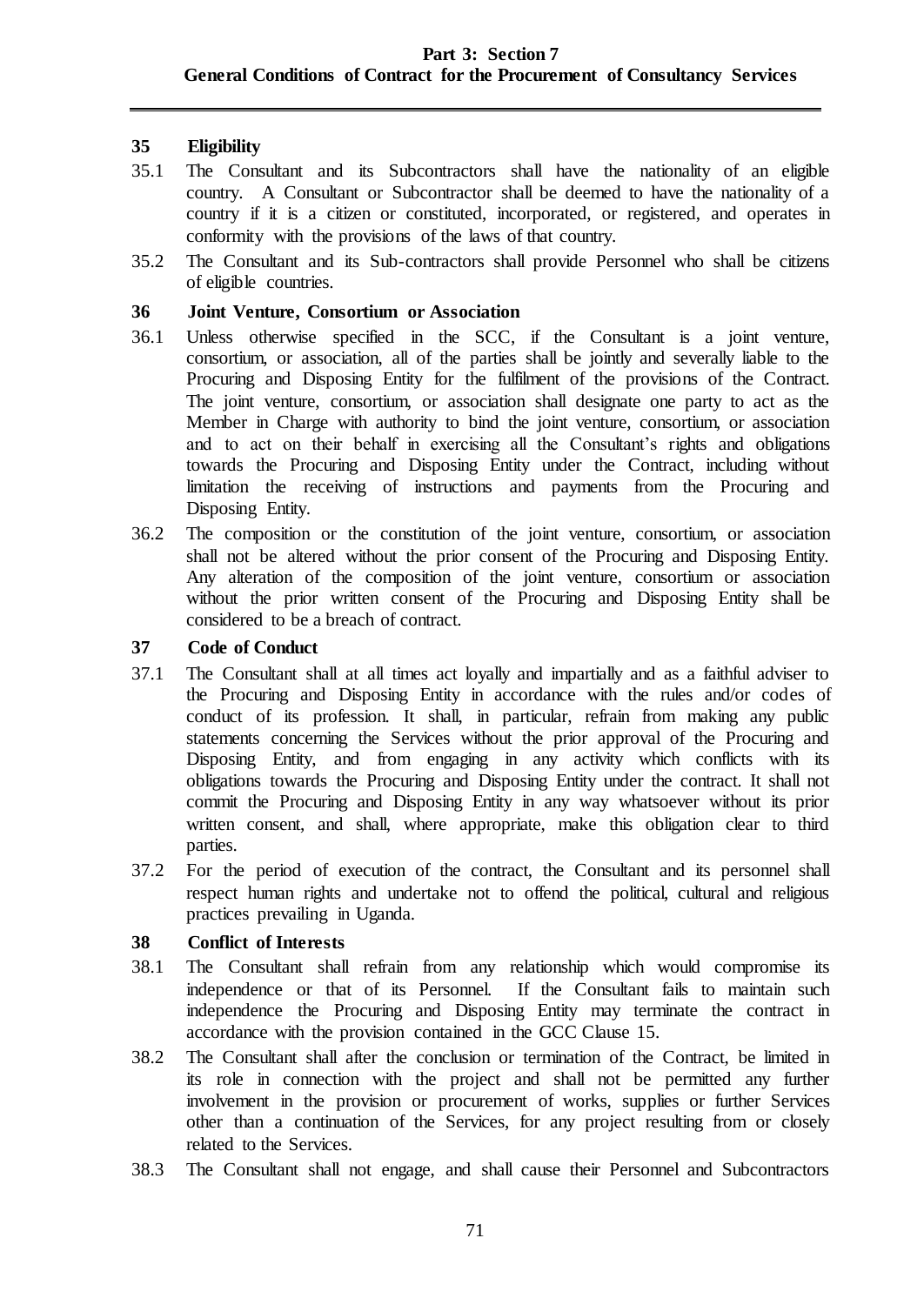not to engage, either directly or indirectly, in any of the following activities:

- a) during the term of the Contract, any business or professional activities in Uganda which would conflict with the activities assigned to them under the Contract; and
- b) after the termination of the Contract, such other activities as may be specified in the SCC.
- 38.4 The payments to the Consultant under the contract shall constitute the only income or benefit it may derive in connection with the contract and neither it nor its personnel shall accept any commission, discount, allowance, indirect payment or other consideration in connection with, or in relation to, or in discharge of, its obligations under the contract.
- 38.5 The Consultant shall not have the benefit, whether directly or indirectly, of any royalty, gratuity or commission in respect of any patented or protected article or process used in or for the purposes of the contract or the project, without the prior written approval of the Procuring and Disposing Entity.

### <span id="page-71-0"></span>**39 Indemnification**

- 39.1 At its own expense, the Consultant shall indemnify, protect and defend, the Procuring and Disposing Entity, its agents and employees, from and against all actions, claims, losses or damage arising from any act or omission by the Consultant in the performance of the Services, including any violation of any legal provisions, or rights of third parties, in respect of patents, trade marks and other forms of intellectual property such as copyrights.
- 39.2 At its own expense, the Consultant shall indemnify, protect and defend the Procuring and Disposing Entity, its agents and employees, from and against all actions, claims, losses or damages arising out of the Consultant's failure to perform its obligations provided that:
	- (a) the Consultant is notified of such actions, claims, losses or damages not later than 30 days after the Procuring and Disposing Entity becomes aware of them;
	- (b) the ceiling on the Consultant's liability shall be limited to an amount equal to the contract value, but such ceiling shall not apply to actions, claims, losses or damages caused by the Consultant's wilful misconduct;
	- (c) the Consultant's liability shall be limited to actions, claims, losses or damages directly caused by such failure to perform its obligations under the contract and shall not include liability arising from unforeseeable occurrences incidental or indirectly consequential to such failure.
- 39.3 The aggregate liability of the Consultant to the Procuring and Disposing Entity shall not exceed the total contract value or such other amount specified in the SCC.
- 39.4 The Consultant shall have no liability whatsoever for actions, claims, losses or damages occasioned by:
	- a) the Procuring and Disposing Entity omitting to act on any recommendation, or overriding any act, decision or recommendation, of the Consultant, or requiring the Consultant to implement a decision or recommendation with which the Consultant disagrees or on which it expresses a serious reservation; or
	- b) the improper execution of the Consultant's instructions by agents, employees or independent contractors of the Procuring and Disposing Entity.
- 39.5 The Consultant shall remain responsible for any breach of its obligations under the contract for such period after the Services have been performed as may be determined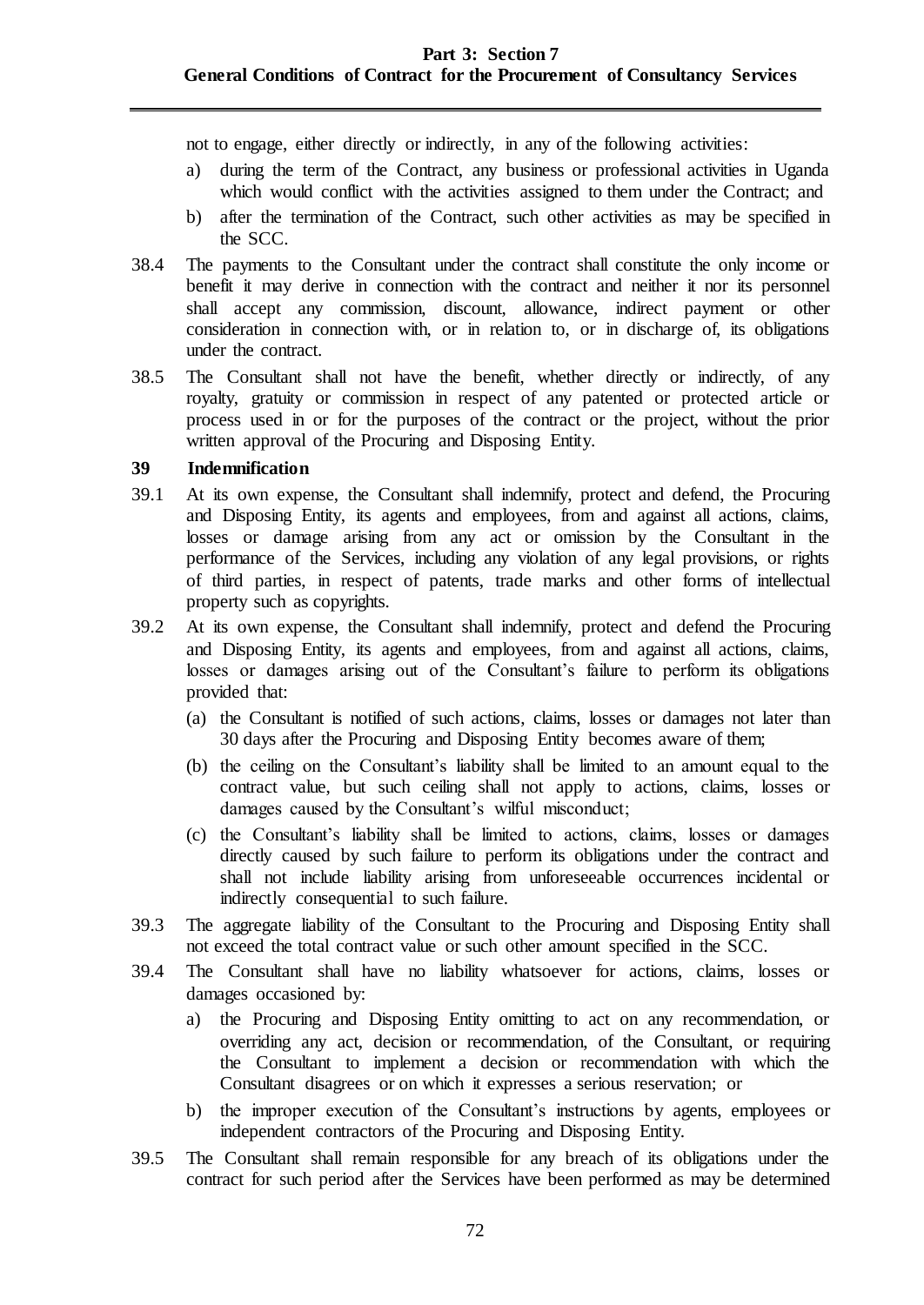by the law governing the contract.

### **40 Insurance to be taken out by the Consultant**

- 40.1 The Consultant shall take out, maintain and shall cause any Sub-contractors to take out and maintain, at their own cost insurance coverage against the risks and on terms and conditions approved by the Procuring and Disposing Entity as shall be specified in the SCC.
- 40.2 The Consultant shall at the Procuring and Disposing Entity's request, provide evidence to the Procuring and Disposing Entity showing that such insurance has been taken out and maintained.

## **41 Accounting, Inspection and Auditing**

The Consultant shall keep accurate and systematic accounts and records in respect of the Services hereunder, in accordance with internationally accepted accounting principles and in such form and detail as will clearly identify all relevant time charges and costs.

### **F Performance of the Services**

### **42 Scope of Services**

- 42.1 The Services to be provided shall be as specified in the Statement of Requirements in the Contract.
- 42.2 The Services shall be performed at such locations as are specified in the Contract and, where the location of a particular task is not so specified, at such locations, whether in Uganda or elsewhere, as the Procuring and Disposing Entity may approve.

## **43 Specifications and Designs**

- 43.1 The Consultant shall prepare all specifications and designs using accepted and generally recognised systems acceptable to the Procuring and Disposing Entity and taking into account the latest design criteria.
- 43.2 The Consultant shall ensure that any specifications and designs and all documentation relating to procurement of Works, Supplies and Services are prepared on an impartial basis so as to promote competitive tendering.

### **44 Property of Deliverables**

- 44.1 All reports and data such as maps, diagrams, drawings, plans, designs, specifications, calculations and software containing data and information compiled, prepared and furnished by the Consultant for the Procuring and Disposing Entity under the Contract shall become and remain the absolute property of the Procuring and Disposing Entity. The Consultant shall deliver all such documents to the Procuring and Disposing Entity on completion or termination of the Contract. The Consultant may retain a copy of such reports, data and software and any restrictions about the future use of such reports, data or software shall be specified in the SCC.
- 44.2 Equipment and materials made available to the Consultant, or purchased by the Consultant with funds provided by the Procuring and Disposing Entity, shall be the property of the Procuring and Disposing Entity. Upon completion of the Contract, the Consultant shall make available an inventory of such items and shall dispose of such equipment and materials in accordance with the Procuring and Disposing Entity's instructions. While in possession of such equipment and materials, the Consultant shall ensure the items are insured at the expense of the Procuring and Disposing Entity in an amount equal to their full replacement value.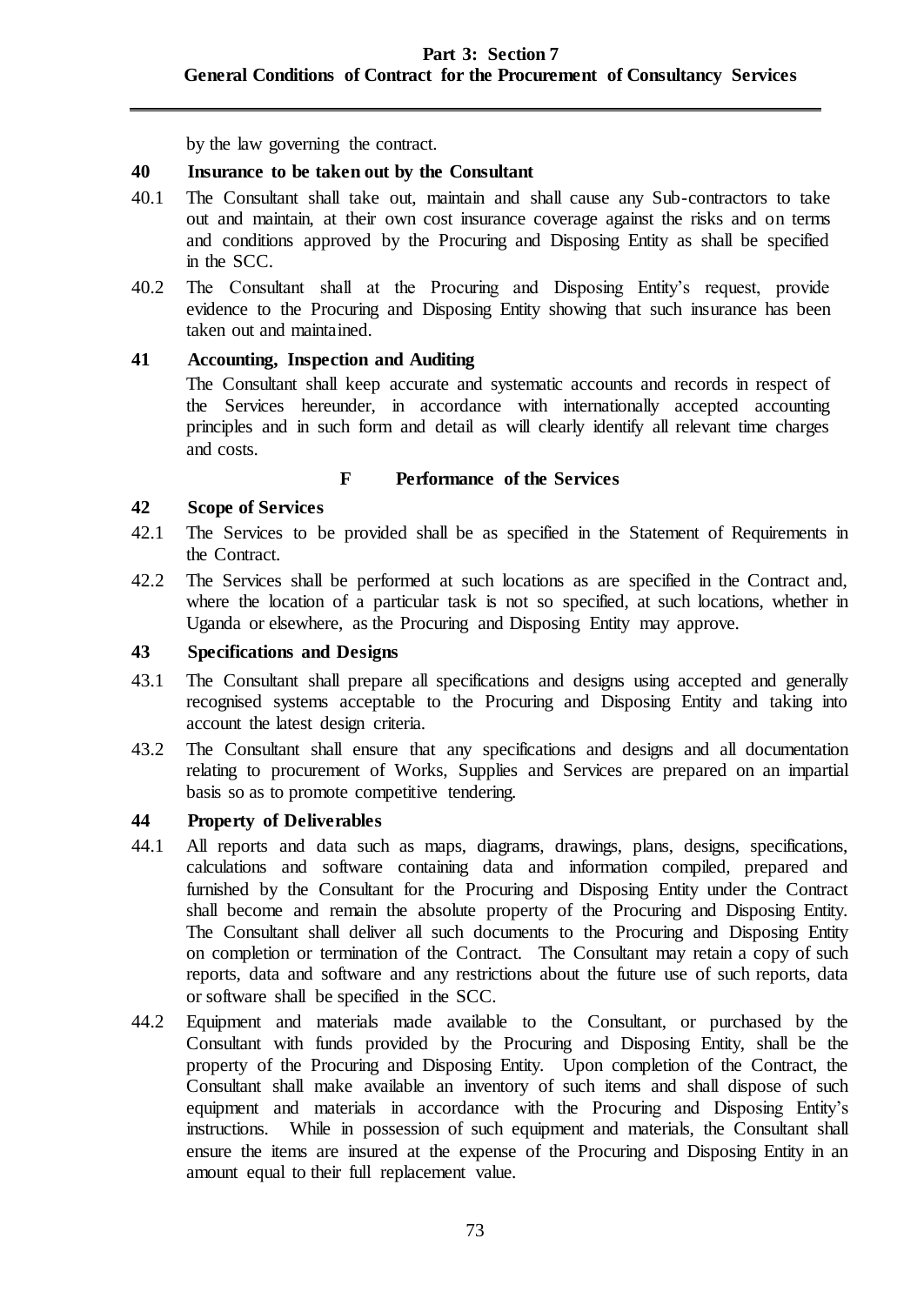## **45 Extensions of Time**

45.1 If at any time during performance of the Contract, the Consultant or its subcontractors should encounter conditions impeding timely completion of Services pursuant to GCC Clause 13, the Consultant shall promptly notify the Procuring and Disposing Entity in writing of the delay, its likely duration, and its cause. As soon as practicable after receipt of the Consultant's notice, the Procuring and Disposing Entity may at its discretion extend the Consultant's time for performance, in which case the extension shall be ratified by the parties by amendment of the Contract.

### **46 Consultant's Personnel**

- 46.1 The Consultant shall employ and provide such qualified and experienced Personnel and Sub-contractors as are required to carry out the Services. The Consultant shall be responsible for the quality of the Personnel.
- 46.2 If required by the Contract, the Consultant shall ensure that a resident project manager, acceptable to the Procuring and Disposing Entity, takes charge of the performance of the Services.
- 46.3 The Services shall be carried out by the Personnel specified in the Contract for the period of time indicated therein. The title, job description, and estimated period of engagement of each of the Consultant's Key Personnel shall be listed in the Contract.
- 46.4 The Key Personnel and Sub-contractors listed by title/position and by name in the Contract are hereby approved by the Procuring and Disposing Entity. In respect of other Key Personnel which the Consultant proposes to use in the carrying out of the Services, the Consultant shall submit to the Procuring and Disposing Entity for review and approval a copy of their biographical data. If the Procuring and Disposing Entity does not object in writing stating the reasons for the objection, within twenty-one days from the date of receipt of such biographical data, such Key Personnel shall be deemed to have been approved by the Procuring and Disposing Entity.
- 46.5 The Consultant may with the prior approval of the Procuring and Disposing Entity make minor adjustments to the periods of input for Key Personnel as may be appropriate to ensure the efficient performance of the Services, provided that such adjustments do not cause the payments made under the contract to exceed the Contract Price.
- 46.6 Adjustments with respect to the periods of engagement of Key Personnel which shall cause the total contract payments to exceed the Contract Price shall only be made with the Procuring and Disposing Entity's written approval.
- 46.7 If additional work is required beyond the Statement of Requirements specified in the Contract, the estimated periods of engagement of Key Personnel set forth in the Contract may be increased by agreement in writing between the Procuring and Disposing Entity and the Consultant, provided that any such increase shall not, except as otherwise agreed in writing, cause payments under the Contract to exceed the Contract Price specified in the Agreement.

## **47 Working Hours of the Personnel**

- 47.1 Working hours and holidays for Key Personnel are set forth in the Contract. To account for travel time, foreign Personnel carrying out Services inside Uganda shall be deemed to have commenced or finished work in respect of the Services such number of days before their arrival in or after their departure from Uganda.
- 47.2 The Key Personnel shall not be entitled to be paid for overtime nor to take paid sick leave or vacation leave unless otherwise specified in the SCC. Except as specified in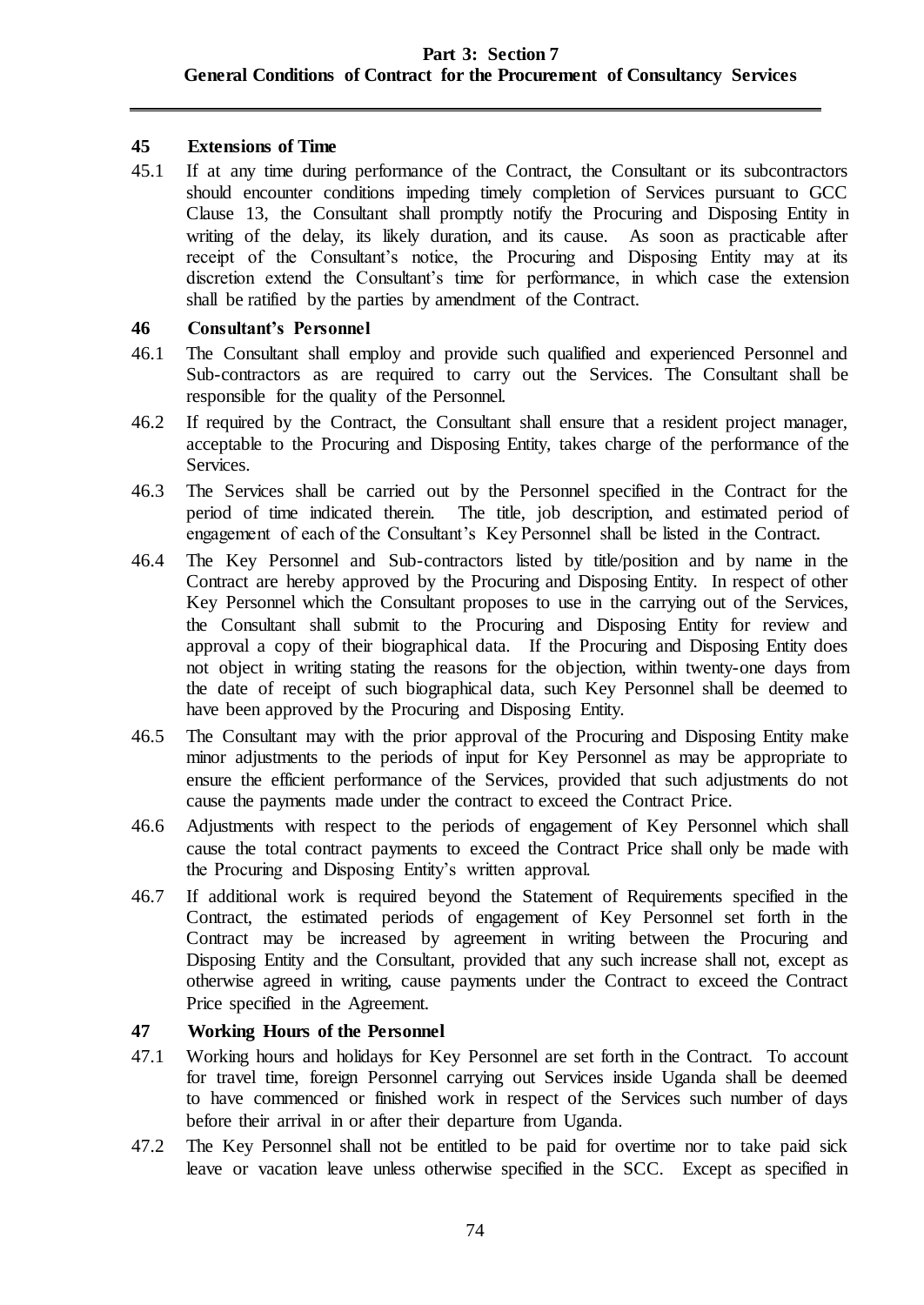the Contract, the Consultant's remuneration shall be deemed to cover these items. All leave to be allowed to the Personnel is included in the staff-months of service set forth in the Contract. Any taking of leave by Personnel shall be subject to the prior approval by the Consultant who shall ensure that absence for leave purposes will not delay the progress and adequate supervision of the Services.

### **48 Replacement of Personnel**

- 48.1 The Consultant shall not make changes in the Personnel without the prior written approval of the Procuring and Disposing Entity. The Consultant must on its own initiative propose a replacement in the following cases:
	- a) in the event of death, illness for an extended period or in the event of accident of a member of Personnel.
	- b) if it becomes necessary to replace a member of Personnel for any other reasons beyond the Consultant's control (e.g. resignation, etc.).
- 48.2 The Procuring and Disposing Entity may request a replacement with a written and justified request if in the course of performance, it considers that a member of the Personnel does not perform its duties satisfactorily under the contract.
- 48.3 Where a member of Personnel must be replaced, the replacement must possess at least equivalent qualifications and experience, and the remuneration to be paid for the replacement cannot exceed that paid for the member of Personnel who has been replaced. Where the Consultant is unable to provide a replacement with equivalent qualifications and/or experience, the Procuring and Disposing Entity may either decide to terminate the contract, if the proper performance of it is jeopardised, or, if it considers that this is not the case, accept a replacement with lesser qualifications, provided that the fees of the latter are reduced to reflect the appropriate remuneration level.
- 48.4 Additional costs incurred in the replacement of Personnel are the responsibility of the Consultant. Where the expert is not replaced immediately and it is some time before the new expert takes up its functions, the Procuring and Disposing Entity may ask the Consultant to assign to the project temporary personnel pending the arrival of the new personnel, or to take other measures to compensate for the temporary absence of the missing personnel. The Procuring and Disposing Entity shall make no payment for the period associated with the Personnel's absence while the position is not filled.

### **49 Medical and Insurance arrangements**

49.1 For the period of execution of the contract, the Consultant shall obtain medical insurance for its Personnel. The Procuring and Disposing Entity shall be under no liability in respect of the medical expenses of the Consultant.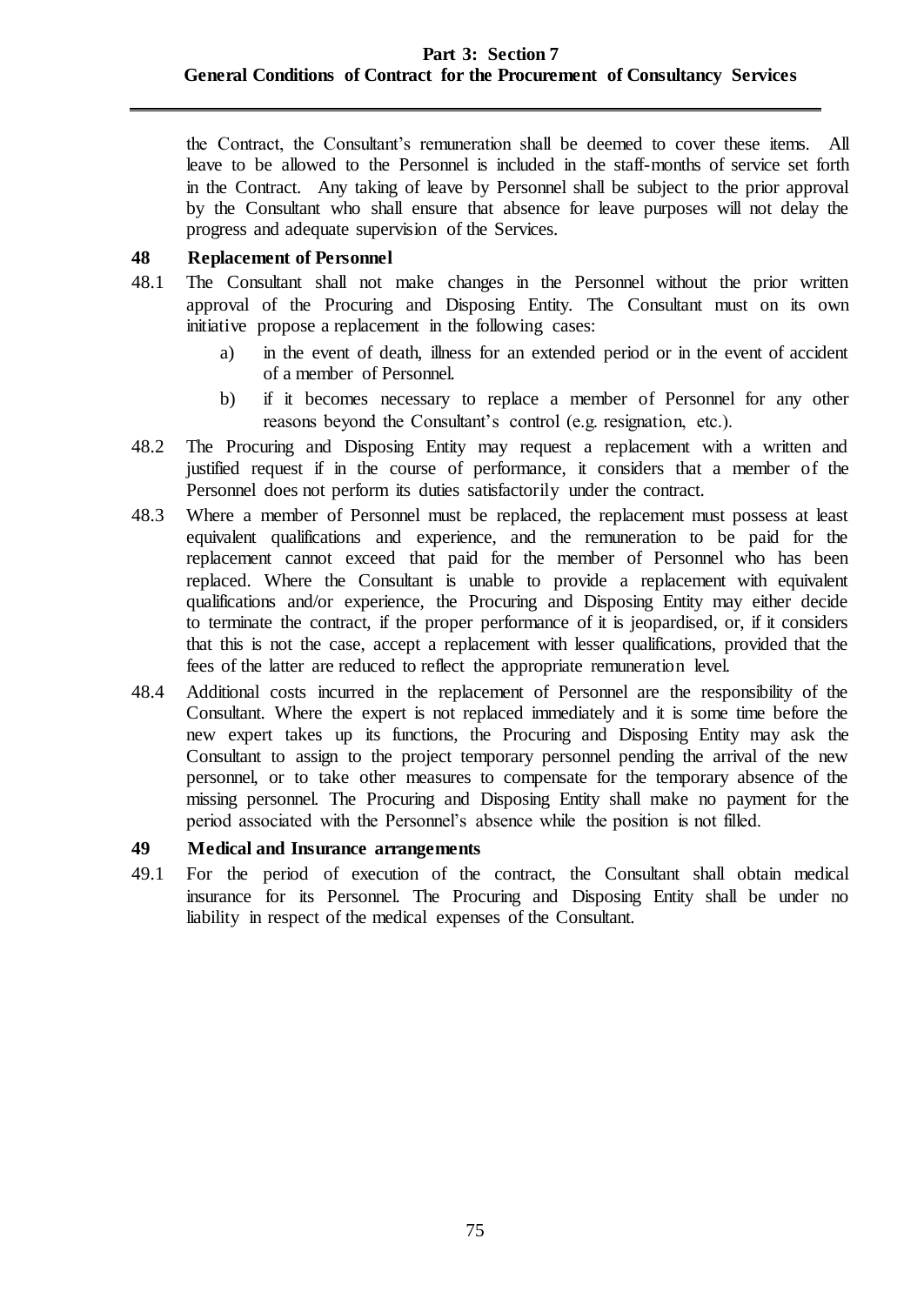## **Section 8. Special Conditions of Contract**

The following Special Conditions of Contract (SCC) shall supplement the General Conditions of Contract (GCC). Whenever there is a conflict, the provisions herein shall prevail over those in the GCC.

| <b>GCC</b> clause | <b>Special Conditions of Contract</b>                                           |  |
|-------------------|---------------------------------------------------------------------------------|--|
| reference         |                                                                                 |  |
|                   | The Procurement Reference Number is: MOFPED/FINMAPIII/SRVCS                     |  |
|                   | $(CONS)$ /17-18/00102                                                           |  |
| GCC 1.2 (e)       | The Eligible Countries are those listed in Section 5 of the Request for         |  |
|                   | Proposals Document.                                                             |  |
| $GCC\ 1.2(k)$     | Member in Charge: The Member in Charge is: N/A                                  |  |
| $GCC$ 4.1(f)      | <b>Contract Documents:</b> Other documents forming part of the contract         |  |
|                   | are:                                                                            |  |
|                   | Technical and financial Proposals submitted by the Consultant<br>$\mathbf{i}$ . |  |
| <b>GCC 4.4</b>    | Authorised Representatives: The Authorised Representatives are:                 |  |
|                   | for the Procuring and Disposing Entity: The Programme Coordinator               |  |
|                   |                                                                                 |  |
|                   | For the Consultant:                                                             |  |
| <b>GCC 5.1</b>    | Law: The Contract shall be governed by the Laws of Uganda.                      |  |
| <b>GCC 7.1</b>    | <b>Notices:</b> The addresses for Notices are:                                  |  |
|                   | for the Procuring and Disposing Entity:                                         |  |
|                   |                                                                                 |  |
|                   | Ministry of Finance, Planning and Economic Development                          |  |
|                   | Street Address: 2/12 Apollo Kaggwa Road                                         |  |
|                   | Floor/Room number: Finance Building, 3rd Floor, Room 3.4                        |  |
|                   | Town/City: Kampala                                                              |  |
|                   | Postal Code/PO Box: 8147, Kampala                                               |  |
|                   | Country: Uganda<br>Telephone: 256-41-4707900                                    |  |
|                   |                                                                                 |  |
|                   | Electronic mail address: $f_{\text{immap}}@f_{\text{mance}}@.$ ug               |  |
|                   |                                                                                 |  |
|                   | For the <b>Consultant</b>                                                       |  |
|                   | <b>Street Address:</b>                                                          |  |
|                   | Floor/Room number:                                                              |  |
|                   | Town/City:                                                                      |  |
|                   | P.O.Box No:<br>                                                                 |  |
|                   | Country:                                                                        |  |
|                   | Telephone:                                                                      |  |
|                   | Facsimile number:                                                               |  |
|                   | Email:                                                                          |  |
| <b>GCC 8.1</b>    | The Period within which the Services shall have<br><b>Commencement:</b>         |  |
| <b>GCC 17.2</b>   | commenced is: one week after contract signature                                 |  |
|                   | <b>Dispute settlement:</b> Dispute settlement shall be in accordance with the   |  |
|                   | Arbitration and Conciliation Act, Cap 4 Laws of Uganda.                         |  |
| <b>GCC 18.1</b>   | Completion of the Services: The Period within which the Services shall          |  |
|                   | have been completed following commencement of the Services is Four              |  |
| $GCC\ 19.5(c)$    | Months man months over a period of five months.                                 |  |
|                   | Further Assistance: The Procuring and Disposing Entity shall provide            |  |
|                   | the following further assistance: None                                          |  |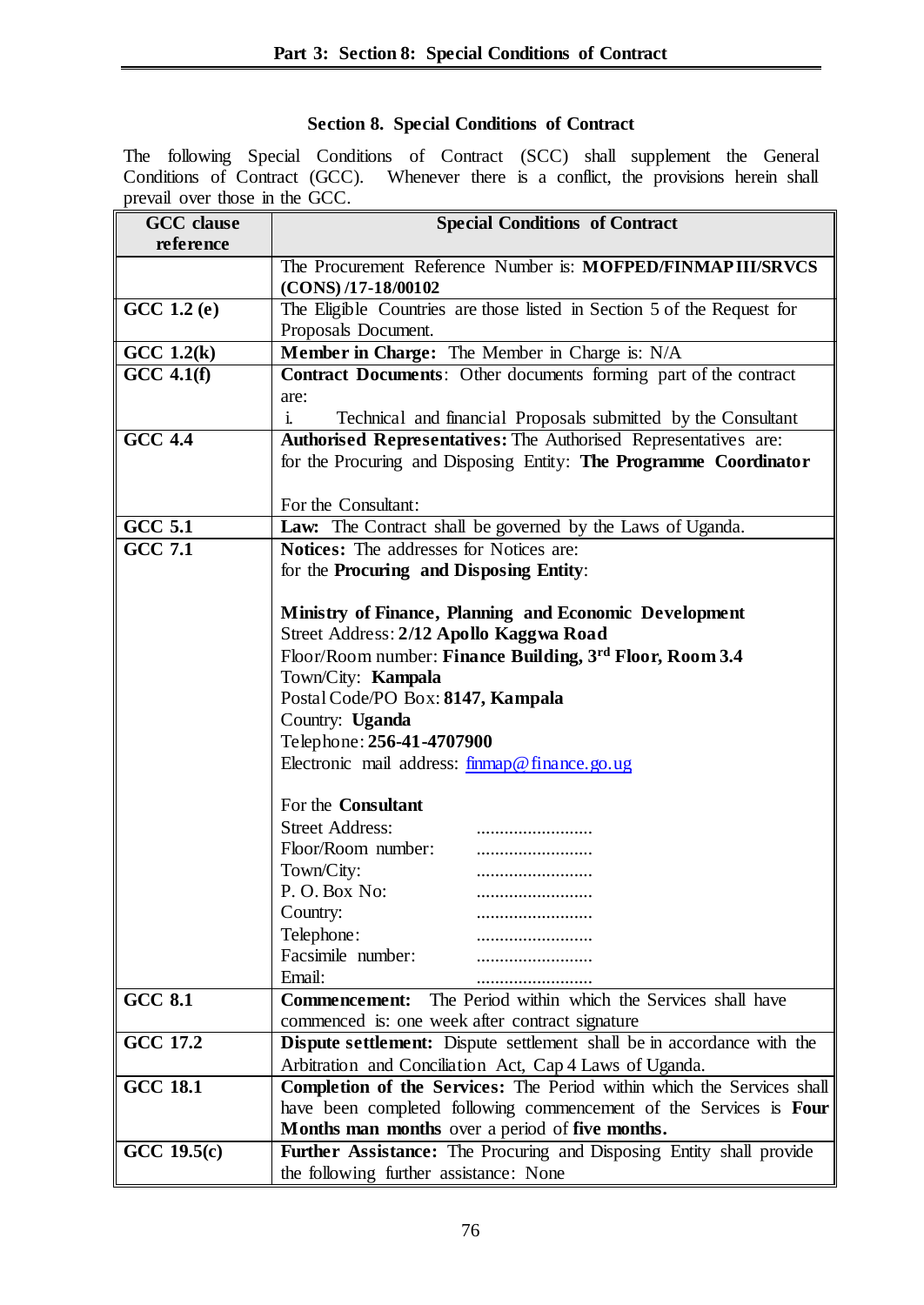| <b>GCC</b> clause | <b>Special Conditions of Contract</b>                                                |
|-------------------|--------------------------------------------------------------------------------------|
| reference         |                                                                                      |
| <b>GCC 20.1</b>   | Counterpart Staff: Counterpart Staff shall be provided                               |
| GCC $21.2$        | Payment currencies: Payments shall be made in the currency or                        |
|                   | currencies of the contract price.                                                    |
|                   | The exchange rate for purposes of payment shall be the Bank of Uganda                |
|                   | exchange rate prevailing at the time of effecting payment                            |
| <b>GCC 22.1</b>   | The Contract is a Lump Sum                                                           |
| $GCC$ 24.1        | Documentation for Payment: The following documentation shall be                      |
|                   | required to support invoices requesting payments:                                    |
|                   | Copy of a contract                                                                   |
|                   | Required outputs approved by GoU (reports/other                                      |
|                   | deliverables)                                                                        |
|                   | Evidence of reimbursable costs                                                       |
| <b>GCC 25.1</b>   | <b>Payment Schedule:</b>                                                             |
|                   | The contract payments will be tied to the following deliverables subject             |
|                   | to approval :                                                                        |
|                   | i.<br>30% upon presentation of an approved inception report.                         |
|                   | 50% upon presentation of acceptable and approved draft report.<br>ii.                |
|                   | 20% upon presentation of acceptable and approved final report.<br>iii.               |
|                   |                                                                                      |
| <b>GCC 26.1</b>   | Advance Payment Guarantee: An Advance Payment Guarantee shall                        |
|                   | not be required.                                                                     |
|                   | The period of validity of the Advance Payment Guarantee shall be: N/A                |
| <b>GCC 27.1</b>   | Payment shall be made by the Procuring and<br><b>Payment Period:</b>                 |
|                   | Disposing Entity within 30 days of receipt and certification of the                  |
|                   | invoice accompanied by supporting documents                                          |
| <b>GCC 31.5</b>   | Additional provisions: The additional provisions for Personnel time                  |
|                   | are: N/A                                                                             |
| <b>GCC 32.1</b>   | Price variation: The Contract Price including the remuneration rates is              |
|                   | not subject to price variation for fluctuations in market, commodity or              |
|                   | other variable rates.                                                                |
| GCC $33.1$        | Taxes and duties:<br>The Consultant<br>shall<br>bear and pay all taxes,              |
|                   | duties, and levies imposed on the Consultant, by all municipal, state or             |
|                   | national government authorities:                                                     |
| $GCC$ 34.5 $(c)$  | The Procuring and Disposing Entity's prior approval: The Procuring                   |
|                   | and Disposing Entity's prior approval is also required for: None                     |
| <b>GCC 36.1</b>   | The individuals or firms in a joint<br>Joint Venture requirements:                   |
|                   | venture, consortium or association shall be jointly and severally liable.            |
| GCC 38.3(b)       | activities prohibited:<br>The<br><b>Additional</b><br>following<br>activities<br>are |
|                   | prohibited: None                                                                     |
| <b>GCC 39.3</b>   | Total Liability: The total liability under the Contract shall be the total           |
|                   | contract value.                                                                      |
| <b>GCC 40.1</b>   | Insurance taken out by Consultant: The risks and coverage shall be:                  |
|                   | Third Party motor vehicle<br>(i)                                                     |
|                   | Third Party liability<br>(ii)                                                        |
|                   | Employer's liability and workers' compensation<br>(iii)                              |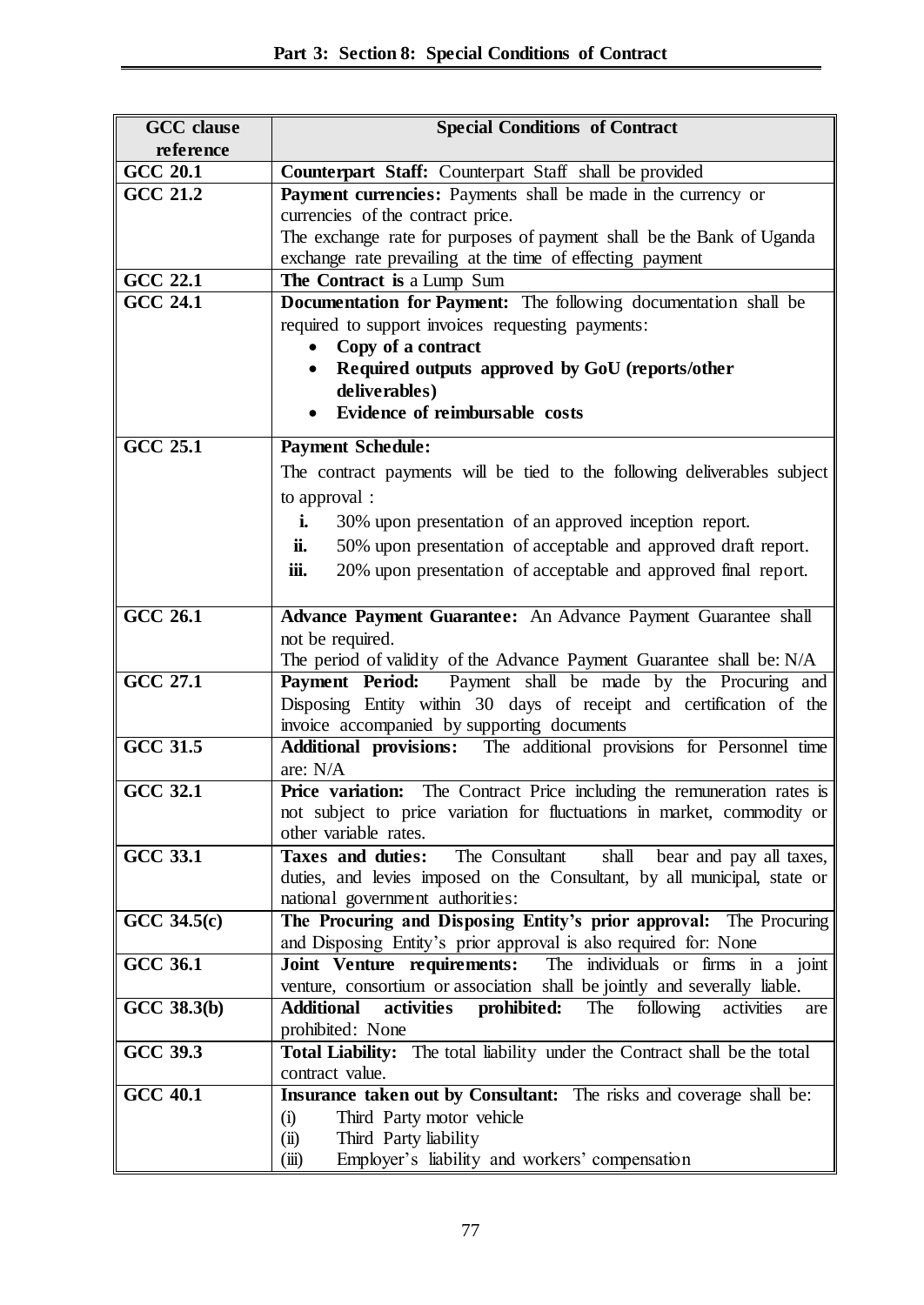| <b>GCC</b> clause | <b>Special Conditions of Contract</b>                                          |  |
|-------------------|--------------------------------------------------------------------------------|--|
| reference         |                                                                                |  |
|                   | Professional liability<br>(iv)                                                 |  |
|                   | Loss or damage to equipment and property<br>(v)                                |  |
| $\vert$ GCC 44.1  | <b>Restrictions on the use of Deliverables:</b> The future use of deliverables |  |
|                   | are restricted as follows: written authorisation by GoU                        |  |
| $\vert$ GCC 47.2  | <b>Personnel entitlements:</b> The Key Personnel shall be entitled to          |  |
|                   | payment for: N/A                                                               |  |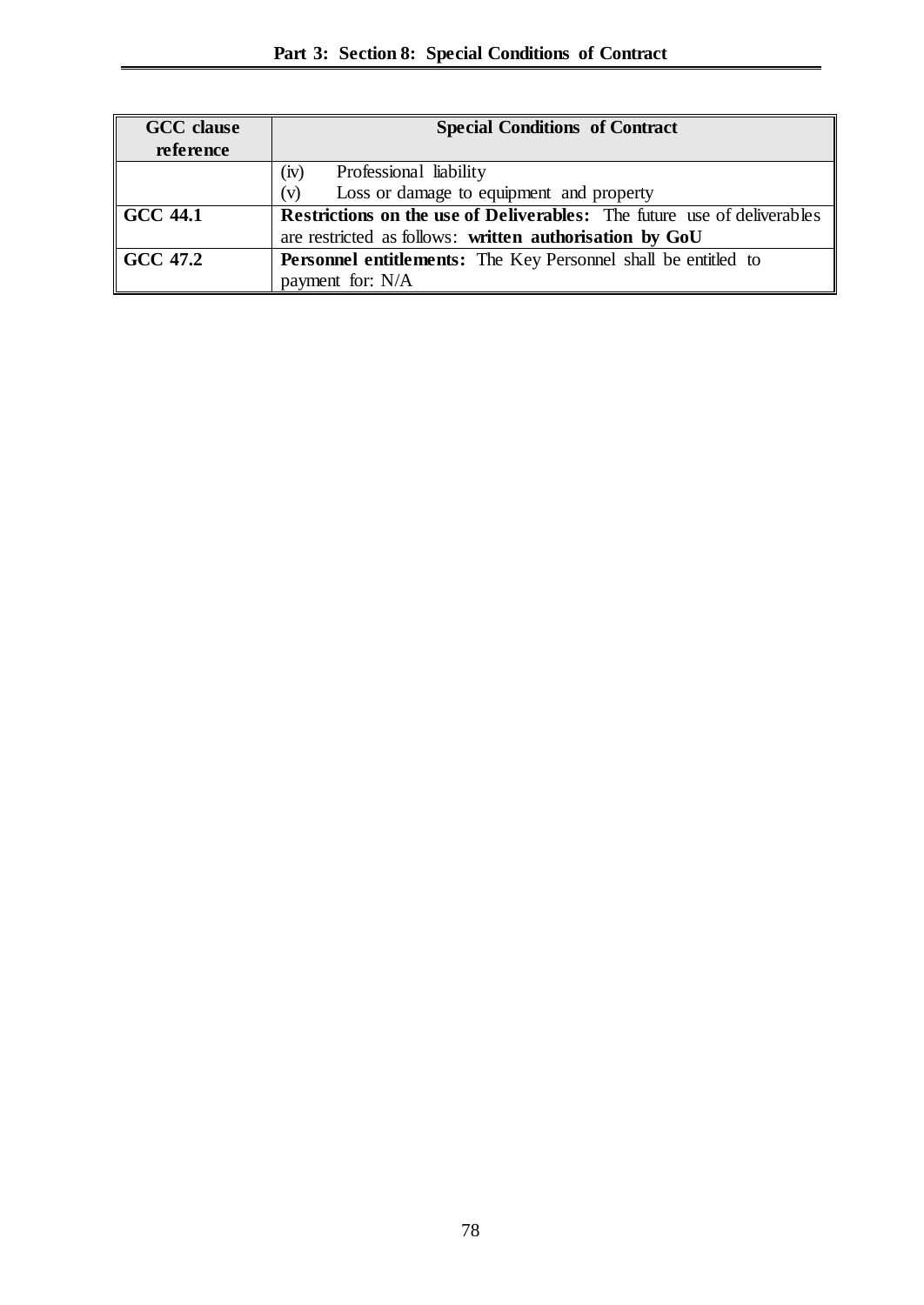## **Section 9. Contract Forms**

### **Table of Contract Forms**

| Agreement                       | 80 |
|---------------------------------|----|
| <b>Advance Payment Security</b> | 82 |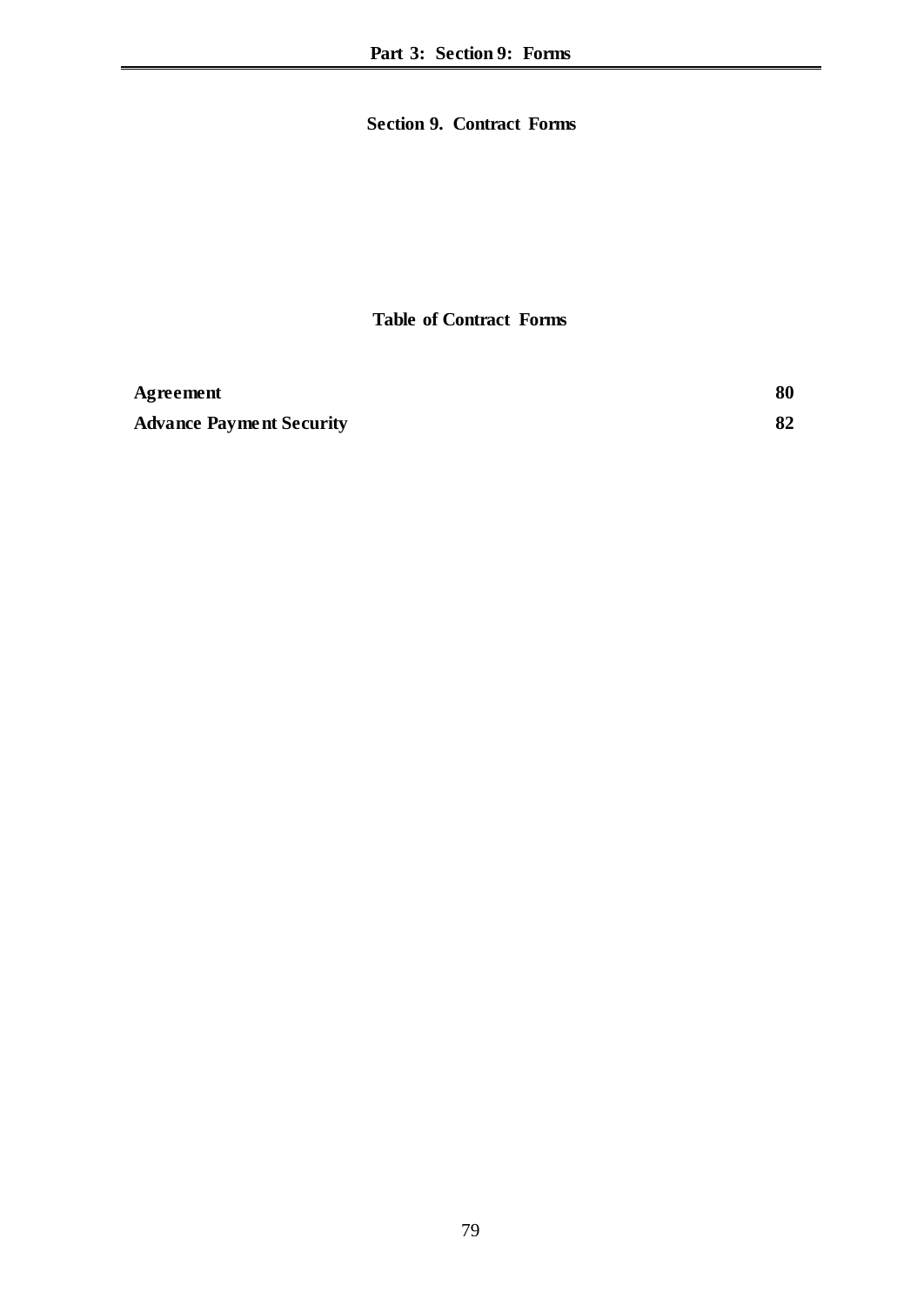### <span id="page-79-0"></span>Agreement

### **For Lump Sum/Time Based Contracts**

**This Agreement** is made this………….. day of the month of ……………………………… between ……………………… of ………………………………………….. (hereinafter called the "Procuring and Disposing Entity") and ……………………………………….. of …………… hereinafter called the "Consultant").

#### **WHEREAS**

- (a) the Procuring and Disposing Entity has requested the Consultant to provide certain consultancy services (hereinafter called the "Services") as defined herein and attached to this Contract:
- (b) the Consultant having represented to the Procuring and Disposing Entity that it has the required professional skills, personnel and technical resources, has agreed to provide the Services on the terms and conditions set forth in this Contract.

**NOW THEREFORE** the parties hereto agree as follows:

- 1. The documents forming the Contract shall be as stated in and in the order of priority stated in the General Conditions of Contract.
- 2. The mutual rights and obligations of the Procuring and Disposing Entity and the Consultant shall be as set forth in the Contract, in particular:
	- (a) The Consultant shall carry out the Services in accordance with the provisions of the Contract; and
	- (b) the Procuring and Disposing Entity shall pay the Consultant the Contract Price of \_\_\_\_\_\_\_\_\_\_\_\_\_\_\_\_\_\_\_\_\_\_\_\_\_ or such other sum as may become payable under the provisions of the Contract, at the times and in the manner prescribed by the Contract.

IN WITNESS WHEREOF, the Parties hereto have caused this Contract to be signed in their respective names as of the day and year first above written.

|                     | (Authorised Representative of the Procuring<br>and Disposing Entity) |
|---------------------|----------------------------------------------------------------------|
|                     |                                                                      |
| In the presence of: |                                                                      |
|                     |                                                                      |
|                     | Consultant)                                                          |
|                     | Name: Position: Position:                                            |
| In the presence of: |                                                                      |
|                     |                                                                      |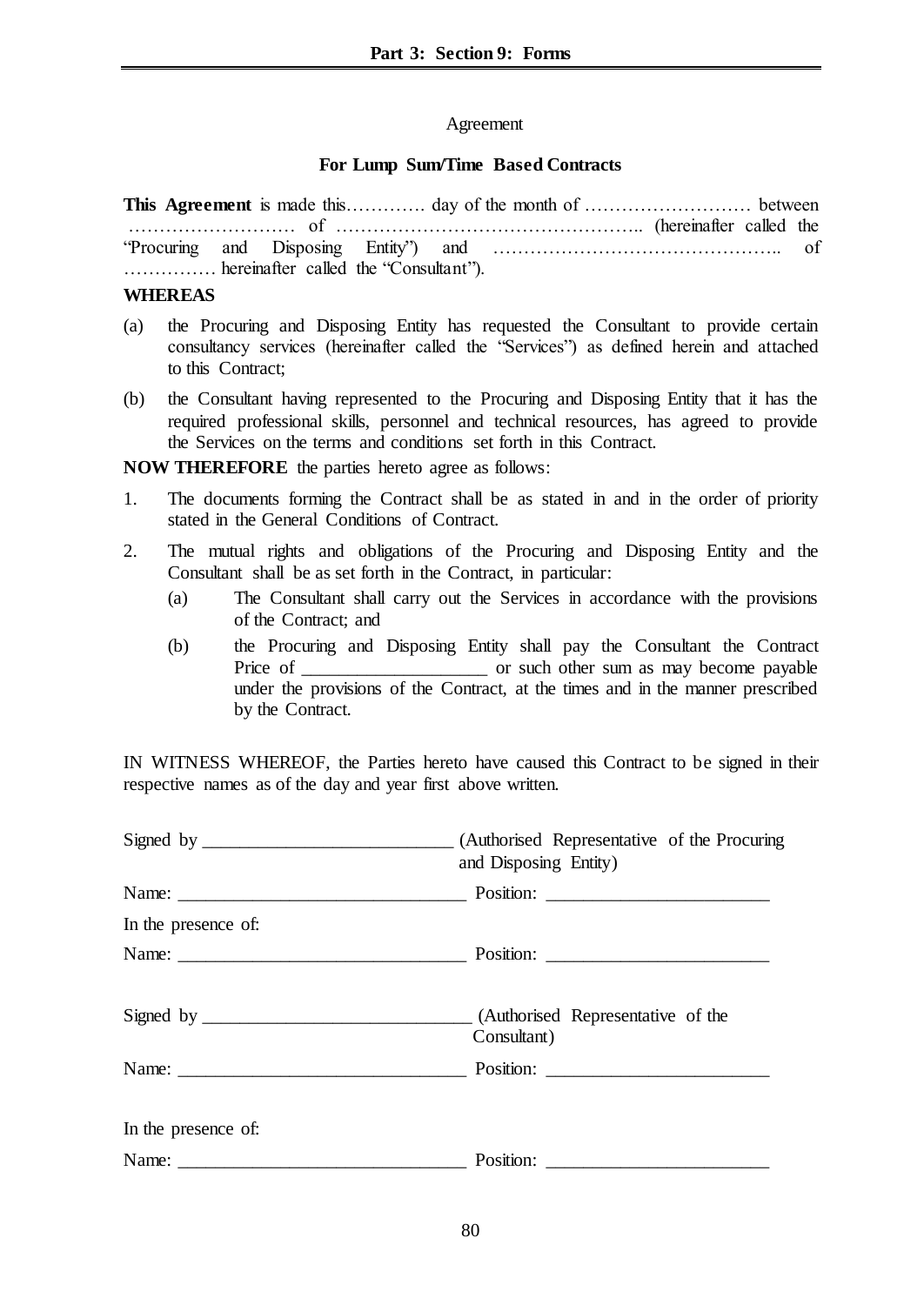### **Appendices**

### *APPENDIX A STATEMENT OF REQUIREMENTS*

[Detailed descriptions of the Services to be provided, dates for completion of tasks, location of tasks, etc.]

### *APPENDIX B KEY PERSONNEL AND SUB-CONTRACTOR*

- B.1 Team Composition Technical/Managerial Staff: Names, (where available), positions, assigned tasks and staff-months for each (Section 4 Table 4.1.5).
- B.2 Team Composition Support Staff [Names, where available], positions, assigned tasks and staff-months for each. (Same as B.1 for Key foreign Personnel to be assigned to work outside Uganda). (Section 4 Table 4.1.5)
- B.3 List of Sub-contractors (where available); same information with respect to their Personnel as in B.1.
- B.4 List of Sub-contractors (where available); Same information as B.1 for Key local Personnel.]
- B.5 Time Schedule for Professional Staff (Section 4 Table 4.1.7). Specify working hours, holidays and travel time, etc. in accordance with GC Clause 48.

## *APPENDIX C BREAKDOWN OF CONTRACT PRICE IN FOREIGN CURRENCY*

[List here the elements of cost used to arrive at the breakdown of the lump-sum price—foreign currency portion:

- C.1 Breakdown of Contract Price (summarising the main elements of the contract price detailing fees, reimbursables and miscellaneous expenses (Section 4 Table 4.2.2) :
- C.2 Breakdown of Fees into the monthly rates for Personnel (Key Personnel and other Personnel) (Section 4 Table 4.2.3).
- C.3. Breakdown of Reimbursable (Section 4 Table 4.2.4)
- C.4 Breakdown of Miscellaneous Expenses (Section 4 Table 4.2.5)

This appendix will exclusively be used for determining remuneration for additional services.]

### *APPENDIX D BREAKDOWN OF CONTRACT PRICE IN UGANDA SHILLINGS*

[List here the elements of cost used to arrive at the breakdown of the lump-sum price—local currency portion:

- D.1 Breakdown of Contract Price (summarising the main elements of the contract price detailing fees, reimbursables and miscellaneous expenses  $(S. 4$  Table 4.2.2)
- D.2 Breakdown of Fees into the monthly rates for Personnel (Key Personnel and other Personnel) (Section 4 Table 4.2.3).
- D.3. Breakdown of Reimbursable expenditures (Section 4 Table 4.2.4)
- D.4 Breakdown of Miscellaneous Expenses (Section 4 Table 4.2.5). This appendix will exclusively be used for determining remuneration for additional services.